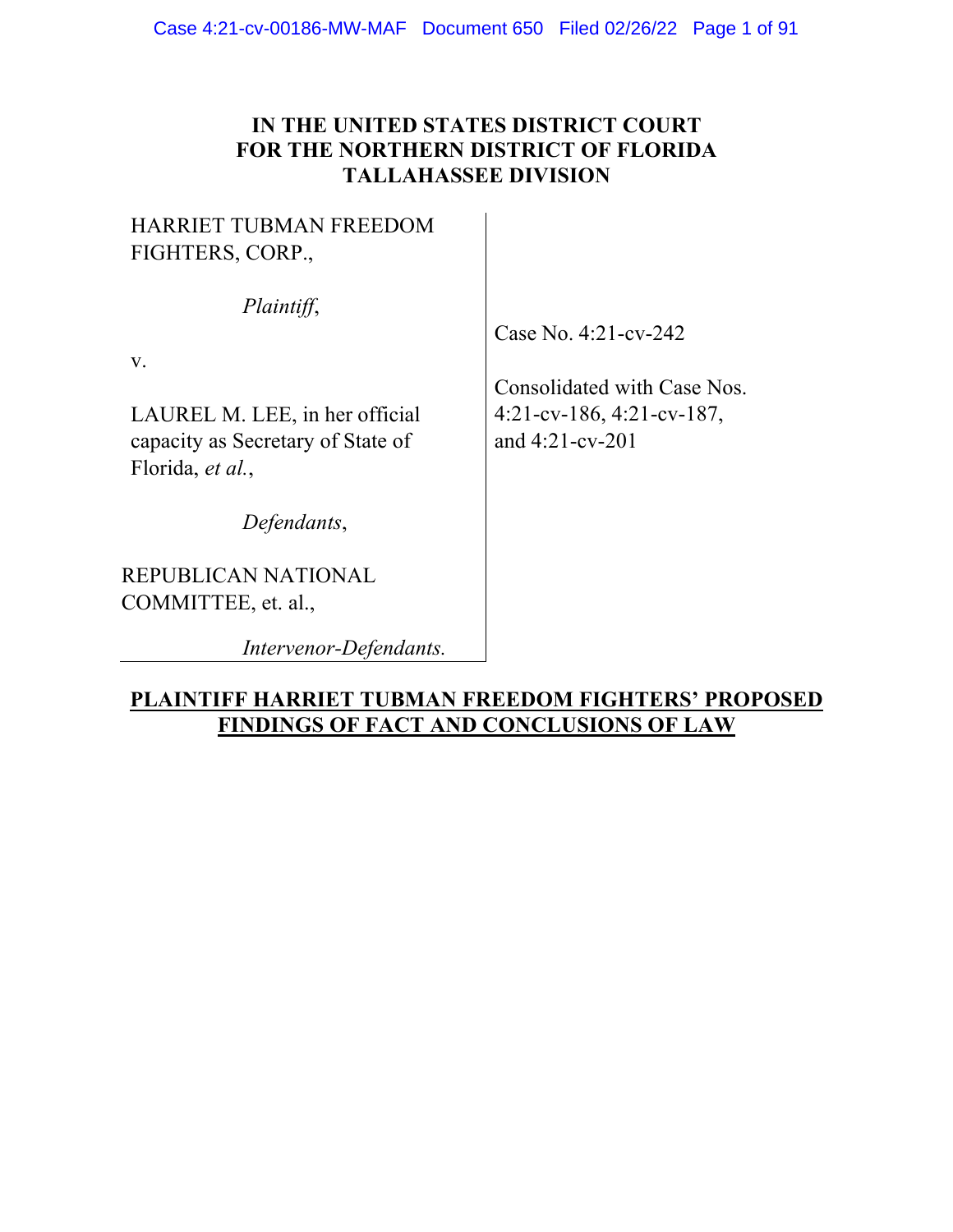# **TABLE OF CONTENTS**

| I.             |                                                                                                                                           |
|----------------|-------------------------------------------------------------------------------------------------------------------------------------------|
|                |                                                                                                                                           |
|                |                                                                                                                                           |
|                |                                                                                                                                           |
| D.             |                                                                                                                                           |
|                |                                                                                                                                           |
| F.             | Harriet Tubman Freedom Fighters' Registration Activities in Low-Income<br>Communities, Relying on Building Trust to Break Down Barriers31 |
| G.             | The Disclaimer's Impact on Harriet Tubman Freedom Fighters33                                                                              |
| H.             |                                                                                                                                           |
| I.             | Quality Control's Improvement to Voter Registration and Lack of Effect on                                                                 |
| J.             | Harriet Tubman Freedom Fighters' Diversion of Resources45                                                                                 |
|                | K. Uncertainty Regarding the Registration Disclaimer Provision and Its                                                                    |
|                | L. Arbitrary Enforcement of Existing 3PVRO Regulations 50                                                                                 |
|                |                                                                                                                                           |
| Π.             |                                                                                                                                           |
| А.             |                                                                                                                                           |
| B.             |                                                                                                                                           |
| $\mathbf{i}$ . | The Registration Disclaimer Provision Constitutes a Content-Based                                                                         |
|                | ii. The Registration Disclaimer Provision is Subject to Strict Scrutiny60                                                                 |
|                | iii. The State's Asserted Interests in the Registration Disclaimer Provision Are                                                          |
|                | iv. The Registration Disclaimer Provision Is Not Narrowly Tailored to Achieve                                                             |
|                | v. This Court Should Reject Defendants' Proffered Analogies to Mandatory                                                                  |
|                | vi. Even Applying a Lower Level of Scrutiny, the Registration Disclaimer                                                                  |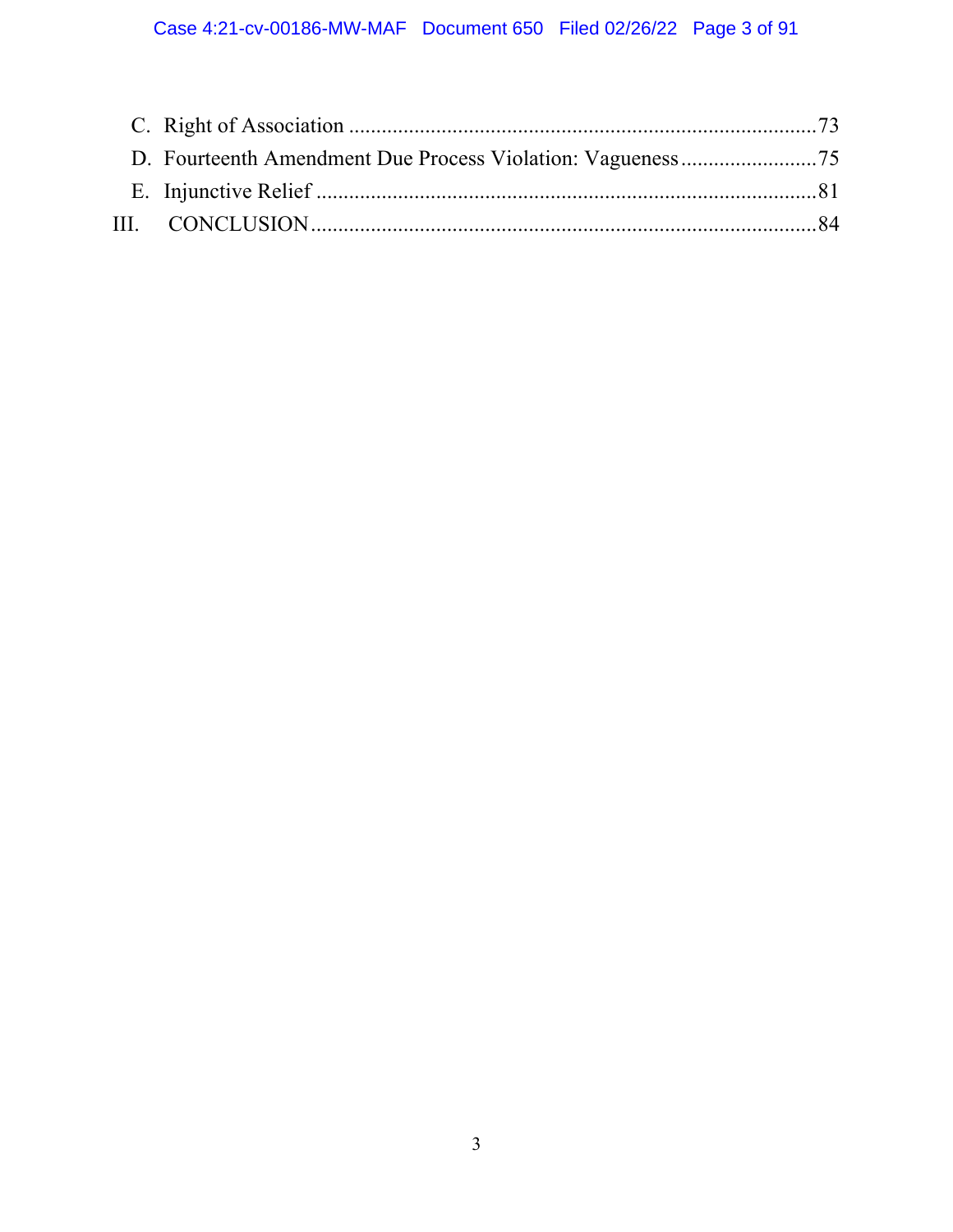### **I. PROPOSED FINDINGS OF FACT**

# **A. Parties**

1. Plaintiff Harriet Tubman Freedom Fighters, Corp. ("HTFF") is a Florida 501(c)(3) non-profit, nonpartisan corporation. *League of Women Voters of Fla. v. Lee*, 4:21-cv-186, Trial Tr., Testimony of Rosemary McCoy, 256:17–20. It conducts activities solely in Duval County. *Id.* at 317:17–20.

2. HTFF was founded in October 2020. *Id.* at 293:5–7. It became a registered third-party voter registration organization in Florida ("3PVRO") in July 2021 and began conducting voter registration activities in August or September 2021. *Id.* at 293:16–19, 293:23–294:1.

3. At trial, Rosemary McCoy, cofounder, chief executive officer, and president of HTFF, testified on HTFF's behalf. *Id.* at 255:24–25, 256:21–22.

4. Prior to SB 90's passage, Ms. McCoy had several years' experience doing voter registration work with several different organizations. *Id.* at 264:18–20.

5. HTFF's mission "is to increase participation among those that are underserved and also marginalized population." *Id.* at 259:18–19. It seeks to accomplish this mission through "voter registration, organization, and education." *Id.* at 259:22.

6. Defendant Laurel M. Lee is the Secretary of State of Florida and is named as a Defendant in her official capacity. She is Florida's chief elections officer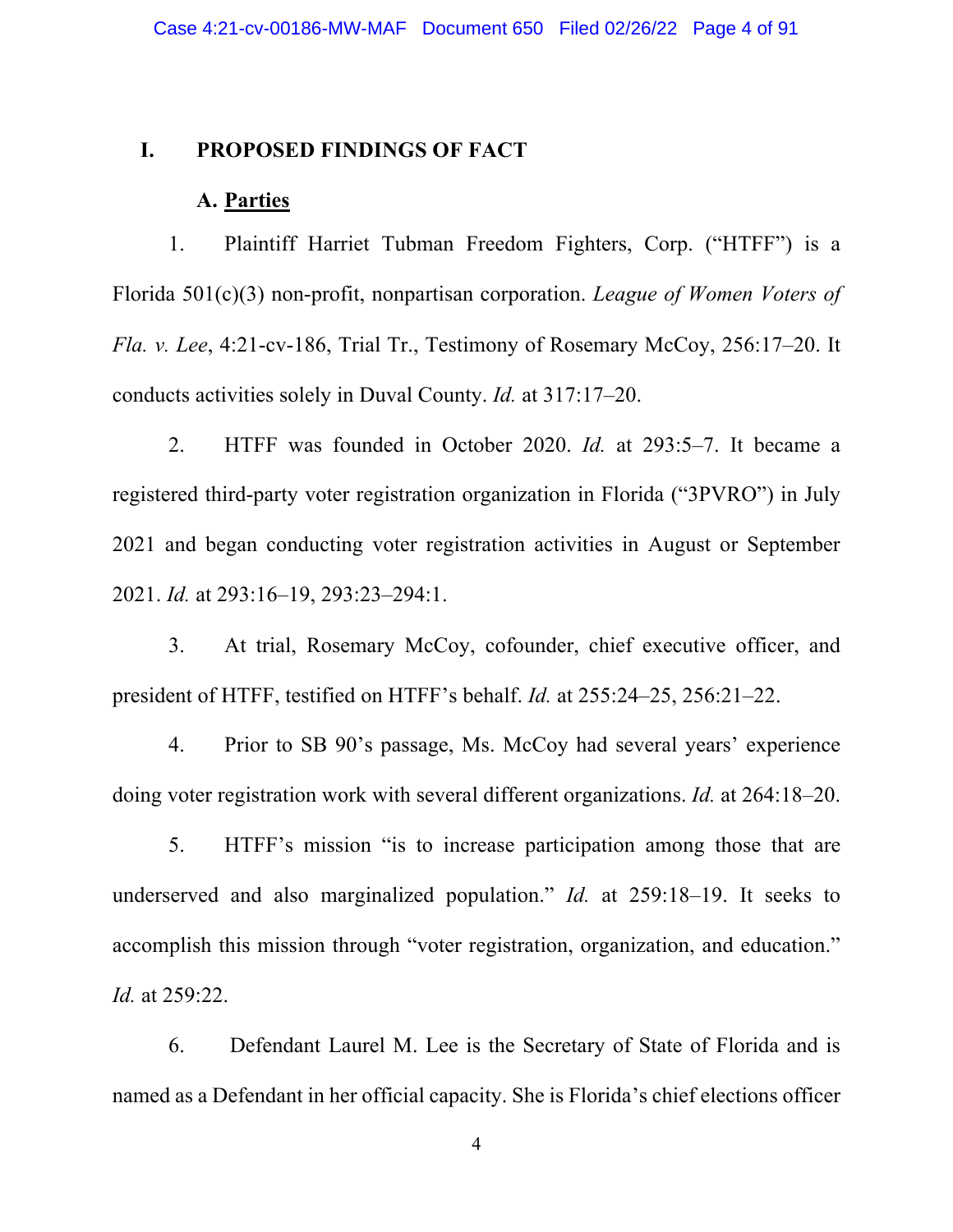and, as such, is responsible for the administration and implementation of election laws in Florida as prescribed by Section 97.012(1), Florida Statutes. The Secretary of State, personally and through the conduct of her employees, officers, agents, and servants, acted under color of state law at all times relevant to this action. ECF 402, Corrected Joint Pretrial Stipulation, at 37, ¶ 51. <sup>1</sup>

7. Defendant Ashley Moody is the Attorney General of Florida. The Attorney General is the State of Florida's chief legal officer and is head of the Florida Department of Legal Affairs. The Attorney General's responsibilities include civil enforcement authority over Section 97.0575, Florida Statutes (2021), which contains the challenged 3PVRO requirements. The Attorney General, personally and through the conduct of her employees, officers, agents, and servants, acted under color of state law at all times relevant to this action. *Id.* at 42–43, ¶ 11.

# **B. Voter Registration Drives in Florida**

8. A 3PVRO is "any person, entity, or organization soliciting or collecting voter registration applications." Fla. Stat. § 97.021(40). This definition excludes a "person engaged in registering to vote or collecting voter registration applications as an employee or agent of the division, supervisor of elections, Department of

<sup>1</sup> Unless otherwise indicated, all ECF numbers refer to the lead consolidated case docket, *League of Women Voters of Florida v. Lee*, 4:21-cv-186.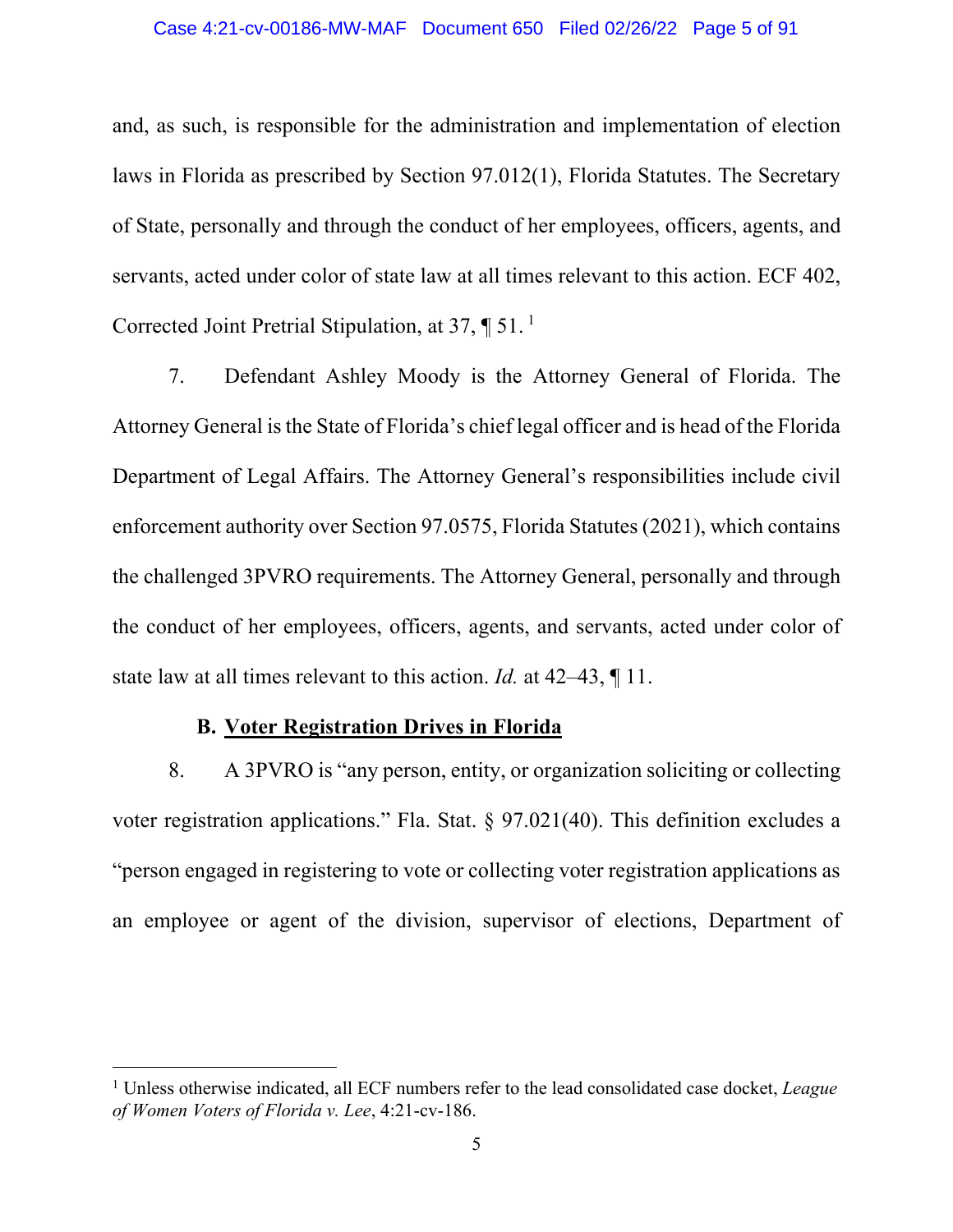#### Case 4:21-cv-00186-MW-MAF Document 650 Filed 02/26/22 Page 6 of 91

Highway Safety and Motor Vehicles, or a voter registration agency." *Id.* § 97.021(40)(b).

9. In Florida, before engaging in voter registration activities, 3PVROs must register directly with the Division of Elections and provide specific information about their operations, officers, employees, and agents. *Id.* § 97.0575(1); Fla. Admin. Code r. 1S-2.042; ECF 402 at 32–33, ¶ 26.

10. Florida law does not require individual canvassers to meet certain educational requirements or obtain licenses from the state to conduct voter registration. *See* Fla. Stat. § 97.0575. HTFF does not require its canvassers to meet any particular educational requirements. Trial Tr., McCoy Testimony, 289:5–8.

11. The State assigns each 3PVRO an organization ID, which they must place along with the date the application is collected from the applicant "in a conspicuous space on the bottom portion of the reverse side of the voter registration application in a manner that does not obscure any other entry." Fla. Admin Code r. 1S-2.042(4)(b); ECF 402 at 33, ¶ 27.

12. Each county supervisor of elections must provide to the Division of Elections information on voter registration forms assigned to and received from 3PVROs. Fla. Stat. § 97.0575(2); ECF 402 at 33, ¶ 28.

13. Statistics regarding the number of voter registration applications submitted since 2009 by each registered 3PVRO are located on the Secretary of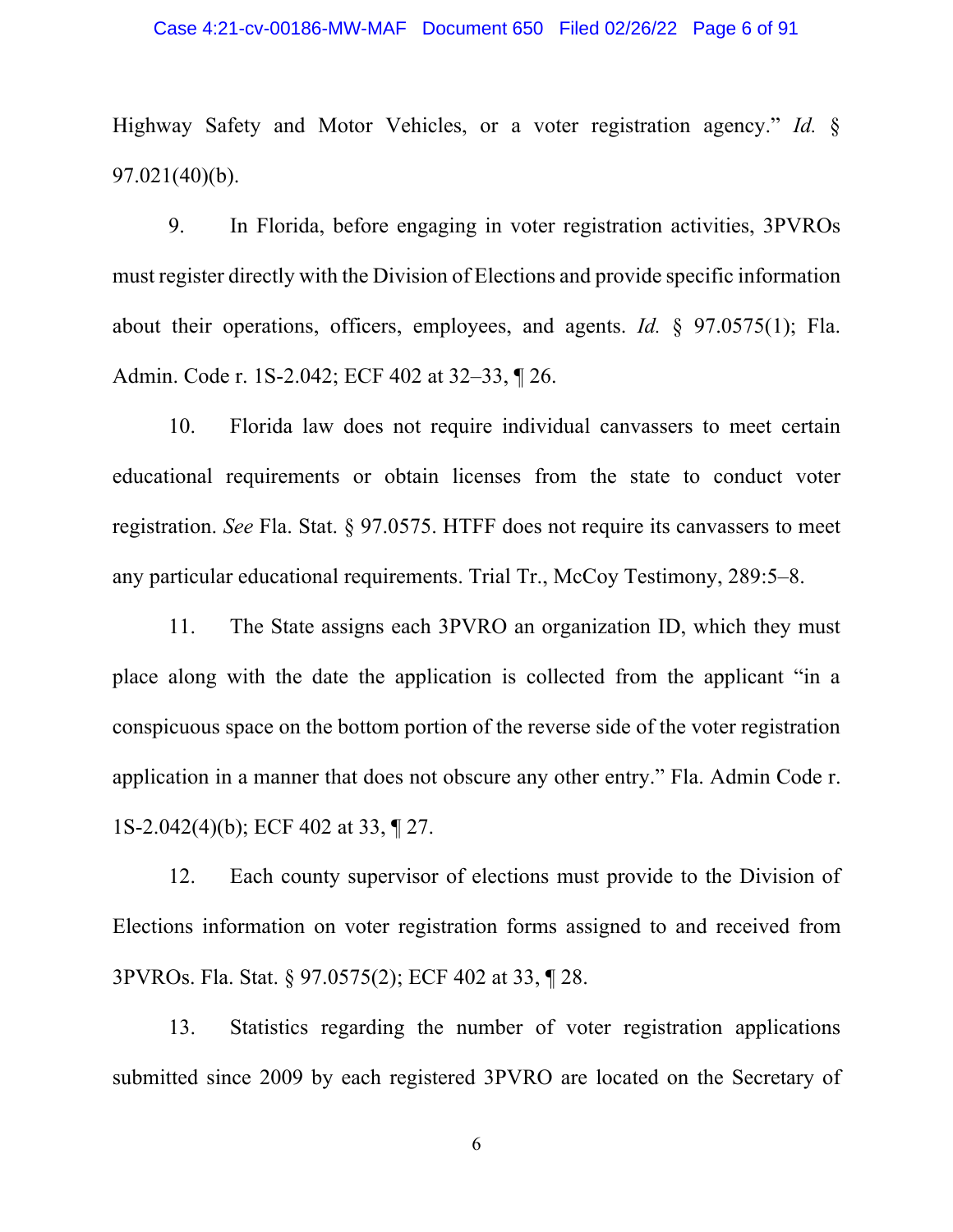State's website at the following web address: https://tpvr.elections.myflorida.com/Applications.aspx. ECF 402 at 37, ¶ 50. The Court may take judicial notice of the information reported therein. Exhibit 1530 contains information from this database. ECF 466-82.

14. Between 2009 and November 5, 2021, 2,149,709 voter registration applications were received by Florida's Supervisors of Elections from 3PVROs. ECF 402 at 34, ¶ 30.

15. Applications received from 3PVROs between 2009 and November 5, 2021 represent at least 763,240 currently-registered individual voters whose latest registration contact with the state (new application or most recent registration update) involved assistance from a 3PVRO. ECF 402 at 34, ¶ 31. This current number excludes voters who originally registered through a 3PVRO and then later updated their registration through another method, *e.g*., a voter registration agency or driver license office. *Id.* at 34, ¶ 32. The number 763,240 is likely to be an undercount of voters who registered through a 3PVRO. Trial Tr., Testimony of Dr. Daniel Smith, 2568:9–14.

16. 3PVROs help reach voters who might not otherwise register to vote with their county supervisor of elections. Trial Tr., Testimony of Supervisor Joe Scott, 1162:12–15; Trial Tr., Testimony of Supervisor Christina White, 1343:3–6; Trial Tr., Testimony of Supervisor Mark Earley, 2666:6–11.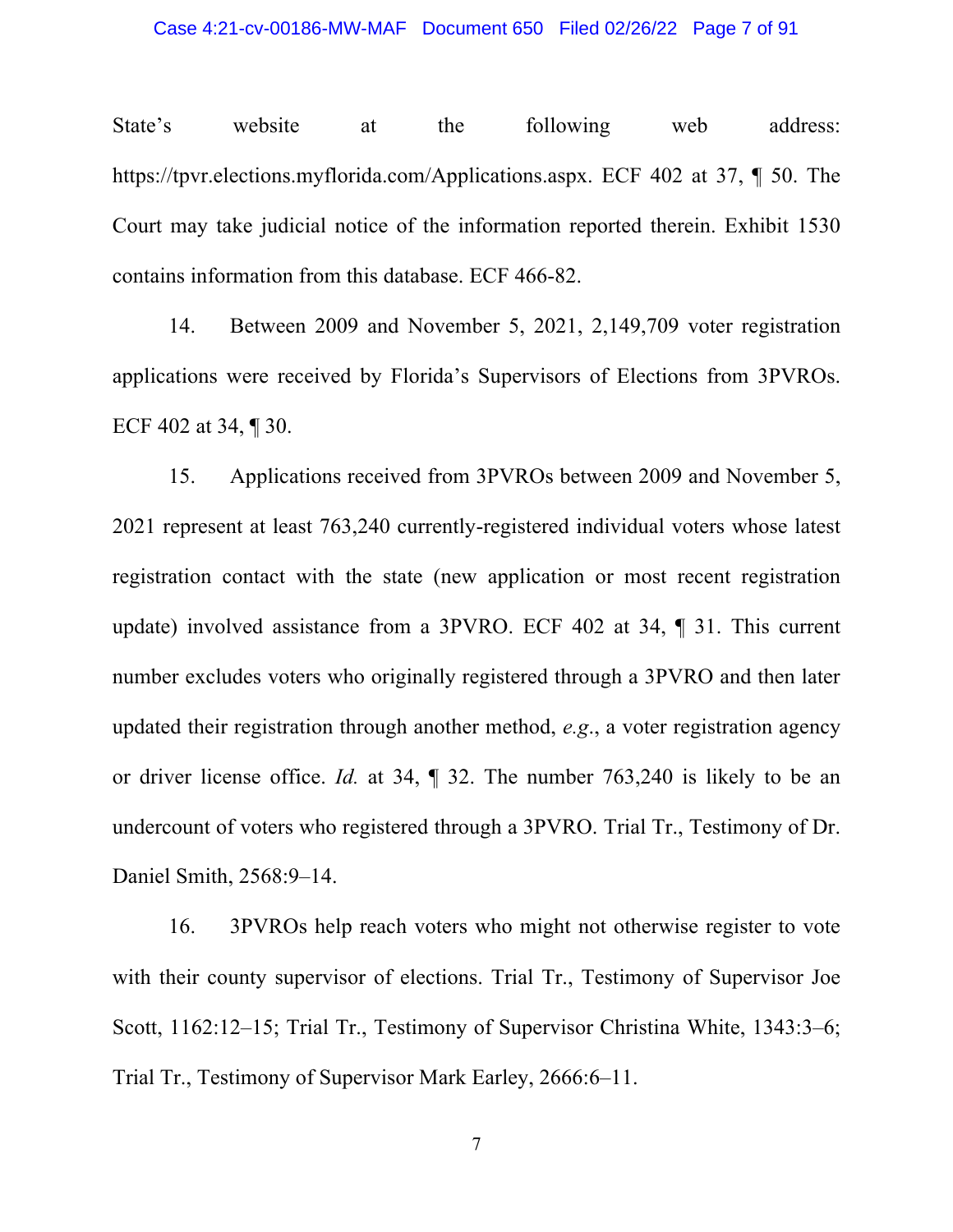#### Case 4:21-cv-00186-MW-MAF Document 650 Filed 02/26/22 Page 8 of 91

17. 3PVROs can reach voters because they are "volunteers from the community who have more trust than government agencies." Trial Tr., Scott Testimony, 1162:15–19. 3PVROs are "necessary" to conduct voter registration because "[a]verage people just aren't following elections and politics on a continuous basis when they have busy lives. So there is a huge service being done by these organizations." *Id.* at 1168:11, 15–19.

18. 3PVROs lower the cost of voting because they lower the cost of voter registration. Trial Tr., Testimony of Dr. Michael Herron, 2295:2–3.

19. 3PVROs are a "big aid" in Leon County's voter outreach efforts. Trial Tr., Earley Testimony, 3501: 17.

20. 3PVROs are active in Lee County and play an important role in registering voters there. Trial Tr., Testimony of Supervisor Tommy Doyle, 3215:12– 13, 3241:25–3242:3.

21. Supervisor Doyle was not aware of any voter fraud associated with any 3PVROs in Lee County. *Id.* at 3247:16–19.

22. There were no complaints or problems with how voter registration was conducted, or with 3PVROs generally, in Broward and Hillsborough counties before SB 90 was passed. *Id.* at 51:1–5; Trial Tr., Scott Testimony, 1163:8–18.

23. There have been no issues, problems, or complaints concerning 3PVROs in Broward County. Trial Tr., Scott Testimony, 1162:24–1163:4.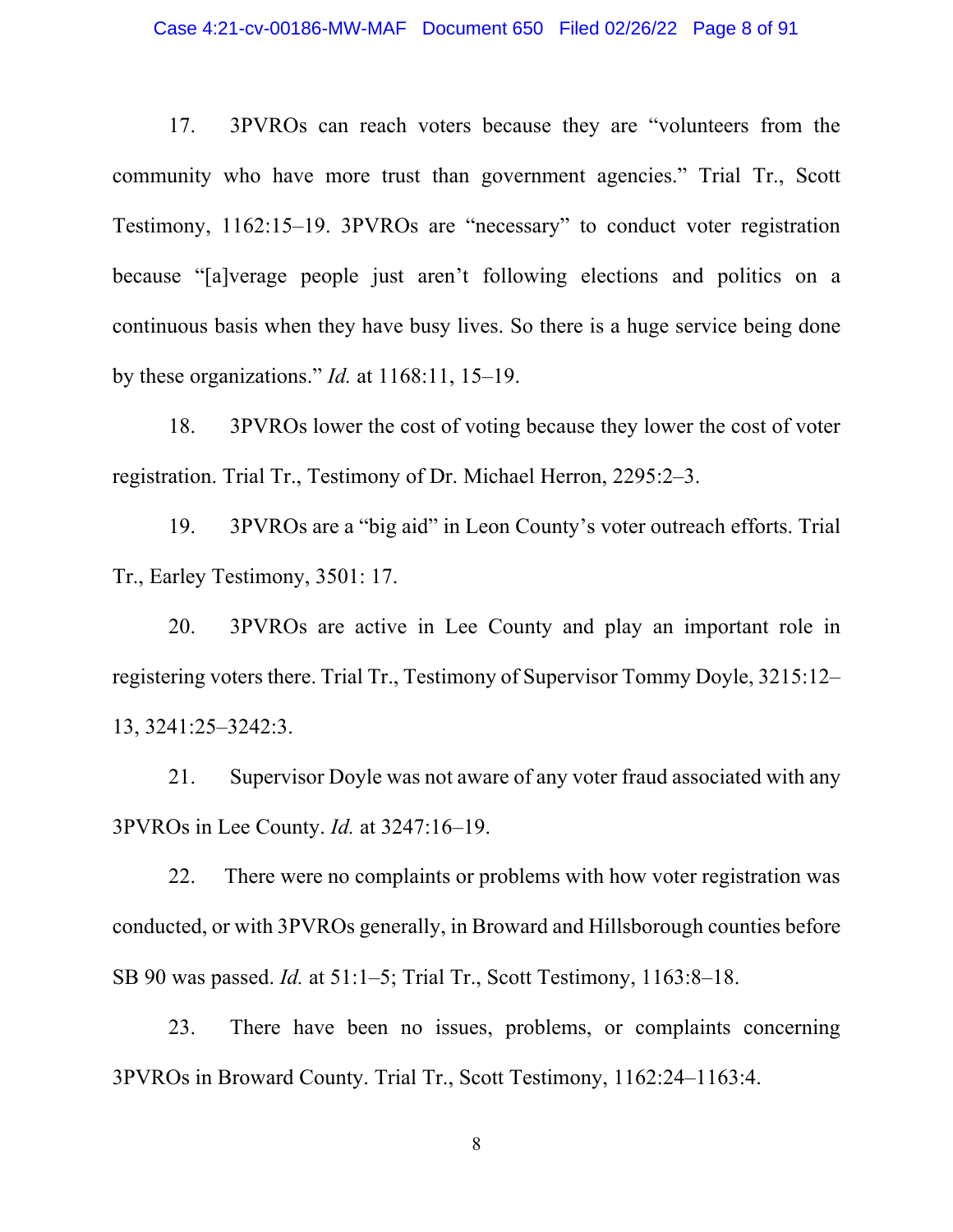#### Case 4:21-cv-00186-MW-MAF Document 650 Filed 02/26/22 Page 9 of 91

24. There were also no complaints from voters in Lake and Miami-Dade counties about 3PVROs submitting untimely voter registration application forms. Trial Tr., White Testimony, 1343:13–16; ECF 549-2, Dep. Designation of Supervisor Alan Hays, 129:4–14. There were no complaints from voters in Miami-Dade County that 3PVROs failed to submit their completed voter registration application forms. Trial Tr., White Testimony, 3184:2–15.

25. It is rare for 3PVROs to deliver untimely voter registration application forms. Trial Tr., Earley Testimony, 2666:12–16; Trial Tr. Doyle Testimony, 3245:4– 7, 3245:11–14; ECF 549-3, Dep. Designation of Supervisor Craig Latimer, 50:16– 23.

26. The following chart summarizes responses to the *League* Plaintiffs' Request for Admission No. 10 ("Admit that you are not aware of any voter who was unable to vote in your county in 2020 as a result of a third-party voter organization returning their voter registration form late or failing to return a voter registration form."). *See* ECF 462-47–100; ECF 463-1–13.

#### **Table 1.**

| <b>Citation</b>      | County | <b>Supervisor of</b><br><b>Elections</b> | <b>Response</b><br><b>Date</b> | <b>Response</b> |
|----------------------|--------|------------------------------------------|--------------------------------|-----------------|
| ECF 462-47   Alachua |        | Kim A. Barton                            | October 14,<br>2021            | Admit           |
| ECF $462-48$ Baker   |        | Chris Milton                             | October 22,<br>2021            | Admit.          |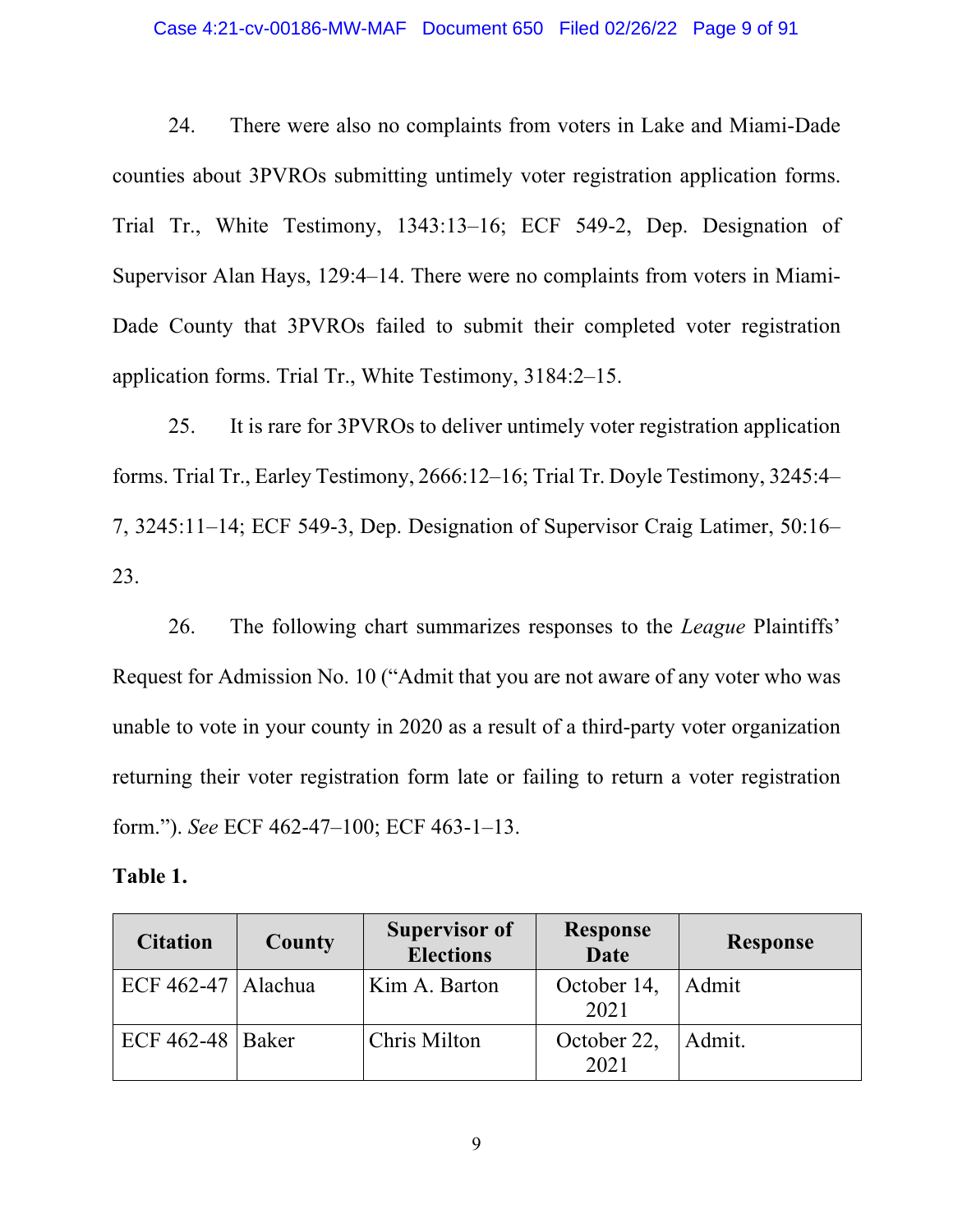| <b>Citation</b>    | County          | <b>Supervisor of</b><br><b>Elections</b> | <b>Response</b><br>Date | <b>Response</b> |
|--------------------|-----------------|------------------------------------------|-------------------------|-----------------|
| ECF 462-49         | Bay             | Mark Andersen                            | October 22,<br>2021     | Admit.          |
| ECF 462-50         | <b>Bradford</b> | Amanda Seyfang                           | October 22,<br>2021     | Admit.          |
| ECF 462-51         | <b>Brevard</b>  | Lori Scott                               | October 22,<br>2021     | Admitted.       |
| ECF 462-52         | <b>Broward</b>  | Joe Scott                                | October 21,<br>2021     | Admit.          |
| ECF 462-53         | Calhoun         | <b>Sharon Chason</b>                     | October 22,<br>2021     | Admit.          |
| ECF 462-54         | Charlotte       | Paul A. Stamoulis                        | October 22,<br>2021     | Admitted.       |
| ECF 462-55         | Citrus          | Maureen Baird                            | October 21,<br>2021     | Admitted.       |
| ECF 462-56         | Clay            | Chris Chambless                          | October 22,<br>2021     | Admit.          |
| ECF 462-57         | Collier         | Jennifer Edwards                         | October 21,<br>2021     | Admitted.       |
| ECF 462-58         | Columbia        | Tomi Brown                               | October 22,<br>2021     | Admit.          |
| ECF 462-59         | DeSoto          | Mark Negley                              | October 22,<br>2021     | Admitted.       |
| ECF $462-60$ Dixie |                 | <b>Starlet Cannon</b>                    | October 22,<br>2021     | Admit.          |
| ECF 462-61         | Duval           | Mike Hogan                               | October 27,<br>2021     | Admitted.       |
| ECF 462-62         | Escambia        | David H. Stafford                        | October 22,<br>2021     | Admit           |
| ECF 462-63         | Flagler         | Kaiti Lenhart                            | October 22,<br>2021     | Admitted.       |
| ECF 462-64         | Franklin        | <b>Heather Riley</b>                     | October 22,<br>2021     | Admit.          |
| ECF 462-65         | Gadsden         | <b>Shirley Green</b><br>Knight           | October 22,<br>2021     | Admit.          |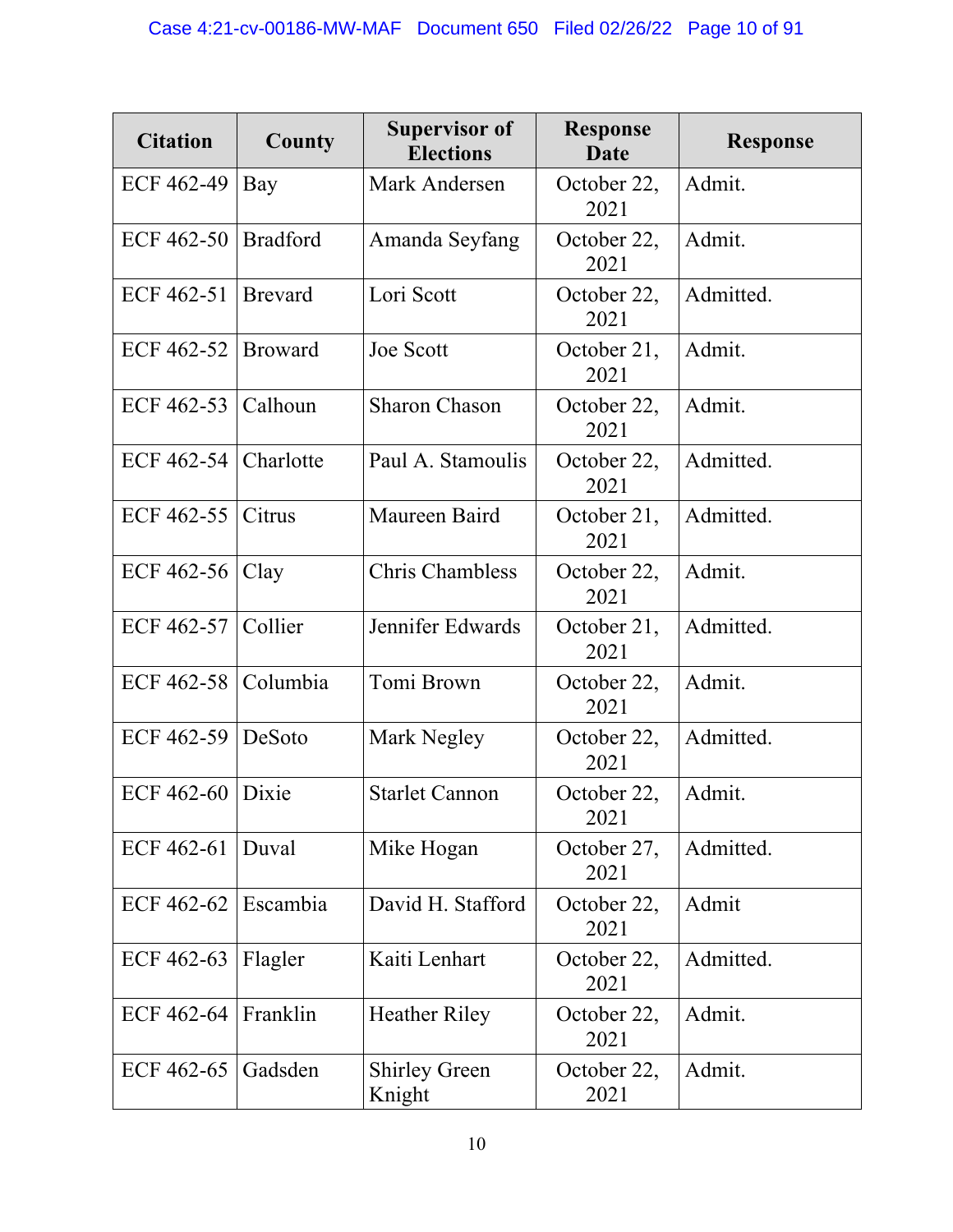| <b>Citation</b>        | <b>County</b>       | <b>Supervisor of</b><br><b>Elections</b>                              | <b>Response</b><br>Date | <b>Response</b> |
|------------------------|---------------------|-----------------------------------------------------------------------|-------------------------|-----------------|
| ECF 462-66             | Gilchrist           | Connie Sanchez                                                        | October 22,<br>2021     | Admitted.       |
| ECF 462-67             | Glades              | <b>Aletris Farnam</b>                                                 | October 22,<br>2021     | Admitted.       |
| ECF 462-68             | Gulf                | John Hanlon                                                           | October 22,<br>2021     | Admitted.       |
| ECF 462-69             | Hamilton            | Laura Hutto                                                           | October 22,<br>2021     | Admit.          |
| ECF 462-70             | Hardee              | Diane Smith                                                           | October 22,<br>2021     | Admitted.       |
| ECF 462-71             | Hendry              | <b>Brenda Hoots</b>                                                   | October 22,<br>2021     | Admitted.       |
| ECF 462-72             | Hernando            | <b>Shirley Anderson</b>                                               | October 22,<br>2021     | Admit.          |
| ECF 462-73             | Highlands           | Penny Ogg                                                             | October 22,<br>2021     | Admitted.       |
| ECF 462-74             | Hillsborough        | Craig Latimer                                                         | October 22,<br>2021     | Admit.          |
| ECF 462-75             | Holmes              | Therisa Meadows                                                       | October 22,<br>2021     | Admitted.       |
| ECF 462-76             | <b>Indian River</b> | Leslie Rossway<br>Swan                                                | October 21,<br>2021     | Admitted.       |
| ECF 462-77             | Jackson             | Carol Dunaway                                                         | October 22,<br>2021     | Admit.          |
| ECF $462-78$ Jefferson |                     | <b>Marty Bishop</b><br>$(\text{ret.})$ /<br>Justin "Tyler"<br>McNeill | October 22,<br>2021     | Admitted.       |
| ECF 462-79             | Lafayette           | <b>Travis Hart</b>                                                    | October 22,<br>2021     | Admit.          |
| <b>ECF 462-80</b>      | Lake                | Alan Hays                                                             | October 21,<br>2021     | Admitted.       |
| ECF 462-81             | Lee                 | Tommy Doyle                                                           | October 21,<br>2021     | Admitted.       |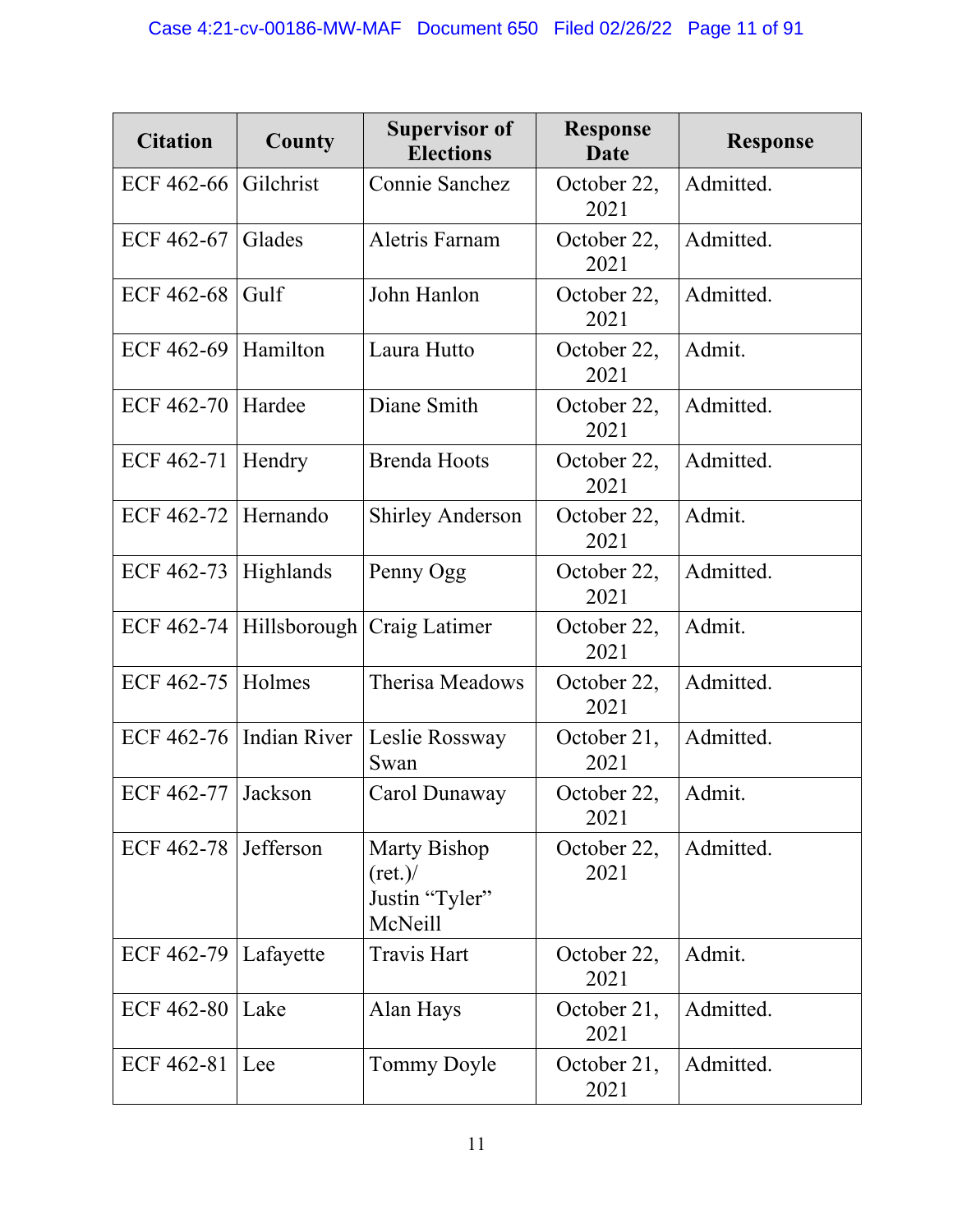| <b>Citation</b>   | <b>County</b> | <b>Supervisor of</b><br><b>Elections</b> | <b>Response</b><br>Date | <b>Response</b>                                                                                                                                                                                                            |
|-------------------|---------------|------------------------------------------|-------------------------|----------------------------------------------------------------------------------------------------------------------------------------------------------------------------------------------------------------------------|
| ECF 462-82        | Leon          | Mark Earley                              | October 21,<br>2021     | Admitted.                                                                                                                                                                                                                  |
| ECF 462-83        | Levy          | <b>Tammy Jones</b>                       | October 22,<br>2021     | Admitted.                                                                                                                                                                                                                  |
| ECF 462-84        | Liberty       | <b>Grant Conyers</b>                     | October 22,<br>2021     | Admit.                                                                                                                                                                                                                     |
| ECF 462-85        | Madison       | <b>Heath Driggers</b>                    | October 22,<br>2021     | Admitted                                                                                                                                                                                                                   |
| ECF 462-86        | Manatee       | <b>Michael Bennett</b>                   | October 21,<br>2021     | Admitted.                                                                                                                                                                                                                  |
| ECF 462-87        | Marion        | Wesley Wilcox                            | October 21,<br>2021     | Admitted.                                                                                                                                                                                                                  |
| <b>ECF 462-88</b> | Martin        | Vicki Davis                              | October 22,<br>2021     | Admit.                                                                                                                                                                                                                     |
| <b>ECF 462-89</b> | Miami-Dade    | Christina White                          | October 22,<br>2021     | Admitted.                                                                                                                                                                                                                  |
| <b>ECF 462-90</b> | Monroe        | Joyce Griffin                            | October 21,<br>2021     | Admitted.                                                                                                                                                                                                                  |
| ECF 462-91        | <b>Nassau</b> | Janet Adkins                             | October 22,<br>2021     | Admit.                                                                                                                                                                                                                     |
| ECF 462-92        | Okaloosa      | Paul A. Lux                              | October 22,<br>2021     | Admitted.                                                                                                                                                                                                                  |
| ECF 462-93        | Okeechobee    | Melissa Arnold                           | October 22,<br>2021     | Admitted.                                                                                                                                                                                                                  |
| ECF 462-94        | Orange        | <b>Bill Cowles</b>                       | October 22,<br>2021     | The material<br>allegations of this<br>request are<br>admitted. The<br>Supervisor would<br>note that he would<br>be unaware of an<br>issue of any voter<br>failing to return a<br>voter registration<br>form, individually |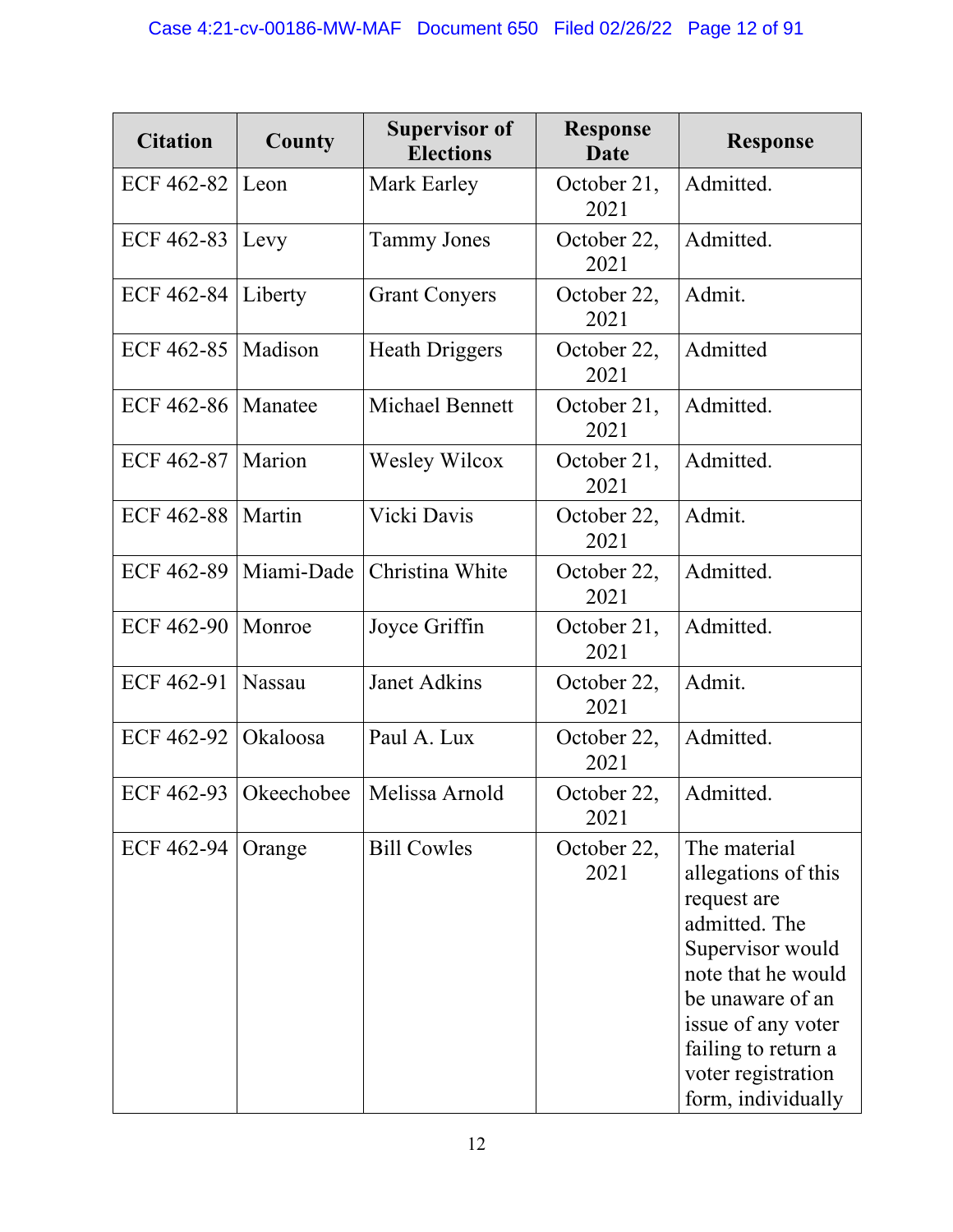| <b>Citation</b>        | <b>County</b> | <b>Supervisor of</b><br><b>Elections</b> | <b>Response</b><br><b>Date</b> | <b>Response</b>                                                                                                                                                                                                                                                                         |
|------------------------|---------------|------------------------------------------|--------------------------------|-----------------------------------------------------------------------------------------------------------------------------------------------------------------------------------------------------------------------------------------------------------------------------------------|
|                        |               |                                          |                                | or through an<br>organization.                                                                                                                                                                                                                                                          |
| ECF 462-95             | Osceola       | Mary Jane<br>Arrington                   | October 22,<br>2021            | Admit.                                                                                                                                                                                                                                                                                  |
| ECF 462-96             | Palm Beach    | <b>Wendy Sartory</b><br>Link             | October 22,<br>2021            | ADMIT.                                                                                                                                                                                                                                                                                  |
| ECF 462-97             | Pasco         | <b>Brian Corley</b>                      | Denied.<br>October 21,<br>2021 |                                                                                                                                                                                                                                                                                         |
| <b>ECF 462-98</b>      | Pinellas      | Julie Marcus                             | October 21,<br>2021            | Deny.                                                                                                                                                                                                                                                                                   |
| <b>ECF 462-99</b>      | Polk          | Lori Edwards                             | October 22,<br>2021            | Not aware,<br>therefore Admit.                                                                                                                                                                                                                                                          |
| <b>ECF 462-</b><br>100 | Putnam        | Charles Overturf,<br>Ш                   | October 22,<br>2021            | Admit.                                                                                                                                                                                                                                                                                  |
| <b>ECF 463-1</b>       | Santa Rosa    | Tappie Villane                           | October 22,<br>2021            | Admit.                                                                                                                                                                                                                                                                                  |
| <b>ECF 463-2</b>       | Sarasota      | Ron Turner                               | November 1,<br>2021            | Admit to being<br>unaware of any<br>voter who was<br>unable to vote as a<br>result of a 3PVRO<br>submitting a voter<br>registration late.<br>However, I would<br>have no knowledge<br>of persons unable<br>to vote due to a<br>3PVRO failing to<br>submit a voter<br>registration form. |
| ECF 463-3              | Seminole      | Chris Anderson                           | October 21,<br>2021            | Admitted.                                                                                                                                                                                                                                                                               |
| <b>ECF 463-4</b>       | St. Johns     | <b>Vicky Oakes</b>                       | October 22,<br>2021            | Denied. This office<br>received 12 late<br>registrations from                                                                                                                                                                                                                           |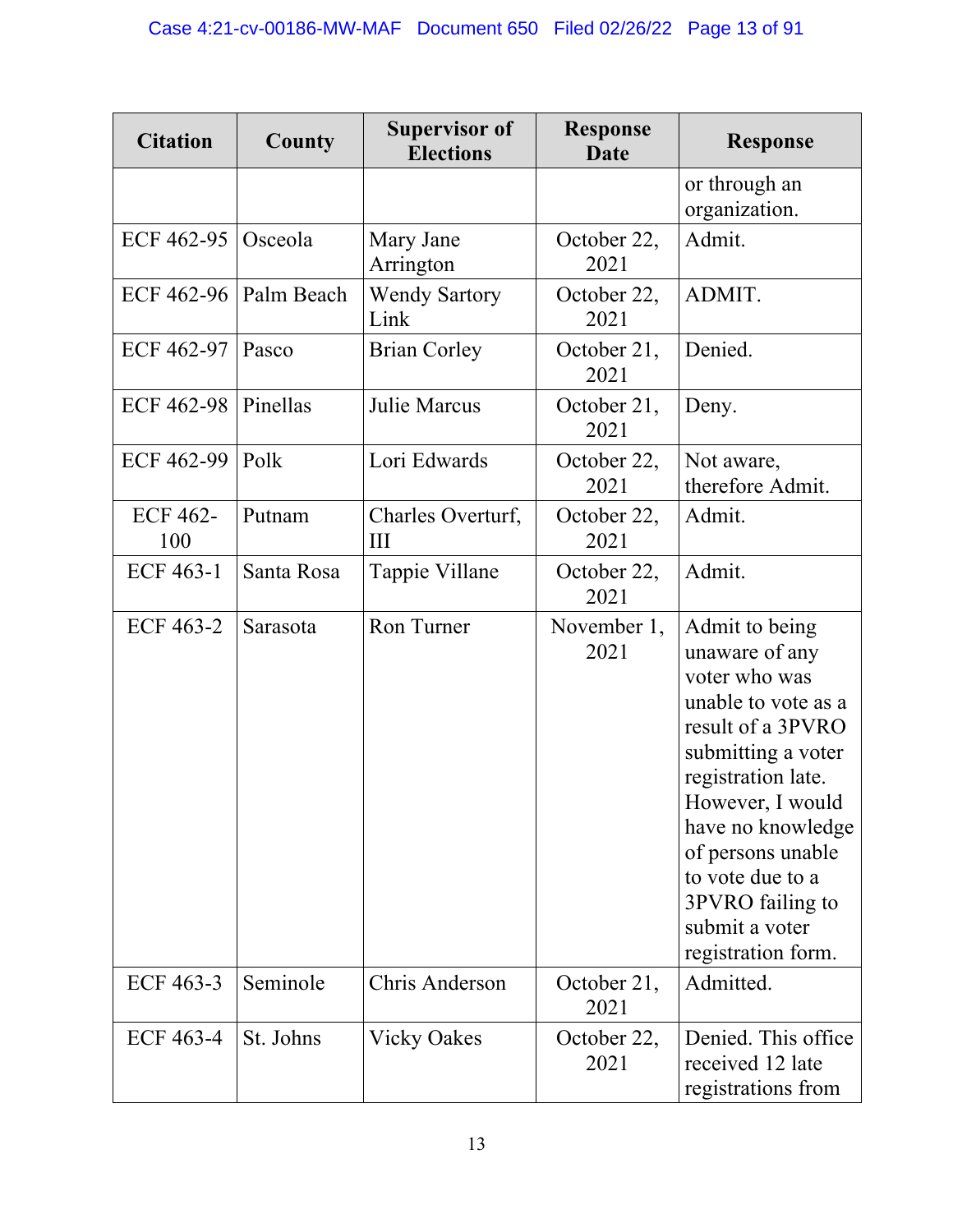| <b>Citation</b>  | County    | <b>Supervisor of</b><br><b>Elections</b> | <b>Response</b><br>Date | <b>Response</b>                                                                                                                                                                                                                                                                                                                                                                             |
|------------------|-----------|------------------------------------------|-------------------------|---------------------------------------------------------------------------------------------------------------------------------------------------------------------------------------------------------------------------------------------------------------------------------------------------------------------------------------------------------------------------------------------|
|                  |           |                                          |                         | third-party voter<br>organizations in<br>2020. The<br>registration book<br>closed on February<br>18, 2020, for the<br>March 17, 2020<br>election. These<br>voters were not<br>able to vote in the<br>2020 March<br>election. See<br>documents<br>produced in<br>response to LWV<br>Request for<br>Production item 33<br>documents are<br>numbered St.<br>Johns 015107- St.<br>Johns 015134. |
| ECF 463-5        | St. Lucie | Gertrude Walker                          | October 22,<br>2021     | Admit.                                                                                                                                                                                                                                                                                                                                                                                      |
| <b>ECF 463-6</b> | Sumter    | William "Bill"<br>Keen                   | October 22,<br>2021     | Admit.                                                                                                                                                                                                                                                                                                                                                                                      |
| <b>ECF 463-7</b> | Suwannee  | Jennifer Kinsey                          | October 22,<br>2021     | Admit.                                                                                                                                                                                                                                                                                                                                                                                      |
| <b>ECF 463-8</b> | Taylor    | Dana Southerland                         | October 22,<br>2021     | Admit.                                                                                                                                                                                                                                                                                                                                                                                      |
| <b>ECF 463-9</b> | Union     | Deborah Osborne                          | October 22,<br>2021     | Admit.                                                                                                                                                                                                                                                                                                                                                                                      |
| ECF 463-10       | Volusia   | Lisa Lewis                               | October 22,<br>2021     | Admitted.                                                                                                                                                                                                                                                                                                                                                                                   |
| ECF 463-11       | Wakulla   | Joe Morgan                               | October 22,<br>2021     | Admit.                                                                                                                                                                                                                                                                                                                                                                                      |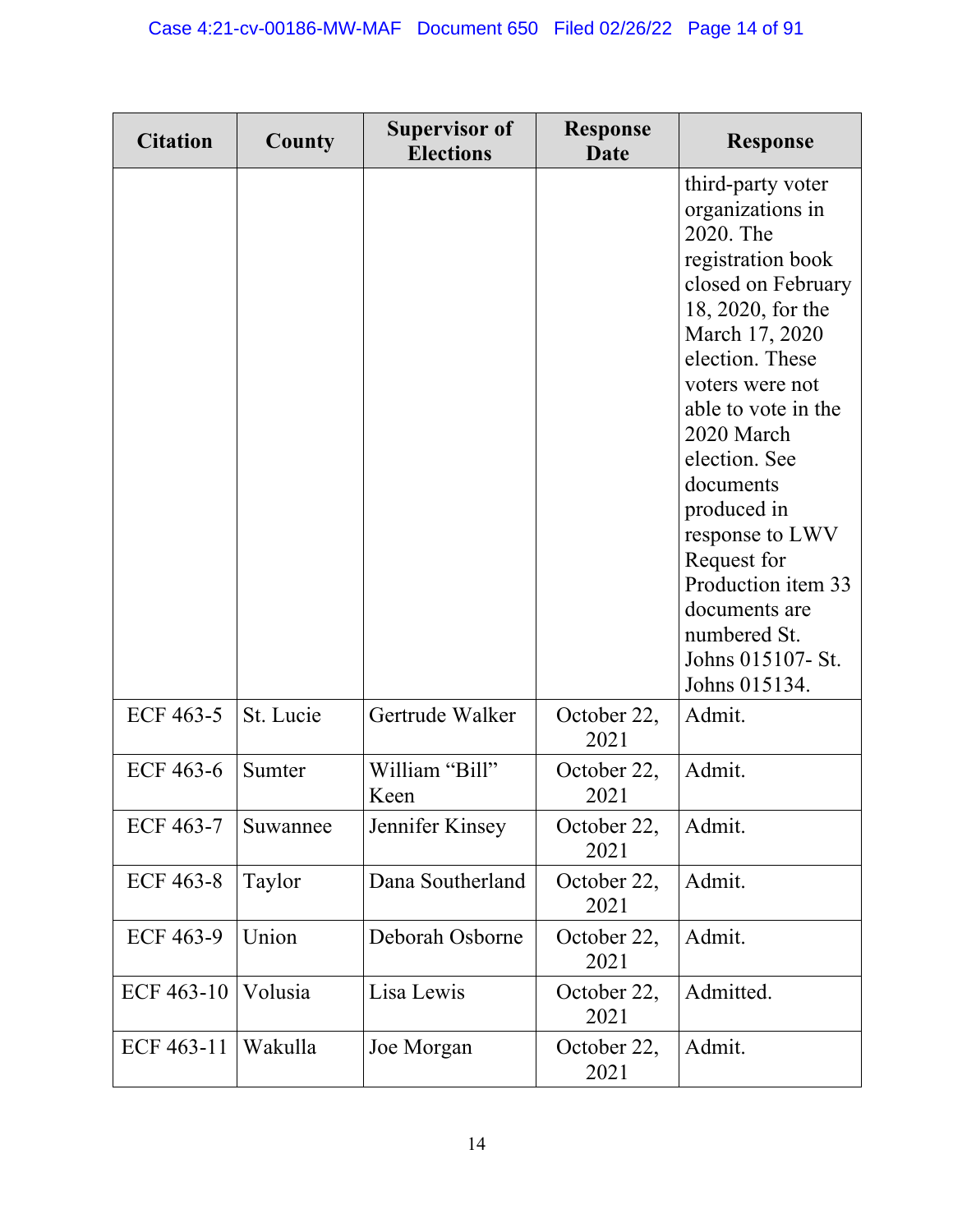| <b>Citation</b>     | County                  | <b>Supervisor of</b><br><b>Elections</b> | <b>Response</b><br><b>Date</b> | <b>Response</b> |
|---------------------|-------------------------|------------------------------------------|--------------------------------|-----------------|
| ECF 463-12   Walton |                         | <b>Bobby Beasley</b>                     | October 22,<br>2021            | Admit.          |
|                     | ECF $463-13$ Washington | Carol Rudd                               | October 22,<br>2021            | Admit.          |

27. Lake, Lee, and Miami-Dade counties reported no incidents in which voters were prevented from voting due to 3PVROs turning in untimely voter registration application forms. ECF 549-2, Dep. Designation of Supervisor Alan Hays, 129:15–20; Trial Tr., Doyle Testimony, 3247:20–24; Trial Tr., White Testimony, 1343:7–12.

28. In the rare instances where 3PVROs submitted untimely voter registration application forms in Hillsborough County, applicants were still able to vote in the election by provisional ballot. ECF 549-3, Dep. Designation of Supervisor Craig Latimer, 50:16–23, 56:6–16, 147:25–148:10.

29. The State did not identify any specific voter who was unable to vote in an election in which they wished to vote because of a 3PVRO turning in their form late. *See generally* Trial Tr., Testimony of Director Maria Matthews, 2756:22– 2837:18, 3391:13–3481:3. The State did not identify any specific voter who faced any obstacle or barrier in updating their address to vote because of a 3PVRO turning in their form late. *See generally id.*

30. Voter registration in Florida declined when a prior law—HB 1355 imposed restrictions on 3PVROs. Trial Tr., Herron Testimony, 2295:7–2296:15.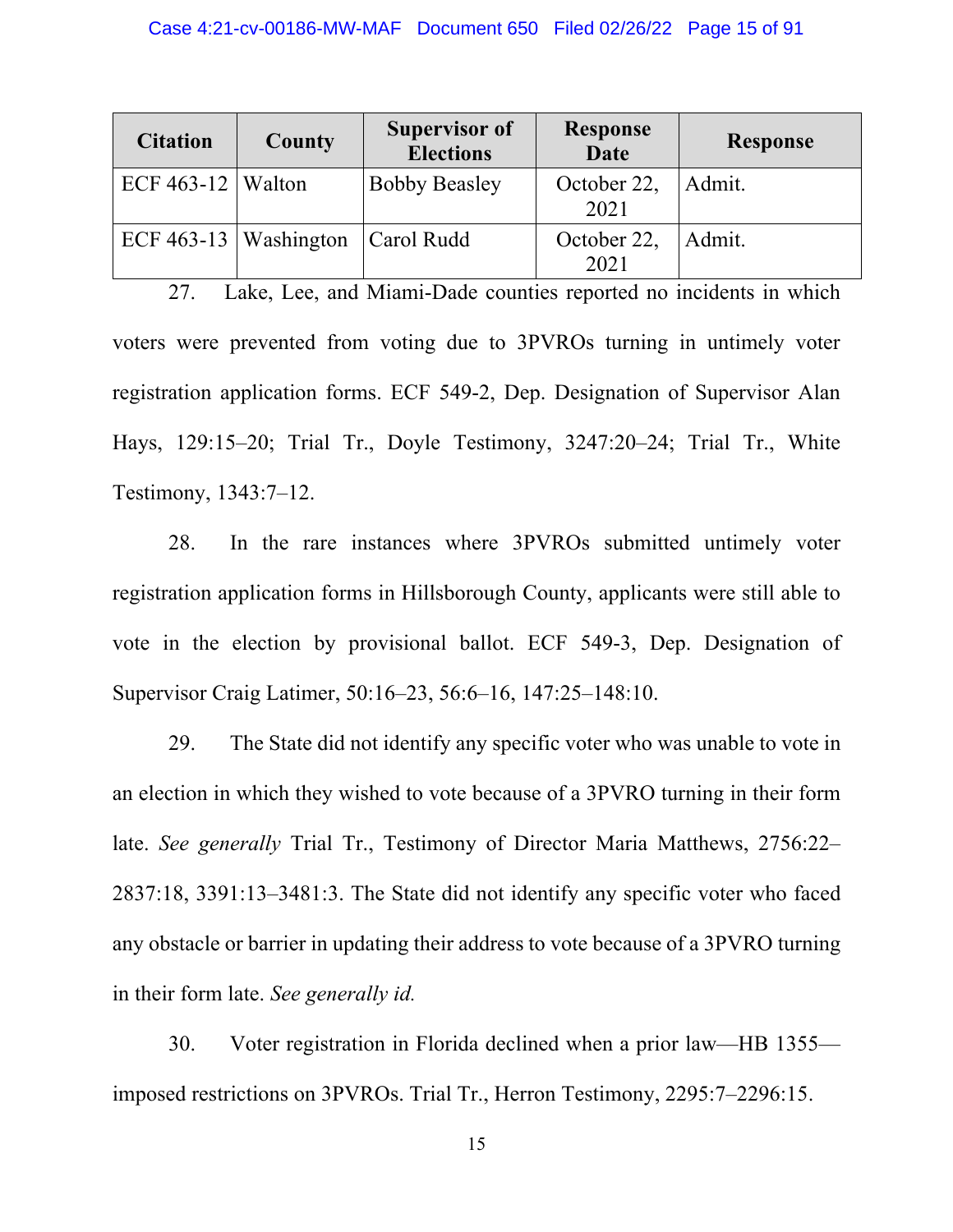### **C. SB 90 and the Registration Disclaimer Provision**

31. The Florida Legislature initially passed the statute requiring 3PVROs to register with the State in 2005. Ch. 2005-277 § 7, Laws of Fla. It took effect on January 1, 2006. *Id.* § 79.

32. Since 2006, paragraph (3) of the statute has established deadlines for 3PVROs to return completed registration forms to Supervisors of Elections, as well as fines for forms not submitted by these deadlines. *See id.* § 7.

33. Prior to 2021, Section 97.0575 was last amended in 2011. *See* Fla. Laws ch. 2011-40, § 4 (passed as HB 1355). In 2011, the Legislature consolidated the submission deadlines and fine amounts for untimely submitted forms into paragraph (3)(a). *Id.* It also added an annual aggregate fine cap of \$1,000. *Id.*; ECF 402 at 34–35, ¶ 33.

34. The 2011 amendments to Section 97.0575 also created paragraph (4), which reads: "If the Secretary of State reasonably believes that a person has committed a violation of this section, the secretary may refer the matter to the Attorney General for enforcement. The Attorney General may institute a civil action for a violation of this section or to prevent a violation of this section. An action for relief may include a permanent or temporary injunction, a restraining order, or any other appropriate order." *See* Ch. 2011-40, § 4, Laws of Fla.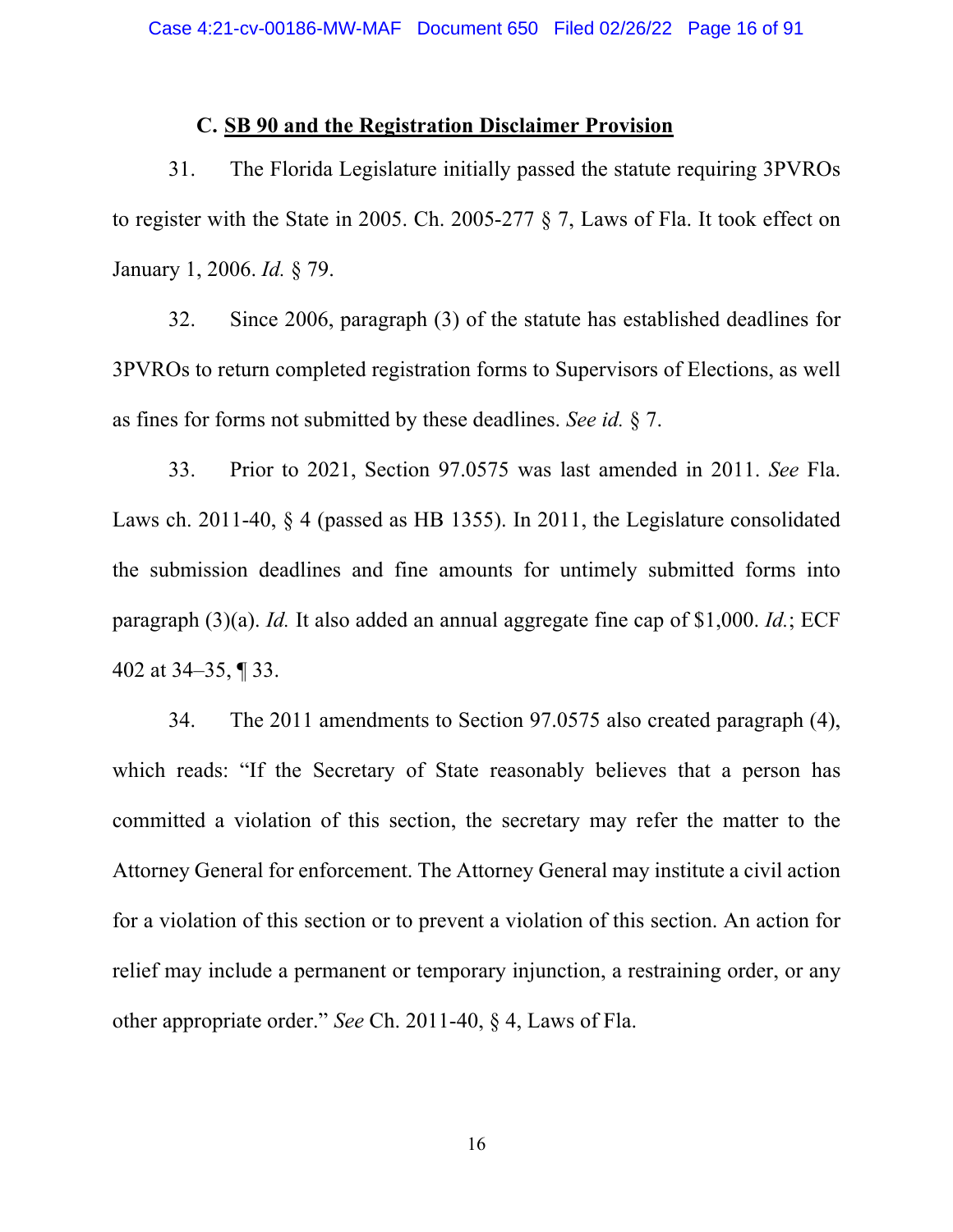35. In 2021, the Legislature enacted SB 90, which included amendments to Section 97.0575(3)(a). ECF 461-2  $\S$  7. The bill changed the submission deadline such that 3PVROs must return registration forms "within 14 days after the application was completed by the applicant, but not after registration closes for the next ensuing election." *Id.*

36. Under Florida law, registration closes 29 days before Election Day Fla. Stat. § 97.055(1)(a); Trial Tr., Matthews Testimony,  $2765:12-18$  (noting this is referred to colloquially as "book closing").

37. If Supervisors of Elections receive a voter registration form after the fourteen-day deadline, but before book closing, the voter will still be registered to vote in the election. Trial Tr., Earley Testimony, 2668:16–19; Trial Tr., White Testimony, 3183:19–3184:1.

38. SB 90 added to paragraph (3)(a) the following requirement ("Disclaimer Provision"):

A third-party voter registration organization must notify the applicant at the time the application is collected that the organization might not deliver the application to the division or the supervisor of elections in the county in which the applicant resides in less than 14 days or before registration closes for the next ensuing election and must advise the applicant that he or she may deliver the application in person or by mail. The third-party voter registration organization must also inform the applicant how to register online with the division and how to determine whether the application has been delivered.

Fla. Stat. § 97.0575(3)(a).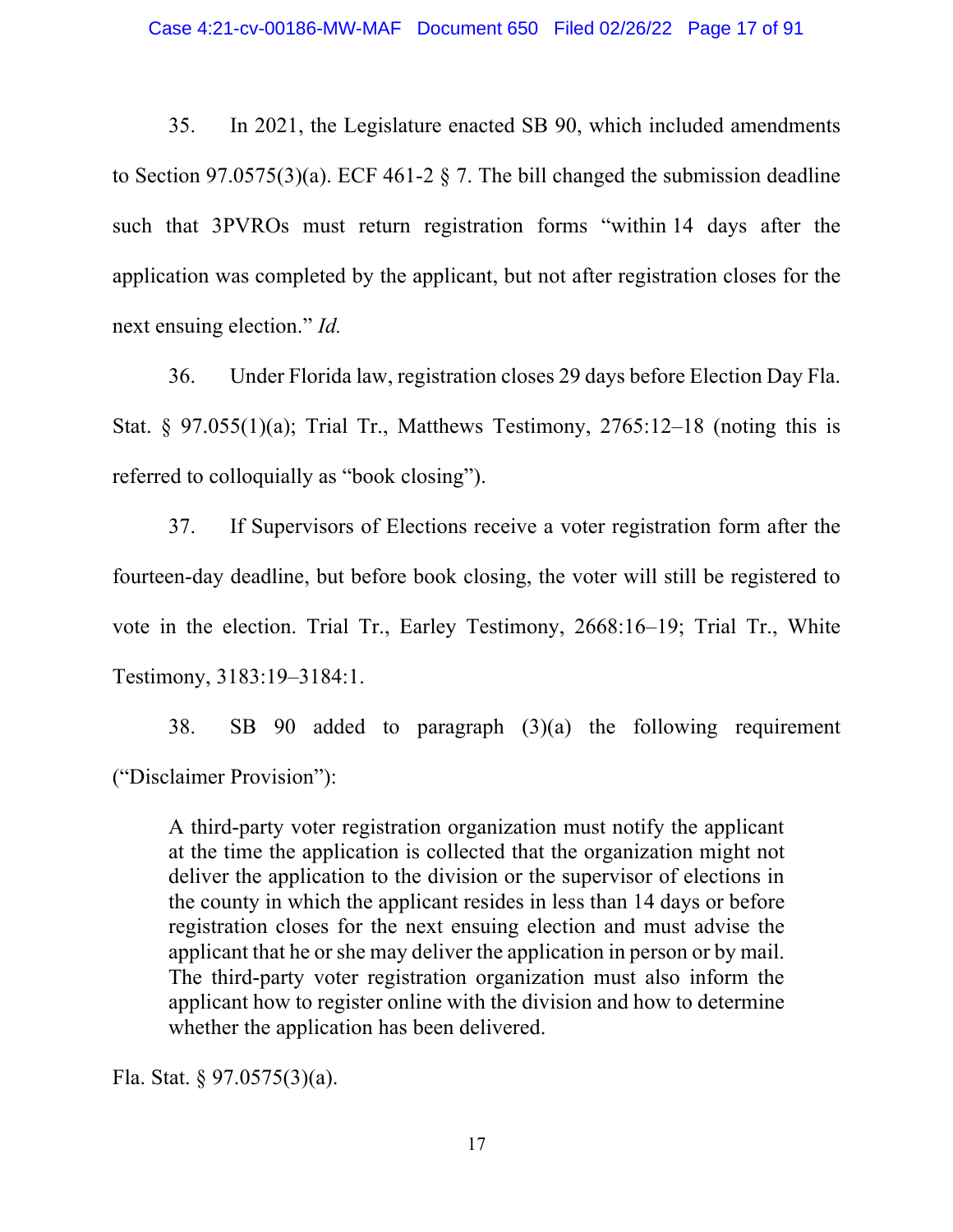#### Case 4:21-cv-00186-MW-MAF Document 650 Filed 02/26/22 Page 18 of 91

39. This Court previously enjoined enforcement of a deadline of fewer than 10 days for 3PVROs to turn in voter registration forms. *League of Women Voters of Fla. v. Detzner*, No. 4:11cv628-RH/WCS, 2012 WL 12810507, at \*1 (N.D. Fla. Aug. 30, 2012) ("2012 Order"); ECF 402 at 26, ¶ 12 n.15. Nothing in the 2012 Order required enactment of the Registration Disclaimer Provision. *Detzner*, 2012 WL 12810507.

40. The required disclaimer is not accurate as to all potential Florida voters. For example, under Florida law, a voter may only submit a registration form online if the person has been issued a driver license or identification card by the Department of Highway Safety and Motor Vehicles. Fla. Stat. § 97.0525(4)(a). Individuals also must have internet access to use this tool.

41. The State's online voter lookup tool does not contain any information regarding whether a voter registration application has been delivered by a 3PVRO unless the application has been processed. ECF 402 at 32, ¶ 23.

42. If a voter's registration application is processed but denied, the State's online voter lookup tool does not provide information regarding whether that application has been delivered to a supervisor of elections office or the Division of Elections. ECF 402 at 32, ¶ 24.

43. SB 90 did not make any changes to Section 97.0575(4)'s language. *See*  ECF 461-2 § 7. However, in Division of Elections Director Maria Matthews's view,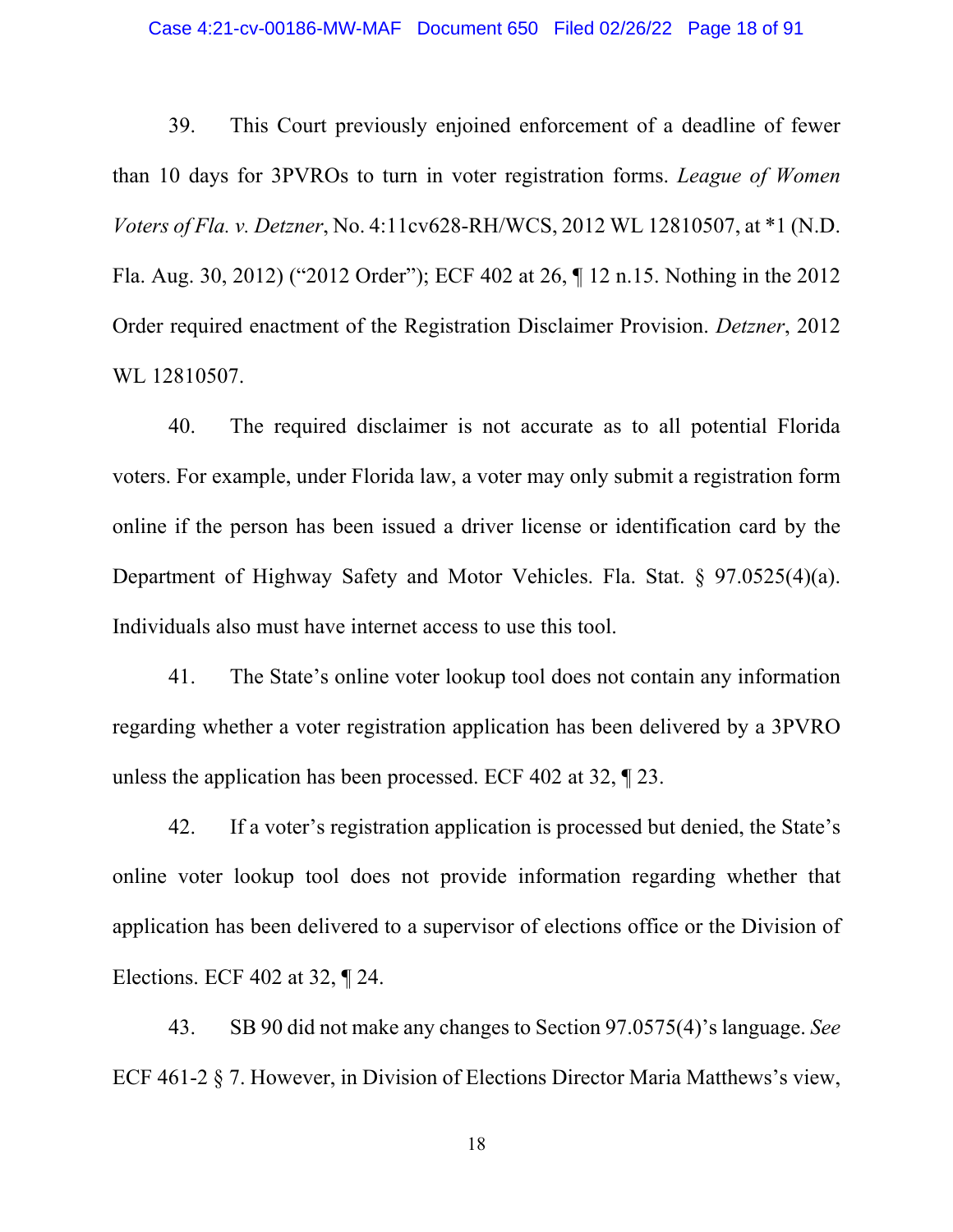it changed enforcement under paragraph (4) by adding the Registration Disclaimer Provision to those provisions subject to enforcement through it. Trial Tr., Matthews Testimony, 2768: 4–14.

44. The fines set out under Section 97.0575(3)(a) are, on their face, only applicable to untimely submission, not to the Registration Disclaimer Provision. ECF 402 at 30, ¶ 15.

45. On May 6, 2021, Governor DeSantis signed SB 90 into law. ECF 402 at 20,  $\P$  1.

46. SB 90 went into effect immediately upon signing on May 6, 2021. ECF 461-2 § 33; ECF 402 at 20, ¶ 2.

47. The Secretary of State promulgates Florida's voter registration application pursuant to its regulatory authority. Fla. Admin. Code r. 1S-2.040; ECF 402 at 37, ¶ 52.

48. In contrast to the new disclaimer requirement for 3PVROs, Florida's voter registration form, DS-DE 139, does not reference online voter registration. ECF 402 at 32, ¶ 21. Instead, Florida's voter registration form states, "The downloadable/printable online form is available at registertovoteflorida.gov. *Id.* at  $31-32, 120.$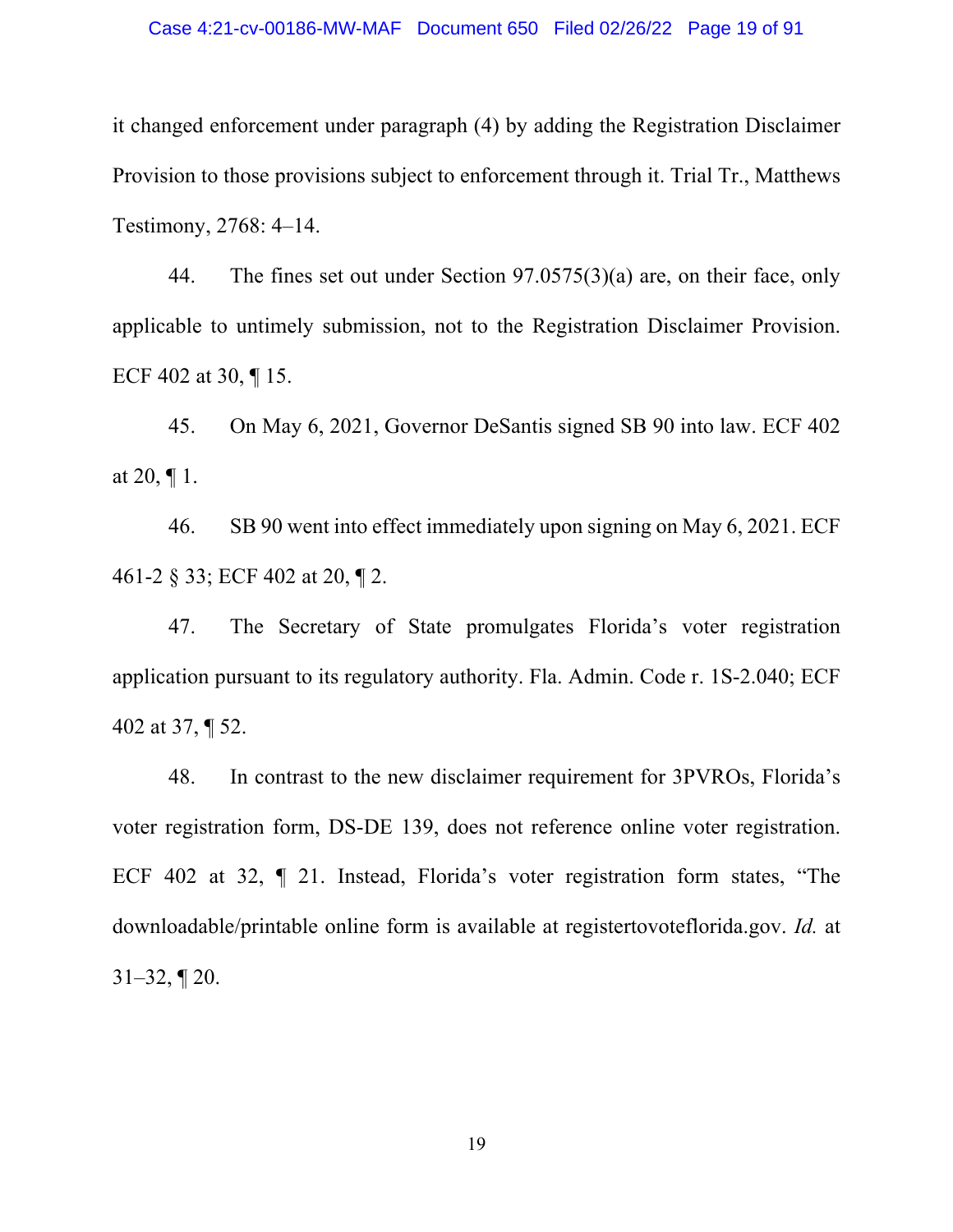49. Most 3PVROs utilize the state voter registration form rather than the national mail form. *See* ECF 466-82 (vastly more state than federal applications received).

50. Florida's voter registration form currently contains the following instruction:

Where to Register: You can register to vote by completing this application and delivering it in person or by mail to any supervisor of elections' office, office that issues driver's licenses, or voter registration agency (public assistance office, center for independent living, office serving persons with disabilities, public library, or armed forces recruitment office) or the Division of Elections. Mailing addresses are on page 2 of this form.

ECF 402 at 31, ¶ 19.

51. Florida's online voter registration system malfunctioned the night before book closing for the 2018 general election, locking voters out of the site right before the deadline. *See* Trial Tr., Matthews Testimony, 2803:3–10.

52. On the final day of voter registration for the 2020 general election, Florida's online voter registration system again malfunctioned. ECF 402 at 32, ¶ 25; *see also* ECF 466-87, 20:5-6 (Secretary Lee states, "we were aware that there were voters who were attempting to register [on Florida's online voter registration site] on that final night and were unable to do so.").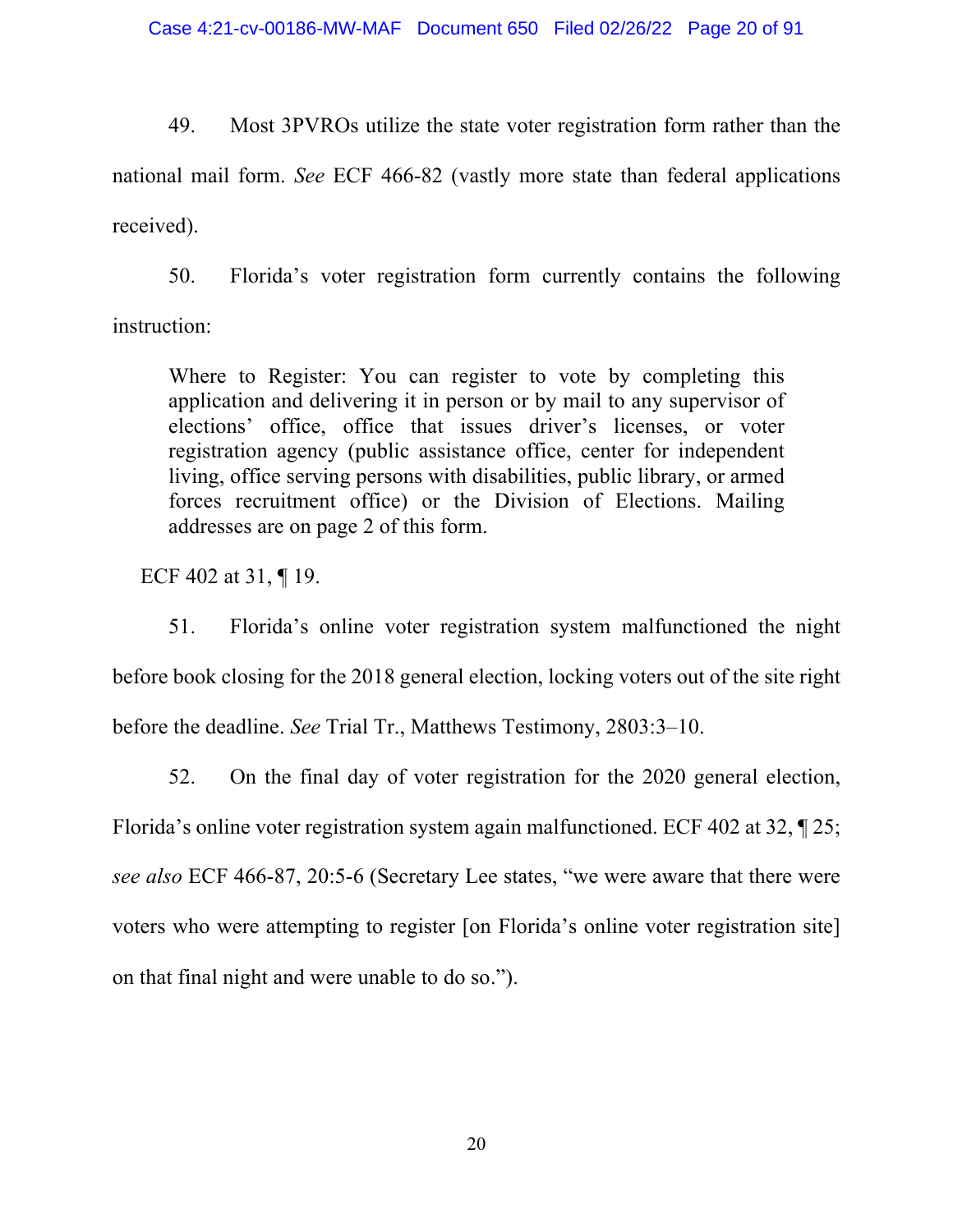53. However, the Division of Elections is not required to provide a disclaimer to potential voters about Florida's online voter registration system. *See*  Trial Tr., Matthews Testimony, 2837:14–16.

54. No other state requires an organization conducting voter registration drives to issue a disclaimer to registration applicants that indicates the organization may not follow the law. Trial Tr., McDonald Testimony, 3607:9–3608:25. Indeed, the State has not introduced evidence of any other such law, in any legal or regulatory context, that requires an actor to disclaim compliance with a law to which they are subject.

# **D. The 2020 Election**

55. The 2020 general election in Florida was praised as safe and secure by federal, state, and local officials. ECF 402 at 36, ¶ 44.

56. The Secretary of State has stated that the 2020 General Election in Florida "ran as smoothly as possible and inspired confidence on the part of Florida's voters." ECF 465-88, RFA No. 33; *see also* ECF 461-54 at 2:13-18.

57. With respect to the 2020 general election, Secretary Lee stated: "[A]ll Florida voters, no matter how they chose to cast a ballot, or who they voted for, could be confident in the integrity of Florida's elections system and security of their vote." *Id.* at 36, ¶ 45.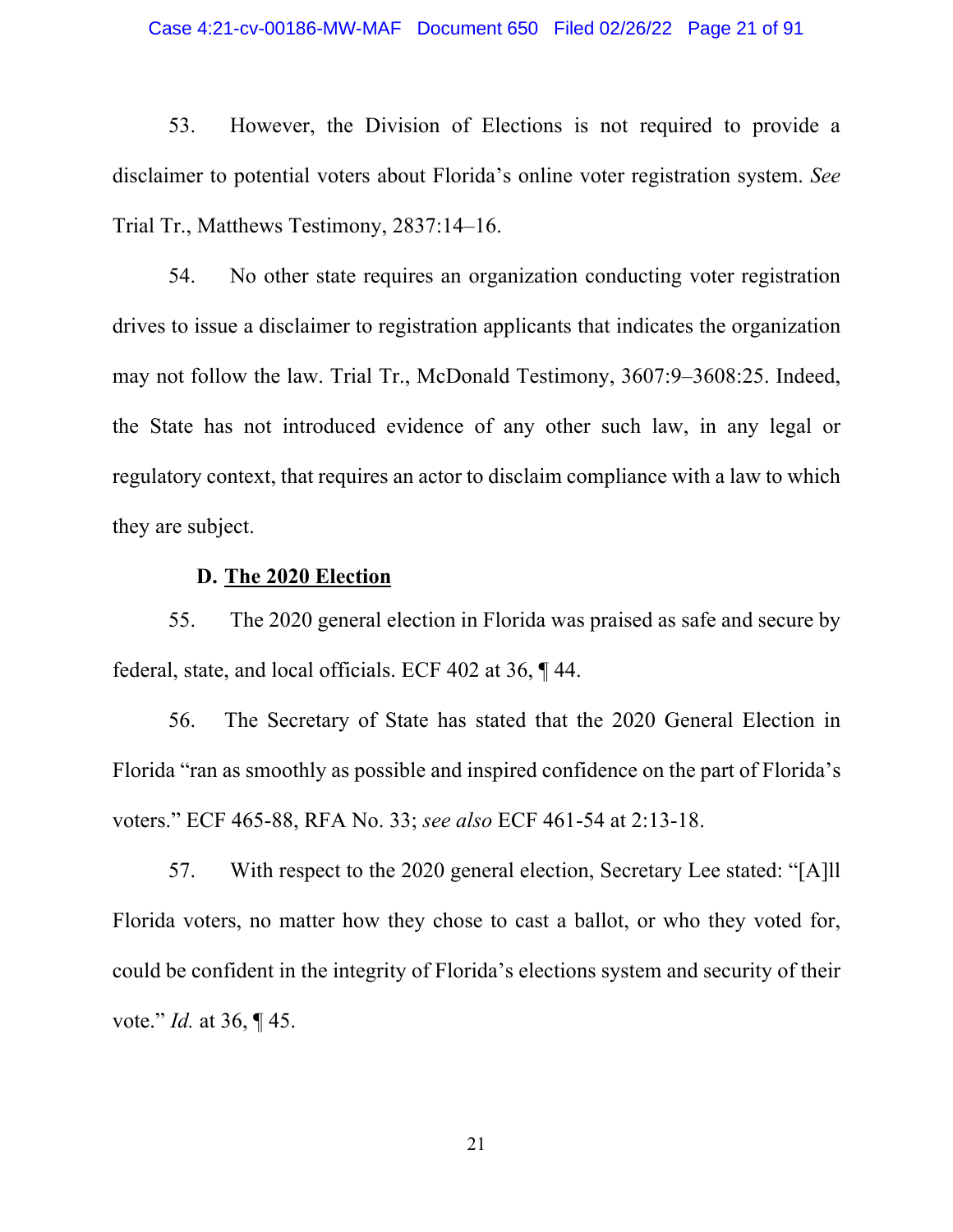#### Case 4:21-cv-00186-MW-MAF Document 650 Filed 02/26/22 Page 22 of 91

58. Multiple supervisors considered the 2020 elections in Florida successful. ECF 549-2, Dep. Designation of Supervisor Alan Hays, at 38:3–6, 38:18–20, 41:10–14; ECF 549-3, Dep. Designation of Supervisor Craig Latimer, 95:18–25; Trial Tr., Earley Testimony, 2605:16–18; Trial Tr., White Testimony, 1333:18–1334:3; Trial Tr., Doyle Testimony, 3228:25–3229:5.

59. At trial, Director Matthews reiterated that all voters should be confident in the integrity of the election system and the security of their vote in the 2020 election, no matter how they cast their ballots. Trial Tr., Matthews Testimony, 2759:2–8.

60. The Attorney General's office "rel[ies] on what elections officials have told [it] that the elections results were secure." ECF 549-1, Dep. Designation of Elizabeth Guzzo, at 29:18–24, 30:9–14.

#### **E. Legislative History of SB 90**

61. Each Supervisor is a member of Florida Supervisor of Elections, Inc. ("FSE"), an association of Florida's Supervisors of Elections. ECF 402 at 39, ¶ 58. On April 23, 2021, FSE issued a statement that "[FSE] does not support SB90 or HB7041 in their current form, but continues to share information with the legislature," and FSE never took a position in favor of the Challenged Provisions. ECF 402 at 40, ¶ 59.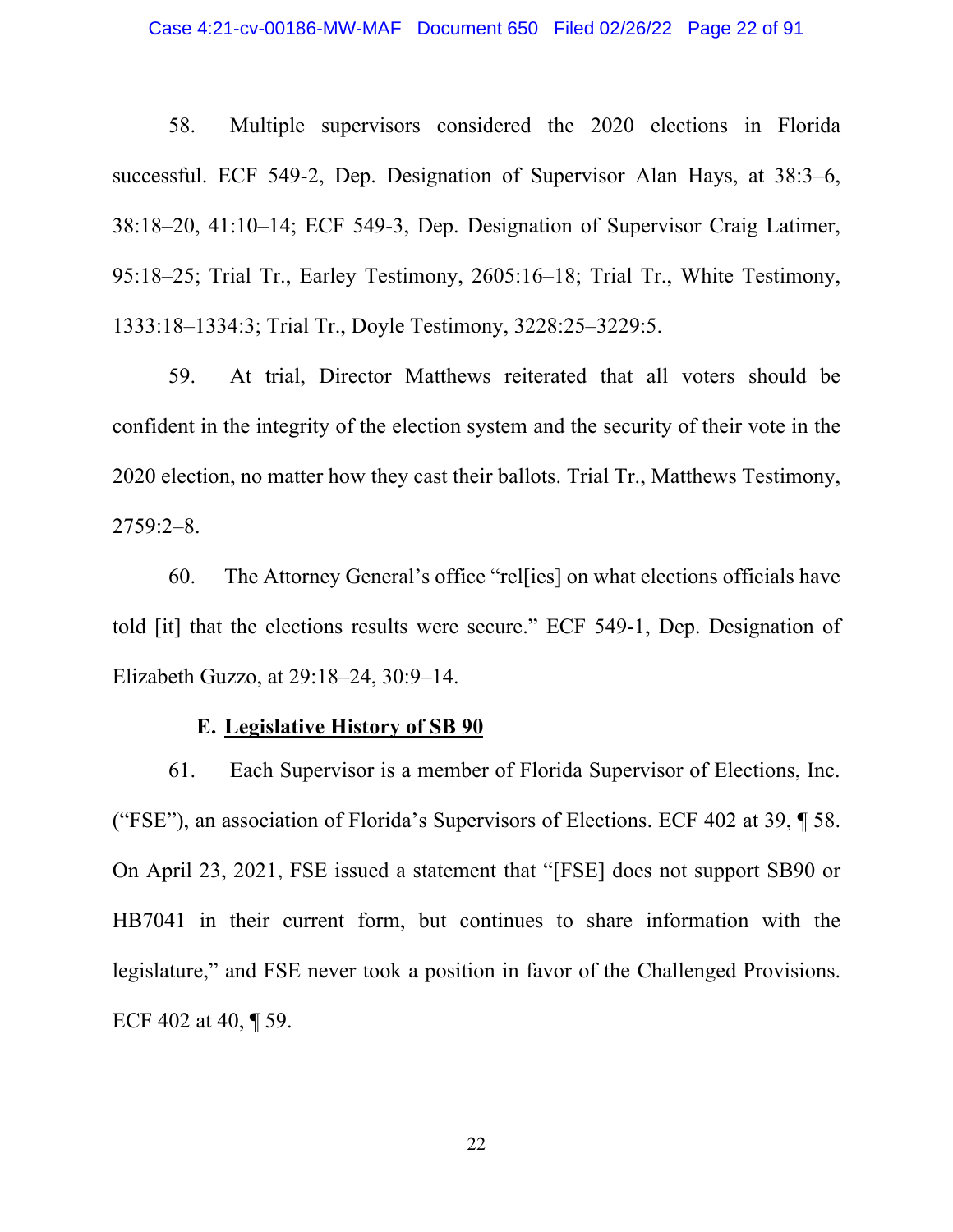62. SB 90 was introduced on February 3, 2021. ECF 466-80 at 2. As introduced, SB 90 had only four sections. ECF 461-57 at 10-11. The Registration Disclaimer Provision was not yet included. *Id.*

63. HB 7041, SB 90's companion bill in the House, was introduced on March 23, 2021. ECF 466-81 at 6.

64. Supervisors of Elections were not consulted in their capacities as election officials before SB 90 or HB 7041 were introduced. Trial Tr., Scott Testimony, 1212:4–7; Trial Tr., Earley Testimony, 2611:16–19; Trial Tr., Doyle Testimony, 3233:18–22; ECF 549-3, Dep. Designation of Supervisor Craig Latimer, 116:25–117:3; ECF 549-2, Dep. Designation of Supervisor Alan Hays, 43:8–11, 138:12–15.

65. SB 90 did not include provisions addressing any of the Supervisors' top-ten priorities. ECF 549-2, Hays Dep. Designation, 46:3–19.

66. Florida Supervisors of Elections did not believe there was a need for the legislation at issue in this case. Trial Tr., Earley Testimony, 3504:11–13.

67. The Registration Disclaimer Provision was repeatedly glossed over and described—spuriously—as intended to comply with a court order, ostensibly the 2012 Order. *See*, e.g., ECF 461-98 16:16-24. The following chart summarizes the entire legislative record as it pertains to voter registration organizations and the disclaimer: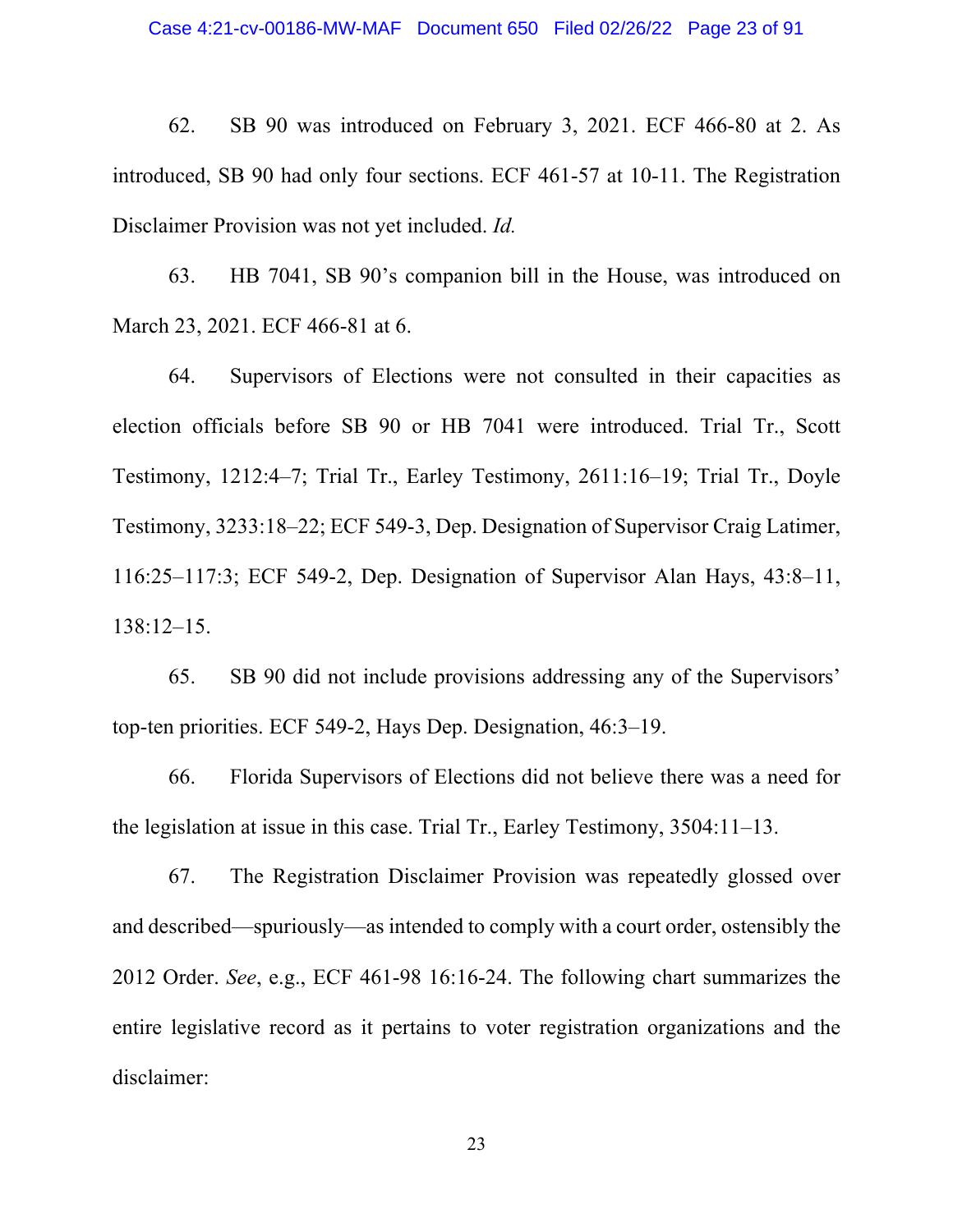| Date/Occasion                                            | <b>Speaker</b>                                        | <b>Summary</b>                                                                                                                                                                                                                                                                                                                                                                                                   | <b>Citation</b>                        |
|----------------------------------------------------------|-------------------------------------------------------|------------------------------------------------------------------------------------------------------------------------------------------------------------------------------------------------------------------------------------------------------------------------------------------------------------------------------------------------------------------------------------------------------------------|----------------------------------------|
| 2/9/21 PIE<br>Committee<br>Workshop                      | Antonacci<br>(former<br><b>Broward</b><br>$SOE$ $(R)$ | Supervisor Antonacci states, "In the voting<br>registration word, there's a lot of chaos that<br>occurs as a result of private involvement<br>with voter registration." As an example,<br>Supervisor Antonacci describes problems<br>with the Voter Participation Center using<br>outdated information and sending "flyers"                                                                                      | ECF<br>466-87,<br>$63:4-17$            |
| 2/9/21 PIE<br>Committee<br>Workshop                      | Antonacci<br>(former<br><b>Broward</b><br>$SOE$ $(R)$ | to people who are deceased.<br>Supervisor Antonacci continues that "this<br>is all an artifact of outsourcing voter<br>registration" and notes that "previous<br>legislatures attempted to tighten up the<br>system with the third-party voter<br>registration system. I can tell you without<br>any question it doesn't work very well.<br>And it doesn't cut down on some of the<br>abuses that I've laid out. | <b>ECF</b><br>466-87,<br>$64:9-$<br>16 |
| $2/16/21$ Senate E&E<br>Committee                        | n/a                                                   | No discussion of voter registration<br>disclaimer                                                                                                                                                                                                                                                                                                                                                                | ECF<br>461-33                          |
| $3/10/21$ Senate Gov.<br>Oversight and<br>Accountability | n/a                                                   | No discussion of voter registration<br>disclaimer                                                                                                                                                                                                                                                                                                                                                                | <b>ECF</b><br>461-34                   |
| $3/22/21$ House PIE<br>Committee                         | Ingoglia $(R)$                                        | Rep. Ingoglia says the Registration<br><b>Disclaimer Provision "requires</b><br>organizations to inform applicants of a<br>possible registration delay, and that they<br>may register online or deliver the<br>application personally."                                                                                                                                                                          | ECF<br>$461 - 35,$<br>$5:5 - 15$       |
| $3/22/21$ House PIE<br>Committee                         | Ramba (SOE<br>Lobbyist)                               | References that "much of the cleanup is<br>based on provisions being struck by a<br>federal judge" and makes a few other<br>comments but does not reference the<br>disclaimer.                                                                                                                                                                                                                                   | ECF<br>$461 - 35,$<br>$98:14-$<br>21   |
| $4/8/21$ House<br>Appropriations<br>Comm. re HB 7041     | Ingoglia                                              | Rep. Ingoglia's summary of the voter<br>registration provisions leaves out the<br>Registration Disclaimer Provision entirely.                                                                                                                                                                                                                                                                                    | ECF<br>$461 - 36,$<br>$5:3-8$          |

**Table 2. Legislative Record Discussion of Voter Registration**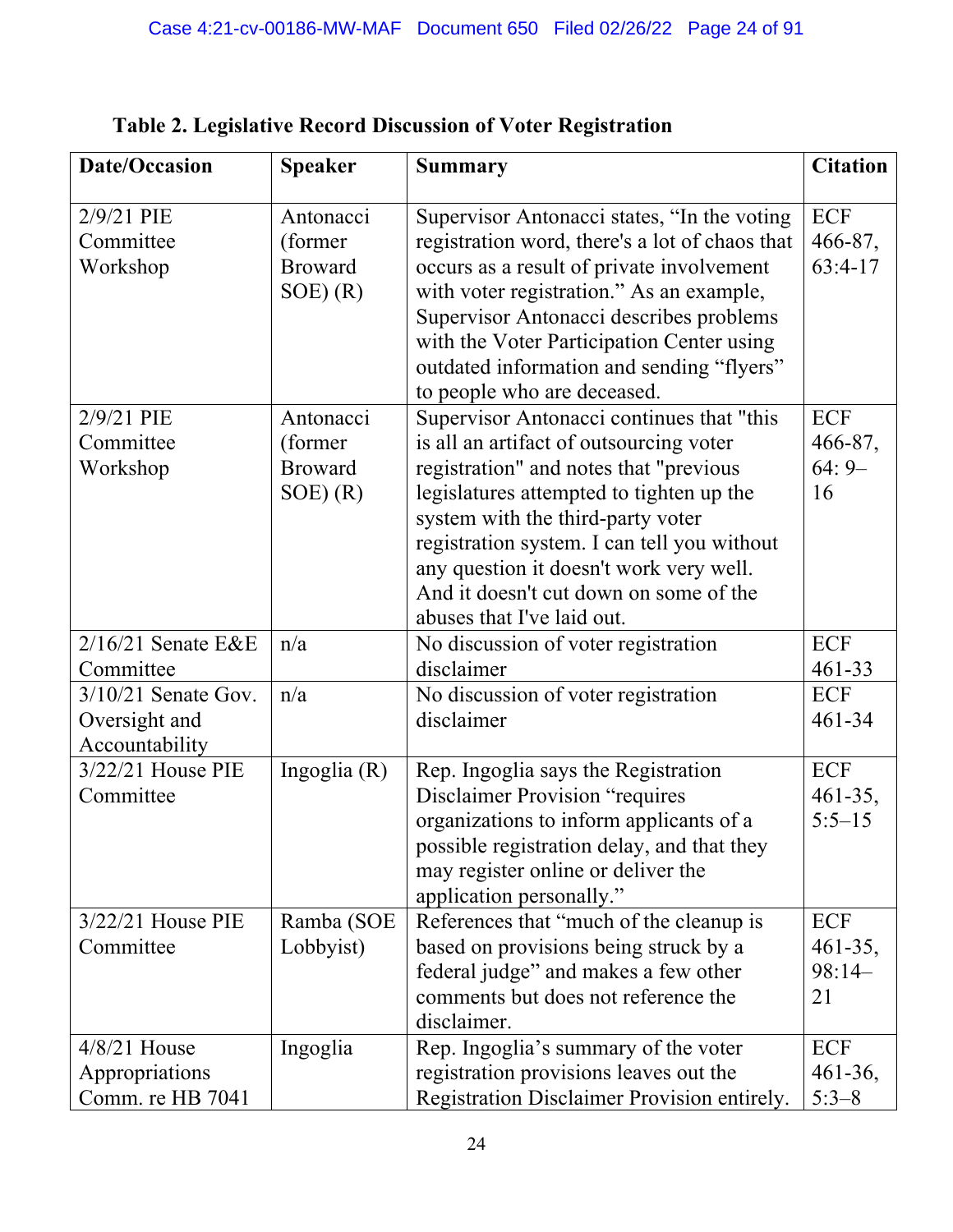| <b>Date/Occasion</b>                                      | <b>Speaker</b>                                        | <b>Summary</b>                                                                                                                                                                                                                                                                                                                                                                                                   | <b>Citation</b>                                   |
|-----------------------------------------------------------|-------------------------------------------------------|------------------------------------------------------------------------------------------------------------------------------------------------------------------------------------------------------------------------------------------------------------------------------------------------------------------------------------------------------------------------------------------------------------------|---------------------------------------------------|
| $4/14/21$ Senate<br><b>Committee on Rules</b>             | Powell $(D)$<br>question;<br>Baxley $(R)$<br>response | Sen. Powell asks how will the disclaimer<br>"be accomplished"; Sen. Baxley's response<br>refers to the supervisors for direction,<br>despite that legislation gives supervisors no<br>such specific related authority.                                                                                                                                                                                           | ECF<br>$461 - 37,$<br>$100:6-$<br>25              |
| $4/14/21$ Senate<br><b>Committee on Rules</b>             | Powell $(D)$<br>question;<br>Baxley $(R)$<br>response | Discussion of turnaround time changes,<br>which are not challenged here, so as to<br>comply with the federal court order from<br>2012.                                                                                                                                                                                                                                                                           | <b>ECF</b><br>$461 - 37$ ,<br>$101:22-$<br>103:18 |
| $4/19/21$ House State<br>affairs                          | Ingoglia $(R)$                                        | Rep. Ingoglia's summary leaves out the<br>Registration Disclaimer Provision entirely.                                                                                                                                                                                                                                                                                                                            | ECF<br>461-38<br>at $5:5-$<br>10                  |
| $4/20/21$ Senate<br>Rules on SB 90                        | n/a                                                   | No 3PVRO discussion                                                                                                                                                                                                                                                                                                                                                                                              | <b>ECF</b><br>461-39                              |
| $4/22/21$ Senate Floor<br>Debate, 2 <sup>nd</sup> Reading | Baxley $(R)$                                          | In his description of the bill, Baxley does<br>not mention the 3PVRO provisions.                                                                                                                                                                                                                                                                                                                                 | ECF<br>461-98                                     |
| $4/22/21$ Senate Floor<br>Debate, $2nd$ Reading           | Shevrin<br>Jones $(D)$                                | Amendment is offered to strike the<br><b>Registration Disclaimer Provision as</b><br>misleading. Amendment sponsor noted that<br>legislature was "placing an unfair<br>assumption that organizations will not<br>comply with the law" and that legislators<br>know that "this will likely have a chilling<br>effect on the willingness of potential<br>electors to participate in voter registration<br>drives." | ECF<br>461-98,<br>$14:21-$<br>17:12               |
| $4/22/21$ Senate Floor<br>Debate, $2nd$ Reading           | Ben<br>Albritton $(R)$                                | In discussion of the proposed amendment<br>to remove disclaimer provision,<br>justification offered for the 3PVRO<br>provisions is to comply with the 2012<br>court order: "what the bill is doing is really<br>implementing that in line with the statute<br>with that ruling."                                                                                                                                 | ECF<br>461-98,<br>$16:16-$<br>24                  |
| $4/26/21$ Senate Floor<br>Debate, 3 <sup>rd</sup> Reading | n/a                                                   | 3PVROs were not mentioned                                                                                                                                                                                                                                                                                                                                                                                        | ECF<br>$462 - 8$                                  |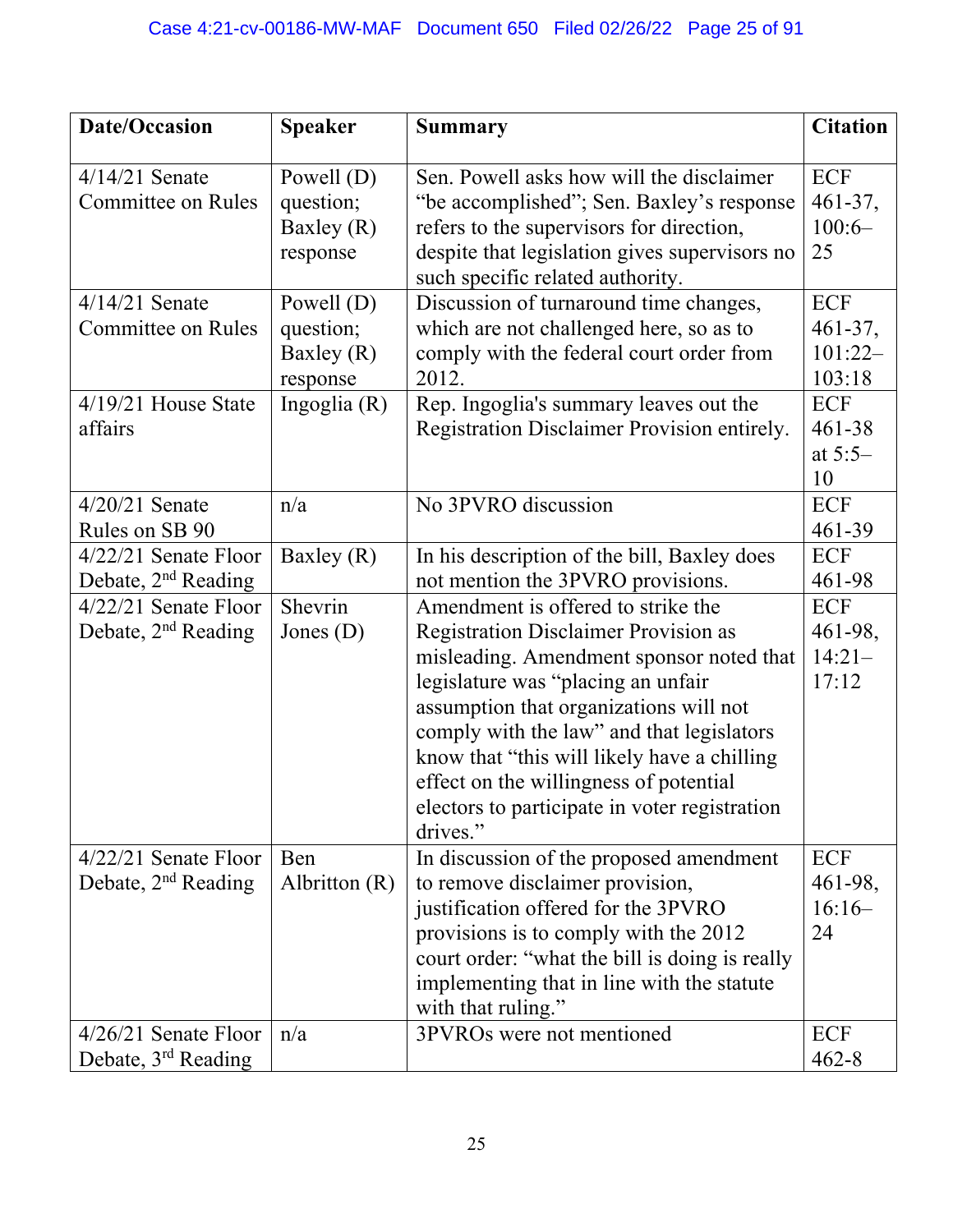| <b>Date/Occasion</b>                                     | <b>Speaker</b>         | <b>Summary</b>                                                                                                                                                                                                                                                                                                                                                                                                       | <b>Citation</b>                             |
|----------------------------------------------------------|------------------------|----------------------------------------------------------------------------------------------------------------------------------------------------------------------------------------------------------------------------------------------------------------------------------------------------------------------------------------------------------------------------------------------------------------------|---------------------------------------------|
| $4/27/21$ House Floor<br>Debate, $2nd$ Reading           | Ingoglia $(R)$         | Says only, "It cleans up third party<br>registration organizational laws to require<br>organizations to submit registrations within<br>14 days to the correct county."                                                                                                                                                                                                                                               | ECF<br>$462-9,$<br>$6:24-$<br>7:2           |
| $4/28/21$ House Floor<br>Debate, 3 <sup>rd</sup> Reading | Tommy<br>Gregory $(R)$ | Justification of the 3PVRO provisions as to<br>comply with the 2012 court ruling: "We<br>shouldn't have private money of<br>individuals or groups coming in upsetting<br>the integrity of our elections with the way<br>that they are registering voters. This is<br>good commonsense regulation which, by<br>the way, is absolutely required by court<br>ruling. It isn't even as if we have a choice<br>to do it." | ECF<br>$462 - 29$ ,<br>$45:20-$<br>46:3     |
| 4/28/21 House Floor<br>Debate, 3 <sup>rd</sup> Reading   | Eskemani<br>(D)        | Rep. Eskamani notes need for voter<br>registration and accessibility, her personal<br>experience with voter registration, in<br>context of her opposition to bill.                                                                                                                                                                                                                                                   | <b>ECF</b><br>$462 - 29$ ,<br>$56:4 - 14$   |
| $4/28/21$ House Floor<br>Debate, 3 <sup>rd</sup> Reading | Thompson<br>(D)        | Notes in the context of discussing<br>"gaslighting" that bill sponsor is asking<br>people not to believe that "we're shaking<br>confidence in voter registration by having<br>to inform people that the ballot [sic] may<br>not get there in time."                                                                                                                                                                  | <b>ECF</b><br>$462 - 29,$<br>$83:11-$<br>23 |

68. In proposing and enacting the Registration Disclaimer, there is no evidence in the record that the Legislature received or considered any fine letters sent to 3PVROs for untimely submitted forms. *See supra* Table 2.

69. There is no evidence in the record that the Legislature discussed the existence of or history of late applications or otherwise considered any evidence on this issue. *Id.*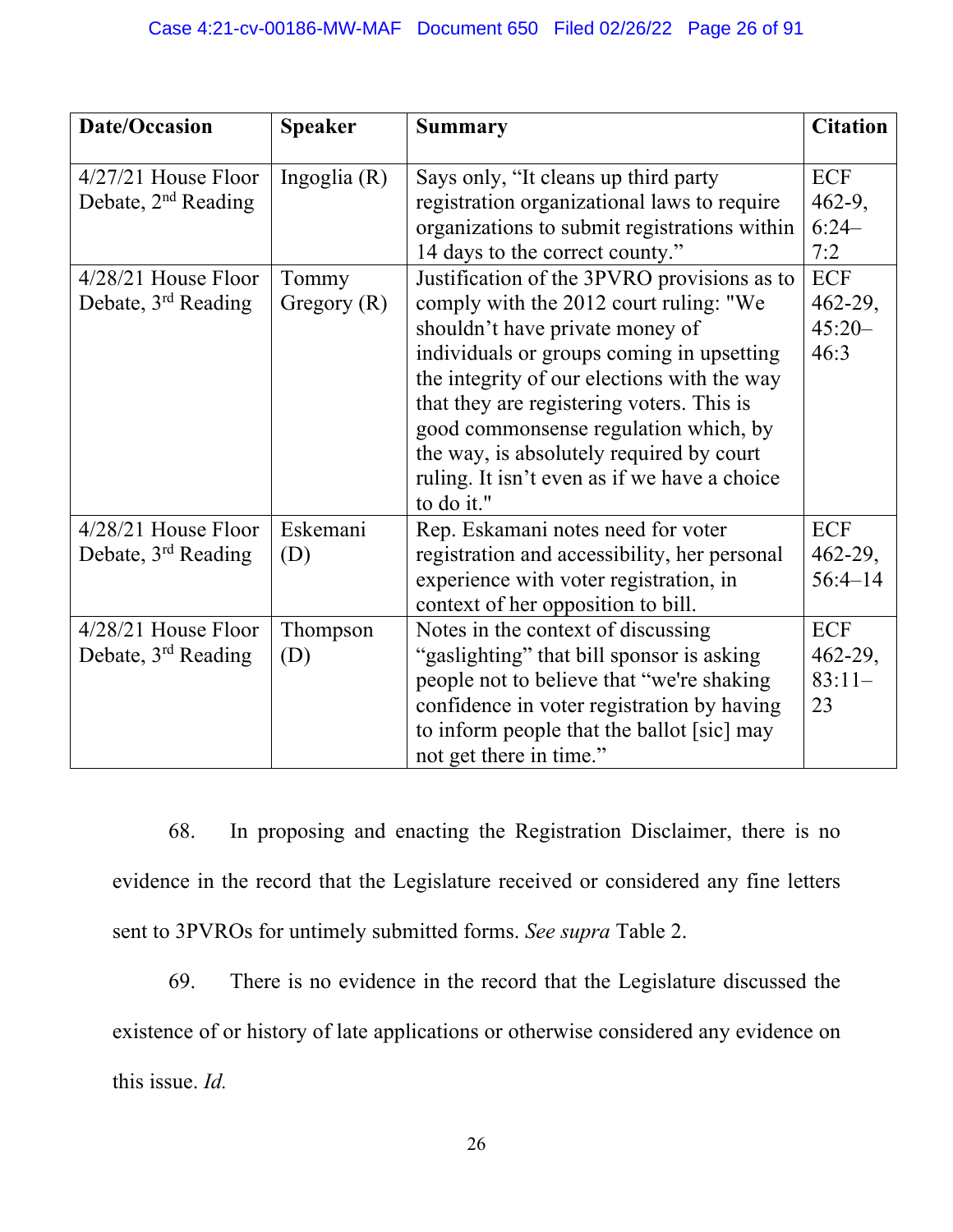#### Case 4:21-cv-00186-MW-MAF Document 650 Filed 02/26/22 Page 27 of 91

70. The record is devoid of evidence that the Legislature discussed or heard evidence that potential voters were confused over whether 3PVROs and their canvassers were state officials. *Id.*

71. Director Matthews did not have "an independent recollection" of her office providing information regarding late-submitted applications to the Legislature. Trial Tr., Matthews Testimony, 2795:13–2796:4. No documentary evidence that such information was provided was admitted. *See id.*

72. Supervisors of Elections expressed their opposition to SB 90 and HB 7041 while the bills were being considered in the Legislature. ECF 549-2, Hays Dep. Designation, 42:11–43:7; ECF 543-3 Latimer Dep. Designation, 108:8–16; ECF 608-28 at 2; ECF 608-35; ECF 608-40 at 1; ECF 608-42; ECF 608-49; ECF 608-51; ECF 608-99; ECF 634-7 at 1; Trial Tr., Scott Testimony, 1212:11–1213:4, 1215:2– 7; Trial Tr., Testimony of Supervisor Brian Corley, 1273:14–20; Trial Tr., Doyle Testimony, 3234:12–3236:3.

73. While Florida Supervisors of Elections lobbyist David Ramba acknowledged that many of SB 90's other provisions were altered based on supervisors' recommendations, Trial Tr., Testimony of David Ramba, 3100:21– 3101:4, he notably did not testify or otherwise suggest that the final bill reflected the supervisors' input on the Registration Disclaimer Provision, *see generally id.* at 3079:20–3135:3.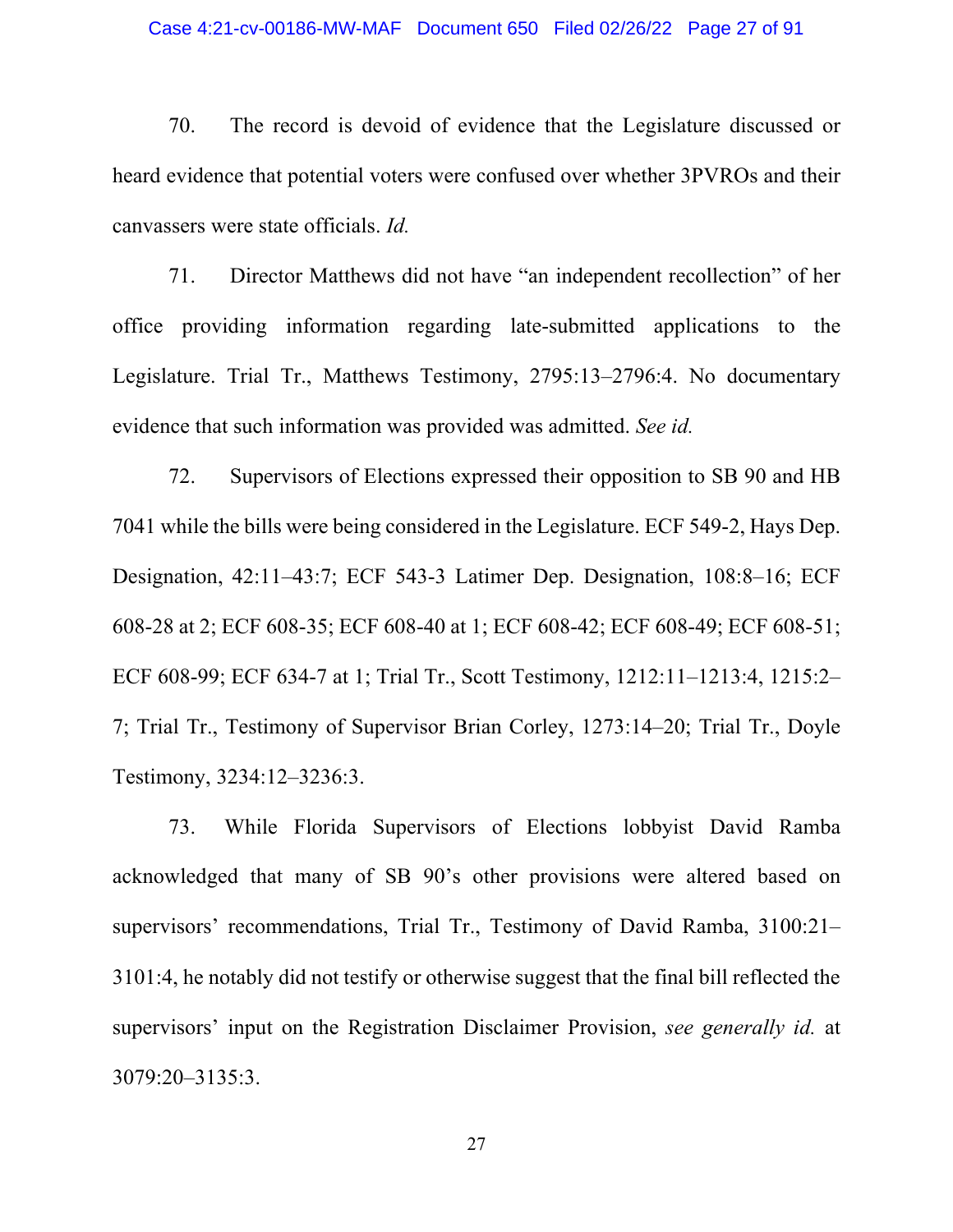#### Case 4:21-cv-00186-MW-MAF Document 650 Filed 02/26/22 Page 28 of 91

74. At the February 9 workshop, one former SOE complained that "a lot of chaos [] occurs as a result of private involvement with voter registration" and cites as an example of problems with an organization "using outdated information" and sending "flyers" to people who are deceased." *See supra* Table 2; ECF 466-87 at 63:4-17. However, nothing in the Registration Disclaimer Provision addresses or would prevent this issue, except perhaps to the extent that it suggests that the true purpose of the law is to limit private involvement with voter registration.

75. SB 90's sponsors and supporters "didn't really make much sense" when answering questions from legislative colleagues as to why certain measures were included in the bill. Trial Tr., Earley Testimony, 2614:1–10; *see also* ECF 461-37 at 100:6-25 (misleading answers to questions regarding content of 3PVRO provisions in SB 90, such as reliance on "tremendous confidence" in the supervisors to determine how the disclaimer will be accomplished); ECF 461-98, 16:16–24.

76. From Supervisor Earley's perspective, supervisors of elections "without a doubt" had a "negative reaction" to SB 90 once a strike-all amendment was adopted. Trial Tr., Earley Testimony, 2611:20–2612:10.

77. The Secretary of State's office did not draft SB 90 or publicly support it. Trial Tr., Matthews Testimony, 2759:9–14, 3459:24–3460:7.

78. Although Director Matthews testified to "proposals" provided to the Legislature by the Secretary of State's office, the record is devoid of any such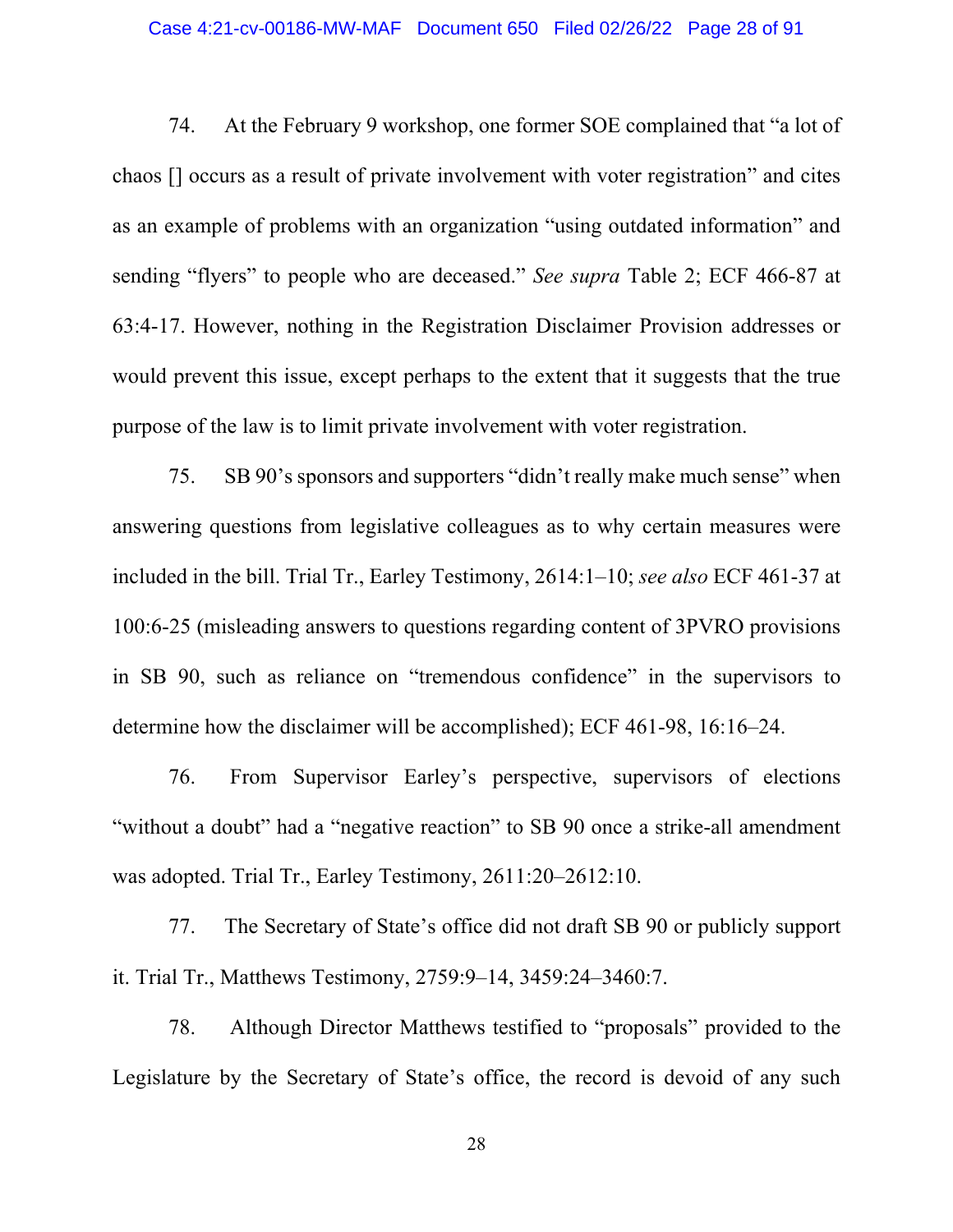#### Case 4:21-cv-00186-MW-MAF Document 650 Filed 02/26/22 Page 29 of 91

proposals, or any other documentary evidence demonstrating that the Secretary of State's office provided the Florida Legislature with any information other than raw election data and an answer to a question about voters without a driver license or identification numbers or the last four digits of their Social Security number in their voter records. *See id.* at 3408:9–15, 3462:14–20. Nor did Director Matthews describe the specific content of any such "proposals" and whether and how, if at all, it related to the ultimate provisions included in SB 90. *Id.* at 2794:14–2797:1, 3462:14–20. Her testimony as to "proposals" is vague, uncorroborated and not credible.

79. The Attorney General's office did not follow SB 90's introduction in the Legislature. ECF 549-1, Dep. Designation of Elizabeth Guzzo, 30:18–22.

80. The Attorney General did not take a position on SB 90. *Id.* at 31:10– 13.

81. The Attorney General's office did not play any role in shaping SB 90. *Id.* at 31:2–5.

82. No legislator consulted with the Attorney General's office about SB 90 prior to its enactment. *Id.* at 31:6–9, 32:5–9.

83. The Attorney General's office did not communicate with anyone about SB 90 during the legislative process. *Id.* at 31:22–25.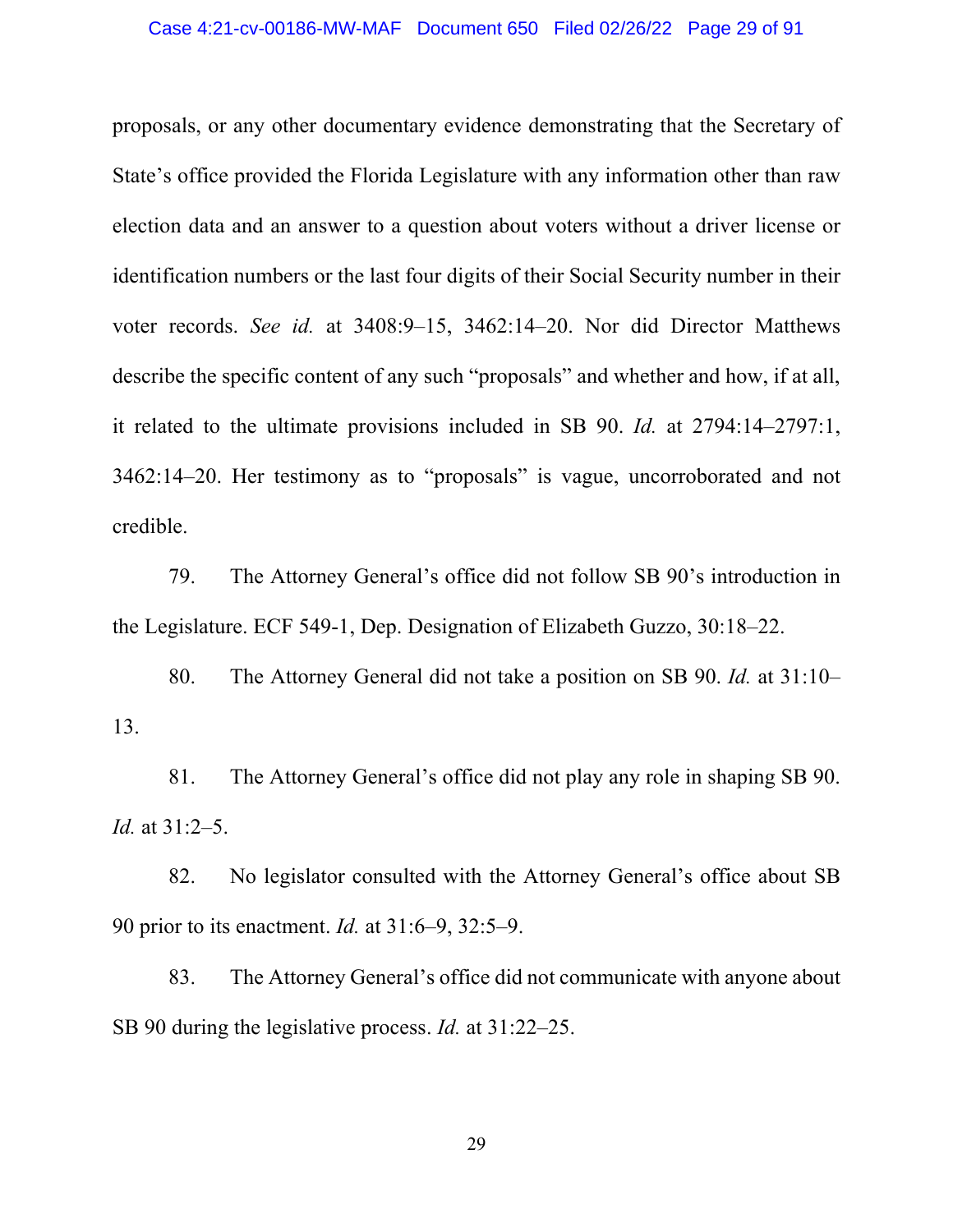84. Prior to SB 90's enactment, the Attorney General's office did not request that any changes be made to the laws governing 3PVROs. *Id.* at 44:10–13.

85. The Attorney General's office does not have any views as to the state interests served by SB 90's changes to the rules governing 3PVROs. *Id.* at 44:14– 23.

86. The Attorney General's office does not have a view on whether the Registration Disclaimer Provision does anything to specifically prevent fraud. *Id.* at 45:15–20.

87. The Attorney General's office could not recall the specifics of any incidents in which a voter was prevented from voting because of a 3PVRO submitting untimely voter registration application forms. *Id.* at 60:8–12, 60:14–61:9.

88. Senator Baxley, the sponsor of SB 90, when asked by Senator Powell how the registration provisions would be "accomplished," replied only that he would "rely on tremendous confidence that we have in supervisors and what they have accomplished" and added that the Registration Disclaimer Provision provided "authority to establish procedures." ECF 461-37, 100:6–25. Yet the supervisors are not charged with enforcing the Registration Disclaimer Provision, and the provision provides no authority to supervisors to establish any such procedures or guidance regarding the means for compliance. To the extent any such informal guidance would be created ad hoc, it would likely vary among the 67 counties.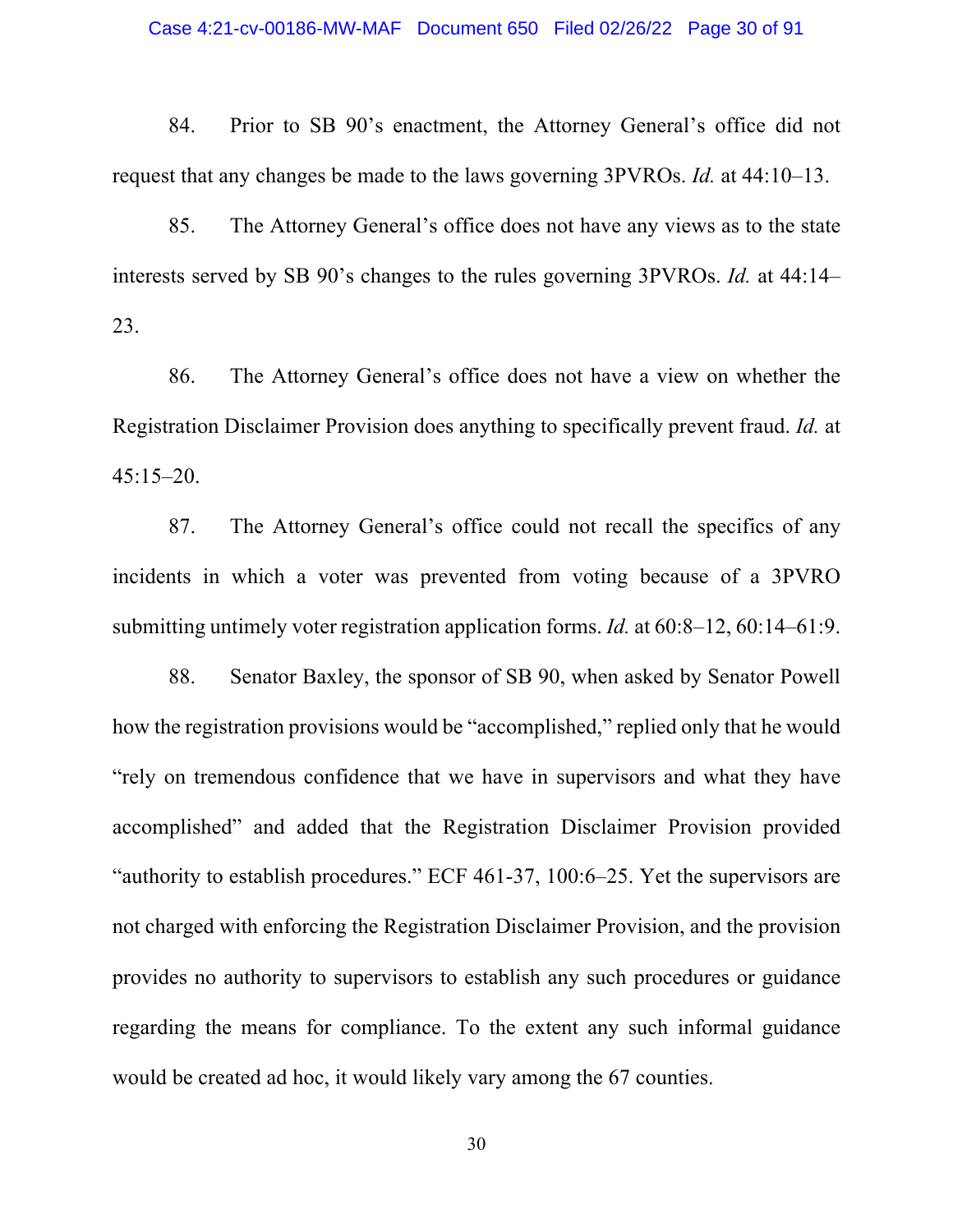# **F. Harriet Tubman Freedom Fighters' Registration Activities in Low-Income Communities, Relying on Building Trust to Break Down Barriers**

89. HTFF focuses its voter registration activities in "low-income communities." Trial Tr., McCoy Testimony, 260:1–4. It sends canvassers to "laundromats, bus stations, the courthouse, convenience stores. . . . anyplace [sic] that a group of people might be." *Id.* at 260:5–11.

90. As Ms. McCoy testified, when speaking to potential voters, HTFF's canvassers "try to build a conversation with them, and usually [they] start out trying to find out what concerns they would have in their communities. So [they] build a rapport. [They] try to build a trust there with them." *Id.* at 261:4–7.

91. HTFF has two goals during these interactions: "one, is to get them to fill out that application and register to vote. The other goal . . . is to eliminate the barriers for certain communities to register to vote." *Id.* at 261:19–22. Such barriers include lack of transportation to travel to a supervisor's office, lack of materials to register on their own with a paper application or print-out, or lack of internet access. *Id.* at 262:12–16.

92. Conversations with potential voter registrants include conversations to "help them understand the different levels of voting, which is the city council, the state, and the federal government, so they can understand the importance of voting." *Id.* at 263:20–23.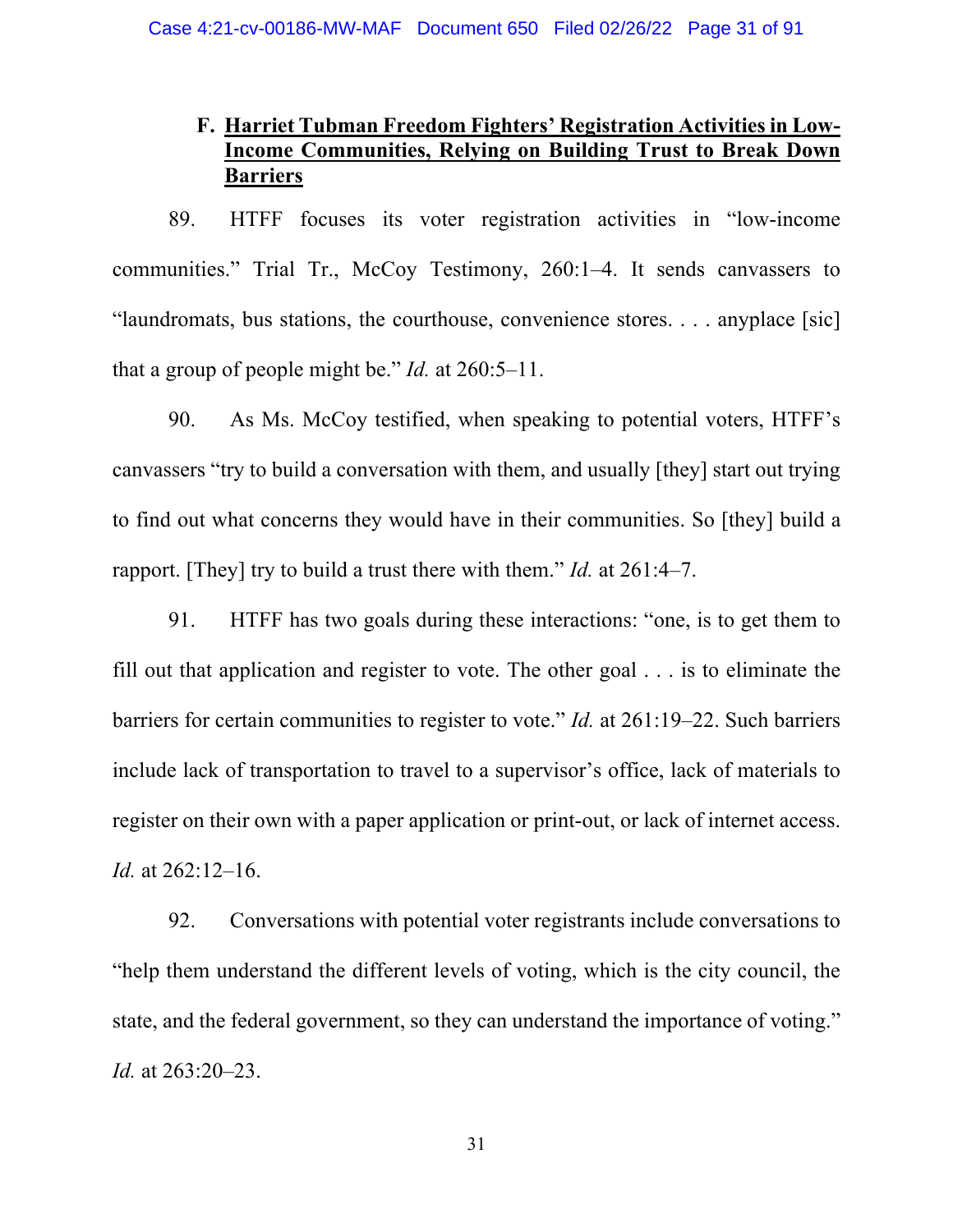#### Case 4:21-cv-00186-MW-MAF Document 650 Filed 02/26/22 Page 32 of 91

93. The nature of these interactions varies. *Id.* at 263:2. As Ms. McCoy testified, "Some of them may say no, they're not interested in registering to vote; they're not registered to vote; they don't care to register to vote. Or they might just listen to [HTFF's canvassers] as [they] explain the importance [of civic engagement]." *Id.* at 263:2–5.

94. Some potential voters respond, "I don't trust the system and my vote doesn't matter." *Id.* at 263:7–8. Ms. McCoy testified that she uses this opportunity to "try to find . . . a commonality" with them. *Id.* at 263:17–18. "[F]or instance, if they are there with a child, then I'll say, you know, 'Voting is about your child's future. . . . we need funding for the school or housing, you know, or jobs. You know, you need a decent pay in order to survive.'" *Id.* at 263:12–16.

95. Some of the voters HTFF assists do not have state IDs. *Id.* at 274:18– 20.

96. Not all people eligible to vote in Florida have driver licenses. Trial Tr., Testimony of Supervisor Tommy Doyle, 3249:12–15; 13; ECF 549-3, Dep. Designation of Supervisor Craig Latimer, 179:1–7.

97. HTFF is funded through grants and individual-level donations. Trial Tr., McCoy Testimony, 288:11–289:1.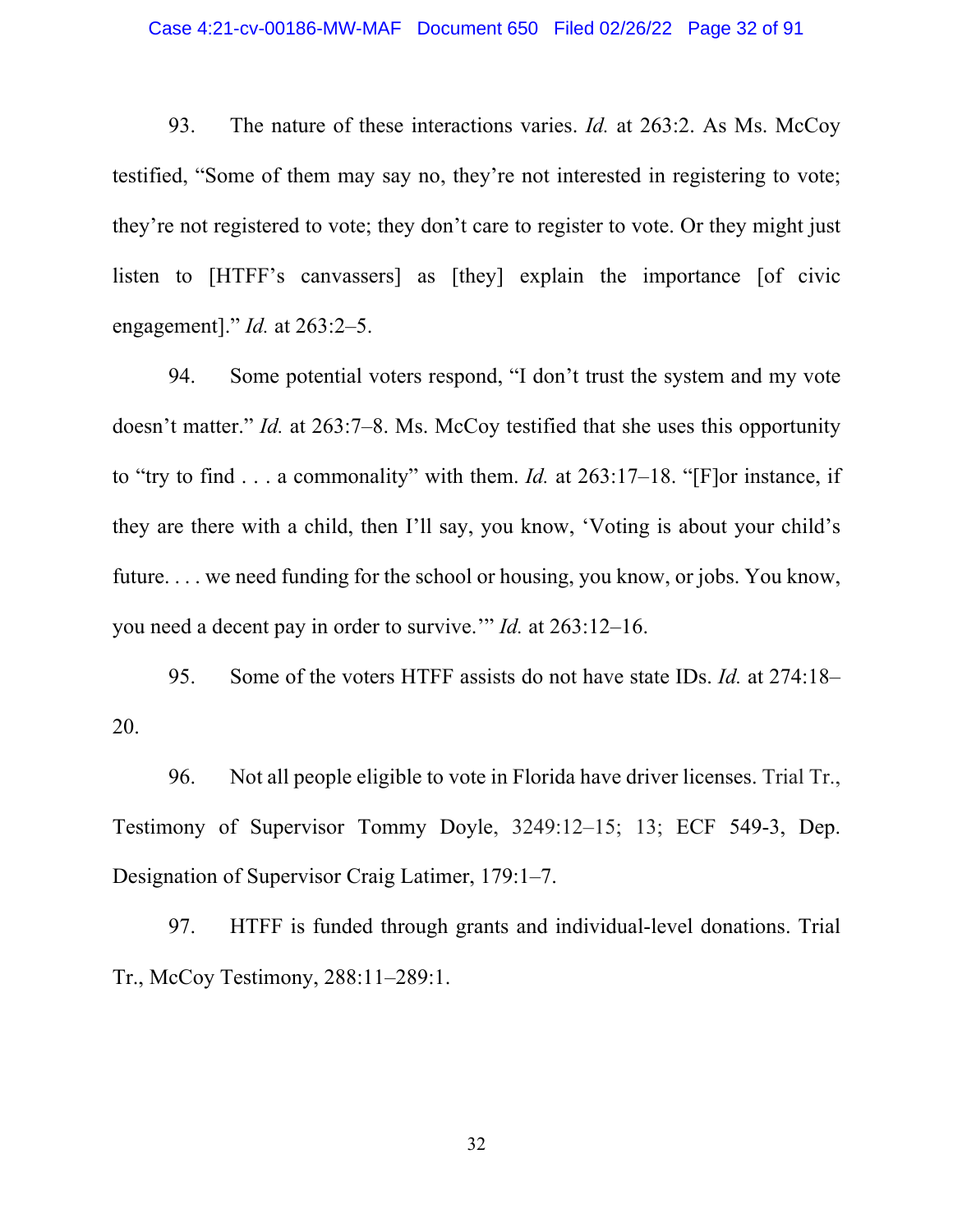#### Case 4:21-cv-00186-MW-MAF Document 650 Filed 02/26/22 Page 33 of 91

98. The number of paid workers hired by HTFF "varies" and has fluctuated between six and nine paid staff. *Id.* at 287:17–21. HTFF pays its canvassers by the day, including for training time. *Id.* at 286:7–8, 289:3–4.

99. To date, HTFF has helped 306 people register to vote. ECF 466-82 at 119. All of these applications were turned in on time. Trial Tr., McCoy Testimony, 272:14–18.

100. HTFF cannot track the number of people who decline to register through the help of its canvassers. Ms. McCoy explained, "We are paper and pen, and we do not have the same technology as the voter registration agencies, where they have a button and they can just click decline and can keep their data. So, no, we don't have the ability to do that." *Id.* at 271:2–9.

# **G. The Disclaimer's Impact on Harriet Tubman Freedom Fighters**

101. Conversations with potential voters can be "long." *Id.* at 286:21. "It could take 10 minutes, 15 minutes, 20 minutes [before they get to the form]. It just depends on the person as far as what it's going to take for them to understand the process, the reason [for registering to vote]." *Id.* at 265:6–10.

102. Once a potential voter decides to register with HTFF's help, the canvasser goes "line per line" of the form with the voter. *Id.* at 265:15–16. According to Ms. McCoy, "We're going to go line for line because we don't want to miss any of the required areas, so it takes a while because they have to print out the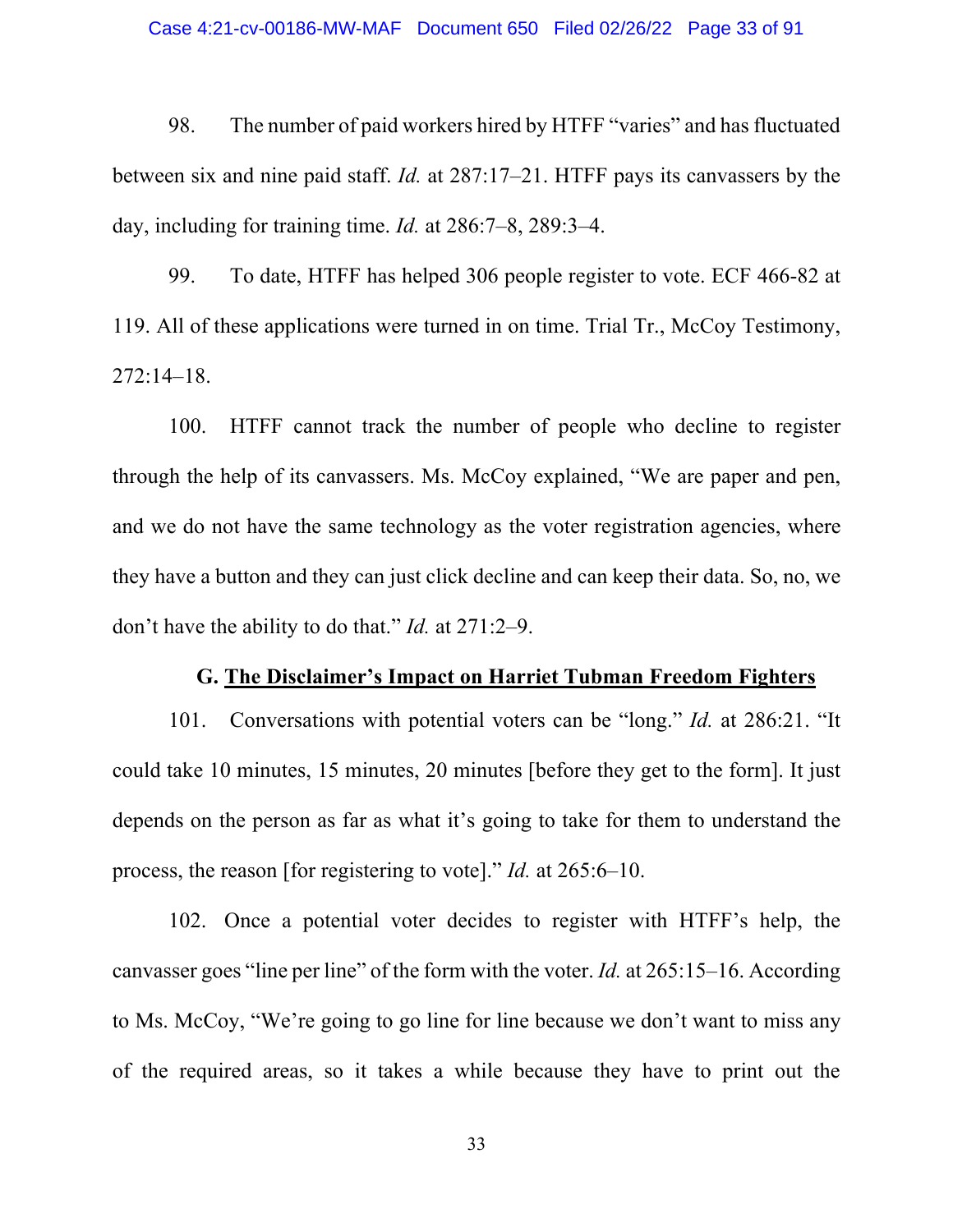information, and we try to make certain that it's legible. So that can take another 10, 15 minutes just for them to fill out the form . . .". *Id.* at 265:17–22.

103. After SB 90's enactment, interactions with potential voters take "a little longer because [canvassers] have to explain [the disclaimer]. . . . [I]t's just more of a burden." *Id.* at 268:13–19.

104. "After the applicant completes the voter registration document, sign[s] it and date[s] it," HTFF provides the applicant with an acknowledgement form, which contains the required disclaimer. *Id.* at 281:18–21; ECF 461-20 (Exhibit 289, Acknowledgment Form). "Either [the applicant] can read the information, or [HTTF will] read it to them, and they print their name; they sign their signature, and if they allowed [HTFF] to turn in the document, then that's it." Trial Tr., McCoy Testimony, 281:24–282:2.

105. "If they decide they want to turn it in, then [HTFF] use[s]" the form to indicate that the applicant chose "to turn the document in themselves." *Id.* at 282:3– 4.

106. After applicants entrust their registration forms to HTFF, canvassers provide them with a "receipt" containing the applicant's "name, date, and the canvasser name. And then, again, they can read this statement, the disclaimer, themselves or [HTFF] can read it to them. It also gives the website where they can check their voter registration to see if it's there and then also the disclaimer." *Id.* at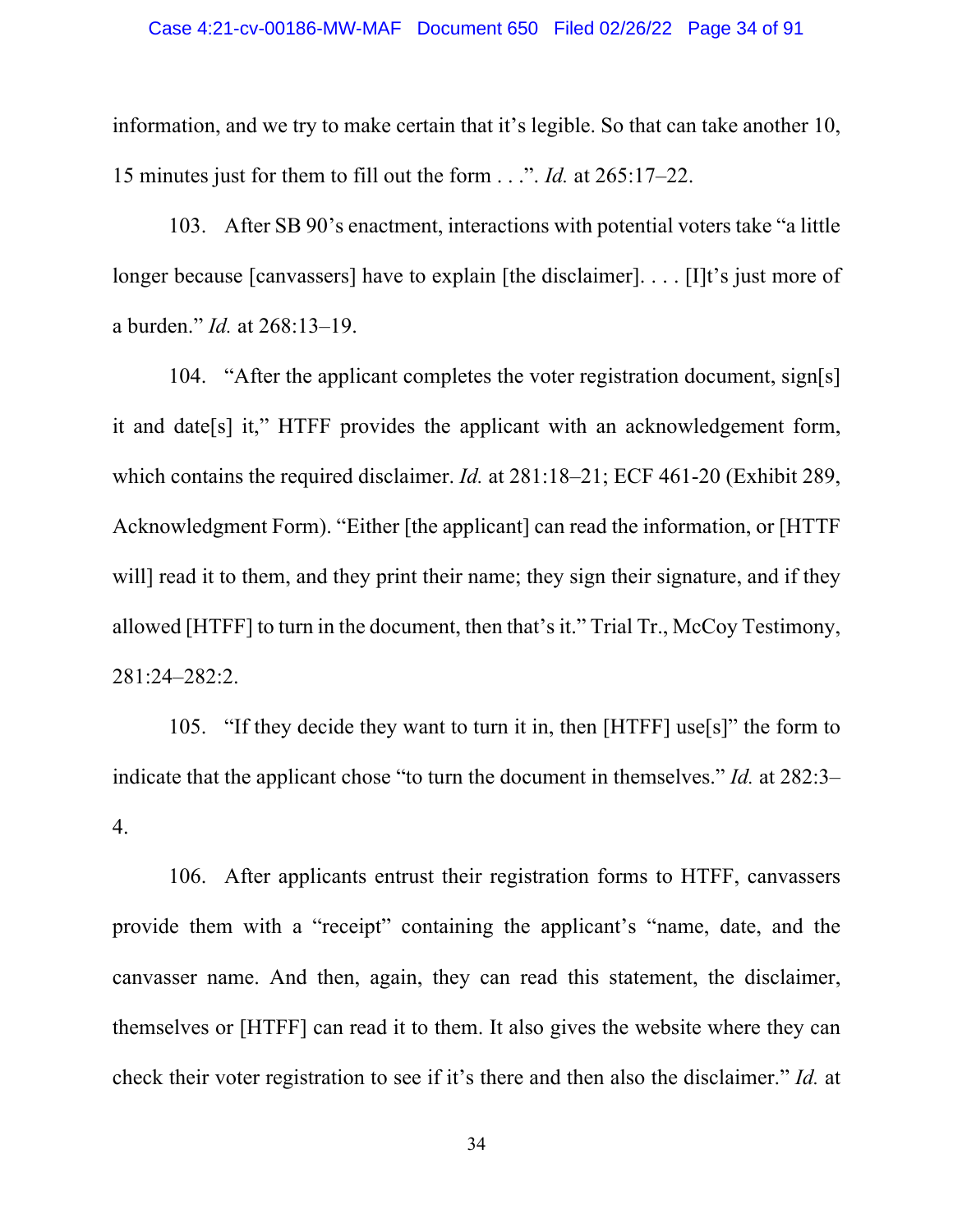283:19–24; ECF 461-21 (Exhibit 290, Voter Registration Receipt). The receipt also provides "a nonpartisan number where they could reach to if they have any questions concerning voter registration." Trial Tr., McCoy Testimony, 283:24–284:1.

107. Canvassers can talk to fewer people per shift because part of their time must be used to provide and explain the disclaimer. *Id.* at 268:20–269:10; *see also infra* Table 3 (citing additional testimony of 3PVRO witnesses and others regarding the disclaimer's impact on the number of voters reached).

108. Ms. McCoy explained, "[O]ur time is important. Time is of the essence . . . So we're trying to . . . explain to the individual the importance of voting and filling out the application to register to vote. Then we have to do the disclaimer and read the disclaimer, and because we're trying to obey the law, comply to the law, we also give them a receipt. So it just takes a lot of time, a lot of thinking to make certain that we do comply to the law. So we are doing our best out there, but it's—it added an extra burden." Trial Tr., McCoy Testimony, 268:24–269:10.

109. Time is of the essence in part because of the context, for example, because some potential voters have to get on a bus. *Id.* at 268:24–269:3.

110. The Registration Disclaimer Provision forces HTFF to provide a message it would not otherwise deliver to potential voters. *Id.* at 267:12–13 ("We are saying something that I would not say.").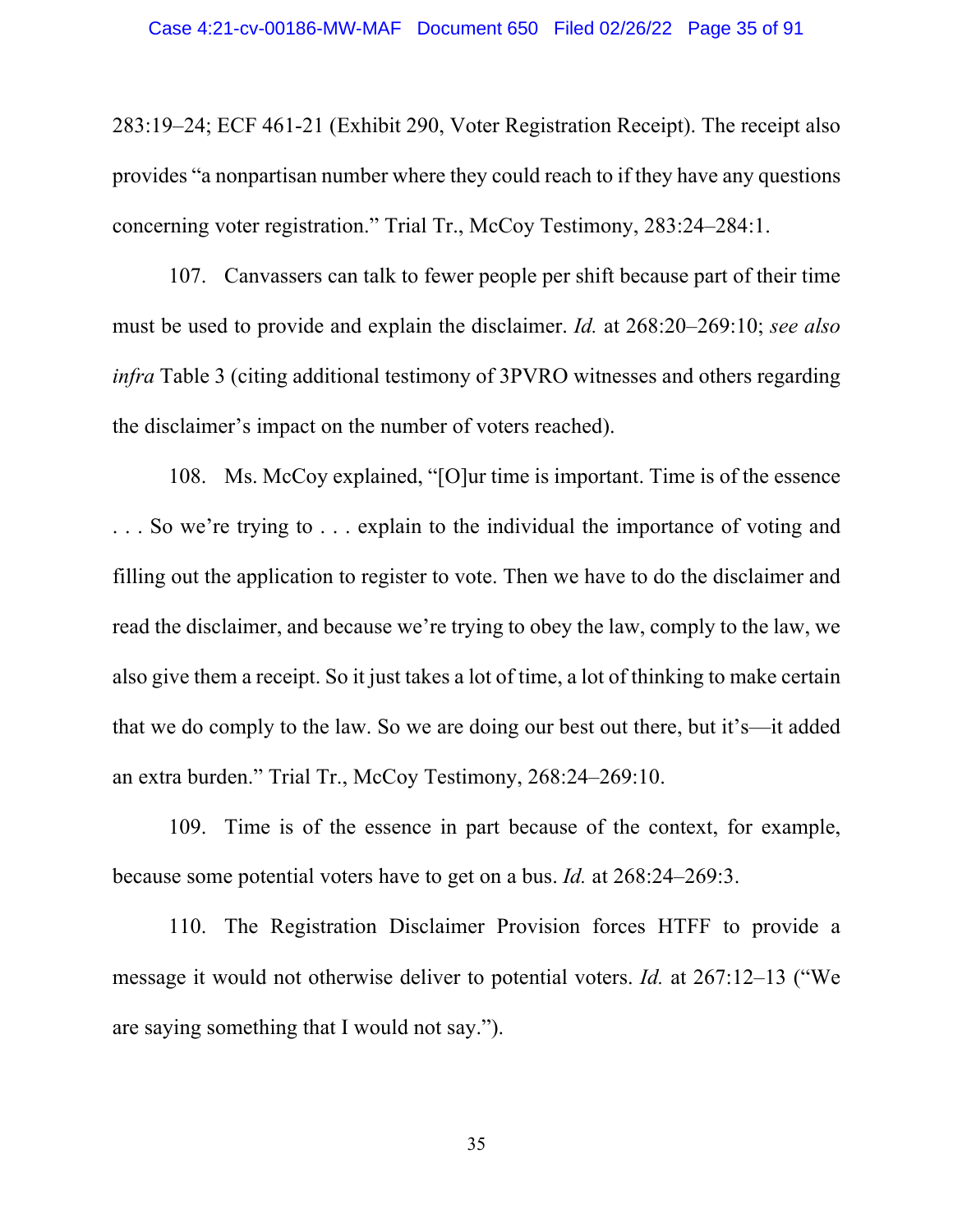111. Absent SB 90, HTTF would never tell potential voters it may not submit their forms on time. Ms. McCoy testified that HTFF believes the Registration Disclaimer is contradictory to the legal requirement to turn in registration forms on time and untrue. Further, it undermines potential registrants' trust in HTFF. *Id.* at 267:12–15, 271:16–272:1.

112. Absent SB 90, HTFF would not otherwise tell potential voters about other registration options, because "the purpose of [HTFF] being out there is to get completed voter registration forms to eliminate the barriers" to promote participation "in our democracy and for democracy." *Id.* at 285:23-286:2.

113. Offering other registration methods to applicants is contrary to HTFF's goals: in Ms. McCoy's experience, giving out registration forms to potential applicants to fill out and return on their own is unlikely to result in that person registering. *Id.* at 276:21–24. Alternate forms of registration are inaccessible to some voters HTFF assists because they either do not have a Florida driver license or identification card and therefore cannot register online. *Id.* at 274:18–20; Fla. Stat. § 97.0525(4)(a). Potential voters also "might not have a stamp, or they might not have transportation to get to the Supervisor of Elections' Office, or they might not have Internet services or even a printer to print out the [voter registration] form." Trial Tr., McCoy Testimony, 262:12–16. With respect to voters who rely on public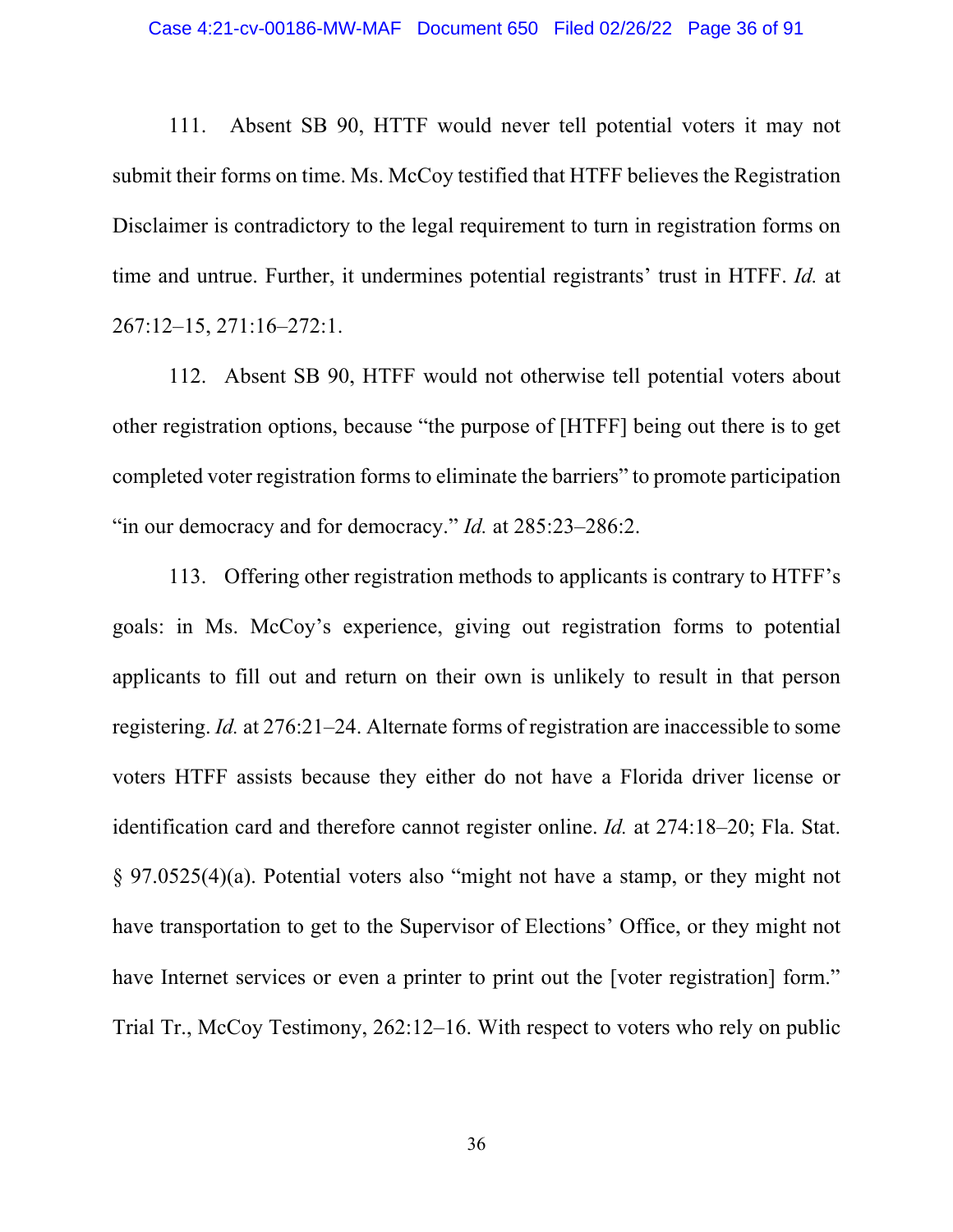transportation, "there isn't a bus stop in front of" the Duval County Supervisor of Elections Office. *Id.* at 275:3–6.

# **H. Interference with HTFF's Mission**

114. The Registration Disclaimer Provision is "confusing" to HTFF's canvassers and the potential voters with whom it interacts. *Id.* at 267:16–21.

115. Forcing HTFF to give the contradictory Registration Disclaimer undermines the trust HTFF works to build with potential voters and creates a "seesaw" in which after HTFF gives the disclaimer they have to "go back . . . and build back up that trust." *Id.* at 268:3–9.

116. Record evidence demonstrates that the disclaimer causes 3PVROs to undermine themselves, as shown in the following chart:

**Table 3. Testimony As to Registration Disclaimer Provision Undermining 3PVRO Voter Interactions**

| <b>Witness</b>    | Trial                               | <b>Summary of Testimony</b>                                                                                                                                                                                                    |
|-------------------|-------------------------------------|--------------------------------------------------------------------------------------------------------------------------------------------------------------------------------------------------------------------------------|
| <b>Name</b>       | Transcript<br><b>Citation</b>       |                                                                                                                                                                                                                                |
| Rosemary<br>McCoy | $267:5-8$ ,<br>$267:20-$<br>268:12. | • Registration Disclaimer is "contradictory" compared with<br>their trainings which emphasize the importance of filing voter<br>registration forms within 14 days and being entrusted with<br>individuals' voter registration. |
|                   |                                     | The Registration Disclaimer undermines the trust HTFF<br>$\bullet$<br>works to build with potential voters.                                                                                                                    |
| Cecile<br>Scoon   | $48:18-$<br>49:6,<br>$103:1 - 7$ .  | The League of Women Voters has established its brand in<br>$\bullet$<br>many communities as trustworthy; giving disclaimer is<br>harmful to their brand.                                                                       |
| Cecile<br>Scoon   | $49:7 - 19$ .                       | The Registration Disclaimer makes "people distrust us when<br>$\bullet$<br>we are trying to build trust, have those conversations to build                                                                                     |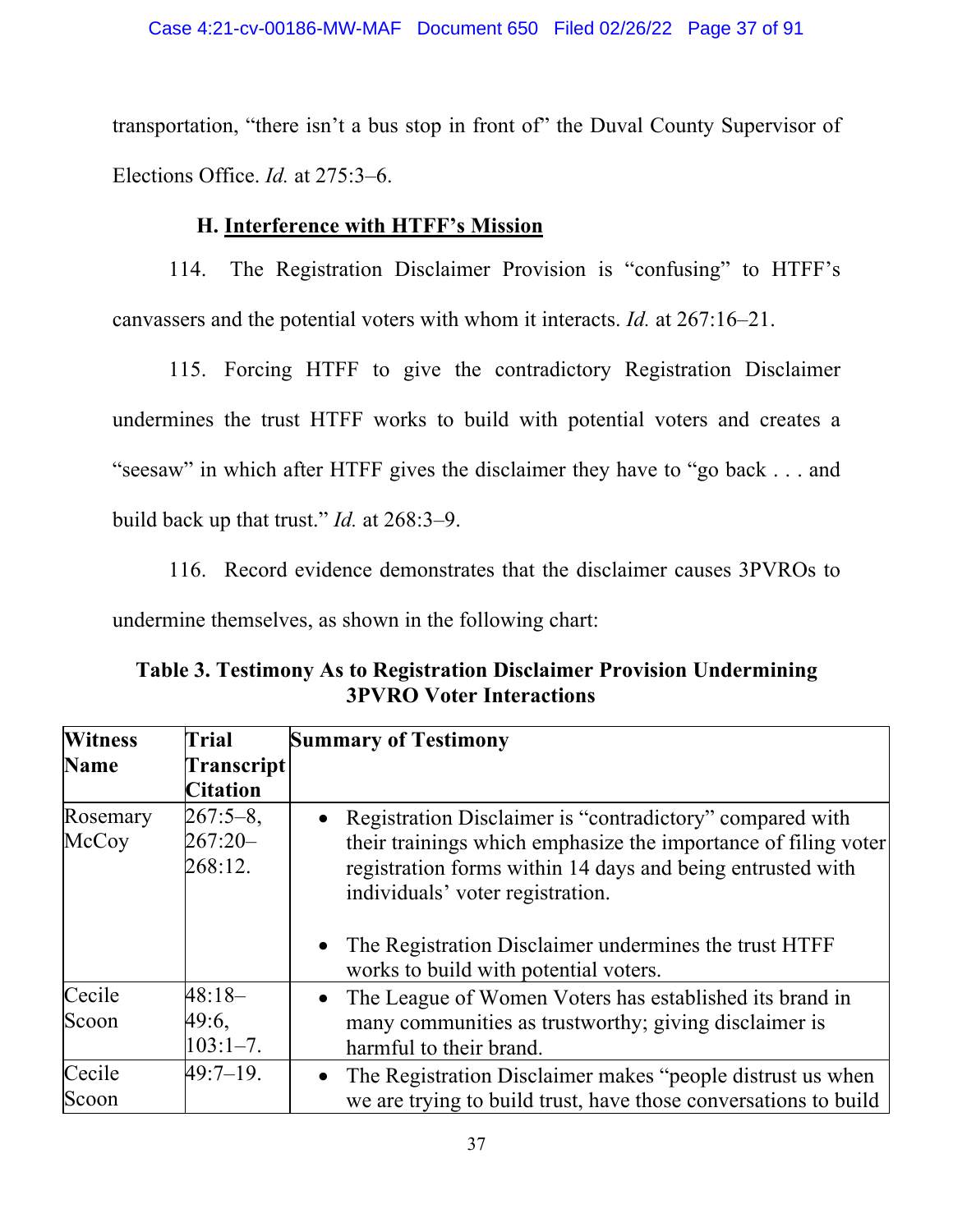| <b>Trial</b>                         | <b>Summary of Testimony</b>                                                                                                                                                                                                                                                                                                                                                                                                                                                   |
|--------------------------------------|-------------------------------------------------------------------------------------------------------------------------------------------------------------------------------------------------------------------------------------------------------------------------------------------------------------------------------------------------------------------------------------------------------------------------------------------------------------------------------|
| <b>Transcript</b><br><b>Citation</b> |                                                                                                                                                                                                                                                                                                                                                                                                                                                                               |
|                                      | the trust, and then you have to turn around and kind of break<br>it down."                                                                                                                                                                                                                                                                                                                                                                                                    |
| $52:15-$<br>53:14.                   | Registration Disclaimer makes it hard to get over the barrier<br>of people's suspicions and attitudes about government for<br>people whose peer groups haven't supported voter<br>registration and participation.                                                                                                                                                                                                                                                             |
| $102:16-$<br>22.                     | The way in which 3PVROs are forced to give the Registration<br>Disclaimer implies voters shouldn't register with them.                                                                                                                                                                                                                                                                                                                                                        |
| $206:7-9.$                           | The Registration Disclaimer is "reputational harm that we are<br>encountering every time we have a conversation with a<br>voter."                                                                                                                                                                                                                                                                                                                                             |
| $206:23-$<br>207:21                  | "You know, we want to pull these people into the<br>$\bullet$<br>organization, but if this is how we are approaching them, it's<br>harder for us to meet other programs that we have that<br>include community involvement when we are really just<br>shooting ourselves in the foot during these first interactions."                                                                                                                                                        |
| 388:24-<br>389:5.                    | [T] o have to share a disclaimer, that could tarnish the<br>$\bullet$<br>reputation, the work that we have done, and the relationships<br>we've built, would send a message that we are incapable of<br>providing a resource to the community that we've been<br>providing for numerous years. So that impact directly harms<br>how we deliver programming to the communities that we<br>work in."                                                                            |
| $794:2 - 4$                          | "[I]t is our belief that the disclaimer will affect people's trust<br>in the organization and their feeling that we can get that voter<br>registration is completed in time."                                                                                                                                                                                                                                                                                                 |
| 771:10-<br>772:16.                   | Registration Disclaimer will not only impact Hispanic<br>Federation's voter registration program, but also lead people<br>to question its programs concerning other issues.<br>Some member agencies "might refrain from registering voters<br>because they also fear that using that disclaimer will harm the<br>trust that people have in them."<br>Hispanic Federation is concerned that SB 90 can affect the<br>trust of members they have built over the last five or six |
|                                      |                                                                                                                                                                                                                                                                                                                                                                                                                                                                               |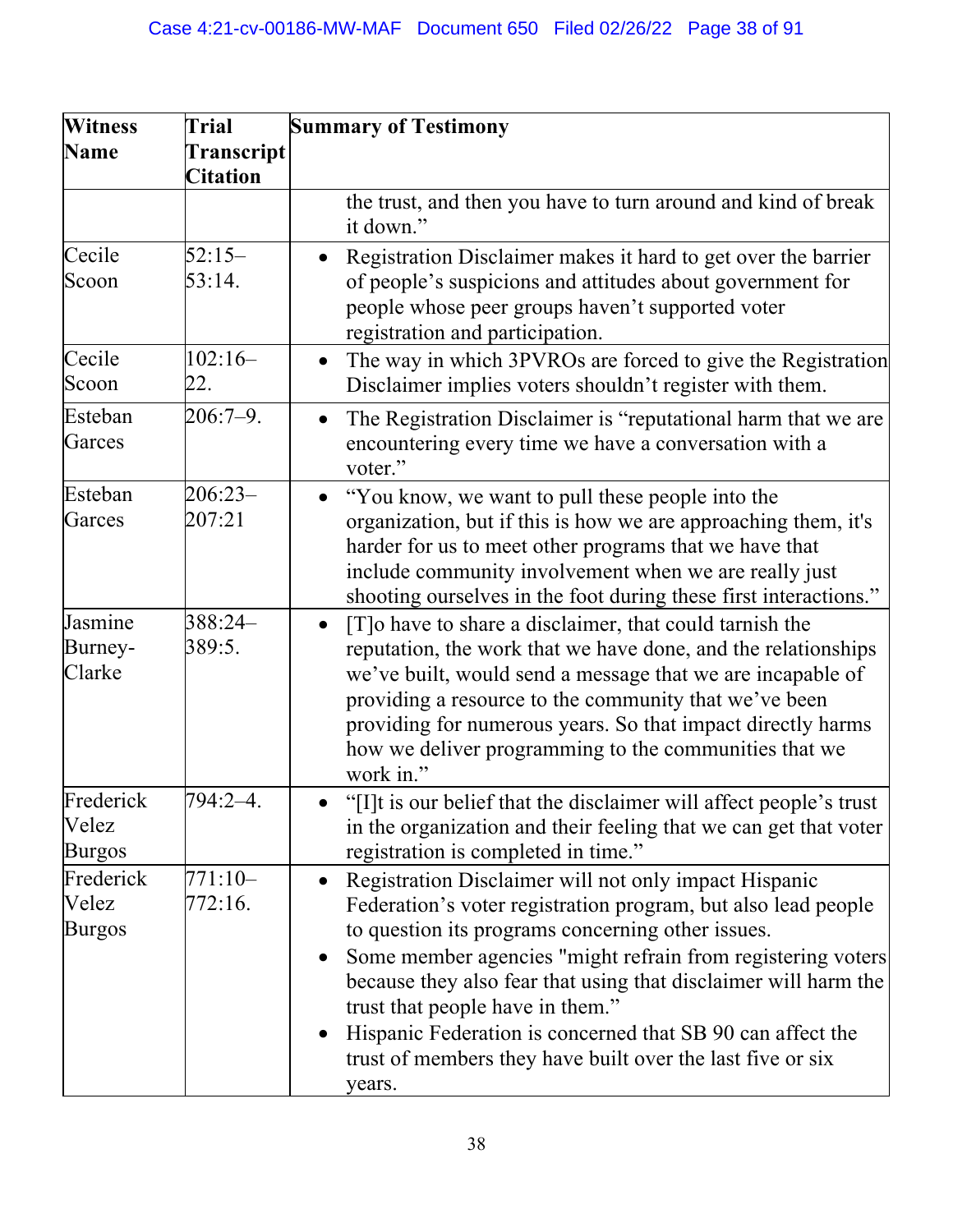| <b>Witness</b>           | <b>Trial</b>    | <b>Summary of Testimony</b>                                         |
|--------------------------|-----------------|---------------------------------------------------------------------|
| <b>Name</b>              | Transcript      |                                                                     |
|                          | <b>Citation</b> |                                                                     |
| Jared                    | 1423:20-        | The Registration Disclaimer Provision will have an impact on        |
| Nordlund                 | 25.             | the reputation and trust that UnidosUS has built in the             |
|                          |                 | community. "I think the way it's worded, it makes it sound          |
|                          |                 | that organizations like ours habitually turns in voter              |
|                          |                 | registrations late or doesn't deliver them at all."                 |
| Andrea                   | 2038:7-         | "[Canvassers] have stated that they feel [the disclaimer]           |
| Mercado                  | 20.             | disrupts their ability to connect organically" with the potential   |
|                          |                 | voter.                                                              |
|                          |                 | Giving the Registration Disclaimer "undermines, you know,           |
|                          |                 | their work and the trust and credibility of the organization."      |
| Supervisor               | $1168:2 - 24.$  | The Registration Disclaimer Provision will erode trust<br>$\bullet$ |
| <b>Joe Scott</b>         |                 | between 3PVROs and potential voters.                                |
| Prof. Michael $3608:19-$ |                 | Registration Disclaimer may also have the effect of chilling        |
| McDonald                 | 21.             | the relationship between 3PVROs and voters.                         |
| Prof. Herron             | $2299:21-$      | The Registration Disclaimer Provision devalues the use of           |
|                          | 2300:1;         | 3PVROs for purposes of registering individuals to vote.             |
|                          | 2332:24         |                                                                     |
|                          | 2333:2.         | The Registration Disclaimer Provision sends a message to            |
|                          |                 | potential registrants that registering to vote with 3PVROs is a     |
|                          |                 | "risky proposition."                                                |
|                          |                 |                                                                     |

117. HTFF believes the Registration Disclaimer Provision interferes with what it deems to be the most effective way to communicate with potential voters by forcing it to undermine itself and the trust it builds with potential voters. Trial Tr., McCoy Testimony, 267:20–268:12, 271:23–25. This trust is fundamental to HTFF's voter registration work and its mission to improve civic engagement in low-income communities. *Id.* at 260:22–261:17, 267:21–268:12.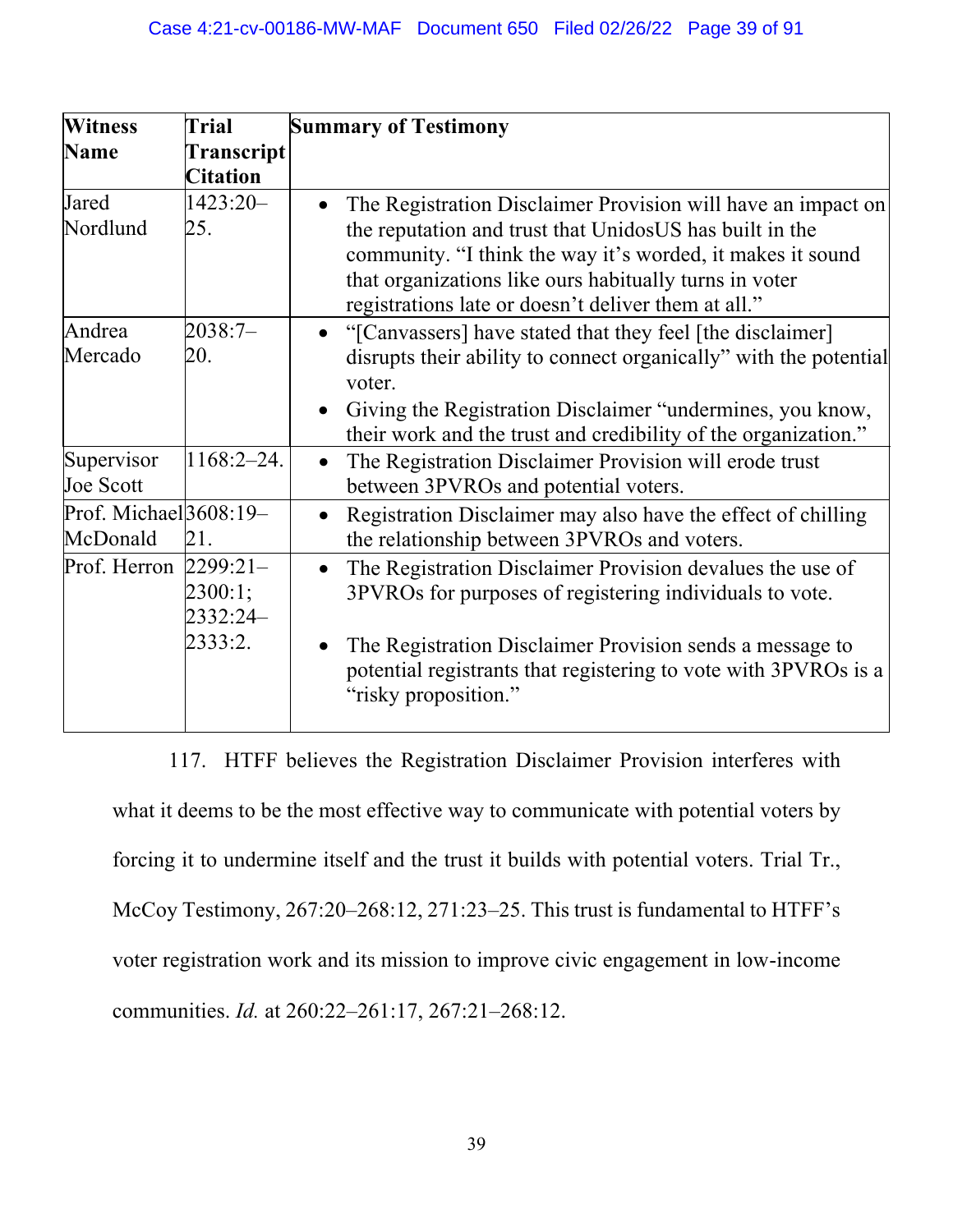#### Case 4:21-cv-00186-MW-MAF Document 650 Filed 02/26/22 Page 40 of 91

118. Telling potential voters about other registration options is not an effective means to help voters register in the communities HTFF serves. *Id.* at 272:19–273:2, 274:21–277:6. Ms. McCoy has found through her experience registering voters that there is "[z]ero" likelihood that these potential voters will register without a 3PVRO's assistance because "voter registration is not on the forefront of people minds. That's why they haven't registered to vote." *Id.* at 276:21– 277:6.

119. The Registration Disclaimer Provision is unique in that it is the only statutorily-required disclaimer requiring voter registration organizations to indicate they might not turn in forms on time; indeed, it is the only state law provision in the nation that requires groups to indicate they might be out of compliance with applicable rules. *See* Trial Tr., McDonald Testimony, 3607:9–3608:21; *see also id.*  at Kidd Testimony, 3055:10–22 (stating he was uncertain whether any other state has a similar provision to the Registration Disclaimer Provision in its statutes).

120. Georgia has a non-statutory disclaimer requirement in its regulations, but it does not require groups to indicate the possibility of their own noncompliance. Ga. Comp. R. & Regs. 183-1-6-.02(6). Further, Colorado's disclosure requirement applies only to registration offered through a registration drive after the deadline to submit paper registration applications to vote in an upcoming election, and seeks to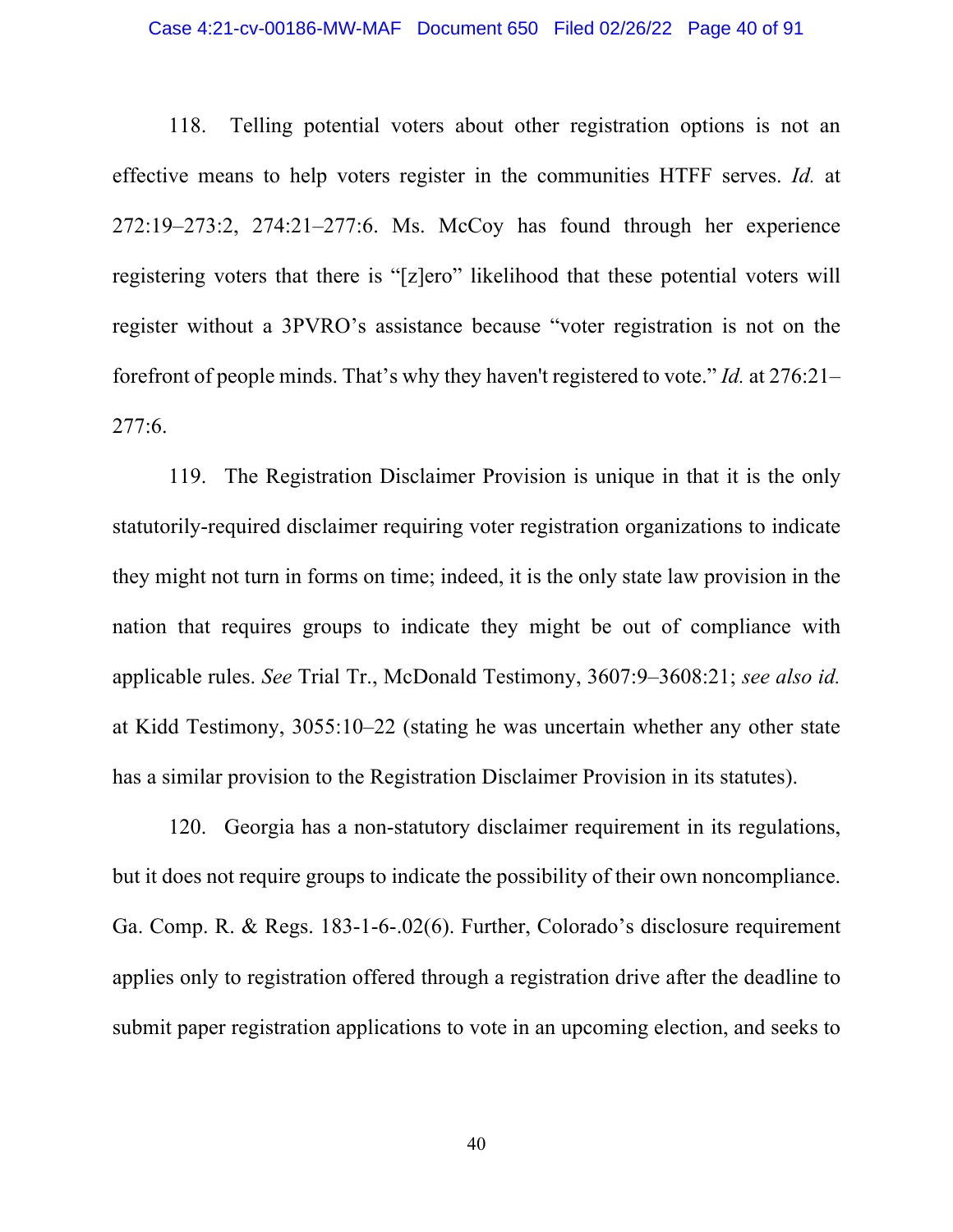notify potential voters that same day registration remains available, such that they can register and cast a ballot in that next election. Colo. Rev. Stat. § 1-2-702(2.5).

121. Dr. Kidd's execution of methodologies through which he concluded the disclaimer requirement is "not unique" among states is not reliable, and his findings are not credible. Trial Tr., Testimony of Dr. Michael McDonald, 3614:5–18, 3600:8–16, 3602:18–3603:15, 3603:20–3604:3, 3605:16–3606:1; *see also* Trial Tr., Testimony of Dr. Kenneth Mayer, 3545:17–3546:3 ("[M]y conclusion is that the way that [Dr. Kidd] constructs the categories are – are unclear ... I don't see any reliability that you can infer from the way that he constructed his categories."); Kidd Rep., ECF 634-5 at 7; McDonald Decl., ECF 634-3 at 1-2, 9-10, 13-15. The collective effect of the Registration Disclaimer Provision, by including the other "options" available for registration in the same breath as requiring 3PVROs to convey that they might not deliver the forms on time, is dissuasive rather than informational in nature. *See* Trial Trans., Scoon Testimony, 102:16–103:7; *id.* at Herron Testimony, 2299:21–2300:1; 2332:24–2333:2; *id.* at McDonald Testimony, 3608:17-21; *see also supra* Table 3 (testimony regarding undermining relationship with voters); *infra* Table 4 (testimony regarding the reduction in voters registering through 3PVROs).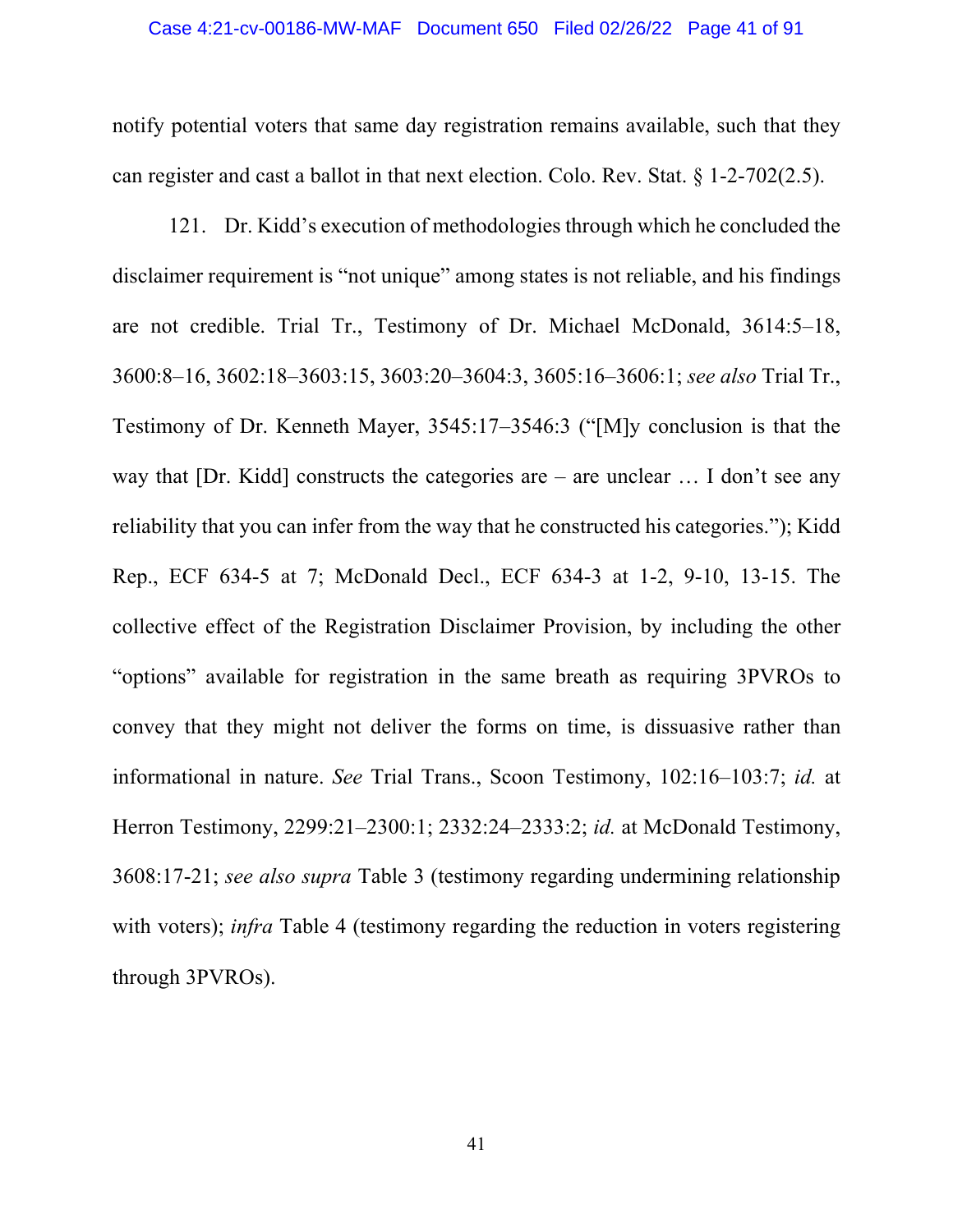122. The Registration Disclaimer Provision reduces the number of voters

who register through registration drives and the number of volunteers available to

conduct voter registration, as summarized by the following chart:

| Table 4. Testimony as to Disclaimer Provision Reducing the Number of |  |  |  |  |
|----------------------------------------------------------------------|--|--|--|--|
| <b>Interactions and Registrations with 3PVROs</b>                    |  |  |  |  |

|                              | <b>Trial</b>                              |                                                                                                                                                                                                                                                                                                                                                                                                                           |
|------------------------------|-------------------------------------------|---------------------------------------------------------------------------------------------------------------------------------------------------------------------------------------------------------------------------------------------------------------------------------------------------------------------------------------------------------------------------------------------------------------------------|
| <b>Witness</b>               | Transcript                                | Summary                                                                                                                                                                                                                                                                                                                                                                                                                   |
|                              | <b>Citation</b>                           |                                                                                                                                                                                                                                                                                                                                                                                                                           |
| Rosemary<br>McCoy            | $268:16-17,$<br>268:20-269:10.            | After SB 90's enactment, HTFF's interactions with potential<br>$\bullet$<br>voters take longer because of the Registration Disclaimer<br>Provision.<br>When interactions with potential voters take longer,<br>$\bullet$<br>canvassers are unable to talk to as many people.                                                                                                                                              |
| Cecile<br>Scoon              | $162:1-8,$<br>$162:12-19$ ,<br>$163:1-2,$ | More people turn away on hearing the disclaimer than<br>$\bullet$<br>turned away prior to SB 90.<br>Some potential voters turn away on hearing the disclaimer.                                                                                                                                                                                                                                                            |
|                              | $160:8-23.$                               |                                                                                                                                                                                                                                                                                                                                                                                                                           |
| Leah Nash                    | $1130:23-$<br>1132:2,<br>$1132:13-17.$    | The LWV has fewer members available to register voters<br>$\bullet$<br>now than it did before SB 90. The LWV had about 1,000<br>members take its usual "voter registration quiz" at the end of<br>2020, and about 600 members take its "updated SB 90 voter<br>registration quiz."<br>"[t]he fewer people we have to register voters, the fewer<br>people that get registered to vote; so it has affected our<br>impact." |
| Esteban<br>Garces            | $206:14 - 22.$                            | The disclaimer increases the amount of time that canvassers<br>$\bullet$<br>have to spend on each voter registration, which takes time<br>away from "being able to register another voter."<br>Poder Latinx keeps "metrics of what we think is possible,<br>$\bullet$<br>and 2021 has shown us that it's a little bit slower than what<br>we expect it to be."                                                            |
| Jasmine<br>Burney-<br>Clarke | 392:8-392:13.                             | Equal Ground has discontinued its voter registration<br>$\bullet$<br>program entirely as a result of SB 90. "We could not, you<br>know, again, provide a service that we felt like would harm                                                                                                                                                                                                                             |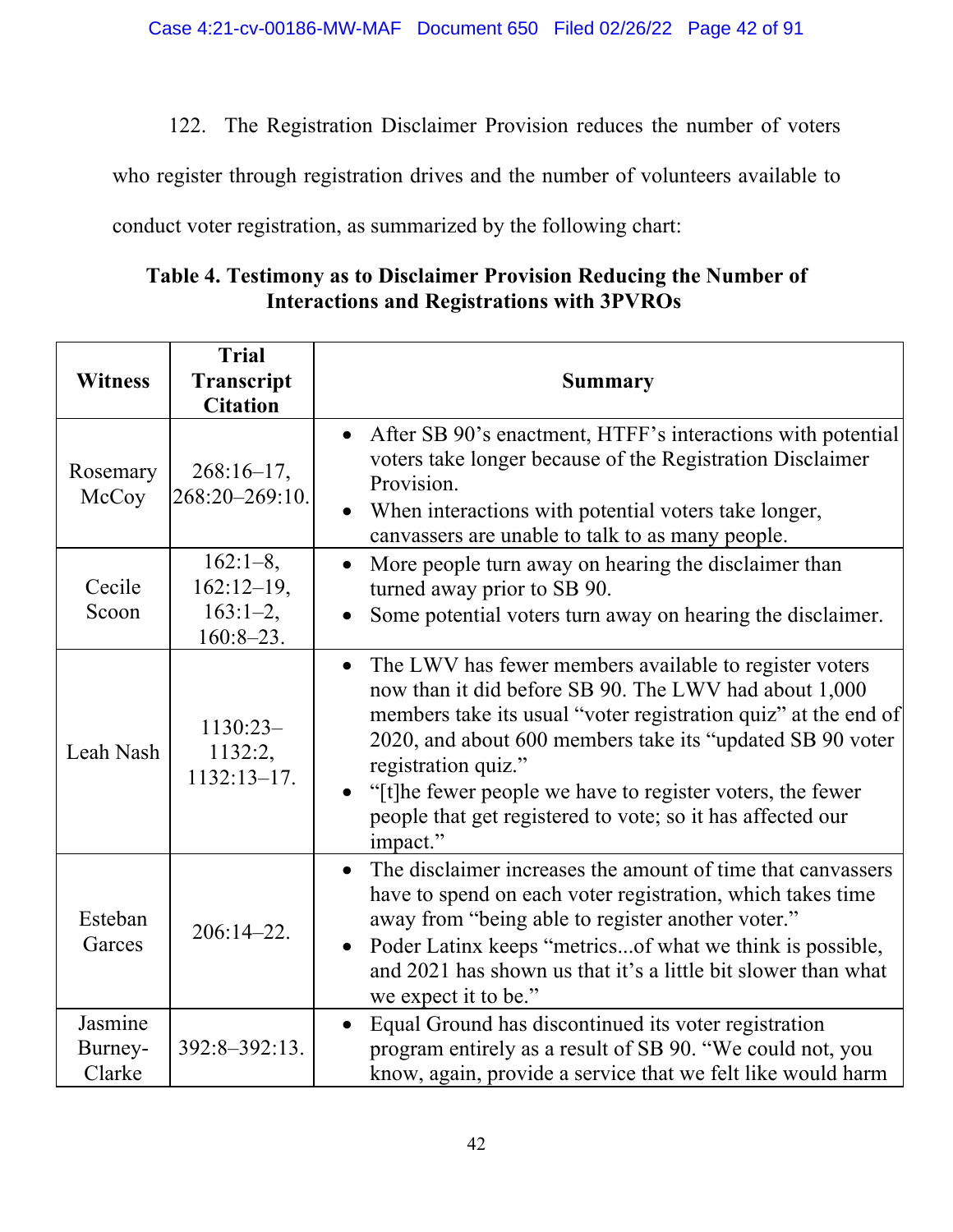| <b>Witness</b>                      | <b>Trial</b><br>Transcript<br><b>Citation</b>                                                                      | Summary                                                                                                                                                                                                                                                                                                                                                                                                                                                                                                                              |
|-------------------------------------|--------------------------------------------------------------------------------------------------------------------|--------------------------------------------------------------------------------------------------------------------------------------------------------------------------------------------------------------------------------------------------------------------------------------------------------------------------------------------------------------------------------------------------------------------------------------------------------------------------------------------------------------------------------------|
|                                     |                                                                                                                    | our community or our reputation as an organization with<br>them if we proceeded."                                                                                                                                                                                                                                                                                                                                                                                                                                                    |
| Frederick<br>Velez<br><b>Burgos</b> | $819:7 - 20.$                                                                                                      | Hispanic Federation decreased its goal for 2022 voter<br>$\bullet$<br>registrations from 25,000 to 20,000 after factoring in the<br>increase of time necessary for conversations with each voter<br>registration.                                                                                                                                                                                                                                                                                                                    |
| Jared<br>Nordlund                   | $1423:11-19$ ,<br>$1436:12-18$ ,<br>$1437:5-11.$                                                                   | UnidosUS lowered its 2022 voter registration goal by<br>$\bullet$<br>approximately 20,000 registrations based on the anticipated<br>production rate following SB 90.                                                                                                                                                                                                                                                                                                                                                                 |
| Andrea<br>Mercado                   | $2039:9-17$ ,<br>$2044:12-13.$                                                                                     | Following SB 90 there has been a decrease in the number of<br>$\bullet$<br>voter registration forms canvassers at Florida Rising<br>Together collect in an hour.                                                                                                                                                                                                                                                                                                                                                                     |
| SOE Joe<br>Scott                    | $1213:21-$<br>1214:5,<br>$1215:12-18;$<br>$1236:13-18$ ,<br>$1237:2-3;$<br>$1164:17-$<br>1165:10;<br>$1165:20-25.$ | The Registration Disclaimer Provision will make it harder<br>$\bullet$<br>for 3PVROs to help register voters.<br>Voters have declined to register with 3PVROs in Broward<br>$\bullet$<br>County upon hearing the Registration Disclaimer<br>Individuals are less likely to volunteer for a 3PVRO due to<br>$\bullet$<br>the confusion, fear of fines, and fear of legal actions due to<br>the Registration Disclaimer Provision.<br>Changes in 3PVRO laws have resulted in fewer volunteers<br>conducting voter registration drives. |

123. The Registration Disclaimer Provision severely burdens HTFF's

speech and associational rights.

# **I. Quality Control's Improvement to Voter Registration and Lack of Effect on Timeliness**

124. HTFF uses a quality control process because it does not "want to turn in an incomplete form to the Supervisor of Elections." Trial Tr., McCoy Testimony, 290:21–22.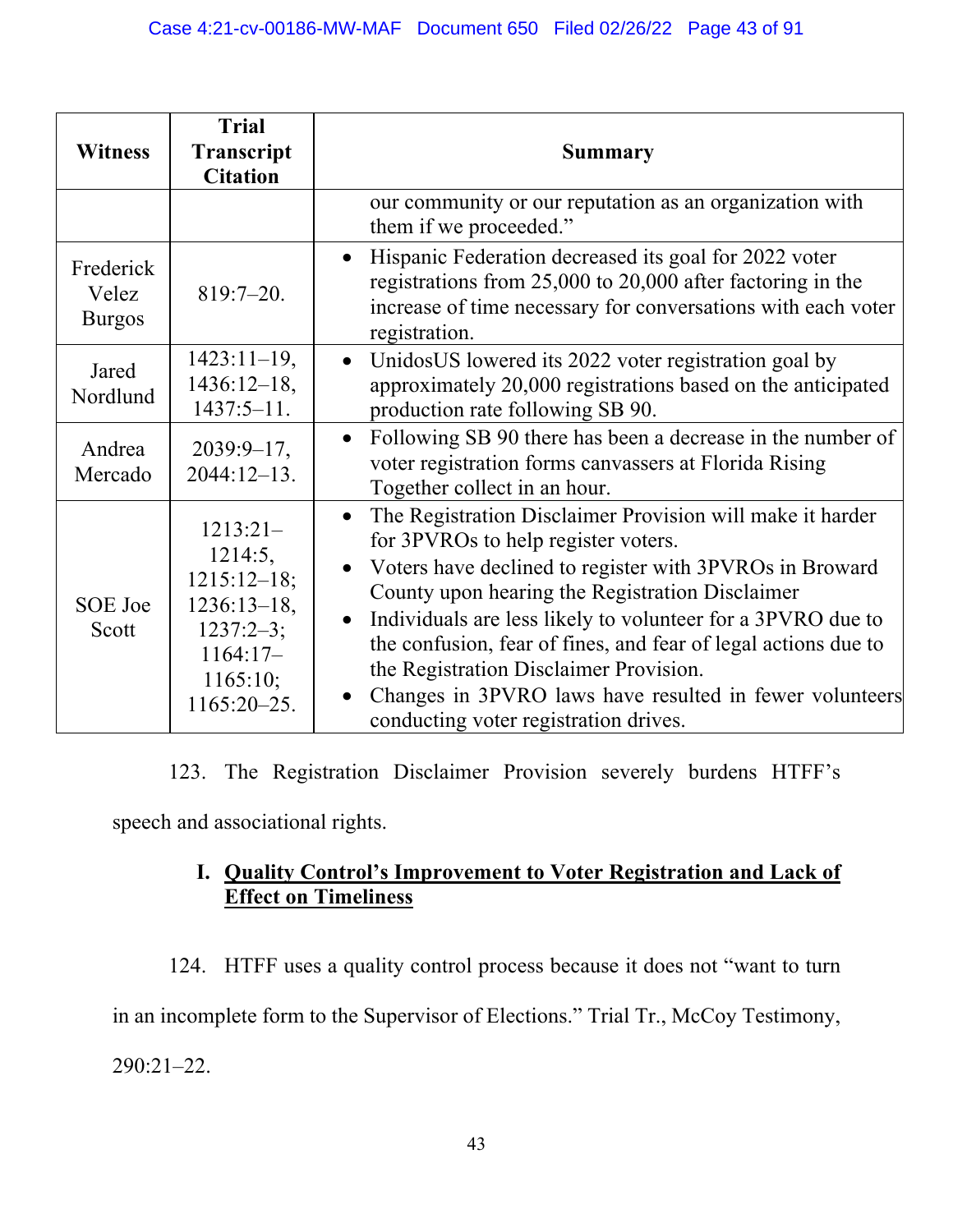125. During the first step of this process, HTFF's quality reviewer reviews registration forms collected by the canvassers to ensure they are complete. *Id.* at 290:1–25.

126. In the second step, HTFF uploads scans of the forms—with the voter's signature and identification number redacted—into a voter registration management software for a second review. *Id.* at 291:11–19, 297:21–298:1. The software also helps HTFF determine whether its canvassers are making errors, such that it should retrain them or terminate their employment. *Id.* at 291:14–19.

127. When the quality control process is complete, HTFF submits the registration forms in person to the Duval County Supervisor of Elections. *Id.* at 291:20–22.

128. Florida law gives HTFF 14 days from collection of the registration form or the close of registration, whichever is earlier, to submit completed voter registration forms to the Supervisor of Elections. Fla. Stat. § 97.0575(3)(a). However, HTFF gives itself 10 days to conduct its quality checks and submit them. *Id.* at 316:4–9. HTFF has the ability to complete the process in two days. *Id.* at 316:8–9.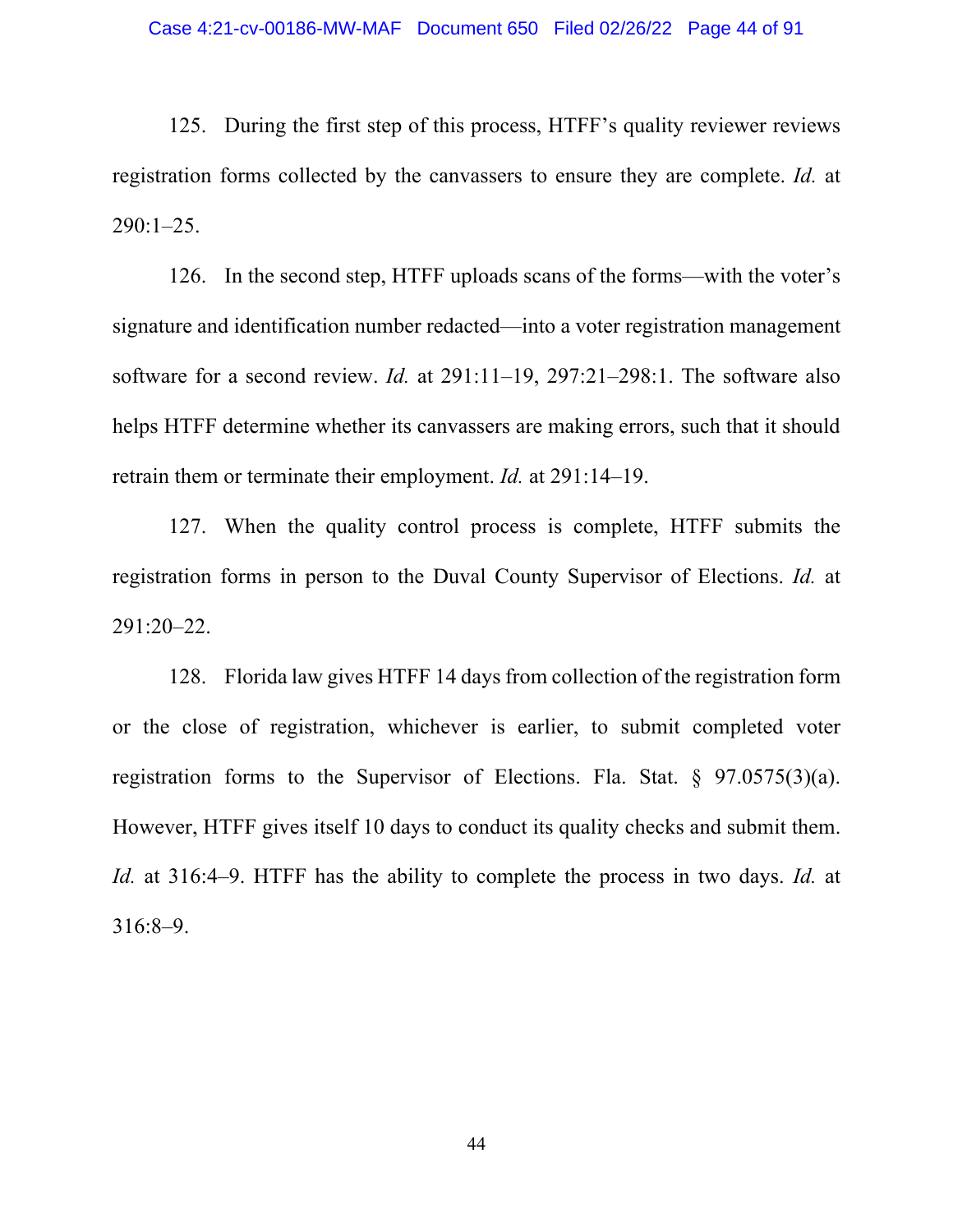### **J. Harriet Tubman Freedom Fighters' Diversion of Resources**

129. As a result of the Registration Disclaimer Provision, HTFF has had to divert the following resources to SB 90 compliance as a result of the Registration Disclaimer Provision:

- a. Use of its existing printing materials to print acknowledgement forms and receipts for voters containing the disclaimer. *Id.* at 269:19–20, 281:18–282:7, 283:11–284:1; ECF 461-20; ECF 461-21.
- b. Use of its existing printing materials to provide canvassers with a list of responses to voters who ask questions in response to receiving the disclaimer. Trial Tr., McCoy Testimony, 284:7– 11; ECF 461-22.
- c. Use of canvasser training time to discuss the Registration Disclaimer Provision and provide role-playing exercises to ensure compliance. Trial Tr., McCoy Testimony, 285: 9–21.
- d. Use of time in its interactions with potential voters to issue the mandatory disclaimer, answer questions from potential votes about it, and working to reassure potential voters that HTFF will submit their registration forms on time. Trial Tr., McCoy Testimony, 266:18–269:10.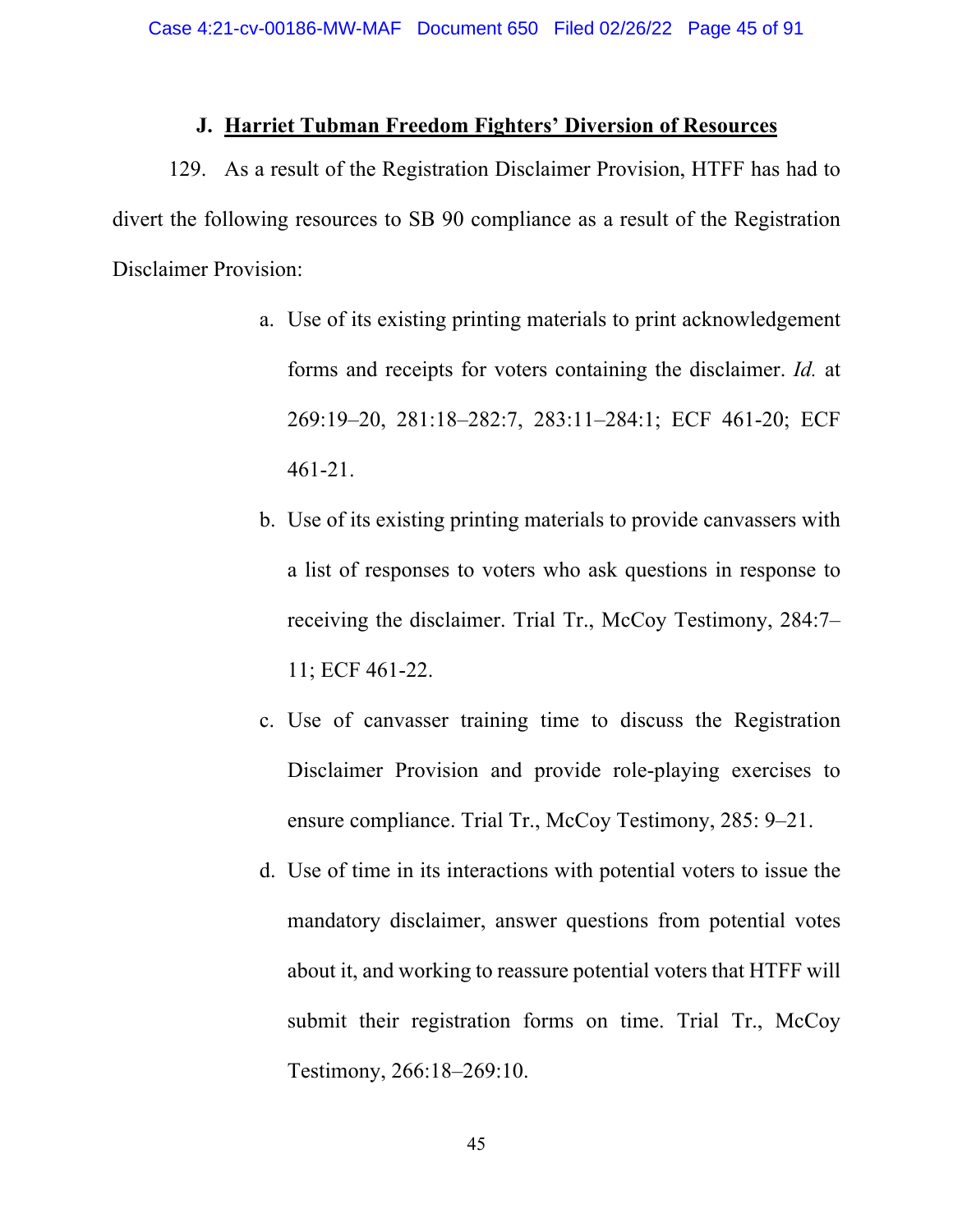130. As discussed above, to ensure compliance with the Registration Disclaimer Provision, HTFF produces acknowledgement forms and receipts containing the disclaimer and presents them to potential voters upon completion of a registration form. *See* ECF 461-20; ECF 461-21.

131. In addition to printing materials, this process costs HTFF time. Asked how applicants tend to react to the acknowledgement form, Ms. McCoy said, "[T]his is what my observation is: You know, 'why is it that they have to sign another document?' And then we go back again and explain it: Because this is a disclaimer. We are trying to comply with the law, and this—we can verify that we are complying with the law. This is one of the ways we can comply with … the law." *Id.* at 282:12– 17.

132. Asked if canvassers can talk to as many people during their shift when part of their time must be used to provide and explain the disclaimer, Ms. McCoy answered, "No." *Id.* at 268:20–22; *see also id.* at 268:24–269:10 (describing that it takes a lot of time and thought to comply with the law, which is an extra burden).

133. Additionally, during canvasser trainings, HTFF provides canvassers with a list of "rebuttal[s] to rejections" potential voters may raise after receiving the disclaimer. *Id.* at 284:9; *see also* ECF 461-22. It also "cover[s] the rebuttal" and offers "role-plays" to practice delivering the disclaimer and interacting with voters,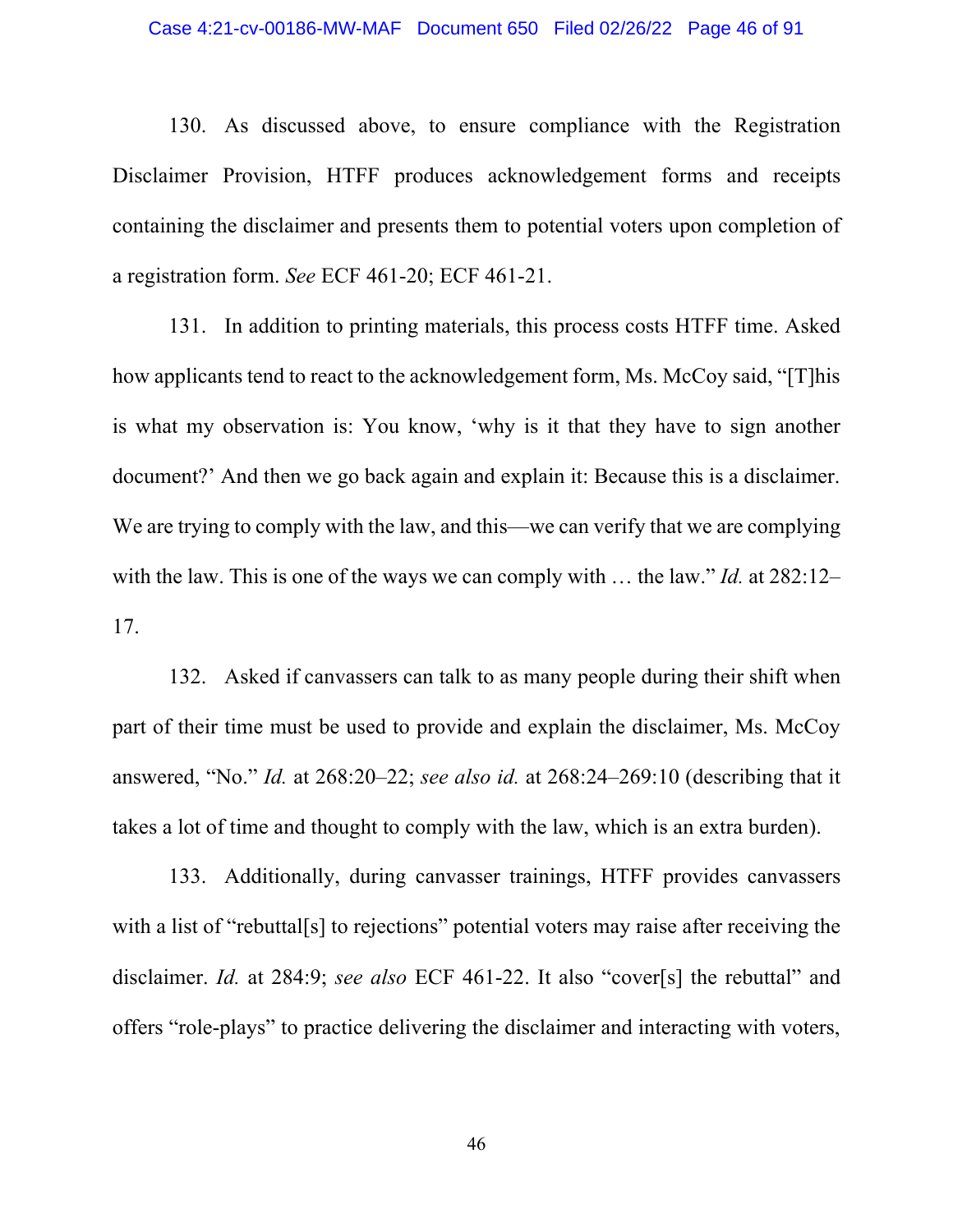and to ensure compliance with all voter registration laws, including the Registration Disclaimer Provision. Trial Tr., McCoy Testimony, 285:10–21.

134. HTFF has diverted these resources from the following activities and materials:

- a. Producing handouts for potential voters about "why you need to vote" and "about the primary so that they can come out and vote and to keep democracy in our country." *Id.* at 287:5–14.
- b. Giving canvassers additional training to "focus more on issues that might matter to potential applicants." *Id.* at 286:12–13. Such training is important "[b]ecause when [they] are in the field . . . there's a lot of objections, resistance of why [people] don't vote. And when [canvassers] can have . . . a reason why you should vote, and that's what [HTFF] teach[es], why you should vote, then it makes it a lot easier—it make[s] [their] jobs a lot easier because [they]'ll have a certain type of conversation with the potential applicants." *Id.* at 286: 13–19.
- c. Time speaking with potential voters about the importance of civic engagement and issues that matter to them. *Id.* at 268:24– 269:5.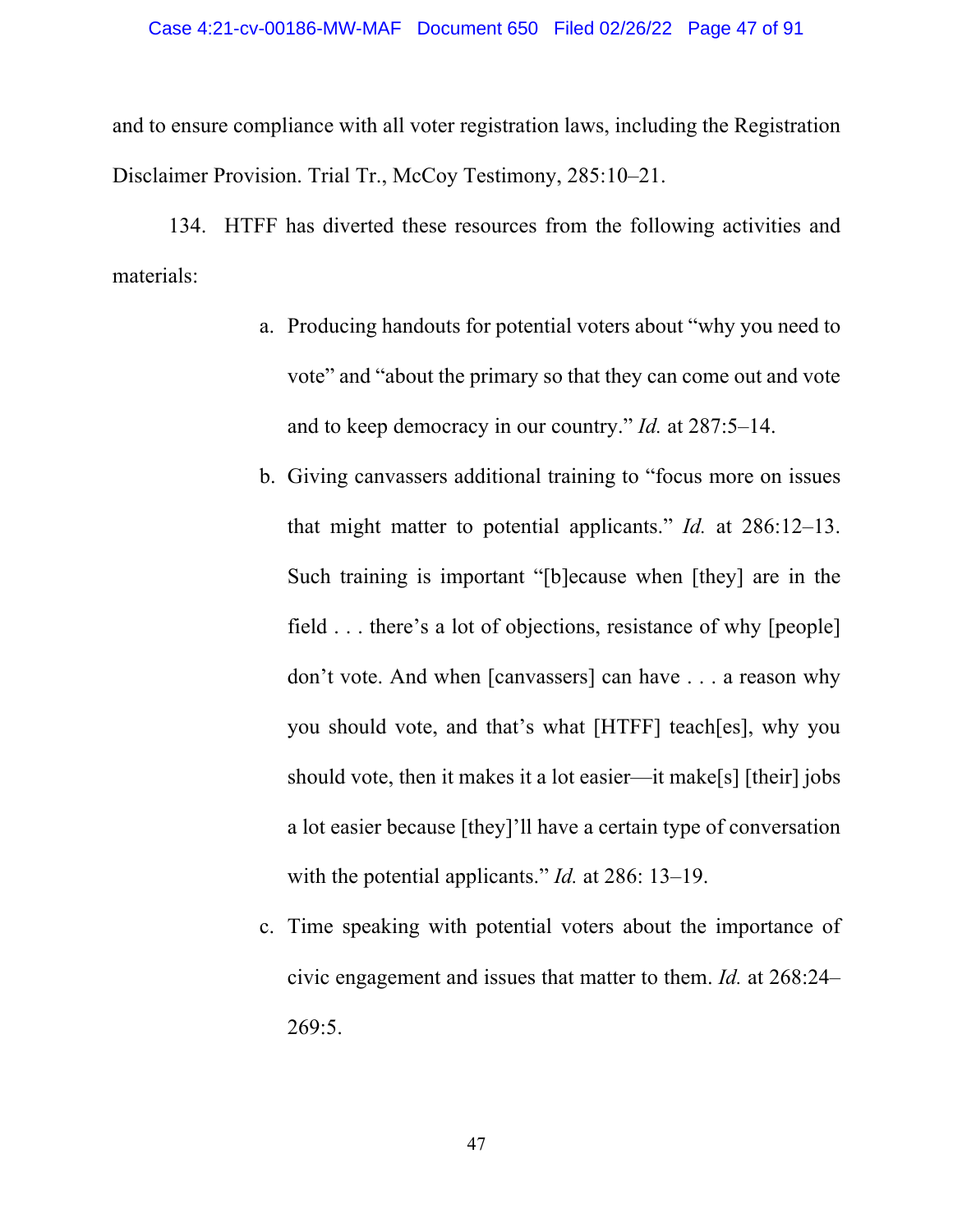### **K. Uncertainty Regarding the Registration Disclaimer Provision and Its Enforcement Provision**

135. HTFF is "basically on pins and needles" because the Registration Disclaimer Provision does not outline the consequences for noncompliance or who may be held liable. *Id.* at 270:15–271:1; *see also id.* at 269: 11–12, 20–22 (lack of knowledge of consequences); *id.* at 269:25–270:11 (lack of knowledge as to whether organization can lose its 3PVRO ID and ability to conduct voter registration); *id.* at 270:12–14 (lack of knowledge of who can be held liable). Other organizations expressed similar concerns. *Id*. at 49:7–8, 50:3-10, Testimony of Cecile Scoon (testifying that many League members have had difficulty explaining the disclaimer and are confused by it); *id*. at 232:19–233:15, Testimony of Esteban Garces (organization tries to "cover [its] bases" with written acknowledgement of disclaimer); *id*. at 790:11–14, Testimony of Frederick Velez Burgos (noting uncertainty as to whether disclaimer must be written or verbal).

136. Esteban Garces of Poder Latinx testified, "I think it would be more logical for SB 90 to have been written in a way to give guidance to organizations – third-party organizations when conducting voter registration efforts so that we're not in this position that we are in." *Id*. at 239:4–7, 239:13–17, Testimony of Esteban Garces. Jasmine Burney-Clark of Equal Ground Education Fund noted, "It provides a vague sort of statement that has to happen." *Id*. at 426:10–13, Testimony of Jasmine Burney-Clark.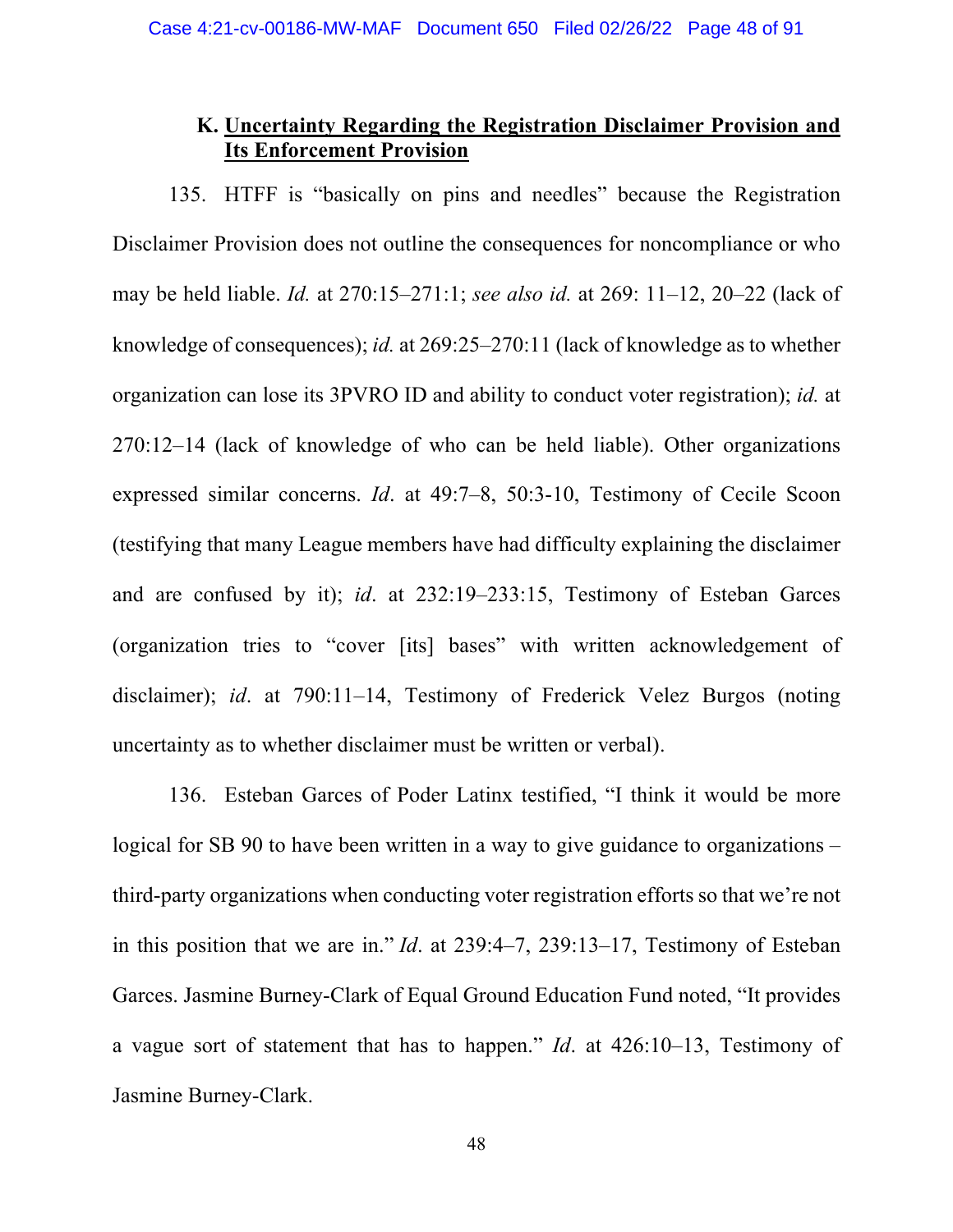137. Like Ms. McCoy, the Attorney General's office—which is empowered to enforce the provision, *see* Fla. Stat. 97.0575(4)—also did not know whether a 3PVRO's status could be revoked for violating the Registration Disclaimer Provision. ECF 549-1, Guzzo Dep. Designations, 75:23–76:2. Nor did it know who could be subject to an enforcement action for a violation of the Registration Disclaimer Provision. *Id.* at 76:7–10, 76:15–77:14. Nor could it say whether any type of relief besides an injunction or restraining order would be appropriate for a violation of the Registration Disclaimer Provision. *Id.* at 74:25–75:8, 75:12-16.

138. Secretary Lee has not initiated any rulemaking with respect to the new disclaimer requirement. ECF 402 at 31, ¶ 18.

139. Secretary Lee stated that she intends to initiate rulemaking to promulgate regulations that might "address" the enforcement of the changes to 3PVRO rules in SB 90 but has not drafted any to date and has no requirement to do so. *Id*.; Trial Tr., Matthews Testimony, 2778:8–13.

140. With respect to the enforcement of Section 97.0575(3)(a), the Attorney General does not have any written or unwritten procedures or protocols specifically addressing referrals from the Secretary of State pursuant to 97.0575(4). ECF 402 at 38, ¶ 53.

141. The Attorney General was unable to describe the types of civil actions it can pursue for violations of the Registration Disclaimer Provision beyond what is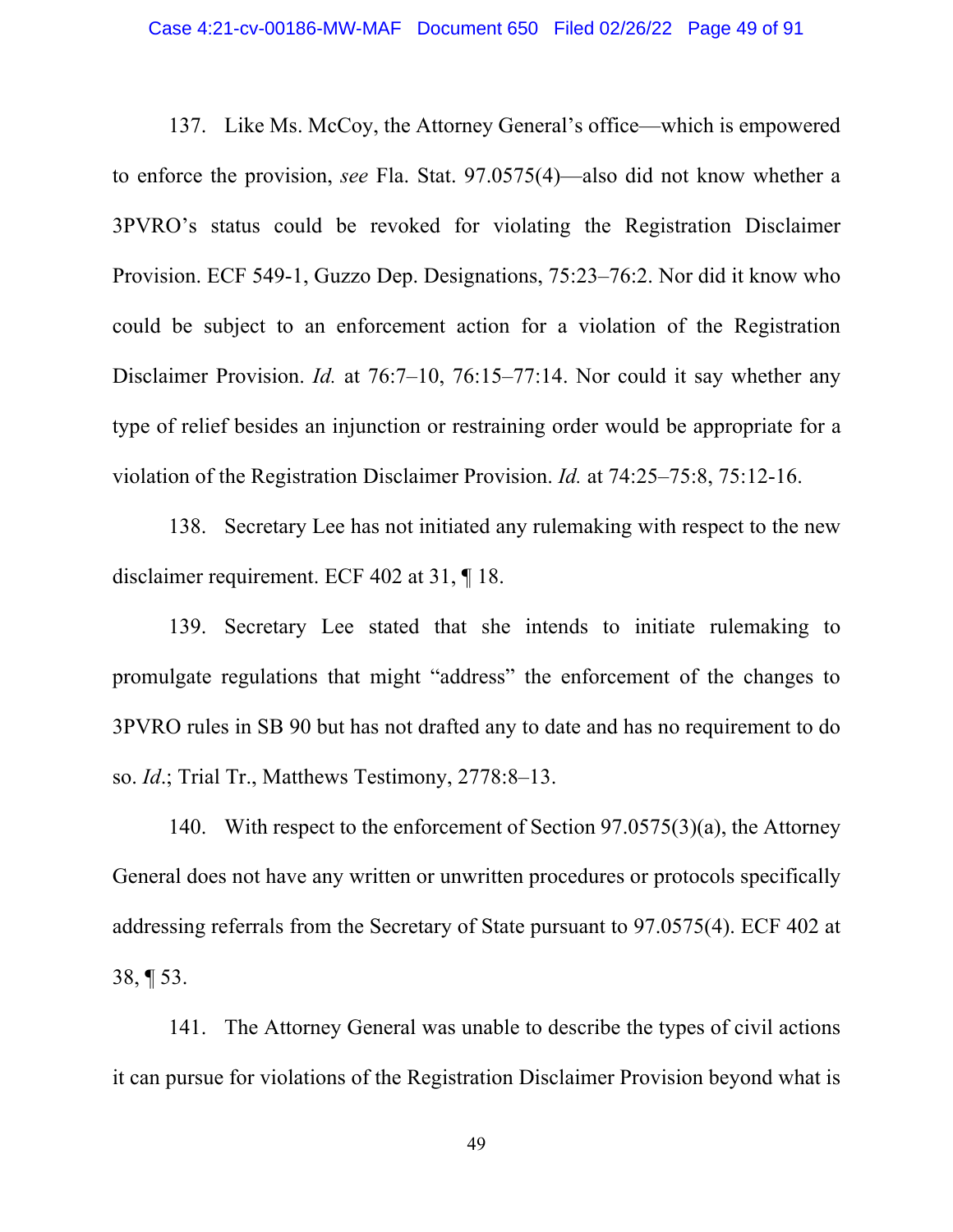provided in the statutory language. ECF 549-1, Guzzo Dep. Designation, 57:18– 58:11, 74:10–14.

### **L. Arbitrary Enforcement of Existing 3PVRO Regulations**

142. The Secretary of State's office has the discretion to waive fines for untimely submitted forms pursuant to paragraph (3)(a) "[b]ased on whether they're first-time offenders or repeat offenders or the egregiousness of the circumstances that delayed the delivery of the applications." Trial Tr., Matthews Testimony, 2769:18–20.

143. During Secretary of State Detzner's tenure, the Secretary of State's office waived a \$400 fine, and instead issued a warning, for a 3PVRO that submitted eight voter registration forms late. *Id.* at 2769:24–2770:23; ECF 608-94.

144. Secretary Detzner also issued a warning to a 3PVRO that delivered 23 applications after the 10-day deadline, rather than assessing a fine of \$1,000. Trial Tr., Matthews Testimony, 2771:3–23; ECF 608-34.

145. In February 2016, Secretary Detzner fined a 3PVRO the maximum \$1,000 annual aggregate amount for delivering 28 applications after the 10-day deadline. ECF 608-113 at 2 n.1. The Secretary of State's fine letter did not cite previous infractions by the group or egregious circumstances. *See* ECF 608-113.

146. On October 4, 2018, a 3PVRO called Count My Vote submitted 67 applications after the 10-day return deadline. ECF 608-111 at 5. On October 6, Count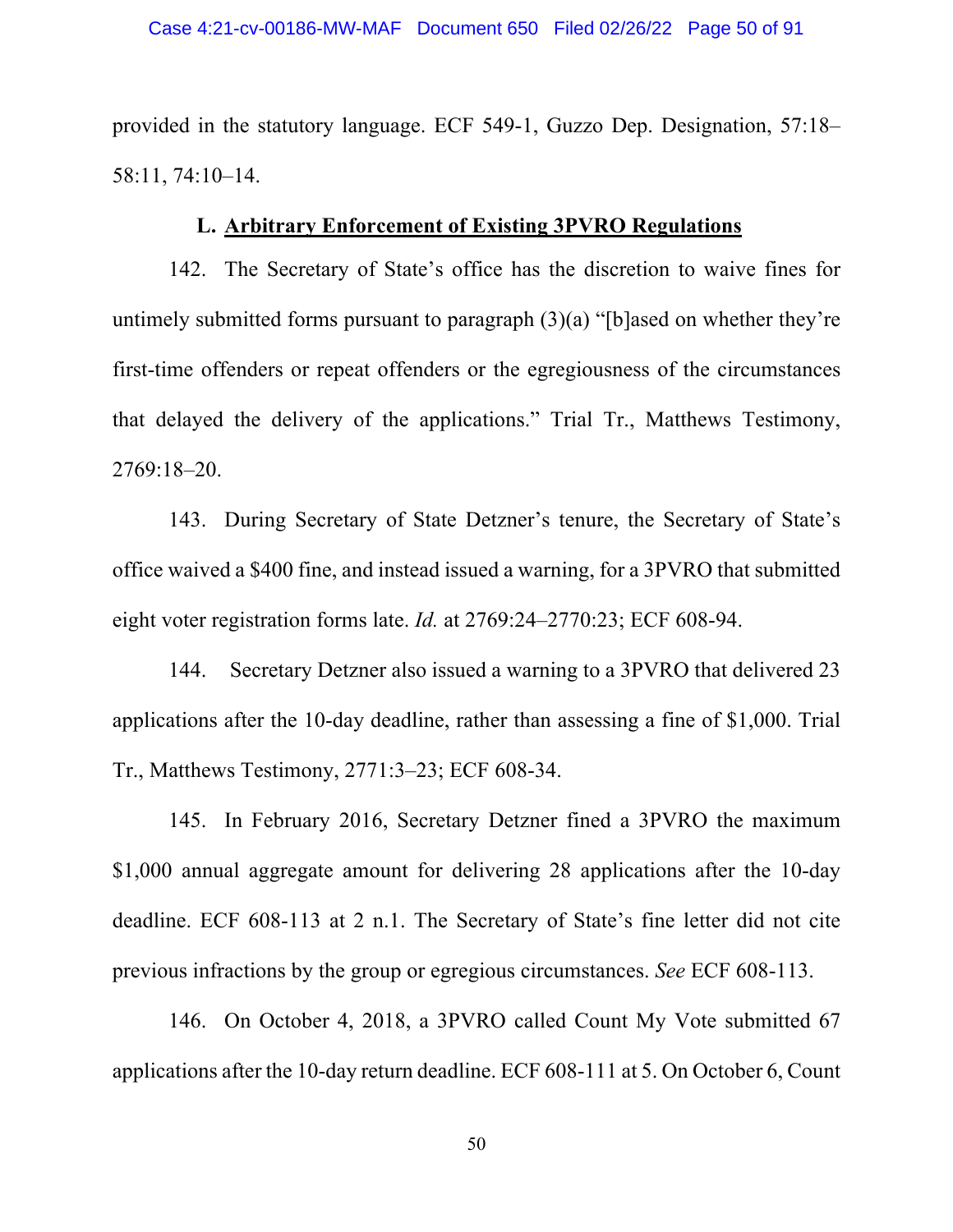My Vote submitted 3 applications after the 10-day return deadline. ECF 608-110 at 4.

147. The Pinellas County Supervisor of Elections reported both incidents to the Secretary of State's office in October 2018. ECF 608-110 at 4; ECF 608-111 at 5. However, Secretary Lee's General Counsel, Colleen O'Brien, did not review the reports until September 4, 2020. ECF 608-110 at 2; ECF 608-111 at 2.

148. Director Matthews recommended further action. Trial Tr., Matthews Testimony, 2773:2–4, 2774:16–17. However, Secretary Lee's General Counsel declined to take action with respect to Count My Vote's untimely submitted forms. *Id.* at 2774:18–20.

149. SB 90 did not alter the Secretary of State's discretion to assess fines for violations of paragraph (3)(a) or to refer suspected violations to the Attorney General pursuant to paragraph (4). *Id.* at 2768:15–20. However, it changed the enforcement power established under paragraph (4) by adding the Registration Disclaimer Provision to those provisions subject to enforcement through paragraph (4). *See id.*  at 2768:4–14.

150. The Attorney General's office could not identify any documents setting forth procedures or protocols for assessing referrals from the Secretary of State pursuant to Section 97.0575(4). *Id.* at 65:13–16.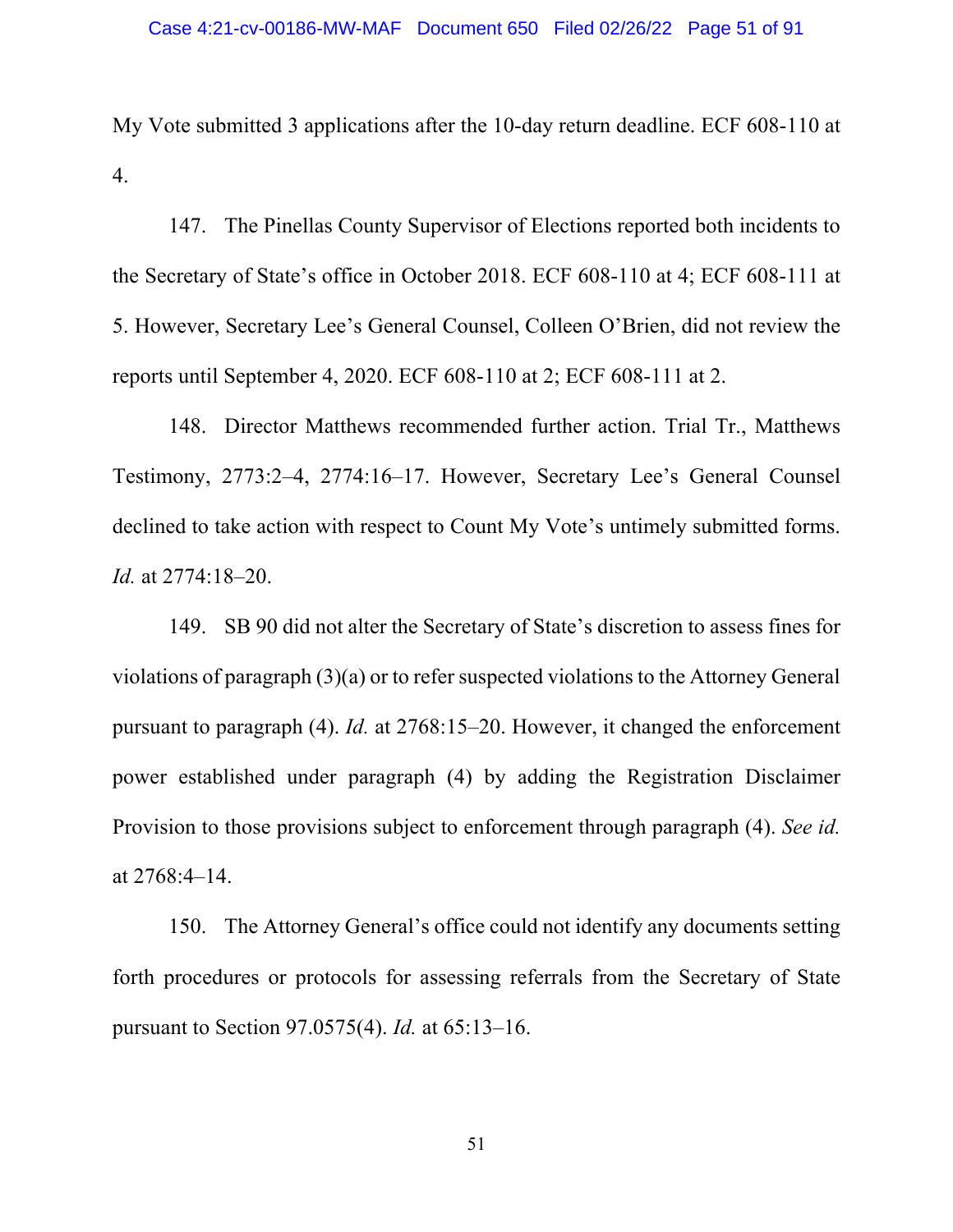151. The Attorney General's office could not identify any understanding within its office regarding how referrals are assessed. ECF 549-1, Guzzo Dep. Designation, 65:17–18, 65:24–25.

152. The Attorney General's office was not aware of any enforcement guidelines it has with respect to violations of the Registration Disclaimer Provision. *Id.* at 73:22–74:1.

153. The Attorney General's office represented that it bases enforcement decisions on the facts and circumstances of individual cases. *Id.* at 75:12–16.

## **M.Impact of Requested Injunction**

154. An injunction against the Registration Disclaimer Provision would not impact the supervisors of elections' operations or the work of their staff. Trial Tr., White Testimony, 3165:21–3166:6; *id.* at Earley Testimony, 3501:7–12.

### **II. CONCLUSIONS OF LAW**

### **A. Standing**

155. Under Article III of the Constitution, federal courts only have jurisdiction over "cases and controversies." *Spokeo, Inc. v. Robins*, 578 U.S. 330, 337 (2016). Accordingly, a plaintiff must hold a "personal stake in the outcome of the controversy." *Gill v. Whitford*, 138 S. Ct. 1916, 1929 (2018) (quoting *Baker v. Carr*, 369 U.S. 186, 204 (1962)).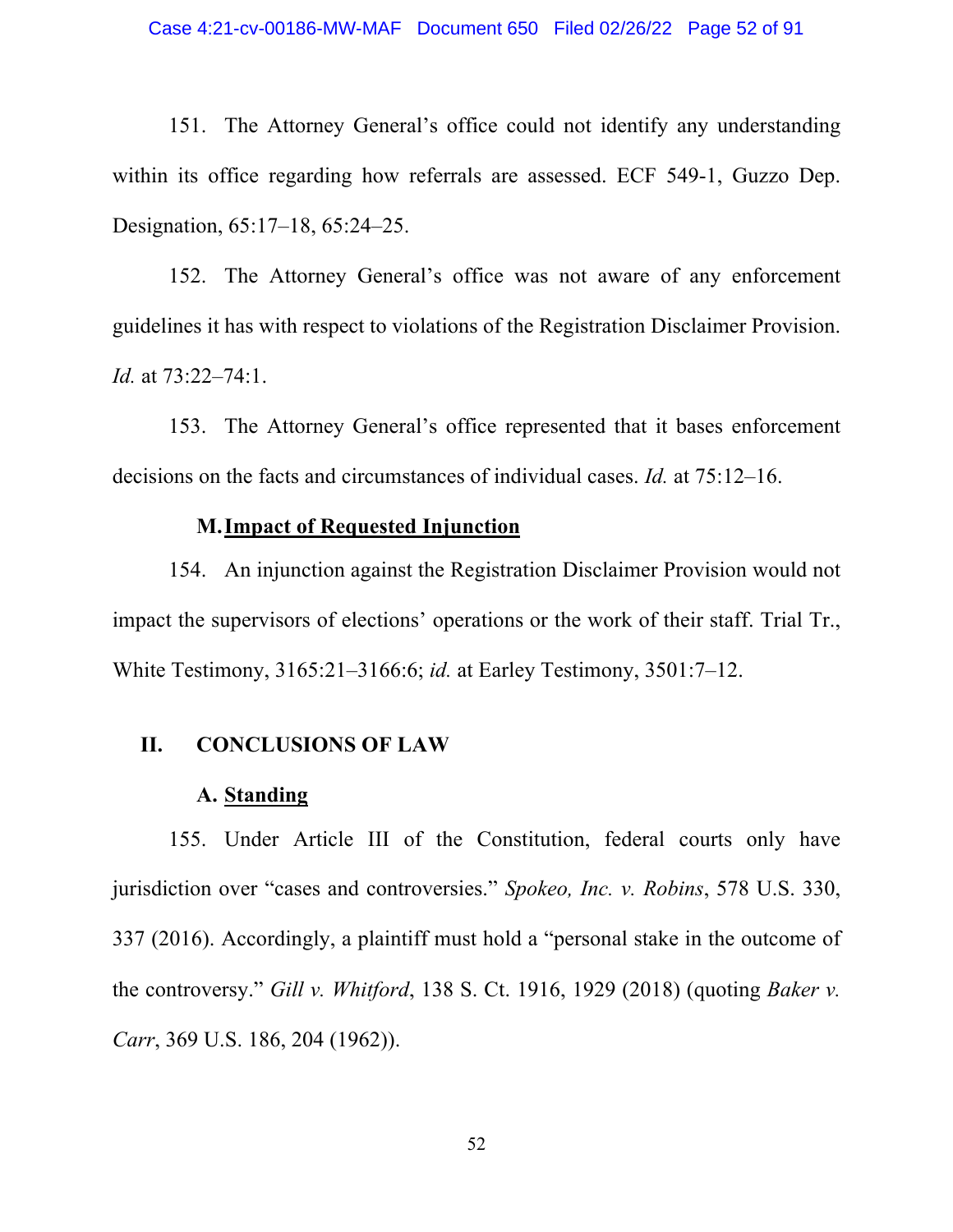156. "To establish standing, Plaintiff must show (1) that it has suffered an injury-in-fact that is (2) traceable to Defendant and that (3) can likely be redressed by a favorable ruling." *Harriet Tubman Freedom Fighters v. Lee*, 4:21-cv-242, ECF 245 at 2 (citing *Lujan v. Defs. of Wildlife*, 504 U.S. 555, 560–61 (1992)

157. Organizations can sue on behalf of their members ("associational standing") or in their own right ("organizational standing"). *OCA-Greater Houston v. Texas*, 867 F.3d 604, 610 (5th Cir. 2017). "'[O]rganizational standing' does not depend on the standing of the organization's members. The organization can establish standing in its own name if it 'meets the same standing test that applies to individuals.'" *Id.* (quoting *Ass'n of Cnty. Orgs. for Reform Now v. Fowler*, 178 F.3d 350, 356 (5th Cir. 1999)).

158. Like individuals, organizations can suffer direct harms to their constitutional rights. *Primera Iglesia Bautista Hispana of Boca Raton, Inc. v. Broward Cnty.*, 450 F.3d 1295, 1305 (11th Cir. 2006). The Registration Disclaimer Provision violates HTFF's First Amendment rights of free expression and association and its Fourteenth Amendment right to due process, and it has suffered an injury-in-fact on those bases alone. *See infra* at 58–80, ¶¶ 175–235; *Harriet Tubman Freedom Fighters v. Lee*, 4:21-cv-242, ECF 190 at 14 ("Both HTFF's alleged diversion of resources and compelled speech are cognizable injuries-in-fact that satisfy the first prong of this Court's standing analysis."); *id.* at ECF 245 at 5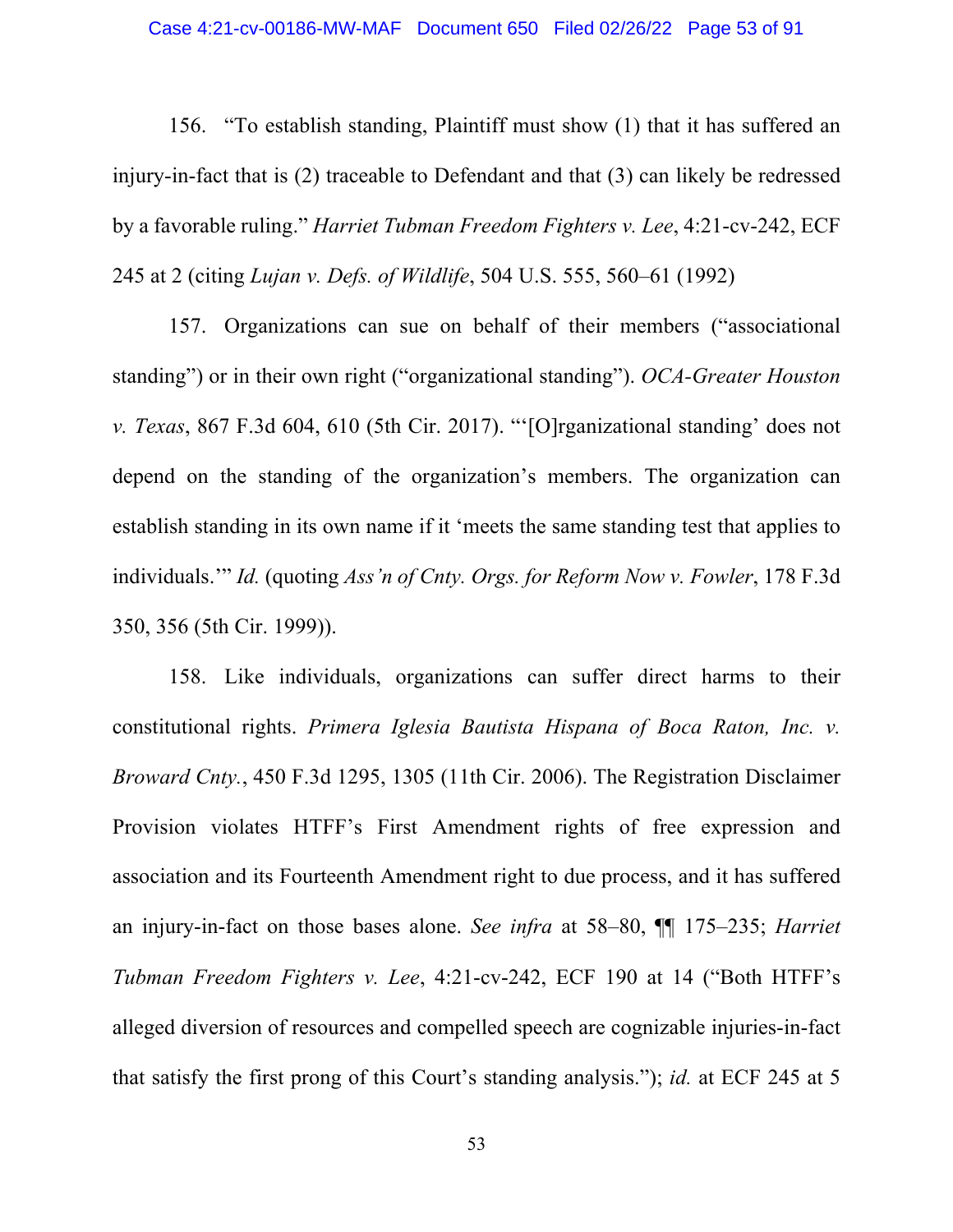(recognizing HTFF's "First Amendment injury in being compelled to communicate a message that it disagrees with and would not otherwise convey.").

159. Additionally, organizational standing exists "when a defendant's illegal acts impair the organization's ability to engage in its own projects by forcing the organization to divert resources in response." *Arcia v. Fla. Sec'y of State*, 772 F.3d 1335, 1341 (11th Cir. 2014); *see also Fla. State Conf. of NAACP v. Browning*, 522 F.3d 1153, 1165 (11th Cir. 2008) ("*Havens* held that an organization has standing to sue on its own behalf if the defendant's illegal acts impair its ability to engage in its projects by forcing the organization to divert resources to counteract those illegal acts.").

160. HTFF has demonstrated diversion of its existing printing materials, canvasser training time, and time with potential voters. Trial Tr., McCoy Testimony, 266:18–269:20, 281:18–282:7, 283:11–284:1, 284:7–11, 285:9–21; ECF 461-20; ECF 461-21; ECF 461-22; *see also Harriet Tubman Freedom Fighters v. Lee*, 4:21 cv-242, ECF 245 at 3–5 (citing *Jacobson v. Fla. Sec'y of State*, 974 F.3d 1236, 1250 (11th Cir. 2020)).

161. HTFF has diverted these resources away from the production of voter education materials, canvasser training time, and time spent registering potential voters, speaking with them on matters of importance to them, and sharing its message on the value of civic engagement. Trial Tr., McCoy Testimony, 268:24–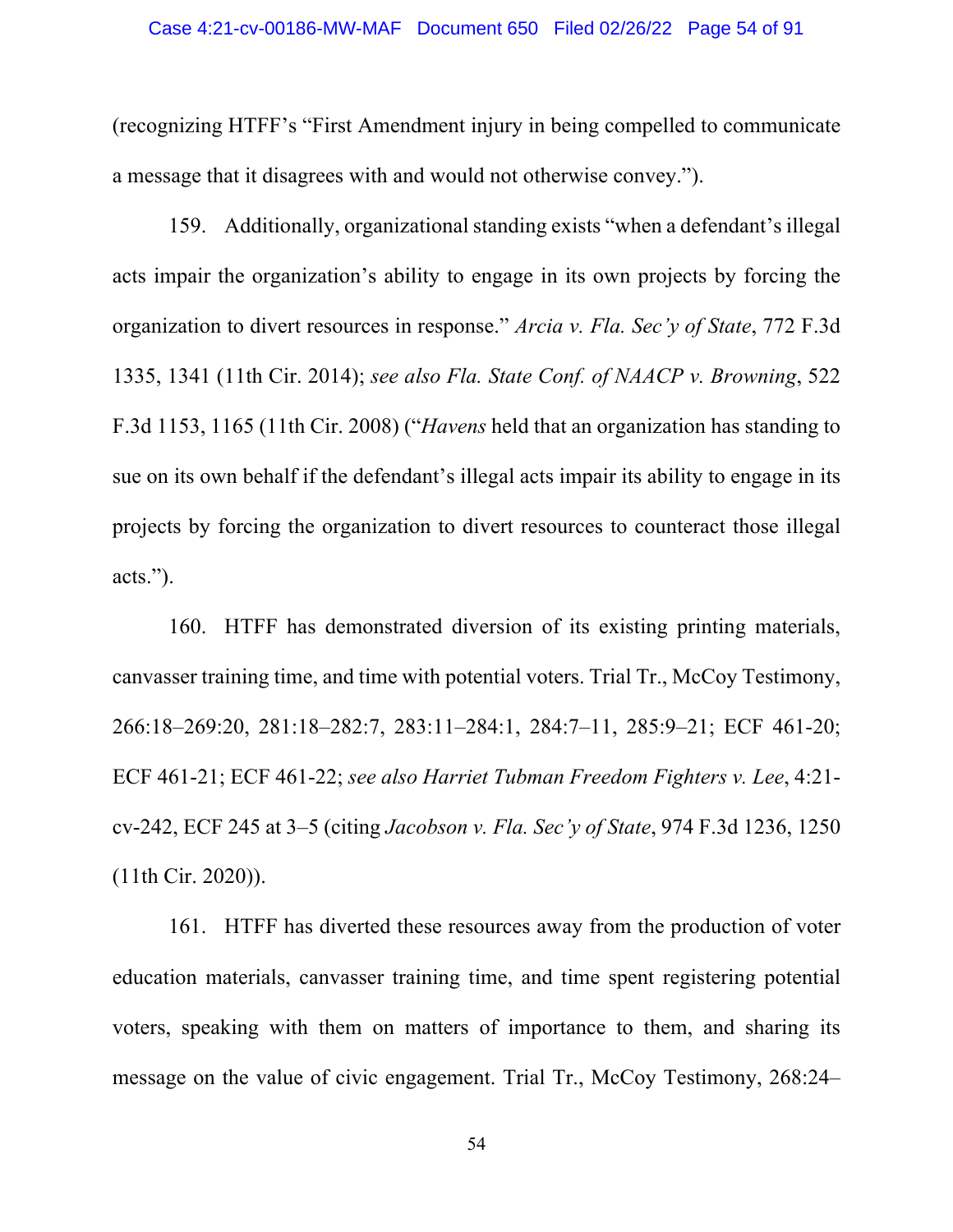269:5, 286:12–19, 287:5–14; *see also Harriet Tubman Freedom Fighters v. Lee*, 4:21-cv-242, ECF 245 at 4 (citing *Jacobson*, 974 F.3d 1236 at 1250.

162. An organization need not spend or divert funds to demonstrate standing under the diversion of resources theory; the loss or diversion of its staff and volunteers' time is sufficient. *Arcia*, 772 F.3d at 1341 ("[O]ur precedent provides that organizations can establish standing to challenge election laws by showing that they will have to divert personnel and time to educating potential voters on compliance with the laws and assisting voters who might be left off the registration rolls on Election Day."); *Scott v. Schedler*, 771 F.3d 831, 837 (5th Cir. 2014) (holding that NAACP had standing because "[e]ven if [its volunteer] had spent none of the NAACP's money, the NAACP would have still devoted resources to counteract [the defendant's] allegedly unlawful practices because [the volunteer] devoted his time to the drives."); *see also* ECF 557 at 6–8. Thus, even if HTFF had suffered only a diversion of its time, it would still have a cognizable injury for standing purposes.

163. "There is no minimum quantitative limit required to show injury; rather, the focus is on the qualitative nature of the injury, regardless of how small the injury may be." *Salcedo v. Hanna*, 936 F.3d 1162, 1172 (11th Cir. 2019) (quoting *Saladin v. City of Milledgeville*, 812 F.2d 687, 691 (11th Cir. 1987)) (internal quotation marks omitted).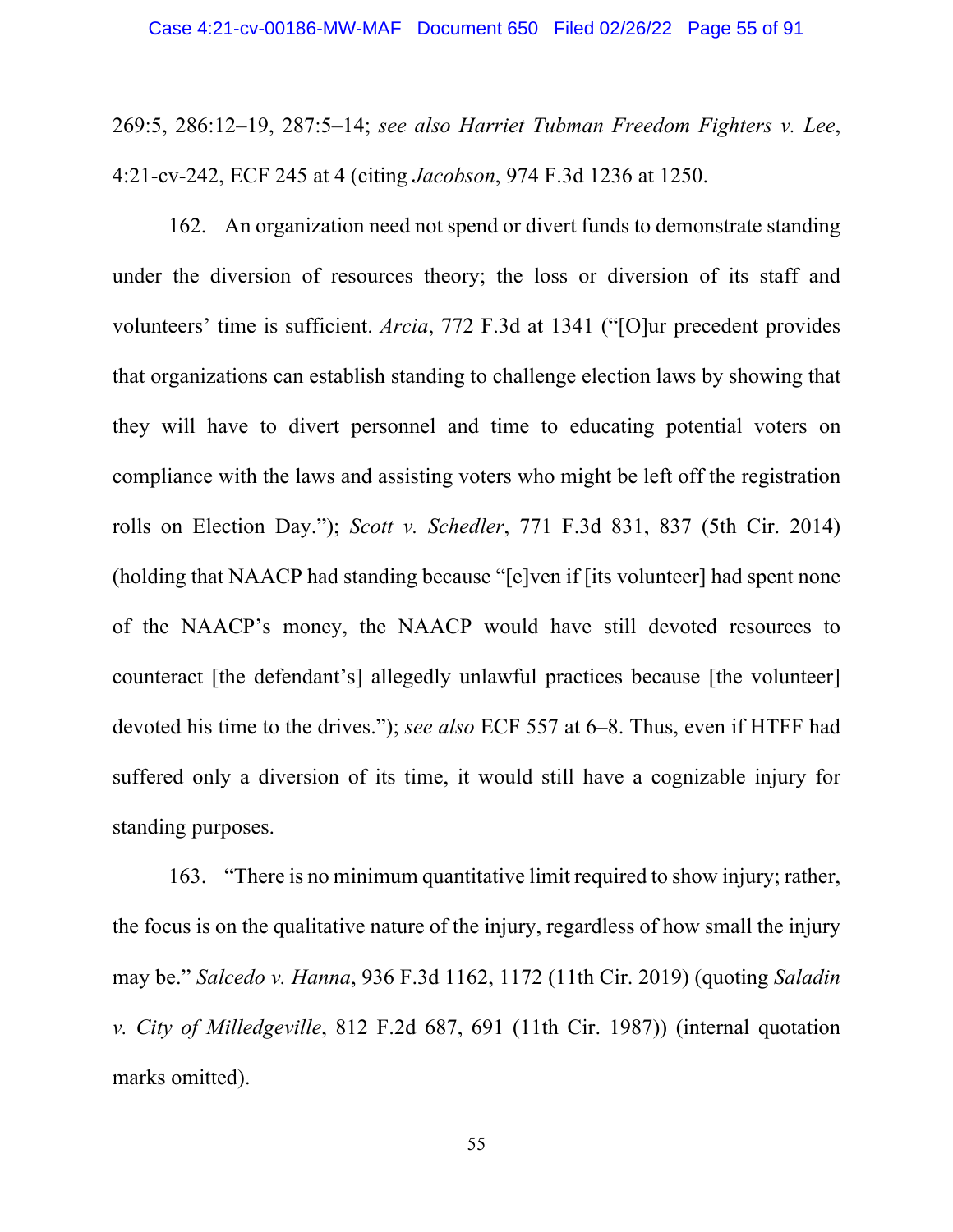#### Case 4:21-cv-00186-MW-MAF Document 650 Filed 02/26/22 Page 56 of 91

164. This Court previously rejected Defendants' argument that HTFF cannot have diverted resources to comply with the law because it registered and started conducting voter registration after SB 90's enactment. *Harriet Tubman Freedom Fighters v. Lee*, 4:21-cv-242, ECF 245 at 4 n.2.

165. Further, Ms. McCoy testified to the concrete impact on the organization, in the form of compelled speech, impairment of its mission, lack of sufficient notice, risk of arbitrary enforcement, and diverted resources. Trial Tr., McCoy Testimony, 267:12–15, 271:16–272:1 (compelled speech); *id.* at 268:3–9 (impairment of mission); *id.* at 269:20–22, 270:9–17 (lack of notice and risk of arbitrary enforcement); *id.* at 266:18–269:20, 281:18–282:7, 283:11–284:1, 284:7– 11, 285: 9–21, 286:12–19, 287:5–14 (diversion of resources); ECF 461-20; ECF 461-21; ECF 461-22.

166. As such, HTFF must comply with the Registration Disclaimer Provision each time it conducts voter registration activities, which violates its constitutional rights and forces it to divert limited resources to counteract these violations and comply with the law. HTFF has therefore suffered concrete, ongoing injuries.

167. Defendants appear to believe the consolidated organizational Plaintiffs have created their own injuries by voluntarily diverting resources in response to SB 90, and that no injury occurs where they have diverted their resources toward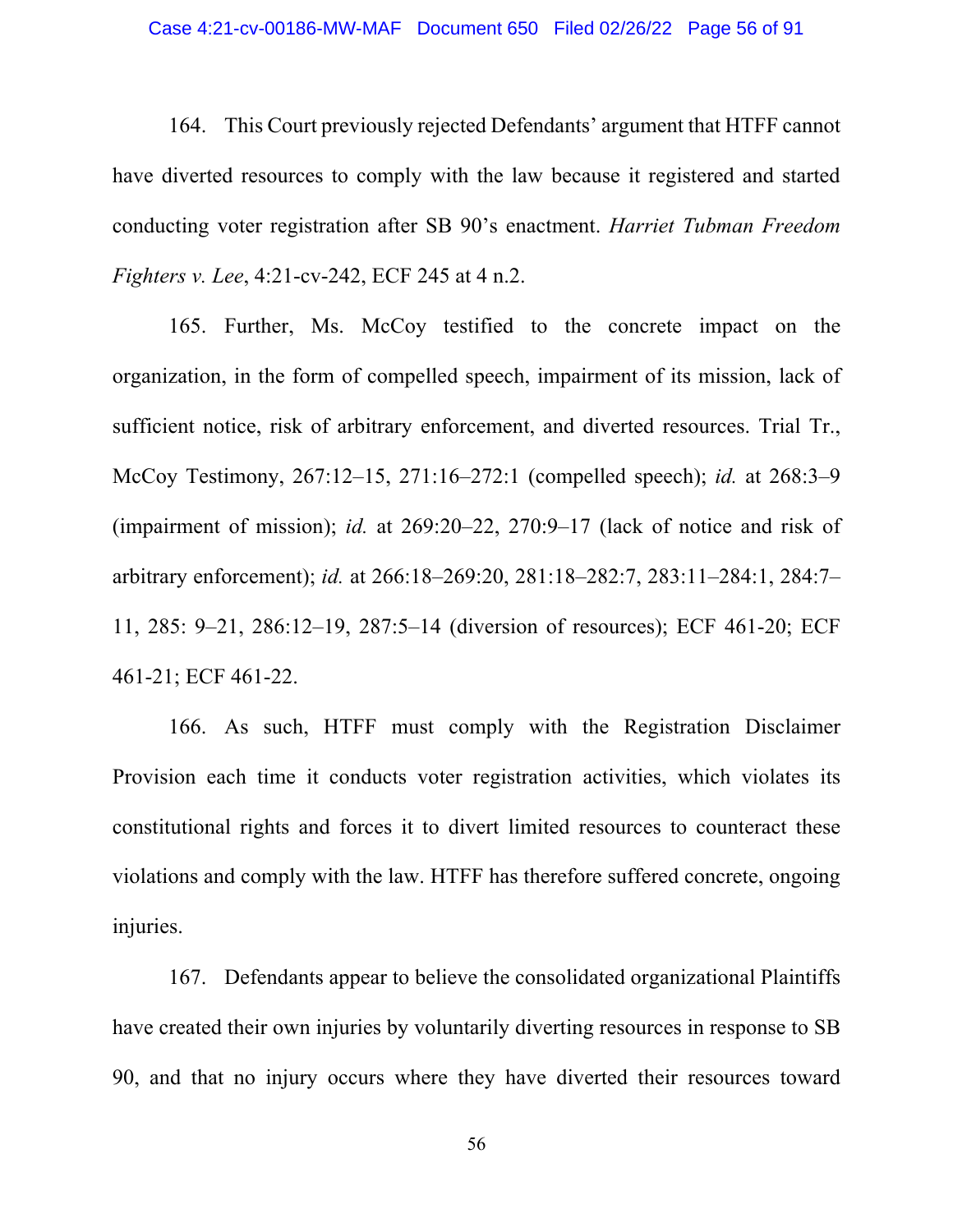activities they would have conducted in SB 90's absence, such as voter education. *See, e.g.,* Trial Tr. 108:4–6, Scoon Testimony; Trial Tr., Garces Testimony, 231:4– 232:12; Trial Tr., McCoy Testimony, 294:9–295:4. Federal appellate courts have already weighed and rejected these arguments.

168. The Eleventh Circuit held that the first argument "finds no support in the law" and "misses the point." *Browning*, 522 F.3d at 1166. "[W]hen a drain on an organization's resources arises from the organization's need to counteract the defendants' assertedly illegal practices, that drain is simply another manifestation of the injury to the organization's noneconomic goals." *Id.* (citation and internal quotation marks omitted); *see also Common Cause Ind. v. Lawson,* 937 F.3d 944, 956 (7th Cir. 2019) ("By way of analogy, when there is an outbreak of the flu, doctors will predictably order more flu vaccines, work longer hours, and educate the public about the danger. The additional work is certainly done willingly or 'voluntarily' but it is not self-inflicted—it is caused by the outbreak.").

169. That an organization diverts its resources to other activities that are consistent with its mission and similar to those it would have conducted without the allegedly unlawful government action does not divest it of standing. *See Common Cause Ind.*, 937 F.3d at 954–56. "The question is what additional or new burdens are created by the law the organization is challenging." *Id.* at 955.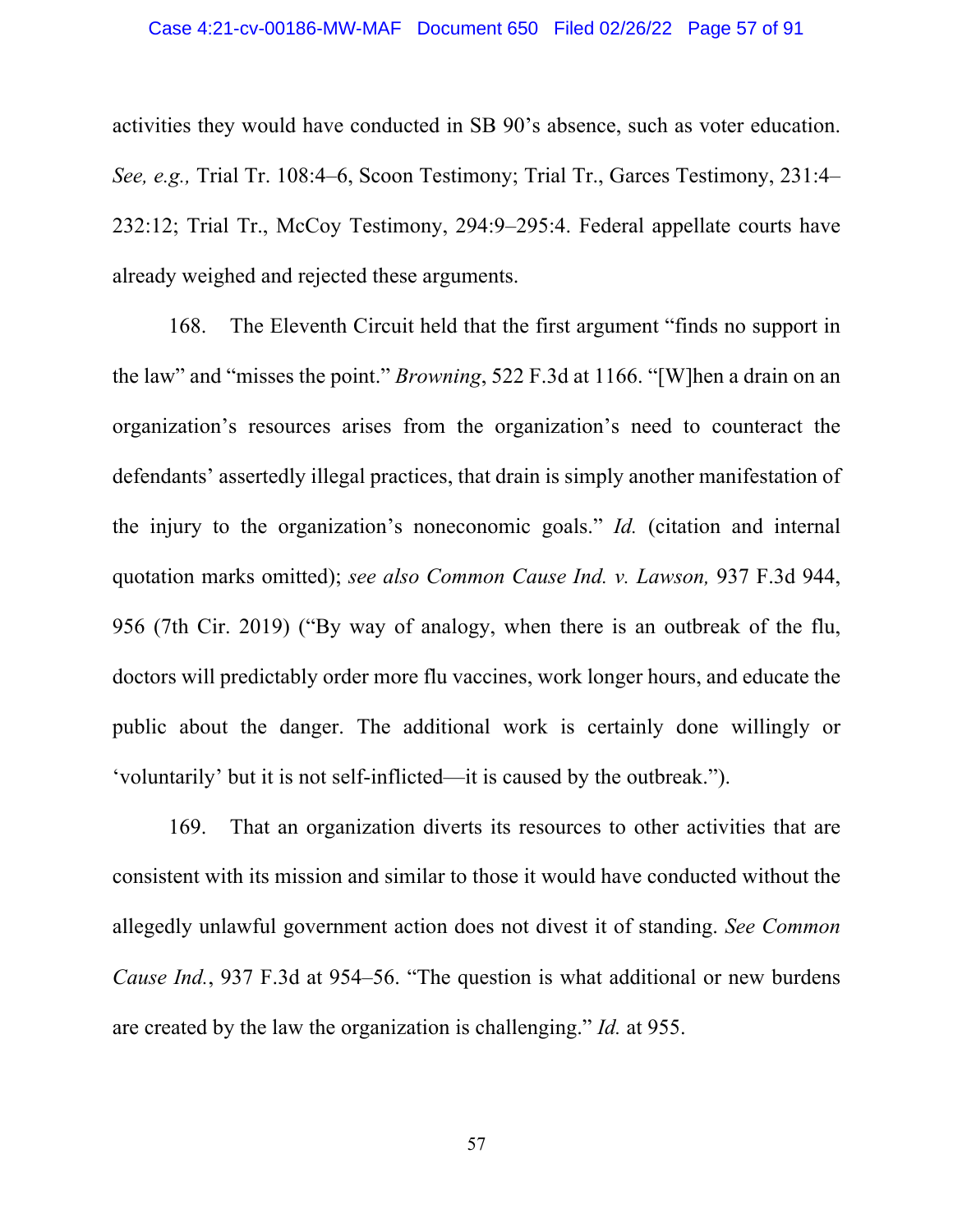170. "Any work to undo a frustrated mission is, by definition, something in furtherance of that mission." *Id.* at 954. HTFF has sustained "an extra burden" on its resources to comply with the law and mitigate the damage done to its mission by the mandatory disclaimer. Trial Tr., McCoy Testimony, 269:10; *see also id.* at 268:16– 19.

171. This Court previously concluded that HTFF had established the traceability and redressability elements of standing, and the trial record is consistent with these findings. *See* 4:21-cv-242, ECF 245 at 5 (citing *id.* ECF 190 at 16–23).

172. HTFF has standing to proceed on its First Amendment and Due Process claims challenging the Registration Disclaimer Provision.

## **B. Compelled Speech**

173. Organizations possess First Amendment rights. *Primera Iglesia Bautista Hispana of Boca Raton, Inc.*, 450 F.3d at 1305.

174. "[F]reedom of speech includes both the right to speak freely and the right to refrain from speaking at all." *Janus v. Am. Fed. Of State, Cnty., and Mun. Emps.*, 138 S. Ct. 2448, 2463 (2018) (citation and internal quotation marks omitted). The government therefore cannot "compel affirmance of a belief with which the speaker disagrees." *Hurley v. Irish-Am. Gay, Lesbian & Bisexual Grp. Of Boston*, 515 U.S. 557, 573 (1995) (citation omitted). This rule "applies not only to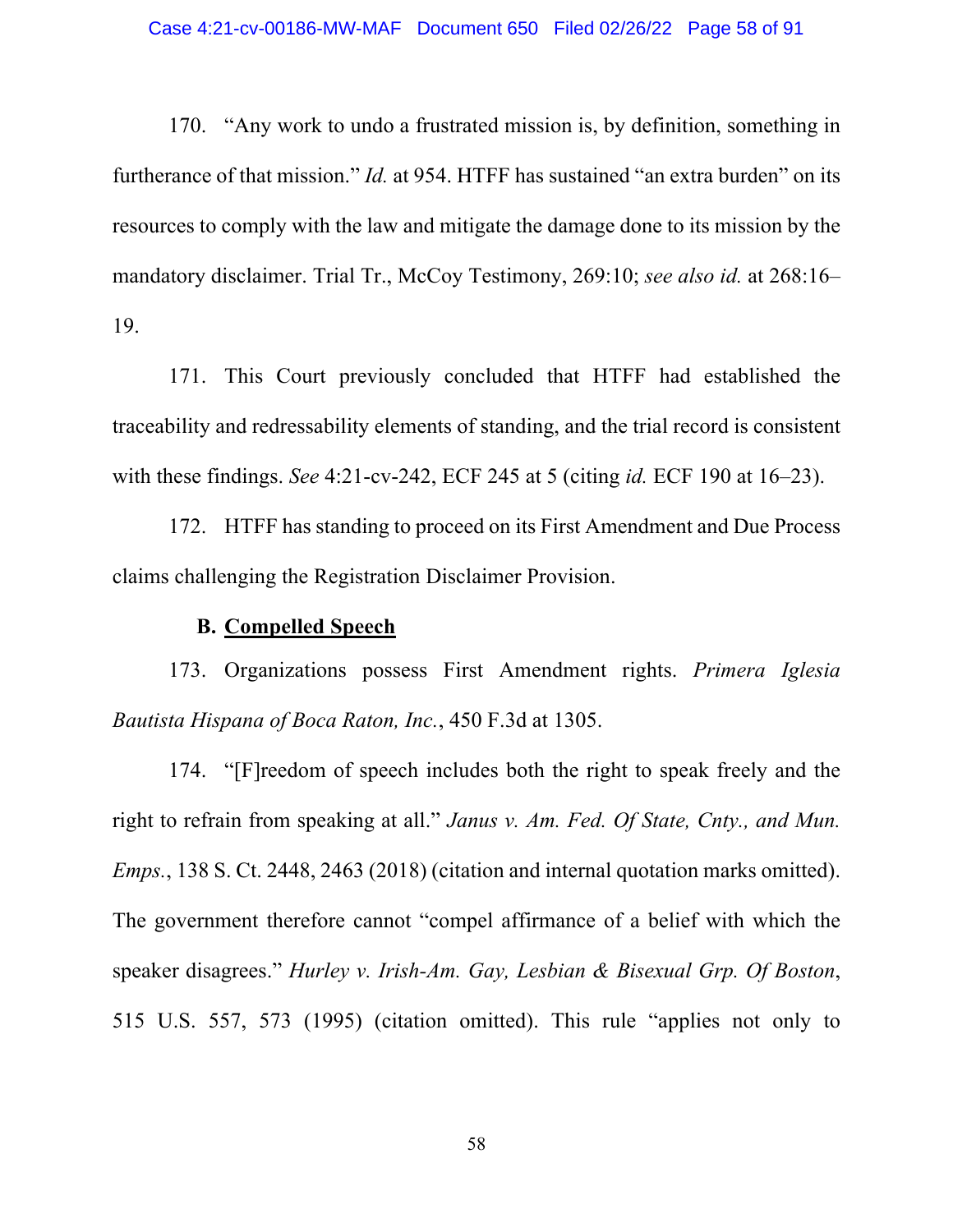expressions of value, opinion, or endorsement, but equally to statements of fact the speaker would rather avoid." *Id.* at 573–74 (citations omitted).

# **i. The Registration Disclaimer Provision Constitutes a Content-Based Regulation of Speech.**

175. "Speech is speech, and it must be analyzed as such for purposes of the First Amendment." *Otto v. City of Boca Raton*, 981 F.3d 854, 866 (11th Cir. 2020) (quoting *Wollschlaeger v. Governor, Fla.*, 848 F.3d 1293, 1307 (11th Cir. 2017) (footnote omitted)). Thus, which level of scrutiny applies does not depend on whether the speech is communicated verbally or in writing, but whether the regulation constitutes a content-based regulation. *See* ECF 583; *Otto,* 981 F.3d at 861.

176. Laws "compelling individuals to speak a particular message . . . alter the content of their speech." *Nat'l Inst. of Family & Life Advocates (NIFLA) v. Becerra*, 138 S. Ct. 2361, 2371 (2018) (citation and alterations omitted).

177. "When the government 'compel[s] speakers to utter or distribute speech bearing a particular message,' . . . such a policy imposes a content-based burden on speech and is subject to strict-scrutiny review." *McClendon v. Long*, 22 F.4th 1330, 1337–1338 (11th Cir. 2022) (alteration in original) (citing *Turner Broad. Sys., Inc. v. FCC*, 512 U.S. 622, 641–42 (1994); *Pacific Gas & Elec. v. Pub. Utils. Comm'n of Cal.*, 475 U.S. 1, 19 (1986)); *NIFLA,* 138 S. Ct. at 2371*.*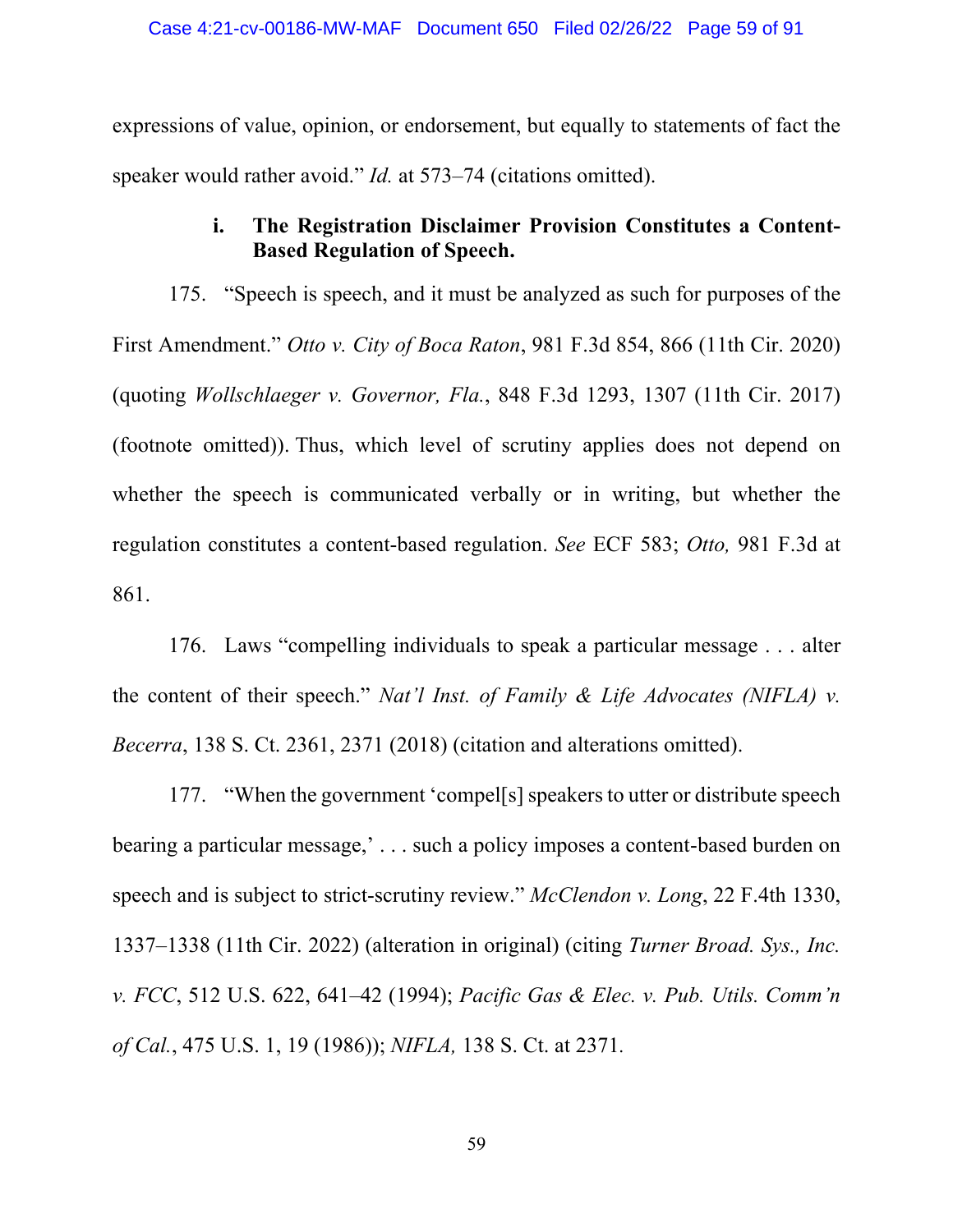#### Case 4:21-cv-00186-MW-MAF Document 650 Filed 02/26/22 Page 60 of 91

178. The Registration Disclaimer Provision requires a 3PVRO to tell potential voters that it may not submit their registration forms within 14 days or before close of registration; that they may submit their own registration forms online, by mail, or in person; and how they can determine if their registration form has been delivered to election officials. *See* Fla. Stat. § 97.0575(3)(a). It is therefore a contentbased regulation*.*

179. The Registration Disclaimer Provision compels 3PVROs, including HTFF, to engage in speech against their will. The speech required by the Registration Disclaimer Provision is misleading and will interfere with 3PVROs' voter registration activities. *See* Trial Tr., McCoy Testimony, 267:10–15, 271:16–272:1, 274:21–24, 275:22–25. Therefore, the Registration Disclaimer is compelled speech.

180. The fact that a speaker can provide its own message to counter the government-imposed message does not render a content-based regulation constitutional, because the government cannot "require speakers to affirm in one breath that which they deny in the next." *Pacific Gas & Elec. Co.*, 475 U.S. at 16; *see also McClendon*, 22 F.4th at 1337.

# **ii. The Registration Disclaimer Provision is Subject to Strict Scrutiny.**

181. Content-based restrictions on speech are subject to strict scrutiny:

Content-based regulations target speech based on its communicative content." As a general matter, such laws "are presumptively unconstitutional and may be justified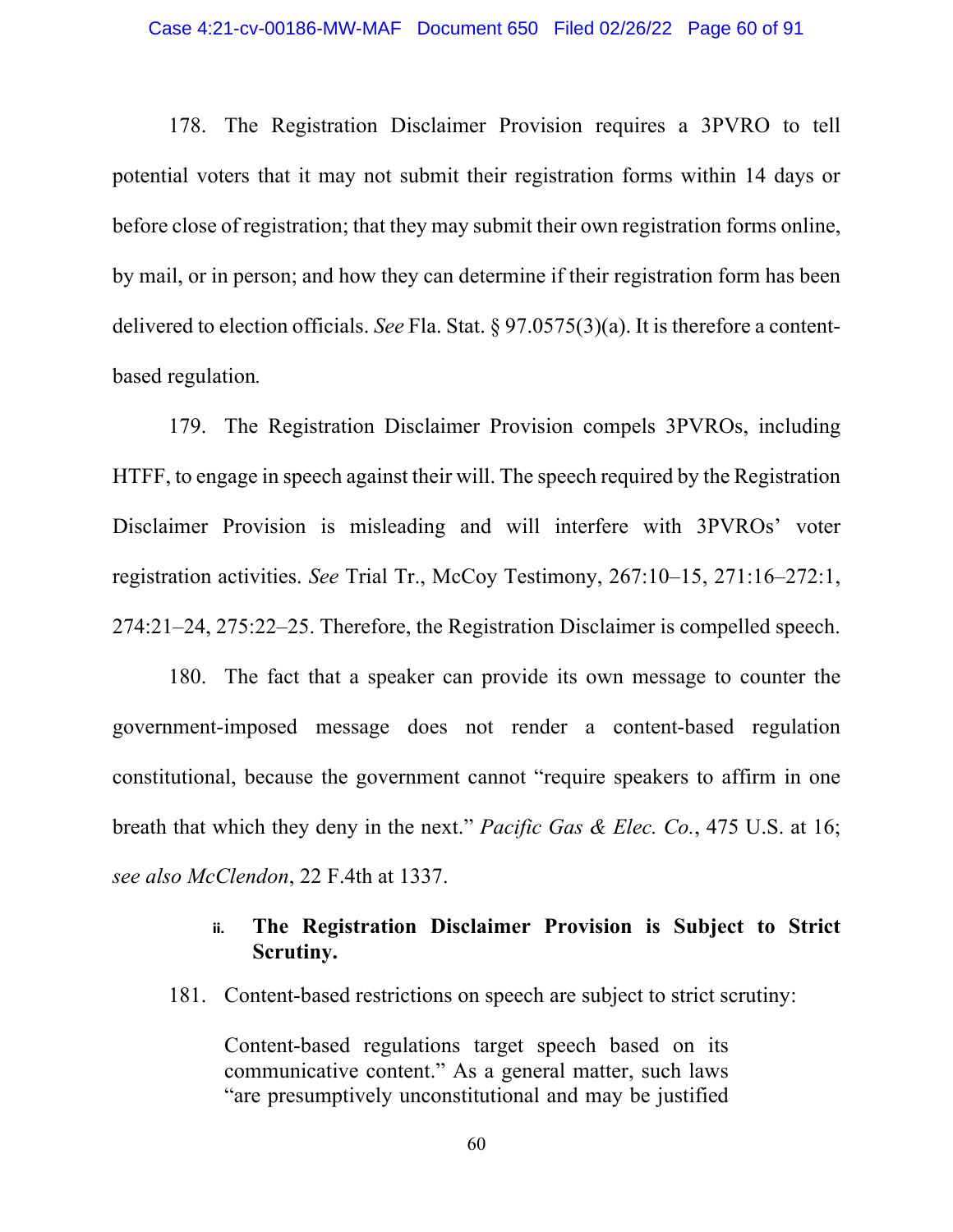only if the government proves that they are narrowly tailored to serve compelling state interests." *Ibid.* This stringent standard reflects the fundamental principle that governments have "'no power to restrict expression because of its message, its ideas, its subject matter, or its content."

*NIFLA,* 138 S. Ct*.*, at 2371, 2375 (internal citations and quotation marks omitted); *see also McClendon*, 22 F.4th at 1338.

182. "'[E]ncouraging others to register to vote' is 'pure speech,' and, because that speech is political in nature, it is a 'core First Amendment activity.'" *League of Women Voters of Tenn. v. Hargett*, 400 F. Supp. 3d 706, 720 (M.D. Tenn. 2019) (quoting *League of Women Voters of Fla. v. Browning*, 863 F. Supp. 2d 1155, 1158 (N.D. Fla. 2012)) (alteration in original); *League of Women Voters of Fla. v. Cobb*, 447 F. Supp. 2d 1314, 1334 (S.D. Fla. 2006) (finding that "the collection and submission of voter registration drives is intertwined with speech and association"); *cf. League of Women Voters of Fla. v. Browning*, 575 F. Supp. 2d 1298, 1322 (S.D. Fla. 2008) (holding that challenged law did "not place any direct restrictions or preconditions" on 3PVROs' protected speech because it "simply regulate[d] an administrative aspect of the electoral process—the handling of voter registration applications by third-party voter registration organizations *after* they have been collected from applicants.").

183. Because the Registration Disclaimer Provision is a content-based restriction on HTFF's core political speech, and for the reasons discussed in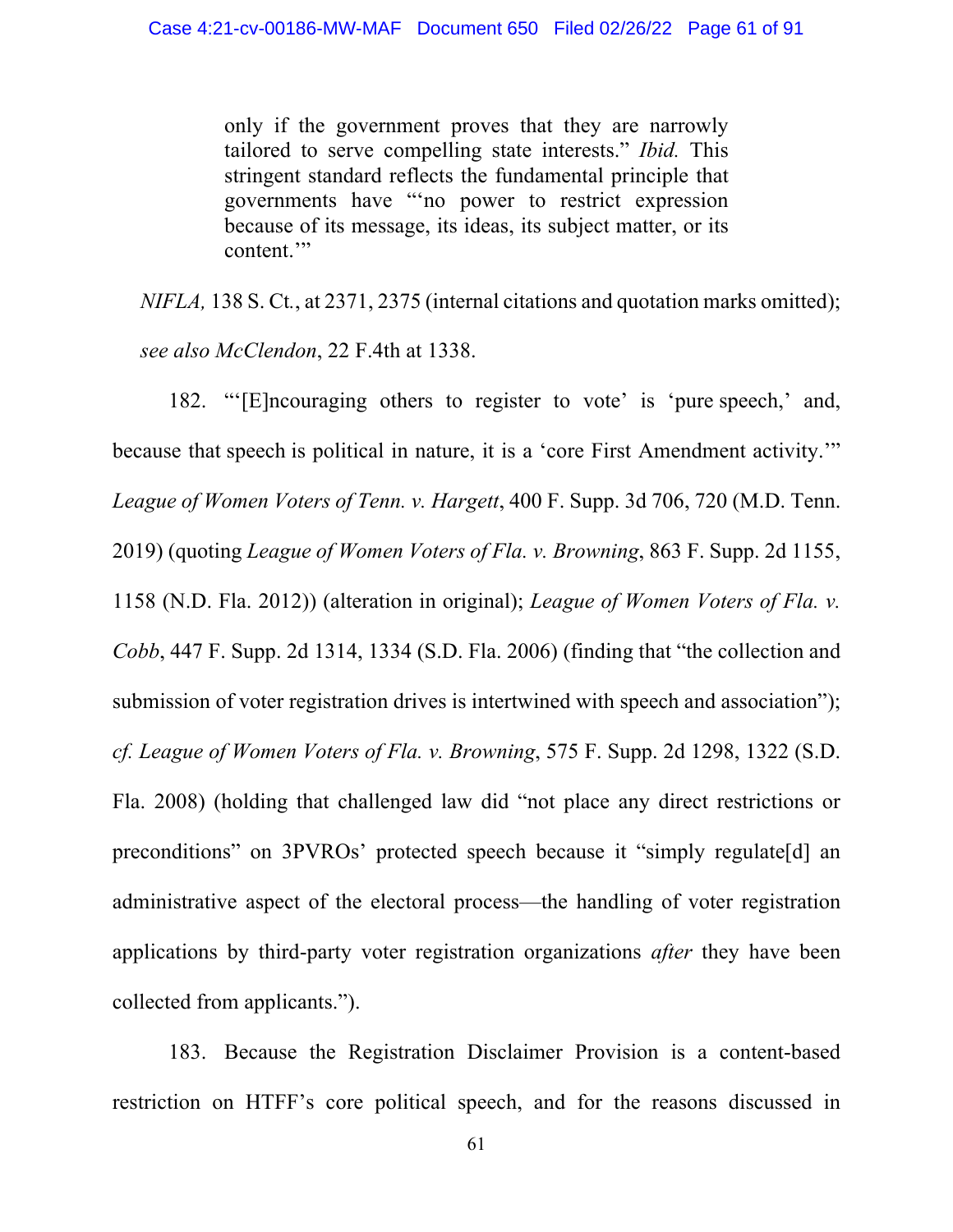Plaintiffs' separate filing in response to the Court's questions (ECF 636), the Registration Disclaimer Provision is subject to strict scrutiny. *See generally* ECF 647; *see NIFLA,* 138 S. Ct., at 2371. Defendants must show that the Registration Disclaimer Provision addresses both a compelling government interest and is narrowly tailored to achieve that interest.

### **iii. The State's Asserted Interests in the Registration Disclaimer Provision Are Not Compelling**

184. When assessing legislation under heightened scrutiny, courts look only to the *actual* motivations of the legislature. In *Shaw v. Hunt*, the Supreme Court found irrelevant "what '*may* have motivated' the legislature" to create a redistricting plan; instead, the Court held that "the State must show that the alleged objective was the legislature's '*actual* purpose'" to be considered a "compelling interest." 517 U.S. 899, 908 n.4 (1996) (emphasis added) (quoting *Mississippi Univ. for Women v. Hogan*, 458 U.S. 718, 730 (1982)). Courts regularly apply *Shaw*'s "actual purpose" requirement to evaluate First Amendment claims. *See, e.g.*, *Haight v. Thompson*, 763 F.3d 554, 562 (6th Cir. 2014); *McLaughlin v. City of Lowell*, 140 F. Supp. 3d 177, 190 (D. Mass. 2015).

185. Because courts are only concerned with the "actual purpose" motivating official action under heightened scrutiny, it follows that only state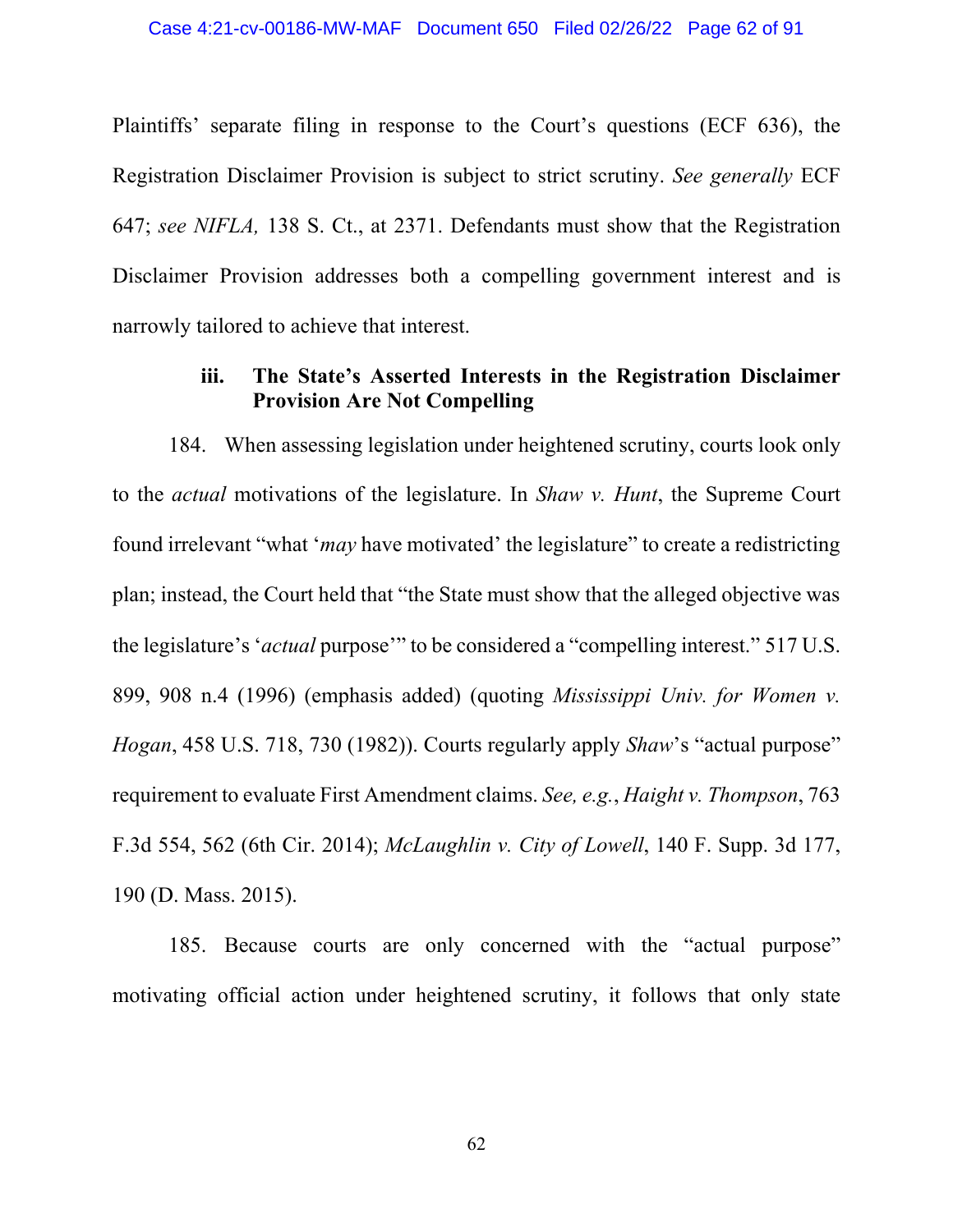interests that were contemporaneously identified by the Legislature are relevant to HTTF's First Amendment claims. 2

186. The legislative record is utterly devoid of evidence that supports *any* rationale for the Registration Disclaimer Provision, let alone a compelling interest to justify it. *See supra* Table 2. There is no evidence on the record that any specific information was provided to the Legislature to justify the Registration Disclaimer Provision, nor were any relevant statements made on the record that would justify the provision. he most commonly offered rationale for 3PVRO changes offered in the record—that these changes were included to comply with a court order—is spurious as it relates to the Registration Disclaimer Provision. This rationale may be consistent with revisions in SB 90 to Section 97.0575, Florida Statutes, that are unchallenged here, but it does not bear any relation to the Registration Disclaimer. *See* ECF 461-2 § 7 (revising 97.0575(1)(c), (d), and eliminating 48-hour turnaround requirement in (3)(a), (5), in accordance with the *League of Women Voters of Florida v. Browning*, 863 F. Supp. 2d 1155 (N.D. Fla. 2012)).

187. Defendants have asserted only post-hoc interests during litigation to justify the Registration Disclaimer Provision, namely that it serves the role of "informed consent"; it gives voters who may not be "comfortable" the chance to turn

<sup>&</sup>lt;sup>2</sup> Because this principle applies to "heightened" scrutiny, this would be true even if the Court concluded that intermediate scrutiny is the applicable standard to any of the claims.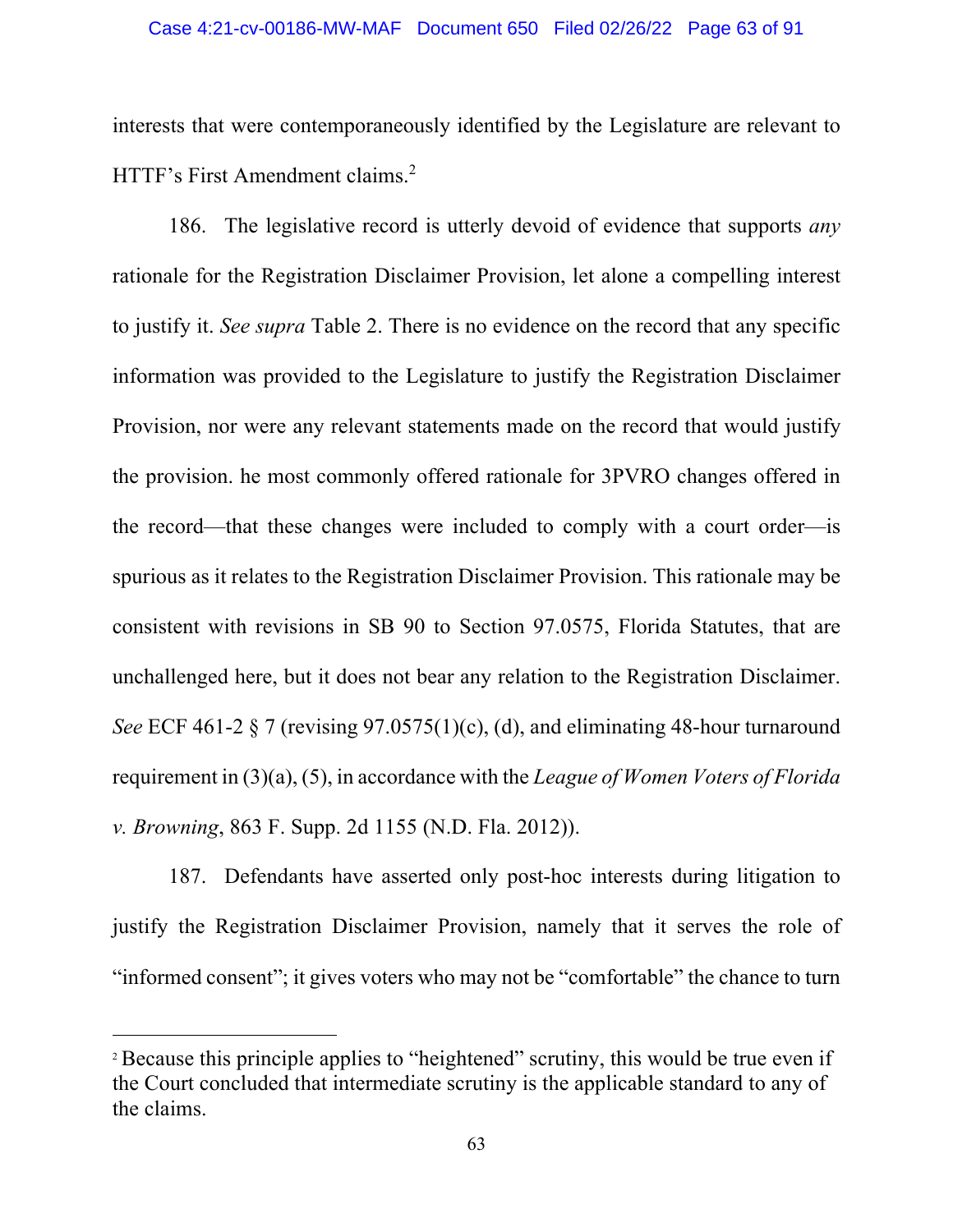in their own applications; and it gives voters "options," which allegedly provide voters with "confidence in the process." Trial Tr., Matthews Testimony, 3417:4–21. But they did not explain how providing misleading information to voters—for example, that they can register to vote online when they do not have a Florida driver license or ID card, or that they can track their application to see if it has been "delivered"—promotes informed consent or confidence in the voter registration process. They also did not explain why the State could not provide this information itself on its registration form, which most 3PVROs use. *See* ECF 466-82 at 120 (more than 2 million state voter registration forms submitted by 3PVROs, compared with thousands of federal forms). They also did not explain why SB 90 did not require a disclaimer on the State's online voter registration site, given that the site has twice malfunctioned on the eve of recent voter registration deadlines, causing some voters attempting to register to be unable to do so. *See* Trial Tr., Matthews Testimony, 2803:3–10; ECF 402 at 32, ¶ 25; *see also* ECF 466-87, 20:5-6; Matthews Testimony, 2837:14–16. However, to the contrary, the reduction in voters registering through 3PVROs and the testimony that the Registration Disclaimer undermines 3PVROs point to the opposite conclusion: that the Registration Disclaimer *reduces* voter confidence in the voting and registration process among potential voters. *See supra* Table 3, Table 4.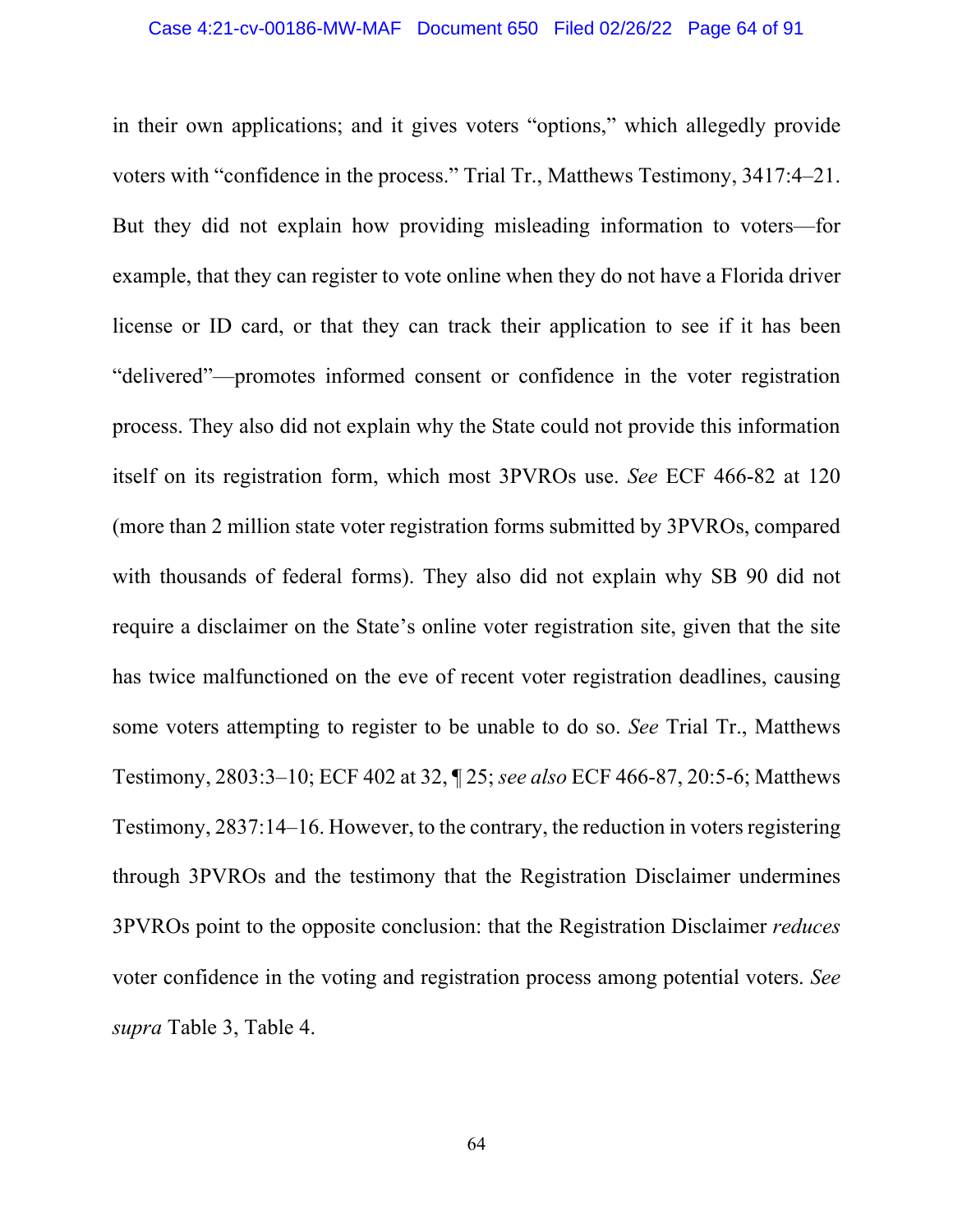188. Further, there can be no legitimate interest in requiring organizations to provide false or misleading information. *See e.g.*, *League of Women Voters of Florida v. Browning*, 863 F. Supp. 2d 1155, 1164-65 (N.D. Fla. 2012)) (enjoining misleading sworn statement).

189. In earlier briefings, Defendants also offered hypothetical situations in which individuals *might be harmed* by confusion regarding whether a voter registration entity is actually government-affiliated or not. However, they have provided "*no evidence that such situations are likely or common*." *Hargett*, 400 F. Supp. 3d at 790 (emphasis added). In order for a compelled disclosure to pass constitutional muster, it must "remedy a harm that is," at the very least, "'potentially real[,] not purely hypothetical.'" *Id.* at 730 (quoting *NIFLA*, 138 S. Ct. at 2377). Because Defendants did not present any evidence that voters are actually confused regarding whether 3PVROs are private organizations or the state, they cannot make this required showing.

190. As to other potential post hoc concerns, Defendants also pointed to isolated incidents of attempts by a canvasser to submit registrations on behalf of a deceased person or where voters alleged that a 3PVRO had submitted a party affiliation change request on their behalf without their consent. *See* Trial Tr., Matthews Testimony, 3423:2-20. But it was already unlawful to submit fraudulent voter registration forms; SB 90 did not change that prohibition. *Id.* at 3474:24–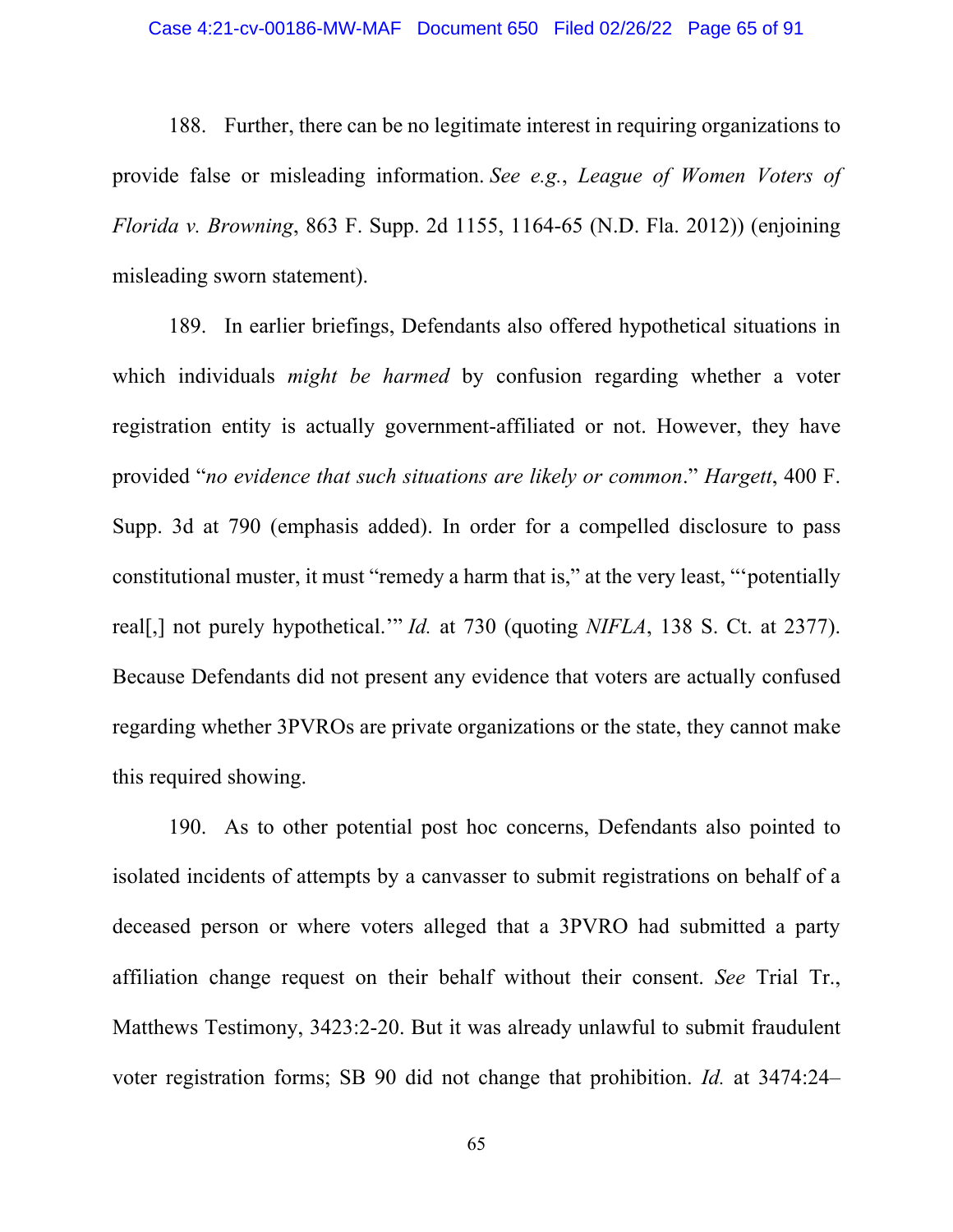3475:3. If a canvasser submits a registration with the information of a deceased or fictitious voter, the canvasser will not have any interaction with a voter at all and therefore has no opportunity to provide a disclaimer. As to any incidents of unauthorized party changes connected with a voter interaction, Defendants also do not explain why a person intent on committing a crime by altering voter registration information without the applicant's consent would nonetheless comply with the Registration Disclaimer Provision.

191. The record does not establish that 3PVROs systematically return voter registration applications late, nor does it suggest that existing laws—allowing the Secretary of State to impose fines for untimely submission of voter registration applications and refer 3PVROs to the Attorney General for enforcement are insufficient to incentivize timely application return. Director Matthews contested the assertion that the Secretary of State has not referred a 3PVRO to the Attorney General since 2012, but ultimately testified that she "actually [did not] know all that has been referred" and could not "recall any that have been referred to the Attorney General." Trial Tr., Matthews Testimony, 2768:25–2769:14.

192. The mere existence in the record of 3PVRO complaints made on any topic and for any reason, without more, does not substantiate the existence of an interest in the Registration Disclaimer Provision specifically. *Cf. id.* at 3421:14-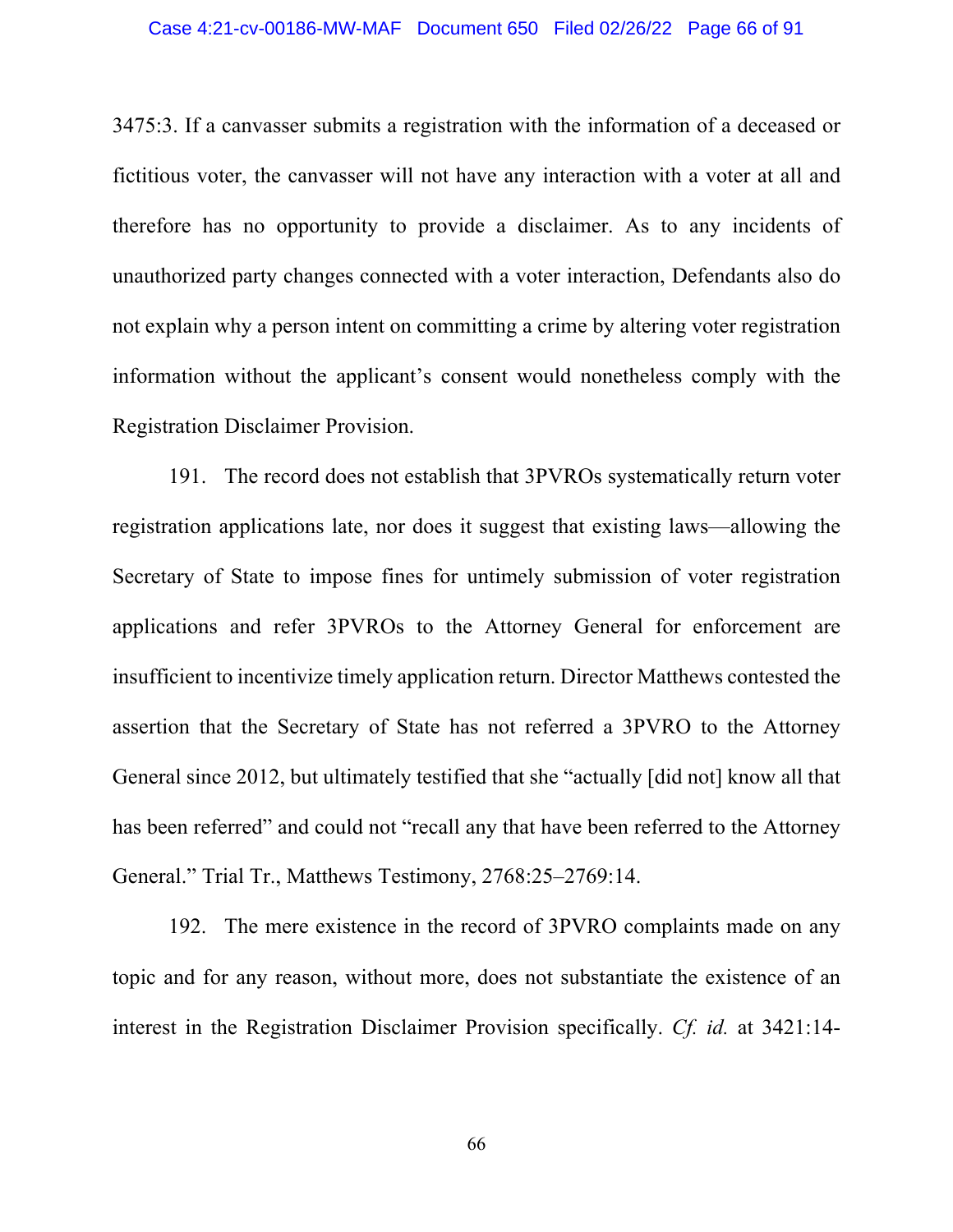3422:3 (stating that the Department of State receives complaints about late voter registration applications from 3PVROs "[o]n a fairly regular basis").

193. Defendants have not demonstrated that the State has any actual interest that could be served by enforcing the Registration Disclaimer Provision, let alone a compelling one.

## **iv. The Registration Disclaimer Provision Is Not Narrowly Tailored to Achieve Any State Interest.**

194. Even assuming Defendants had offered a properly articulated compelling interest, they cannot demonstrate that the Registration Disclaimer Provision is narrowly tailored to serve its purported interests.

195. The government's alleged "simple interest in providing voters with additional relevant information does not justify a state requirement that a [speaker] make statements or disclosures she would otherwise omit." *McIntyre v. Ohio Elections Comm'n*, 514 U.S. 334, 348 (1995)

196. Assuming for the sake of argument that the rationale advanced for the Registration Disclaimer Provision exceeded mere conjecture, Florida has "more benign and narrowly tailored options" available to serve its interests. *Riley v. Nat'l Fed'n of the Blind of N. Carolina, Inc.*, 487 U.S. 781, 800 (1988). The government is *entirely free to speak for itself* and can "communicate the desired information to the public without burdening a speaker with unwanted speech during the course of a solicitation." *Id.*; *see also NIFLA*, 138 S. Ct. at 2376.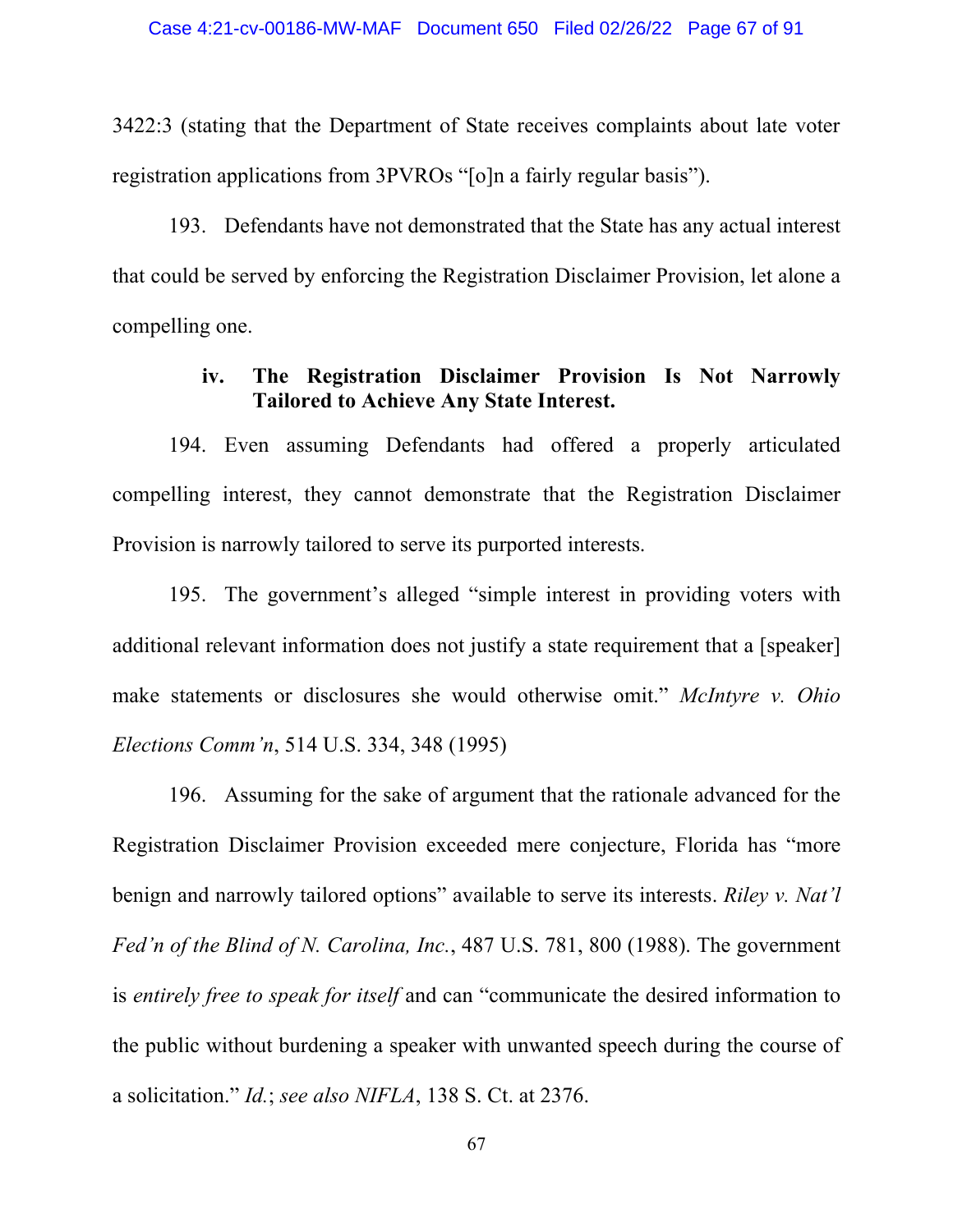197. First, the state could—but currently does not—inform applicants that Florida law requires 3PVROs to serve as a fiduciary to the applicant and to return completed applications within 14 days or by the registration deadline. *See* ECF 464- 13 (Florida Voter Registration Form). The form already informs applicants that they can return their forms by mail or in person at certain government offices and that the voter registration deadline is 29 days before Election Day. This allows applicants to decide for themselves whether to entrust the form to a third party and demonstrates the ease with which the government can communicate its own messages to applicants. *Id.* The state also could—but currently does not—provide information on its registration form concerning the option for those with Florida driver licenses or state identification cards to register online. *See id.* Instead, it ignores online registration in its notice of "Where to Register," and says only that "the downloadable/printable online form is available at registertovoteflorida.gov" ignoring the existence of the online option at the very same website. *See id.*

198. Accordingly, the Registration Disclaimer Provision is not narrowly tailored to a compelling state interest.

## **v. This Court Should Reject Defendants' Proffered Analogies to Mandatory Professional and Campaign Finance Disclosures.**

199. Although federal courts have previously applied lesser scrutiny to content-based regulations of "commercial speech, as well as incidental speech swept up in the regulation of professional conduct," *Otto*, 981 F.3d at 865, this Court has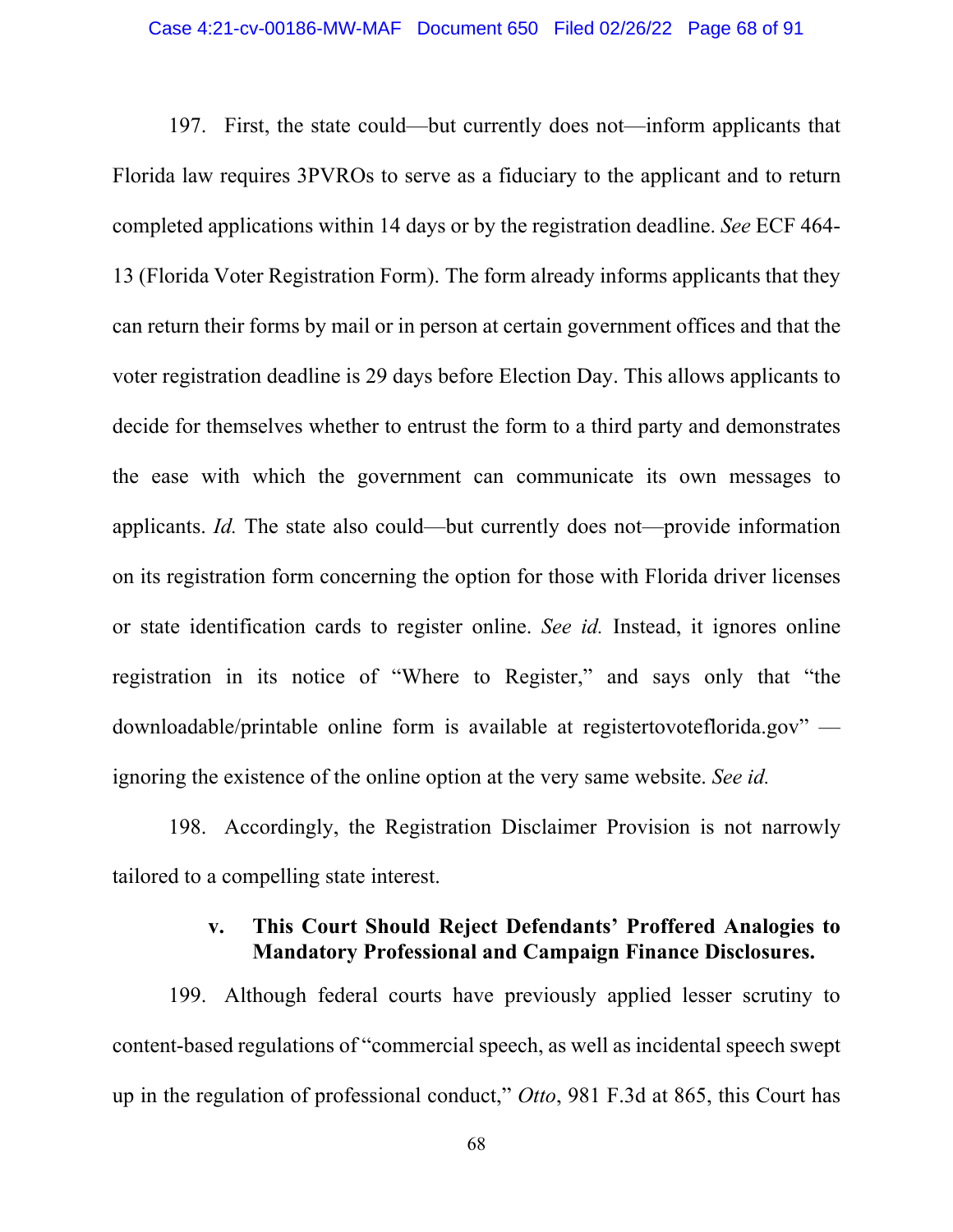already held that voter registration activity is not commercial speech. 4:21-cv-242, ECF 245 at 12–13; 4:21-cv-186, ECF 647 at 6 (responding to Court's questions at ECF 636); *see also NIFLA*, 138 S. Ct. at 2374 ("[T]he lawyer's statements in *Zauderer* would have been 'fully protected' if they were made in a context other than advertising." (citation omitted)).

200. For the reasons discussed in Plaintiffs' separate filing in response to the Court's questions (ECF 636), 3PVRO voter registration activities are not "professional conduct," ECF 647 at 6-10, and are not compelled disclosures akin to campaign finance law jurisprudence, *id.* at 2-5.

201. Unlike disclosure requirements imposed on some professionals' commercial speech to which federal courts have applied lesser scrutiny, the Registration Disclaimer is not "purely factual and uncontroversial information about the terms under which . . . services will be available." *See NIFLA*, 138 S. Ct. at 2372 (quoting *Zauderer v. Off. of Disciplinary Couns. of Sup. Ct. of Ohio,* 471 U.S. 626, 651 (1985)).

202. Read in its entirety, the Registration Disclaimer Provision serves to dissuade potential voters from registering with a 3PVRO. *See* Trial Tr., Scoon Testimony, 102:16–103:7; Trial Tr., Herron Testimony, 2299:21–2300:1; 2332:24– 2333:2; Trial Tr., McDonald Testimony, 3608:17-21; *supra* Table 3 (testimony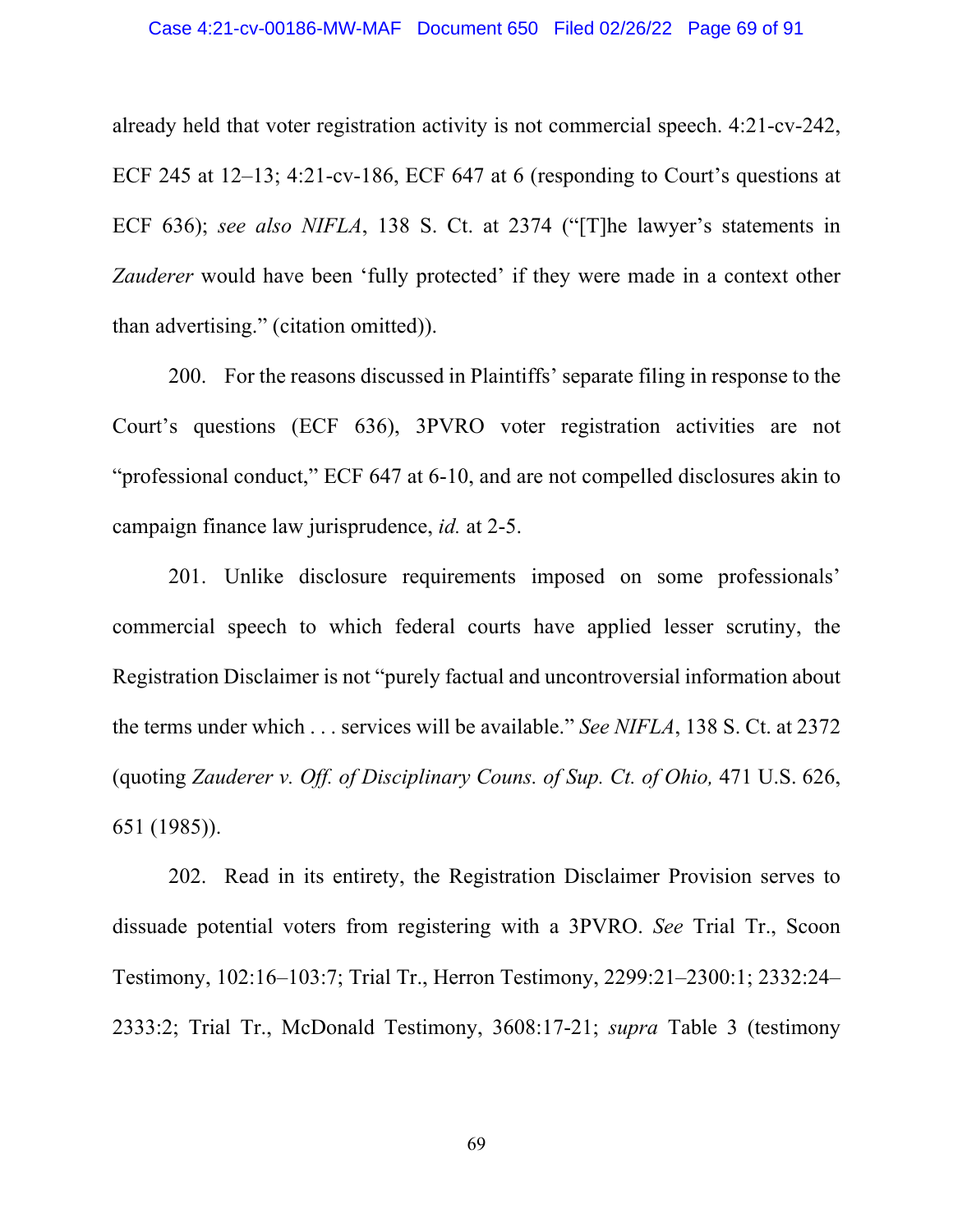regarding undermining relationship with voters); *supra* Table 4 (testimony regarding the reduction in voters registering through 3PVROs).

203. Its individual components are also misleading at best, and at worst, false. The statement that 3PVROs "might not" turn in applications on time falsely suggests to potential voters there is a reasonable likelihood the 3PVRO will turn it in late. *See supra* Table 3. HTFF has turned in every single application on time. Trial Tr., McCoy Testimony, 272:17–18. Other organizations testified they have never or only extremely rarely submitted forms after the registration deadline. *See* Trial Tr., Scoon Testimony, 46:25–47:24 (6 out of thousands); Trial Tr., Garces Testimony, 201:18–202:22 (no forms submitted after book closing), 234:15–20 (99.9 percent of applications submitted on time); Trial Tr., Burney-Clark Testimony, 432:21–24 (no issues with forms turned in late); *see also supra* Table 1. More than two million applications were submitted by 3PVROs since 2009. ECF 466-82 at 120.

204. To the extent portions of the disclaimer do include any factual information, they are not purely factual and uncontroversial, as described below.

205. Only potential voters with internet access as well as a Florida-issued driver license or ID cards can register to vote online, Fla. Stat. § 97.0525(4)(a).

206. In addition, there is no comprehensive tracking system for 3PVROs to which applicants can be referred precisely to check whether the application has been "delivered," because the statewide registration lookup contains no information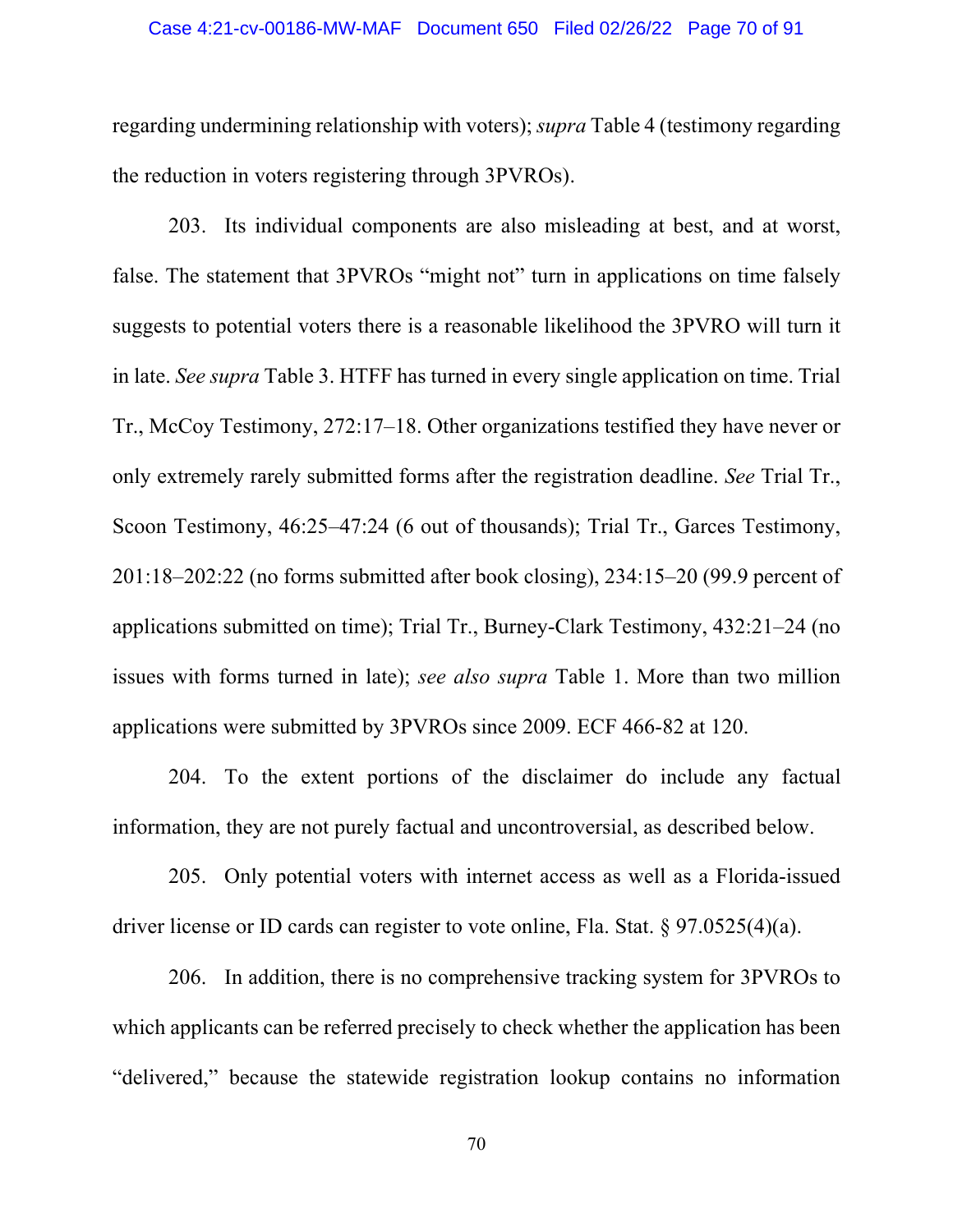regarding the application unless and until it is processed and the person is added to the voter roll. ECF 402 at 32, ¶¶ 22–24.

207. *NIFLA* also held that the challenged notice requirement did not fall within the category of professional commercial speech subject to lesser scrutiny because "it require[d] these clinics to disclose information about *state*-sponsored services" rather than the terms of their own services. 138 S. Ct*.* at 2372. Similarly, here, Florida's Registration Disclaimer Provision requires HTFF to disclose information about other modes of registration offered by the state.

208. Defendants also cite to cases applying intermediate scrutiny to campaign finance disclosure requirements to argue that the same level of scrutiny applies to the Registration Disclaimer Provision. *See* ECF 582. For reasons already addressed by Plaintiffs, the comparison between campaign finance disclosure laws and the Registration Disclaimer Provision are inapposite and strict scrutiny applies to the Registration Disclaimer Provision. *See* ECF 647 at 2-7 (responding to the Court's order at ECF 636).

## **vi. Even Applying a Lower Level of Scrutiny, the Registration Disclaimer Provision Would Still be Invalid.**

209. Even when lesser scrutiny applies because the regulated speech is commercial in nature, the government must cite actual interests or harms redressed by the regulation. *Ibanez v. Fla. Dep't of Bus. & Pro. Regul., Bd. of Acct.*, 512 U.S. 136, 143 (1994); *see also Tinsley Media, LLC v. Pickens Cnty., Ga.*, 203 F. App'x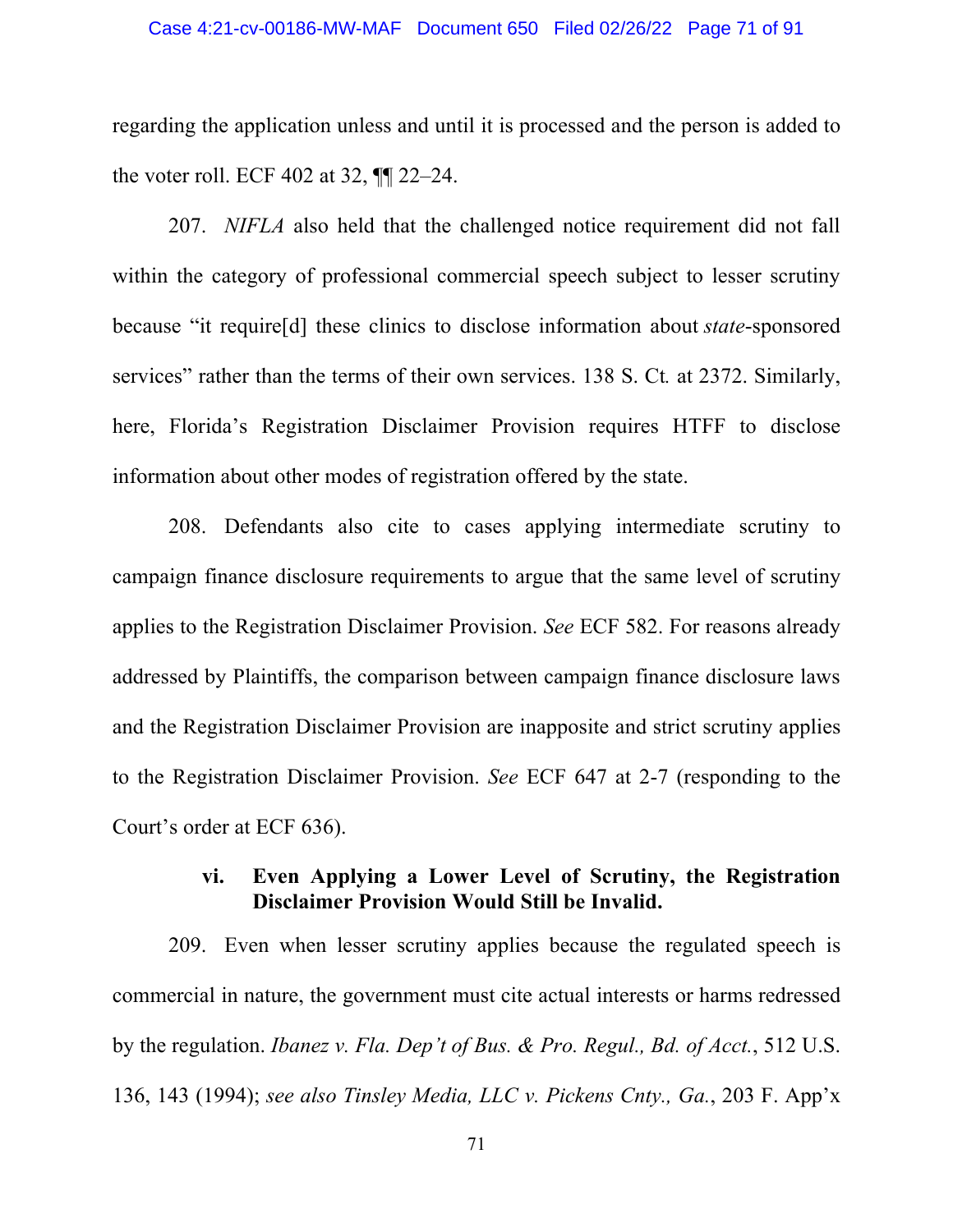268, 273 (11th Cir. 2006) ("[T]he vast majority of courts reject the use of *post hoc* testimony as a means of determining legislative intent."). "[A] governmental body seeking to sustain a restriction on commercial speech must demonstrate that the harms it recites are real and that its restriction will in fact alleviate them to a material degree." *Borgner v. Brooks*, 284 F.3d 1204, 1211 (11th Cir. 2002) (quoting *Rubin v. Coors Brewing Co.,* 514 U.S. 476, 487 (1995) (citation omitted)).

210. "Unlike rational-basis review," the standard applied even to regulations of commercial speech "does not permit [courts] to supplant the precise interests put forward by the State with other suppositions. Neither will [they] turn away if it appears that the stated interests are not the actual interests served by the restriction." *Edenfield v. Fane*, 507 U.S. 761, 768 (1993) (internal citation omitted).

211. Even applying a lesser level of scrutiny, the Registration Disclaimer Provision would be invalid, as it is badly misleading at best, and at worst, false; therefore it lacks even a legitimate interest.

212. As noted above, the Legislature did not identify any legitimate state interest in enacting the Registration Disclaimer Provision, nor did it consider any of the interests now proffered by Defendants. Additionally, and as discussed above, Defendants did not provide any evidence to support its proffered interests.

213. The Registration Disclaimer Provision constitutes compelled speech in violation of the First Amendment.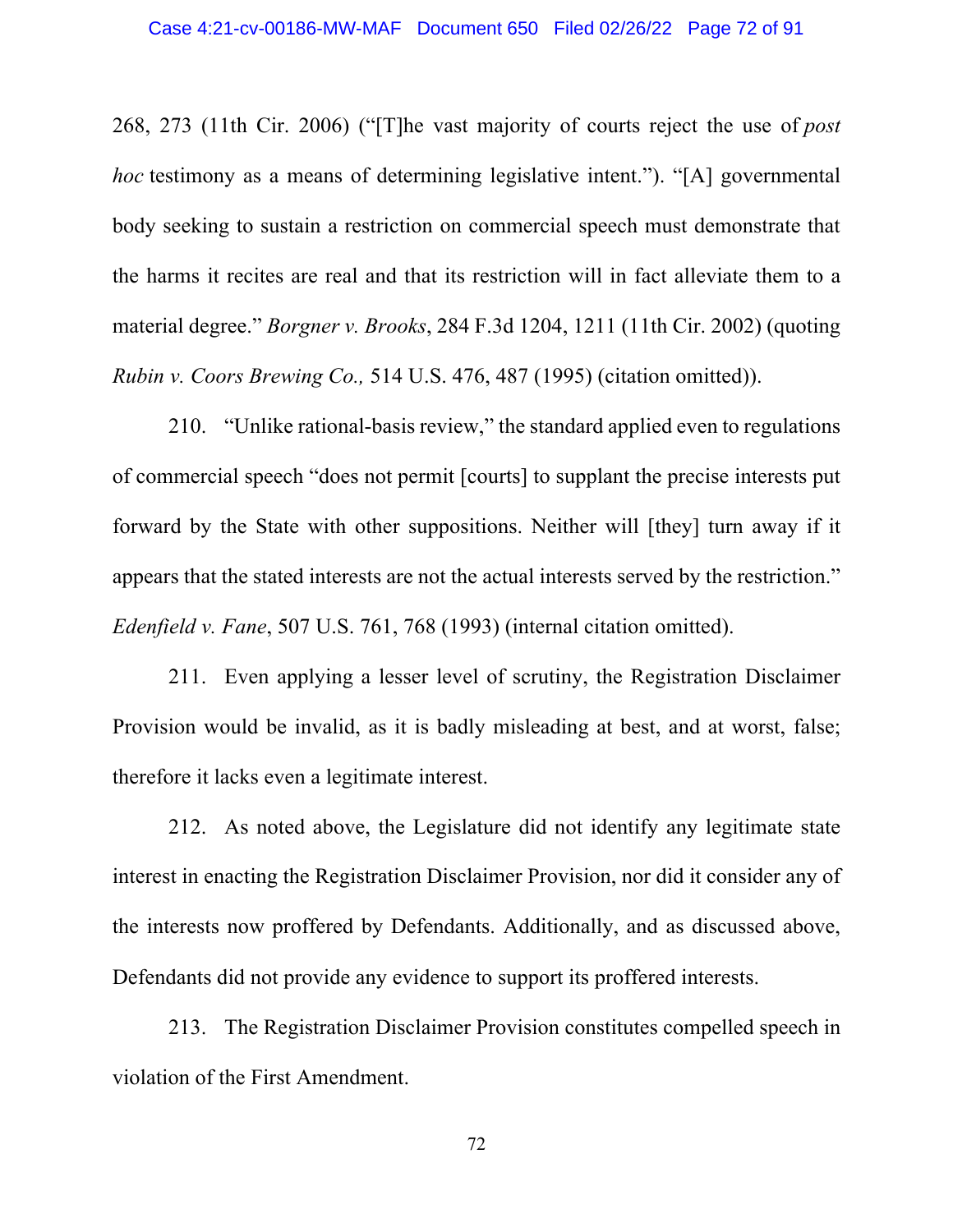### **C. Right of Association**

214. "[T]he freedom to associate for the purpose of engaging in activities protected by the First Amendment . . . is protected by the First Amendment as a necessary corollary of the rights that the amendment protects by its terms." *Gaines v. Wardynski*, 871 F.3d 1203, 1212 (11th Cir. 2017) (quoting *McCabe v. Sharrett*, 12 F.3d 1558, 1563 (11th Cir.1994)).

215. "Where an individual has asserted a First Amendment right, the Supreme Court has held that such person is entitled to exercise such right in an effective manner." *Cobb*, 447 F. Supp. 2d at 1334 (citing *Meyer v. Grant,* 486 U.S. 414, 424 (1988)). The First Amendment protects 3PVROs' "right to select what they believe to be the most effective means of conducting their voter registration drives to ensure their voices are heard in the political process." *Id.* The Registration Disclaimer makes communications between canvassers and potential voters less effective by interfering with the trust that HTFF and other 3PVROs try to build within the community in the course of—and in furtherance of—their voter registration activities. *See supra* Table 3.

216. "Election regulations that impose a severe burden on associational rights are subject to strict scrutiny." *Wash. Stat. Grange v. Wash. State Republican Party*, 552 U.S. 442, 451 (2008); *League of Women Voters of Fla. v. Browning*, 575 F. Supp. 2d 1298, 1331 (S.D. Fla. 2008) ("[R]egulations directly burdening the one-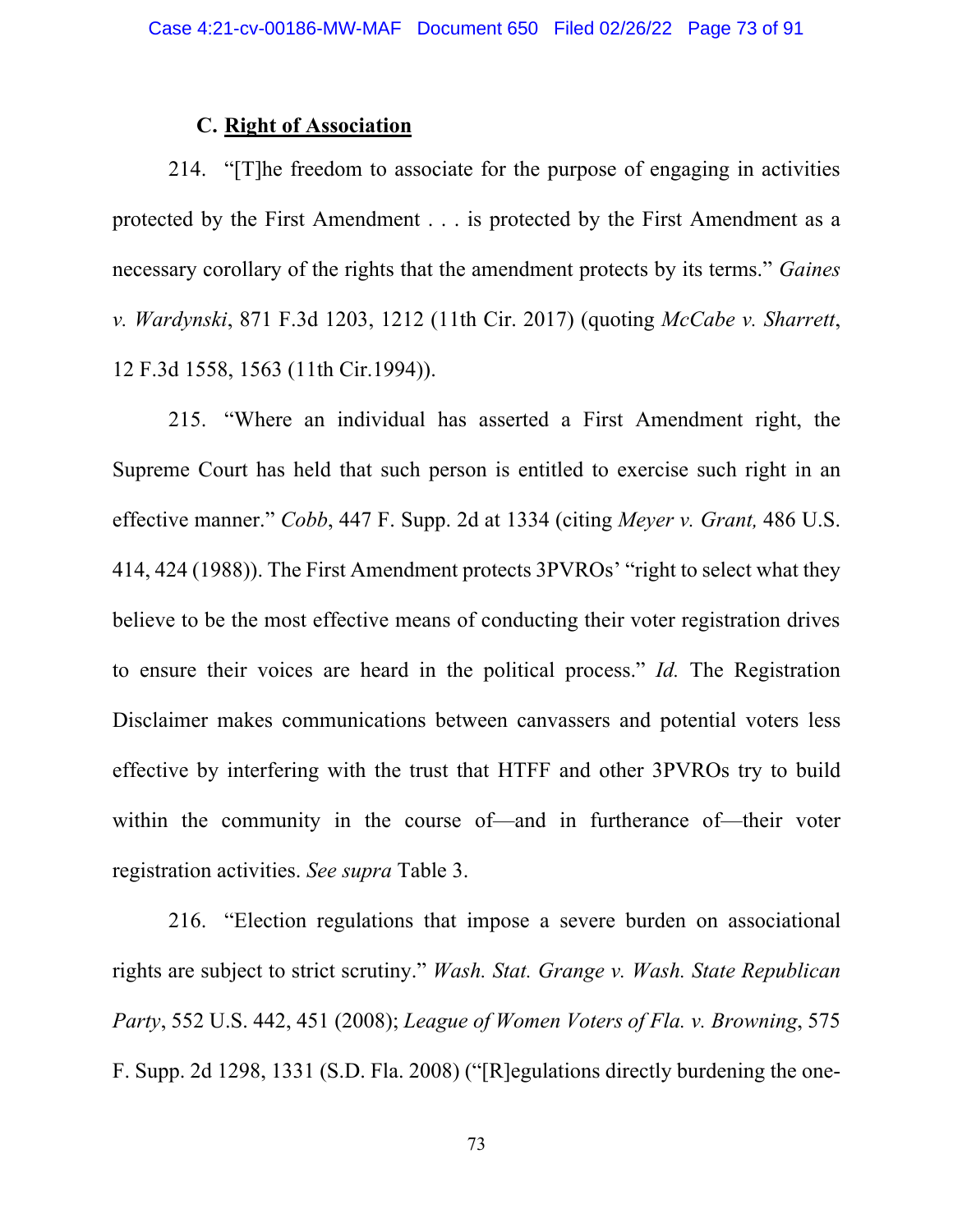on-one, communicative aspect of [electoral activity] are subject to strict scrutiny." (quoting *Buckley v. Am. Const. Law Found., Inc.,* 525 U.S. 182, 215 (1999) (O'Connor, J., concurring in part) (internal quotation marks omitted) (alteration in original)). The Registration Disclaimer Provision significantly interferes with and burdens the one-on-one interaction with potential voters that HTFF seeks to engage. *See* Trial Tr., McCoy Testimony, 267:21–268:1 ("We build up this reputation of Harriet Tubman Freedom Fighters . . . [a]nd then we -- after they complete the document -- . . . now we say we might not file this in 14 days."); *supra* Table 3 (testimony regarding undermining relationship with voters).

217. A law also violates the right of association when it "reduce[s] the quantum of political speech and association." *Cobb*, 447 F. Supp. 2d at 1333 (citing *Meyer*, 486 U.S. at 422–23). The Registration Disclaimer Provision reduces the quantum of HTFF's and other 3PVROs' political speech and association by forcing them to dedicate a portion of their limited time with each potential voter to providing the disclaimer, answering questions about it, and reassuring potential voters that they can be trusted to submit their registration forms on time. Trial Tr., McCoy Testimony, 267:20–269:10; *see supra* Table 4 (testimony regarding reduction in number of voters registered and volunteers available for voter registration interactions).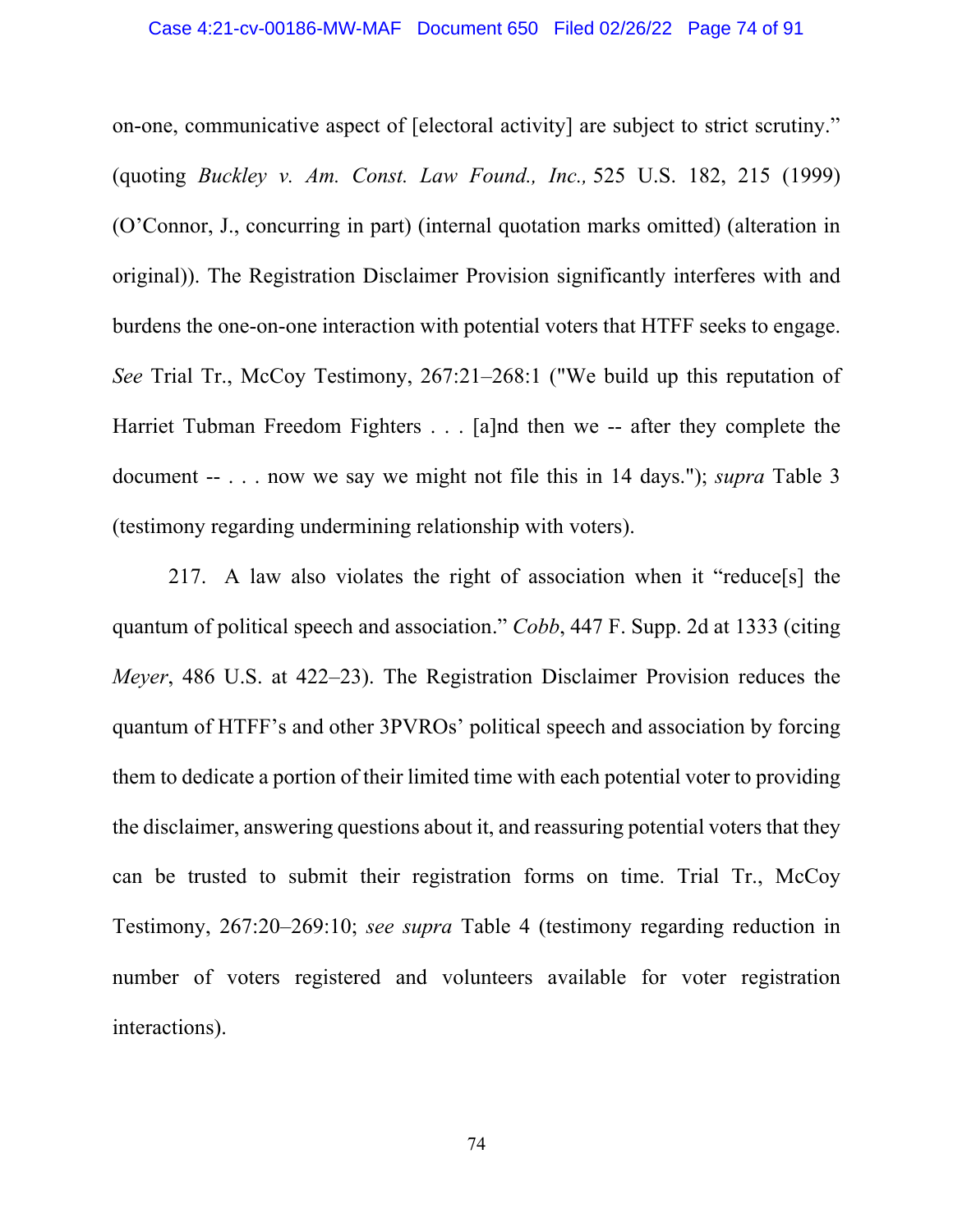218. Speech that severely burdens free speech and associational rights in the course of a speaker's "interactive communication concerning political change" must be narrowly tailored to a compelling government interest. *Meyer*, 486 U.S. at 422; *McIntyre*, 514 U.S. at 346 n.10. As discussed above with respect to HTFF's compelled speech, Defendants have not met this burden.

### **D. Fourteenth Amendment Due Process Violation: Vagueness**

219. "The void-for-vagueness doctrine reflects the principle that 'a statute which either forbids or requires the doing of an act in terms so vague that [persons] of common intelligence must necessarily guess at its meaning and differ as to its application, violates the first essential of due process of law.'" *Harris v. Mex. Specialty Foods, Inc*., 564 F.3d 1301, 1310 (11th Cir. 2009) (alteration in original) (quoting *Roberts v. U.S. Jaycees*, 468 U.S. 609, 629 (1984)).

220. A law is void for vagueness if it (a) "fails to provide a person of ordinary intelligence fair notice of what is prohibited," or (b) "it authorizes or encourages seriously discriminatory enforcement." *Dana's R.R. Supply v. Att'y Gen., Fla.*, 807 F.3d 1235, 1257 (11th Cir. 2015) (quoting *Hill v. Colorado*, 530 U.S. 703, 732 (2000)).

221. "Vagueness within statutes is impermissible because such statutes fail to put potential violators on notice that certain conduct is prohibited, inform them of the potential penalties that accompany noncompliance, and provide explicit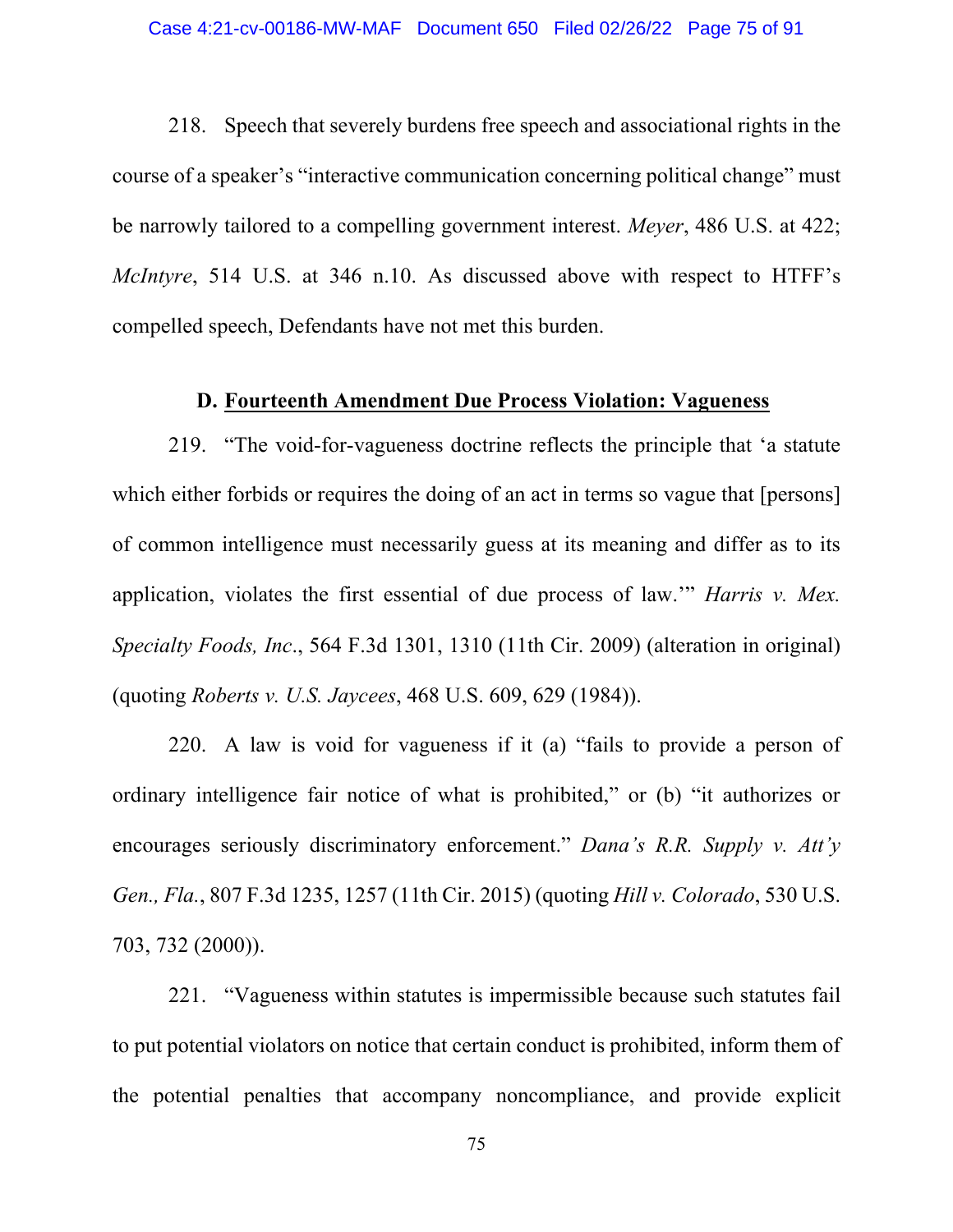standards for those who apply the law." *Harris*, 564 F.3d at 1311. When a law implicates the right to free expression, it must be drawn with "rigorous adherence" to the Due Process Clause's notice requirements "to ensure that ambiguity does not chill protected speech." *Wollschlaeger*, 848 F.3d at 1320 (quoting *FCC v. Fox Television Stations*, 567 U.S. 239, 253–54 (2012)).

222. The Registration Disclaimer Provision is enforceable through Florida Statutes Section 97.0575(4), which provides that "[i]f the Secretary of State reasonably believes that a person has committed a violation of this section, the secretary may refer the matter to the Attorney General for enforcement." In turn, "[t]he Attorney General may institute a civil action for a violation of this section or to prevent a violation of this section. An action for relief may include a permanent or temporary injunction, a restraining order, or any other appropriate order." Fla. Stat. § 97.0575(4).

223. Section 97.0575 does not specify whether inadvertent failure to provide the mandatory disclaimer constitutes a violation or whether a 3PVRO's staff and volunteers may also be held liable for violations. *See id.* It also does not put 3PVROs on notice as to the potential consequences for noncompliance. *Id.*

224. The statute fails to provide guidance to Secretary of State's on when to refer a suspected violation to the Attorney General, or to the Attorney General on when to bring an enforcement action and what penalties to pursue. *See* Fla. Stat. §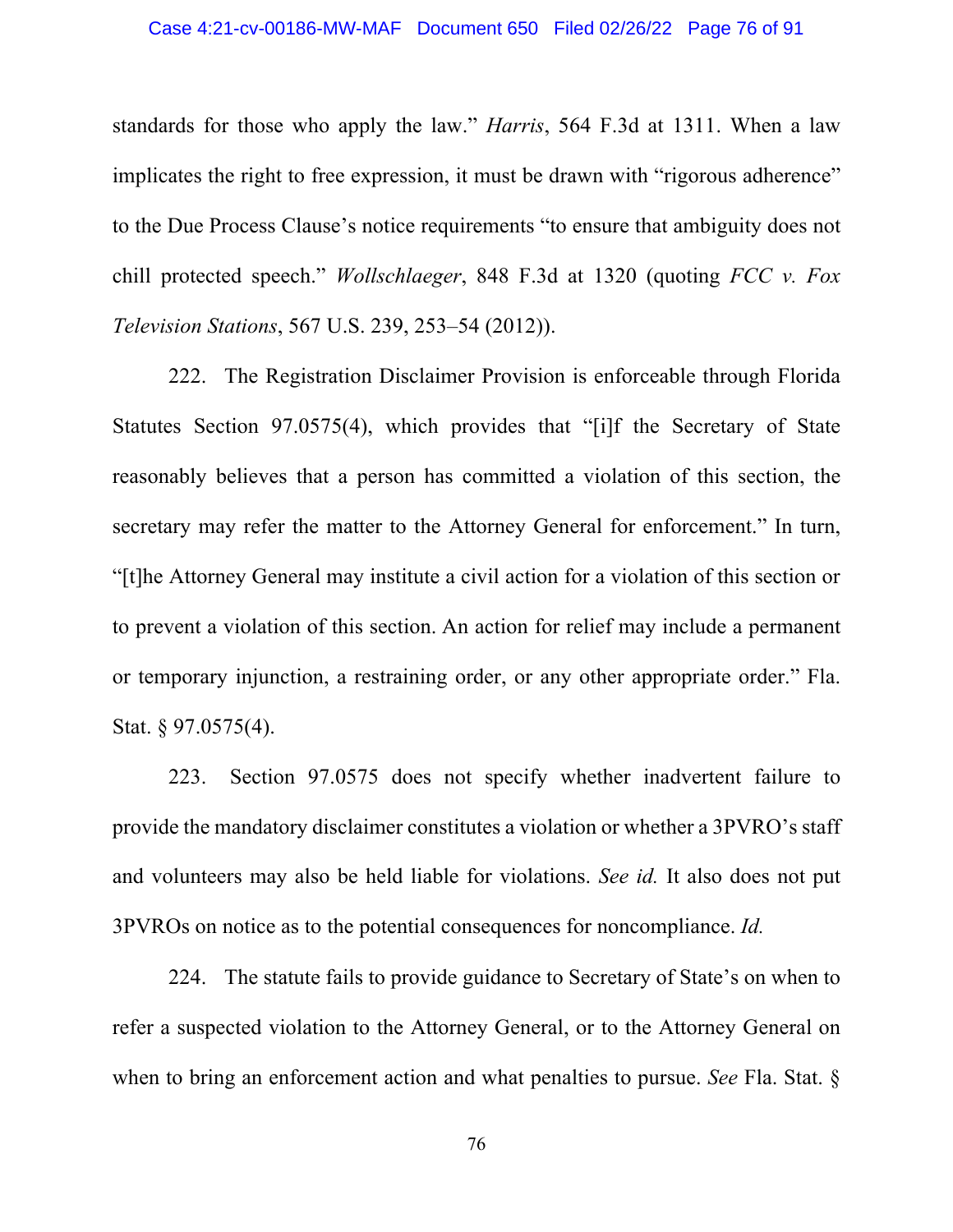97.0575*.* No such administrative rule exists, and Secretary Lee has not initiated a rulemaking process to even attempt to address these deficiencies. ECF 402 at 31, ¶ 18. Trial Tr., Matthews Testimony, 2778:8–13.

225. The Attorney General does not have any written or unwritten procedures or protocols specifically addressing referrals from the Secretary of State pursuant to Section 97.0575(4). ECF 402 at 38, ¶ 53. Her office does not have any standards in place for determining when to pursue enforcement of the Registration Disclaimer Provision and what penalties to pursue. ECF 549-1, Guzzo Dep. Designations, 65:17–18, 65:24–25, 73:22–74:1.

226. The Registration Disclaimer Provision in conjunction with subsection (4) of Section 97.0575 is unconstitutionally vague because they fail to "inform [HTFF] of the potential penalties that accompany noncompliance and provide explicit standards for those who apply the law." *Harris*, 564 F.3d at 1311. They also do not clarify whether 3PVROs and their volunteers could face penalties for unintentionally omitting the mandatory disclaimer and disclosures. Consequently, SB 90 does not put HTFF on adequate notice as to what is required of it, or the penalties for noncompliance, and invites arbitrary and discriminatory enforcement, violating the Due Process Clause. *Dana's R.R. Supply*, 807 F.3d at 1257 (citing *Hill*, 530 U.S. at 732).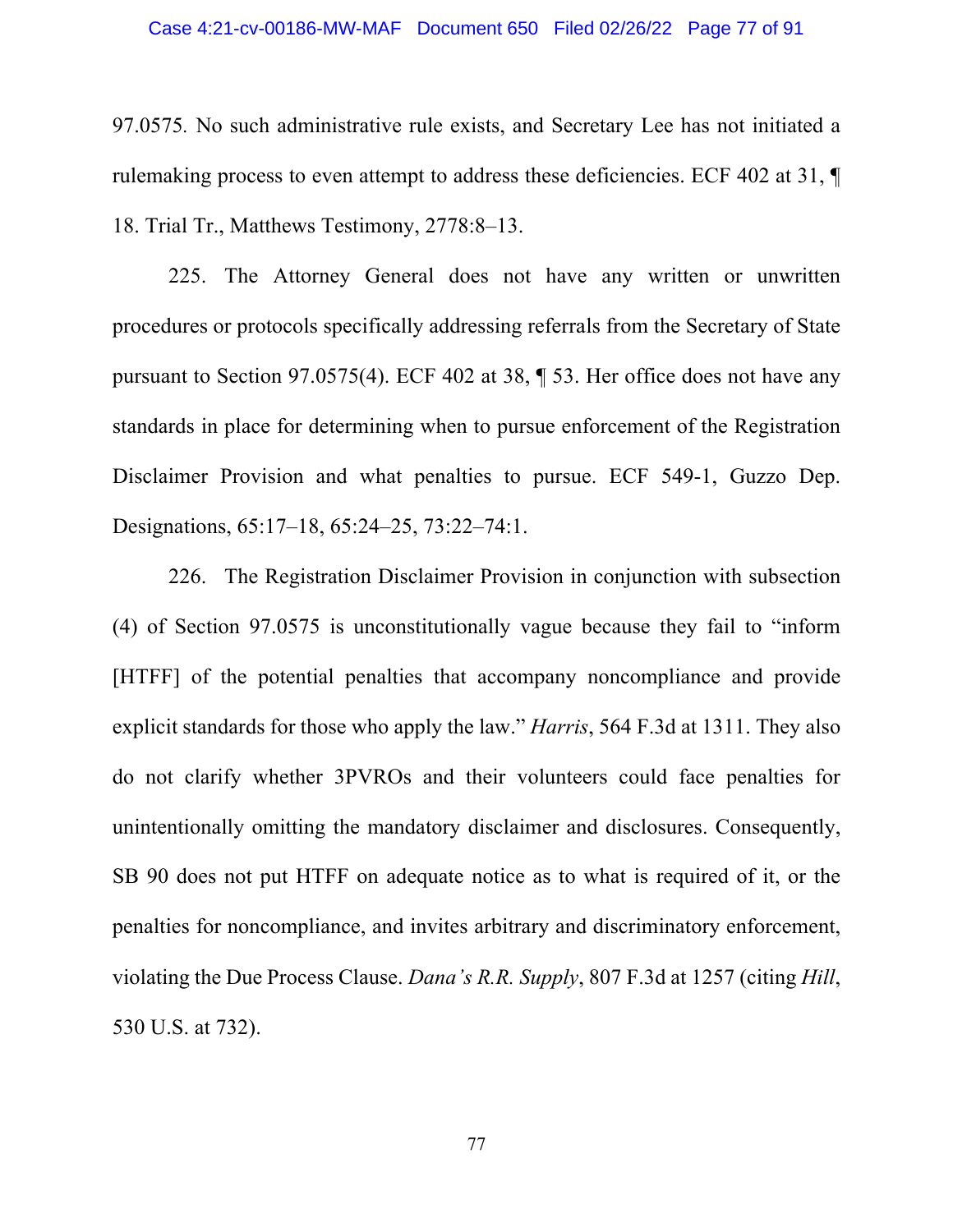#### Case 4:21-cv-00186-MW-MAF Document 650 Filed 02/26/22 Page 78 of 91

227. While they shifted their position mid-litigation, *compare Harriet Tubman Freedom Fighters v. Lee*, 4:21-cv-242, ECF 79-1 at 35–36 *with* ECF 158 at 2, Defendants now agree that Section 97.0575(3)(a) does not identify the penalties for failing to provide the required Disclaimer, and that the fines therein do not apply to that requirement. ECF 402 at 30, ¶ 15. However, Defendants' mid-litigation shift exposes, but does not cure, the inherent ambiguity concerning the potential penalties to which 3PVROs like HTFF are subject for noncompliance.

228. Subsection (4) authorizes the Attorney General to seek "a permanent or temporary injunction, a restraining order, or any other appropriate order," but does not specify the form of a restraining order, the terms of a possible injunction, or any criteria that would give HTFF notice of what would be an "appropriate" order. *See*  Fla. Stat. § 97.0575(4). It also does not specify whether such an injunction could revoke HTFF's 3PVRO status, which would prohibit it from conducting voter registration activities. *Id.* Further, subsection (4) does not specify whether the Attorney General may take action against individual volunteers in addition to 3PVROs. *Id.*

229. HTFF's and other 3PVROs' concerns reflect these deficiencies. *See*  Trial Tr., McCoy Testimony, 270:17; Trial Tr., Scoon Testimony, 50:3-10; Trial Tr., Velez Burgos Testimony, 790:11-14.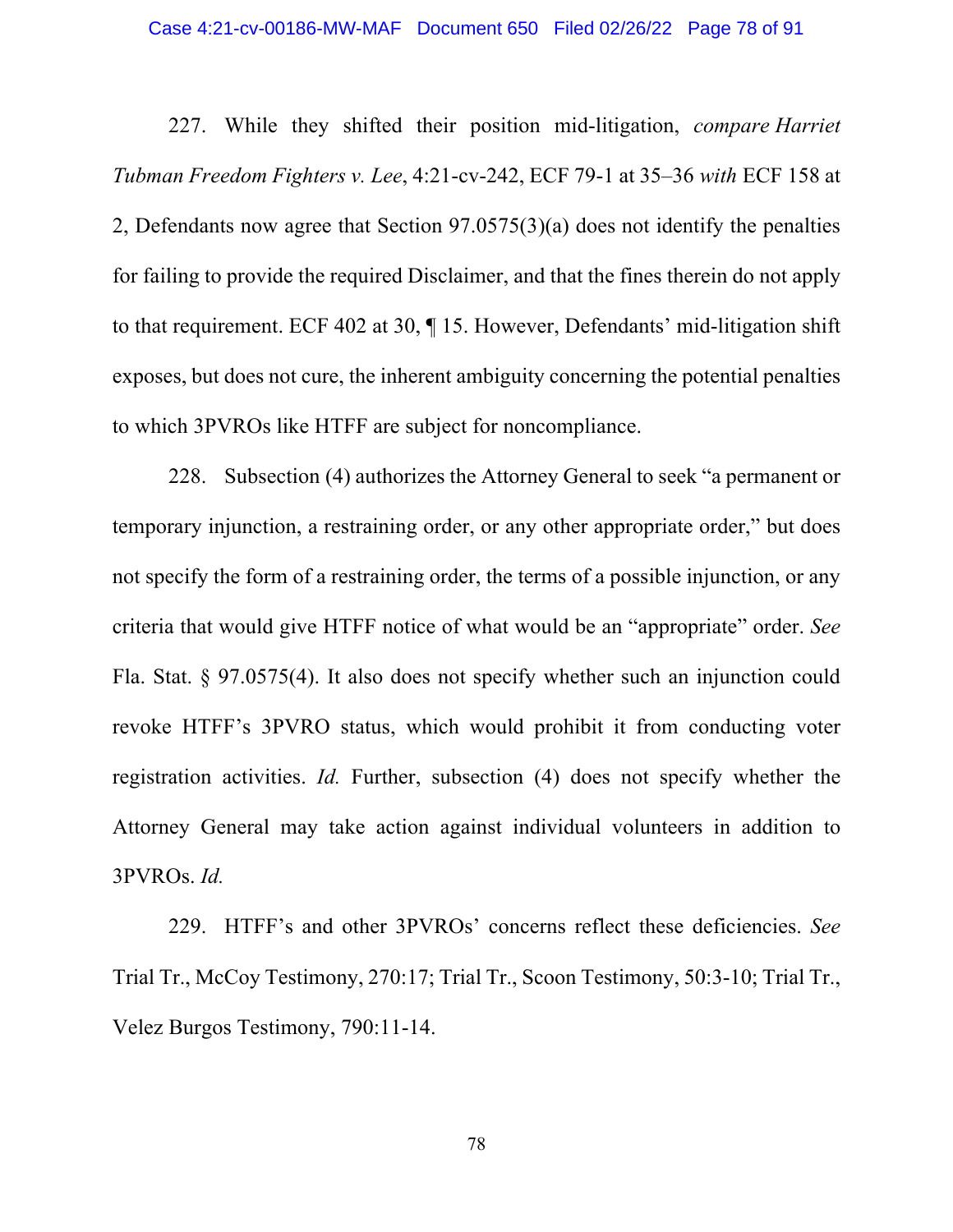#### Case 4:21-cv-00186-MW-MAF Document 650 Filed 02/26/22 Page 79 of 91

230. There is a history of inconsistent enforcement of Section 97.0575. At least one 3PVRO that turned in multiple forms late was not fined, even though other 3PVROs that submitted fewer late forms were fined. *Compare* ECF 608-110 & ECF 608-111 (no fine despite 70 applications turned in after the 10-day turnaround time and Director Matthews recommending further action) *with* ECF 608-113 (3PVRO fined for 28 such applications); Trial Tr., Matthews Testimony, 2769:16–2775:18. Notably the 3PVRO that was not fined on either referenced occasion submitted an overwhelming majority of applications from white non-Hispanic voters. ECF 608- 110 at 8–58; ECF 608-111 at 12–335; ECF 608-12 at 1–102.

231. This history suggests that paragraph  $(3)(a)$ —which now includes the Registration Disclaimer Provision—is prone to arbitrary enforcement, and indeed has been arbitrarily enforced. This provides circumstantial evidence that the Registration Disclaimer Provision in (3)(a) in conjunction with Section 97.0575(4) will also be arbitrarily enforced.

232. Arbitrary enforcement is likely for the following reasons:

• The absence of any internal guidance, written or otherwise, regarding the Registration Disclaimer Provision and its enforcement, combined with complete statutory discretion as to enforcement, means that arbitrarily unequal consequences for the same action is likely. ECF 402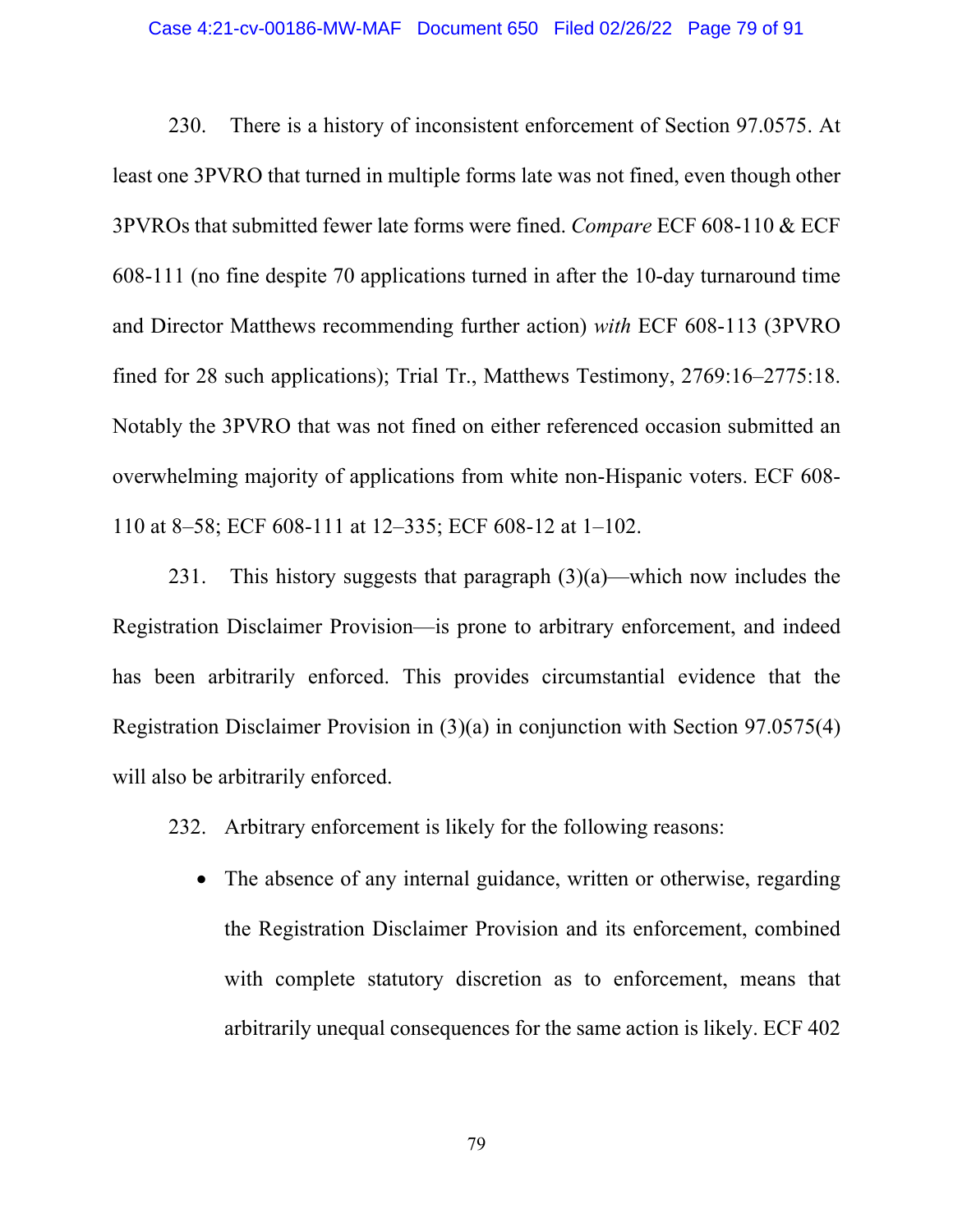at 38, ¶ 53; ECF 549-1, Guzzo Dep. Designation, 65:17–18, 65:24–25, 73:22–74:1.

• Arbitrary enforcement of pre-SB 90 provisions of Section 97.0575(3)(a).

233. The Court's decision in *League of Women Voters v. Browning* as to vagueness of Section 97.0575(4) in 2012 does not control. First, the substantive provisions of Section 97.0575(3)(a) have changed since that ruling, and according to Director Matthews, the presence of the Registration Disclaimer Provision did alter enforcement. *See* Trial Tr., Matthews Testimony, 2768:4–14. HTFF here specifically challenges Section 97.0575(3)(a) in conjunction with subsection (4). Second, as this Court noted, *see Harriet Tubman Freedom Fighters v. Lee*, 4:21-cv-242, ECF 245 at 9, the court in 2012 did not have evidence before it indicating arbitrary, disparate enforcement.

234. The Registration Disclaimer Provision in conjunction with Section 97.0575(4) does not sufficiently put 3PVROs on notice of how to comply nor the consequences of noncompliance. *See* Trial Tr., McCoy Testimony, 270:17; Trial Tr., Scoon Testimony, 50:3-10; Trial Tr., Velez Burgos Testimony, 790:11-14;

235. The Registration Disclaimer Provision is therefore unconstitutionally vague in violation of HTFF's Fourteenth Amendment right to Due Process.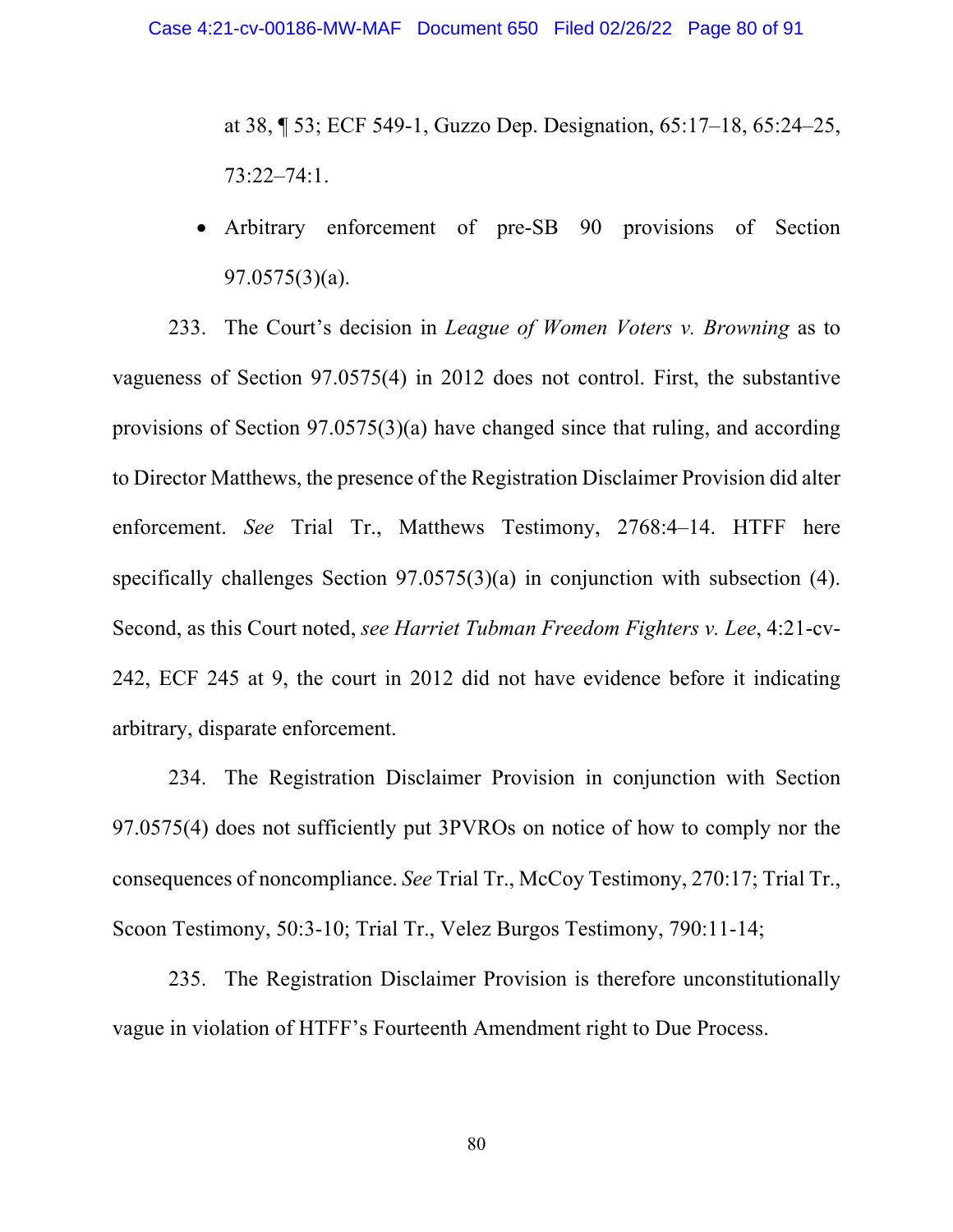## **E. Injunctive Relief**

236. To obtain a permanent injunction, a plaintiff "must satisfy a four-factor test." *Monsanto Co. v. Geertson Seed Farms*, 561 U.S. 139, 159 (2010) (internal quotation marks omitted). A plaintiff must show "(1) it has suffered an irreparable injury; (2) remedies available at law, such as monetary damages, are inadequate to compensate for that injury; (3) considering the balance of hardships between the plaintiff and defendant, a remedy in equity is warranted; and (4) the public interest would not be disserved by a permanent injunction." *Ga. Advoc. Off. v. Jackson*, 4 F.4th 1200, 1208 (11th Cir. 2021). These requisite elements are satisfied here.

237. First, HTFF has suffered an irreparable injury. Injuries to First Amendment rights establish per se irreparable harm. *Elrod v. Burns*, 427 U.S. 347, 373 (1976) ("The loss of First Amendment freedoms, for even minimal periods of time, unquestionably constitutes irreparable injury."). Additionally, "[a]n injury is 'irreparable if it cannot be undone through monetary remedies.'" *Jones v. Gov., Fla*., 950 F.3d 795, 828 (11th Cir. 2020) (quoting *Scott v. Roberts*, 612 F.3d 1279, 1295 (11th Cir. 2010)). Here, HTFF has sustained injuries to its First Amendment rights. Further, no amount of money can compensate it for the Registration Disclaimer Provision's ongoing lack of sufficient notice, in violation of HTFF's right to due process.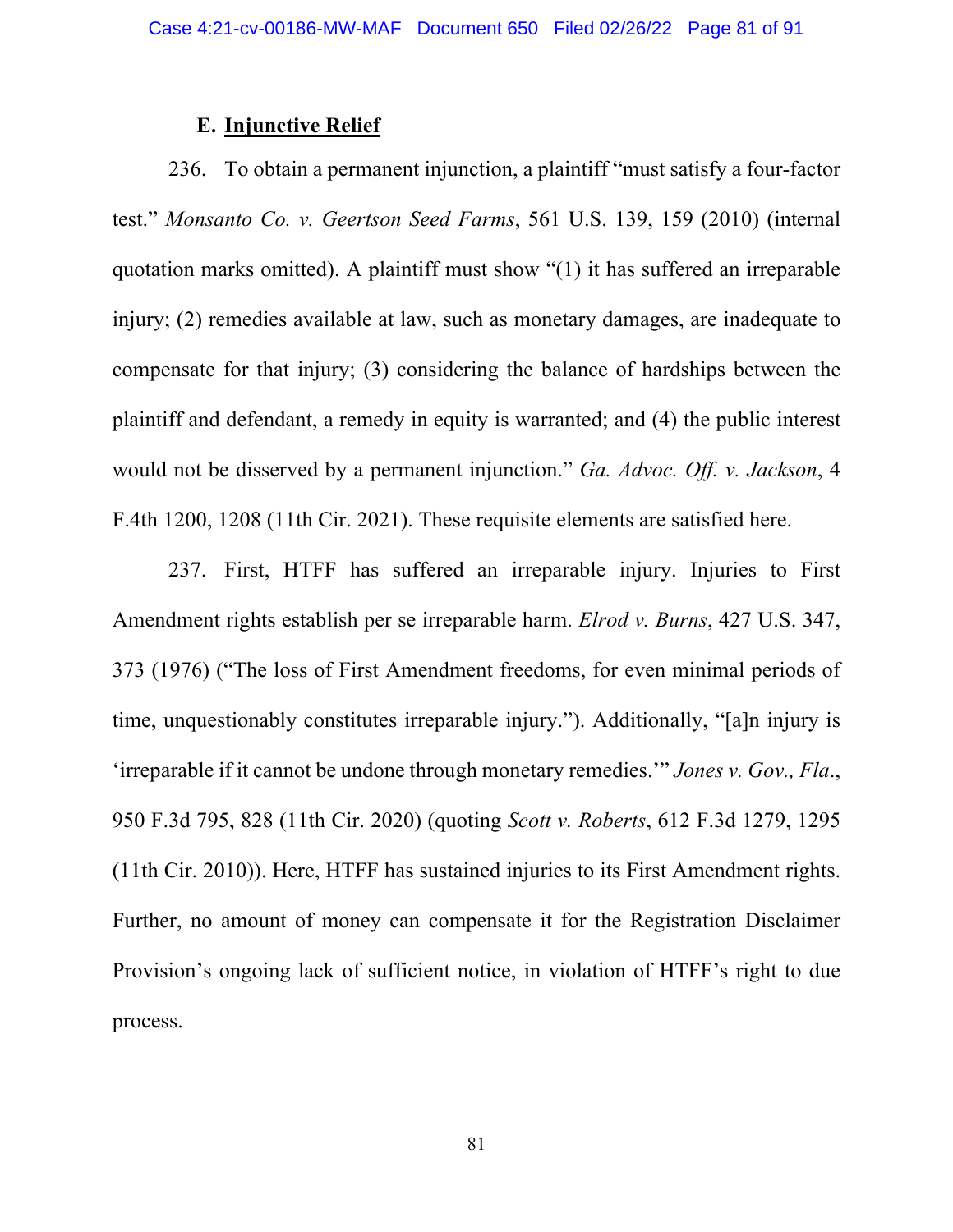#### Case 4:21-cv-00186-MW-MAF Document 650 Filed 02/26/22 Page 82 of 91

238. Second, and for the same reasons, HTFF has no adequate remedy at law. "[I]t 'is not enough that there is a remedy at law; it must be plain and adequate, or in other words, as practical and as efficient to the ends of justice and its prompt administration, as the remedy in equity.'" *United States v. Askins & Miller Orthopaedics, P.A.*, 924 F.3d 1348, 1359 (11th Cir. 2019). No form of relief other than an injunction can stop the Registration Disclaimer Provision's ongoing injuries to HTFF's First Amendment and due process rights, on which there can be placed no monetary value.

239. Third, the balance of hardships unquestionably favors HTFF. Defendants have not demonstrated that they would suffer any cognizable injury by being prohibited from enforcing an unconstitutional law. Moreover, Defendants have not demonstrated that the Registration Disclaimer Provision serves any of the State's interests. Conversely, as discussed above, HTFF has important constitutional rights at stake; while SB 90 is in force, HTFF is deprived of its First Amendment rights to free speech and association, as well as its Fourteenth Amendment right to due process.

240. Fourth, injunctive relief would promote—not disserve—the public interest. Indeed, "[t]he vindication of constitutional rights . . . serve[s] the public interest almost by definition." *League of Women Voters of Fla. v. Browning*, 863 F. Supp. 2d 1155, 1167 (N.D. Fla. 2012); *see also Laube v. Haley*, 234 F. Supp. 2d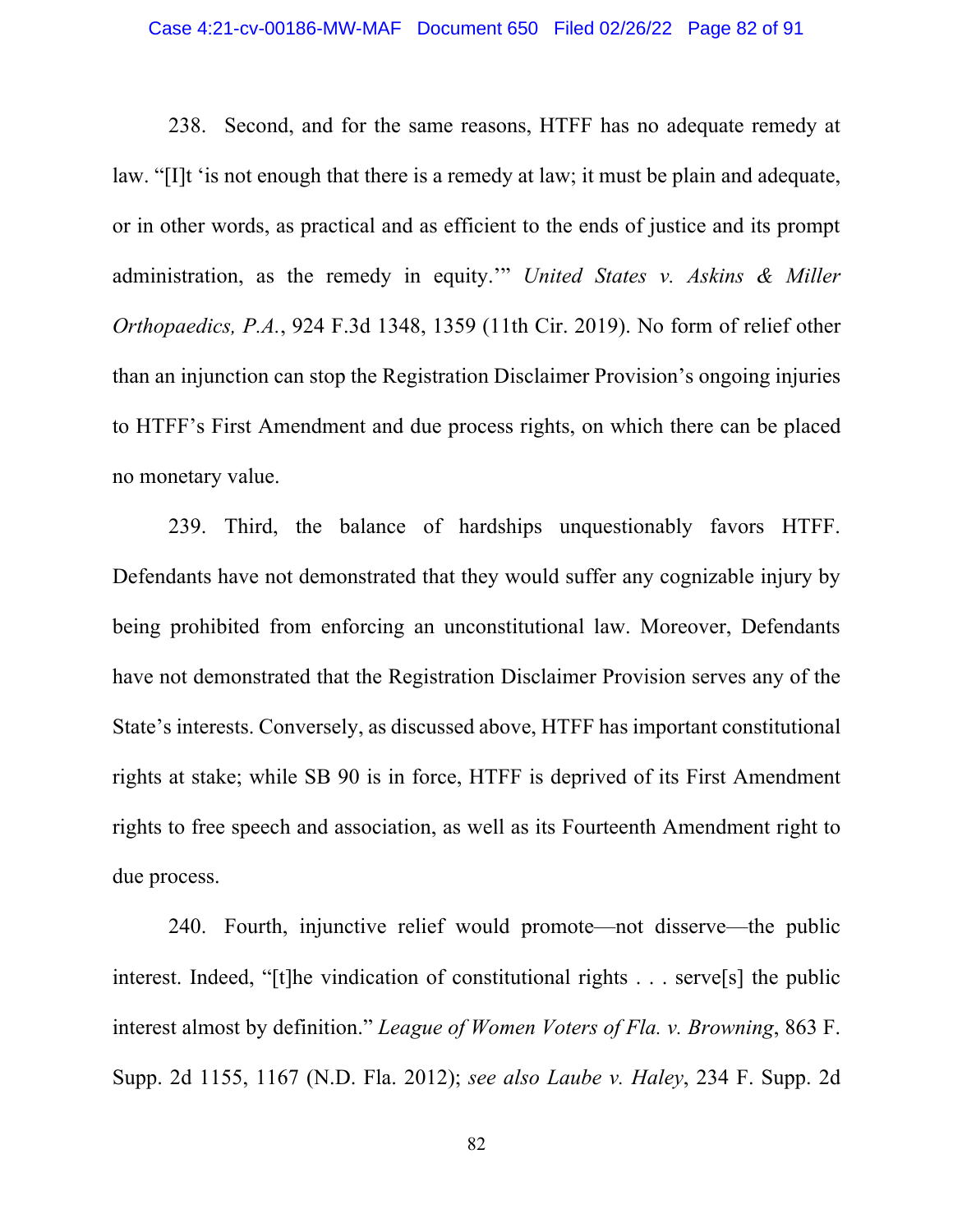1227, 1252 (M.D. Ala. 2002) ("[T]here is a strong public interest in requiring that the plaintiffs' constitutional rights no longer be violated …"). The Eleventh Circuit has recognized that "the public interest is always served in promoting First Amendment values." *Suntrust Bank v. Houghton Mifflin Co.*, 268 F.3d 1257, 1276 (11th Cir. 2001); *see also* Cobb, 447 F. Supp. 2d at 1340 ("Absent injunctive relief, the amount of First Amendment-protected political speech and activity will be reduced and the public will receive less information about current political issues and have fewer opportunities to associate with Plaintiffs in a meaningful way."). As another court in this District has recognized, "allowing responsible organizations to conduct voter-registration drives—thus making it easier for citizens to register and vote—promotes democracy." *League of Women Voters of Fla. v. Browning*, 863 F. Supp. 2d 1155, 1167 (N.D. Fla. 2012). Contrary to Defendants' assertions that the Registration Disclaimer Provision promotes voter confidence, the disclaimer is making it *less* likely that voters will be confident in the voter registration process and choose to register. *See*, *e.g*., *supra* Table 3, Table 4. And Supervisors of Elections' work would not be impacted should this Court enjoin the Registration Disclaimer Provision. *See* Trial Tr., White Testimony, 3165:21–3166:6; Trial Tr., Earley Testimony, 3501:7–12.

241. By enjoining Defendants Lee and Moody from using their powers to investigate and prosecute civil enforcement proceedings for suspected violations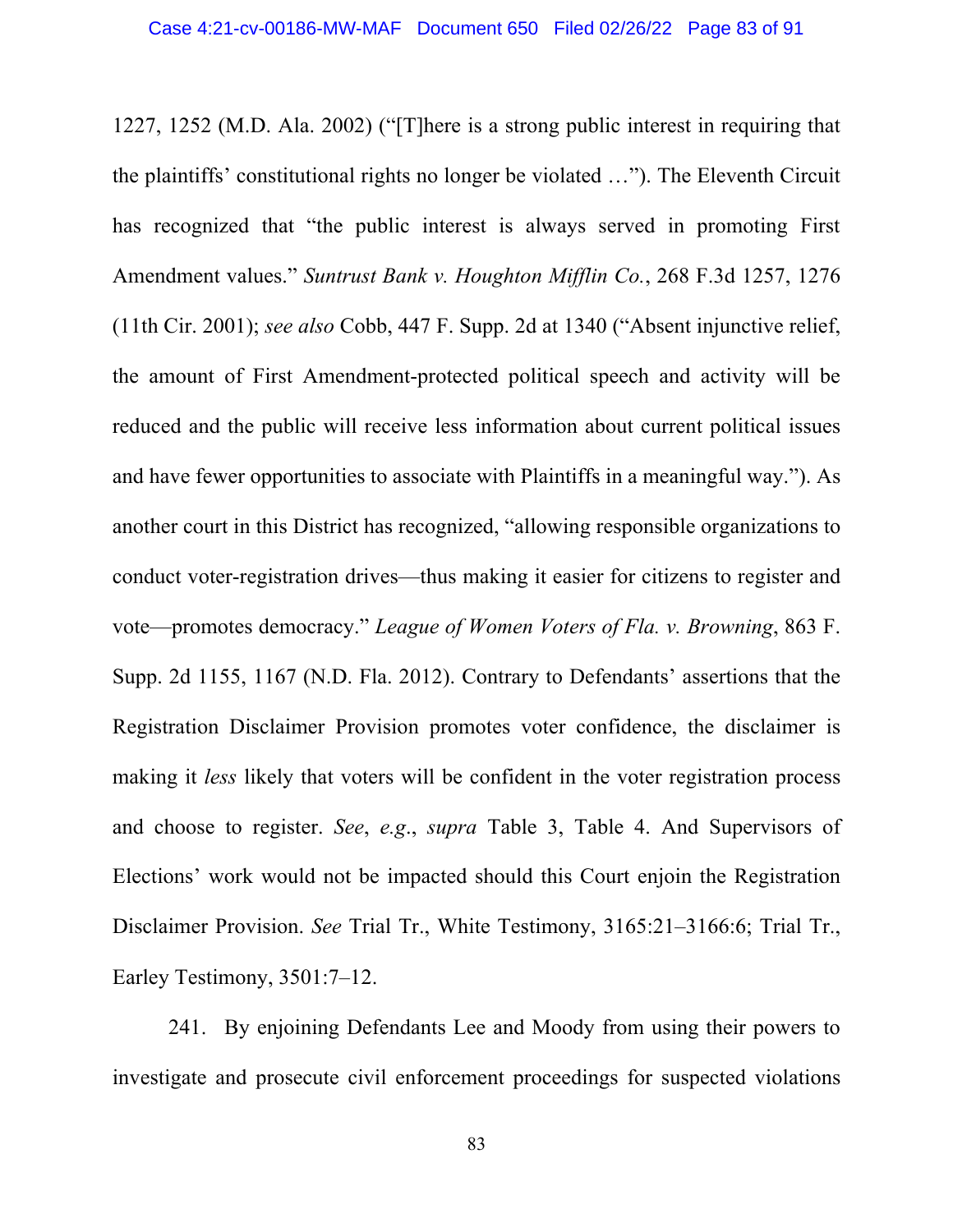under the Registration Disclaimer Provision, HTFF's constitutionally protected, community-based voter registration speech and activities can continue without unlawful interference.

# **III. CONCLUSION**

For the foregoing reasons, HTFF is entitled to a declaratory judgment and injunctive relief on Counts One, Two, and Three of its Amended Complaint.

Dated: February 26, 2022   

Respectfully submitted,

*/s/ Michelle E. Kanter Cohen* Michelle Kanter Cohen\* Cecilia Aguilera\* Jon Sherman\*   Fair Elections Center  1825 K Street NW, Suite 450  Washington, DC 20006  Main: (202) 331-0114  mkantercohen@fairelectionscenter.org caguilera@fairelectionscenter.org jsherman@fairelectionscenter.org

Nancy G. Abudu (Fla. Bar No. 111881)  Caren E. Short\* Jack Michael Genberg\* Southern Poverty Law Center  P.O. Box 1287  Decatur, GA 30031-1287  Main: (404) 521-6700  Fax: (404) 221-5857  nancy.abudu@splcenter.org caren.short@splcenter.org jack.genberg@splcenter.org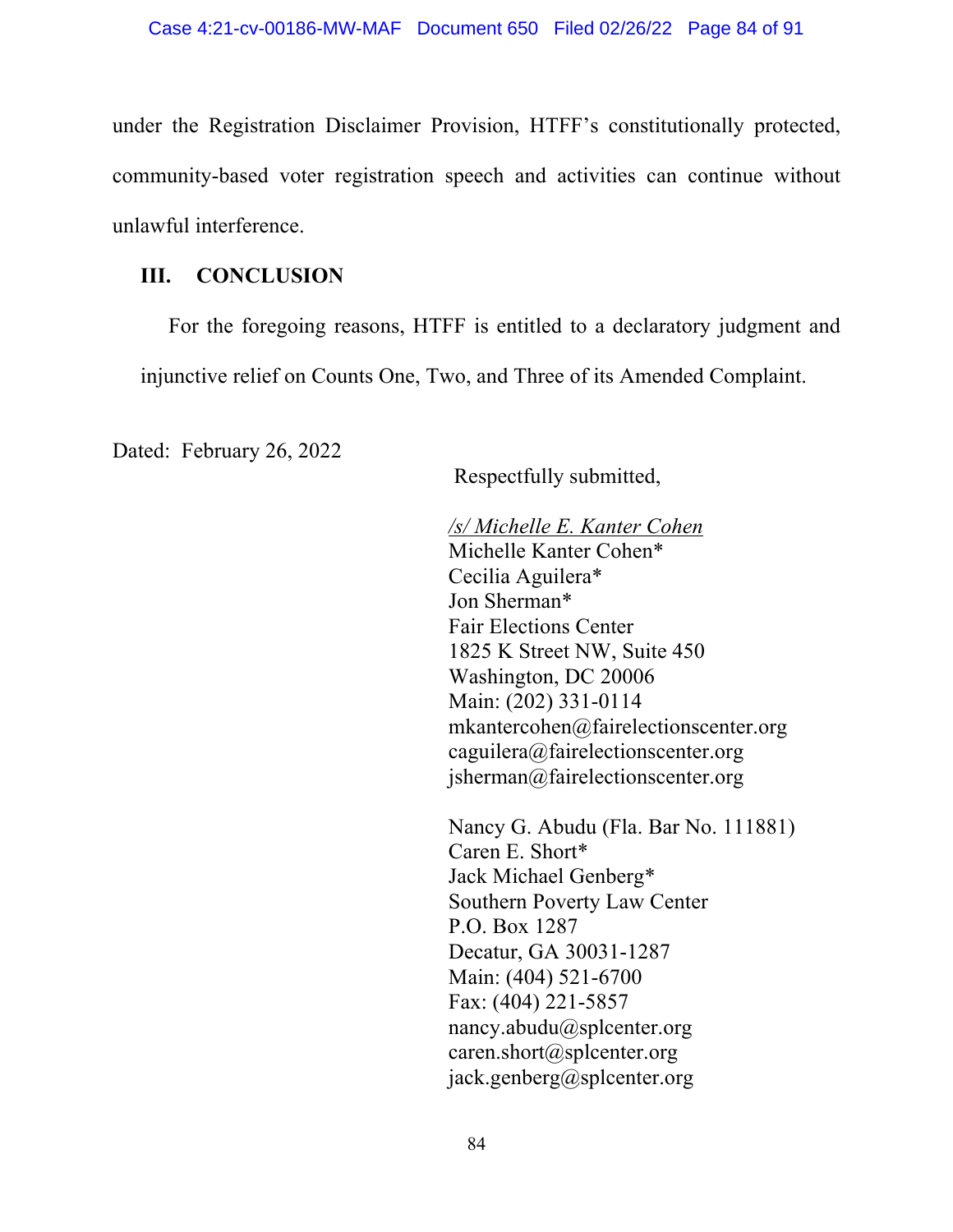Debra A. Dandeneau (Fla. Bar No. 0978360) William H. Devaney\* Baker & McKenzie LLP 452 Fifth Avenue New York, NY 10018 Tel: (212) 626-4100 debra.dandeneau@bakermckenzie.com william.devaney@bakermckenzie.com

*Attorneys for Plaintiff*

\**Admitted Pro Hac Vice*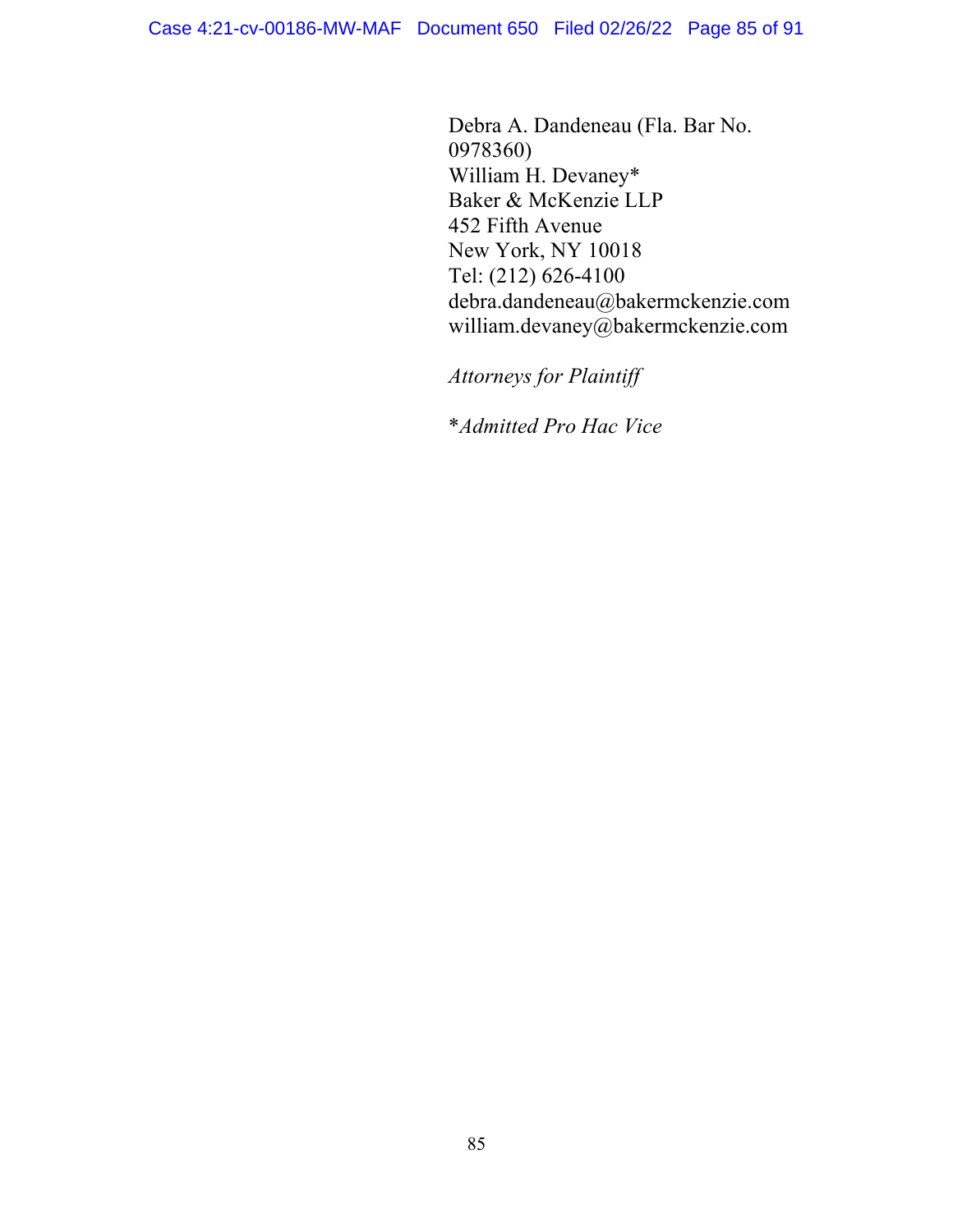### **CERTIFICATE OF SERVICE**

I HEREBY CERTIFY that on February 26, 2022 I electronically filed the

foregoing with the Clerk of the Court by using the CM/ECF system, which will send

a notice of electronic filing to all counsel in the Service List below.

/s/ Michelle E. Kanter Cohen Michelle E. Kanter Cohen

*Counsel for Plaintiff Harriet Tubman Freedom Fighters*

### **SERVICE LIST**

Bradley R. McVay Ashley E. Davis Colleen E. O'Brien William D. Chappell Florida Department of State RA Gray Building 500 South Bronough Street, Ste. 100 Tallahassee, FL 32399 Telephone: 850-245-6531 brad.mcvay@dos.myflorida.com ashley.davis@dos.myflorida.com colleen.obrien@dos.myflorida.com david.chappell@dos.myflorida.com

Mohammad O. Jazil Gary V. Perko Holzman Vogel Baran Torchinsky & Josefiak PLLC 119 S. Monroe Street, Suite 500 Tallahassee, FL 32301 Telephone: 850-567-5762 mJazil@holtzmanvogel.com

William H. Stafford, III Bilal A. Faruqui Karen A. Brodeen Rachel R. Siegel William Chorba Office of the Attorney General PL-01 The Capitol Tallahassee, Florida 32399 Telephone: 850-414-3785 william.stafford@myfloridalegal.com bilal.faruqui@myfloridalegal.com karen.brodeen@myfloridalegal.com rachel.siegel@myfloridalegal.com william.chorba@myfloridalegal.com

*Counsel for Defendant Ashley Moody*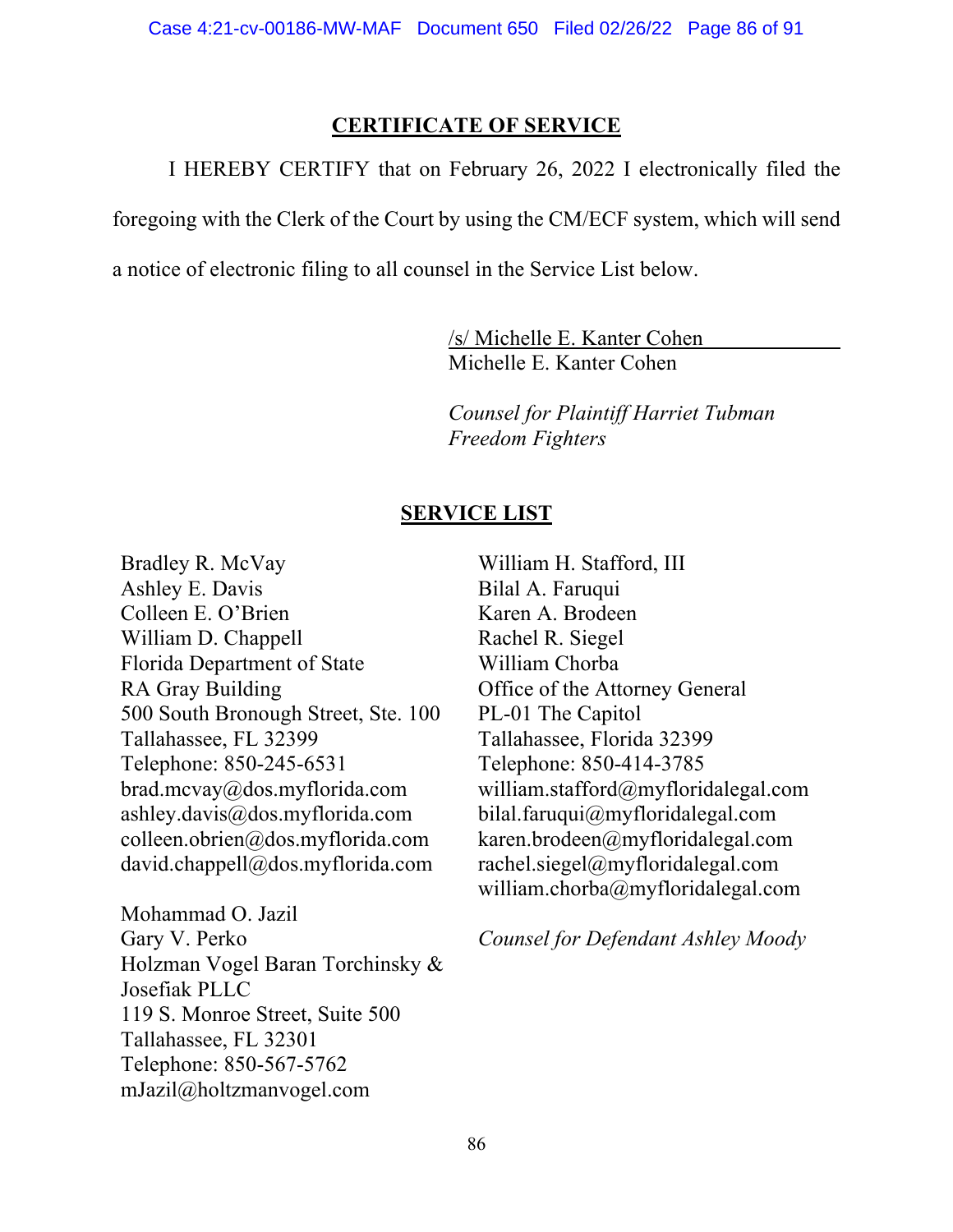#### gperko@holtzmanvogel.com

Phillip M. Gordon Kenneth C. Daines Holzman Vogel Baran Torchinsky & Josefiak PLLC 15405 John Marshall Hwy. Haymarket, VA 20169 Telephone: 540-341-8808 pgordon@holtzmanvogel.com kdaines@holtzmanvogel.com

*Counsel for Defendant Laurel M. Lee*

Robert C. Swain Diana M. Johnson Alachua County Attorney's Office 12 SE First St. Gainesville, FL 32602 Telephone: 352-374-5218 bswain@alachuacounty.us dmjohnson@alachuacounty.us

*Counsel for Defendant Kim A. Barton*

Frank M. Mari John M. Janousek Roper, P.A. 2707 E. Jefferson St. Orlando, FL 32803

Edward P. Cuffe Susan Erdelyi Marks Gray, P.A. 1200 Riverplace Blvd, Ste. 800 Jacksonville, FL 32207 Telephone: 904-807-2110 sse@marksgray.com pcuffe@marksgray.com

*Counsel for Defendants Christopher Milton, Mark Anderson, Amanda Seyfang, Sharon Chason, Tomi S. Brown, Starlet Cannon, Heather Riley, Shirley Knight, Laura Hutto, Carol Dunaway, Travis Hart, Grant Conyers, Janet Adkins, Charles Overturf, Tappie Villane, Vicky Oakes, William Keen, Jennifer Musgrove, Dana Southerland, Deborah Osborne, Joseph Morgan, Bobby Beasley and Carol Rudd*

Ronald A. Labasky Brewton Plante PA 215 S. Monroe Street, Ste. 825 Tallahassee, FL 32301 Telephone: 850-222-7718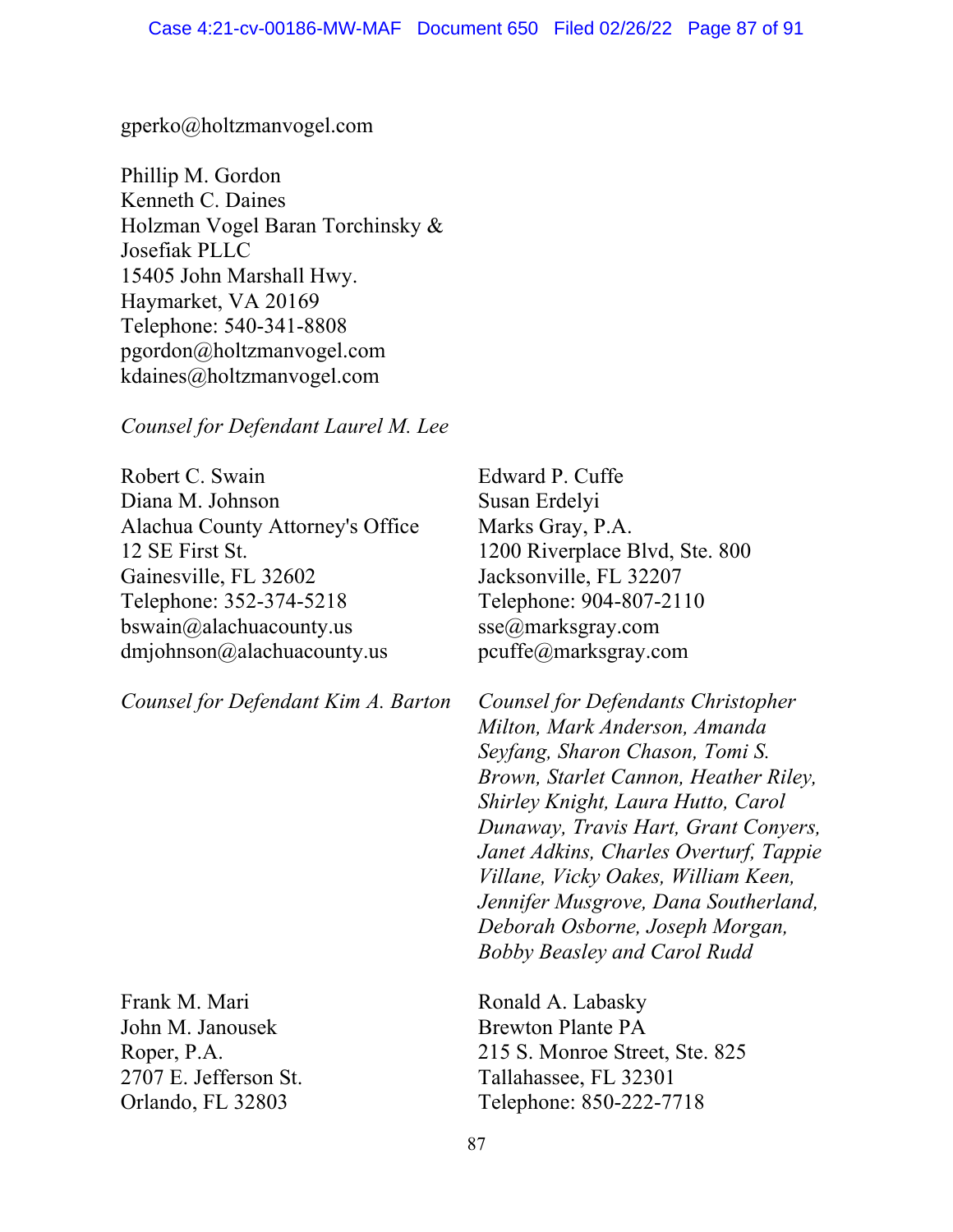Telephone: 407-897-5150 fmari@roperpa.com jjanousek@roperpa.com

*Counsel for Defendants Mark Negley, Connie Sanchez, John Hanlon, Marty Bishop, Heath Driggers, Lori Scott, Kaiti Lenhart, and Penny Ogg*

Andy V. Bardos James T. Moore, Jr. GrayRobinson PA 301 S. Bronough St, Ste. 600 Tallahassee, FL 32301 Telephone: 850-577-9090 andy.bardos@gray-robinson.com tim.moore@gray-robinson.com

*Counsel for Defendant Jennifer J. Edwards, Leslie Swan, Alan Hays, Tommy Doyle, Michael Bennett, Wesley Wilcox, Joyce Griffin, Brian Corley, Christopher Anderson and Paul Stamoulis*

Jon A. Jouben Kyle J. Benda Hernando County 20 N. Main Street, Ste. 462 Brookesville, FL 34601-2850 Telephone: 351-754-4122 jjouben@co.hernando.fl.us kbenda@co.hernando.fl.us

rlabasky@bplawfirm.net

John T. LaVia Gardner, Bist, Bowden, Bush, Dee, Lavia & Wright, P.A. 1300 Thomaswood Drive Tallahassee, FL 32308 Telephone: 850-385-0070 jlavia@gbwlegal.com

*Counsel for Defendants Chris H. Chambless, Vicki Davis, Mary Jane Arrington, Gertrude Walker and Lori Edwards*

Stephen M. Todd Office of The County Attorney 601 E. Kennedy Blvd., 27<sup>th</sup> Floor Tampa, FL 33602 Telephone: 813-272-5670 todds@hillsboroughcounty.org

*Counsel for Defendant Craig Latimer*

Kelly L. Vicari Pinellas County Attorney's Office 315 Court Street, 6th Floor Clearwater, FL 33756 Telephone: 727-464-3354 kvicari@pinellascounty.org

*Counsel for Defendant Julie Marcus*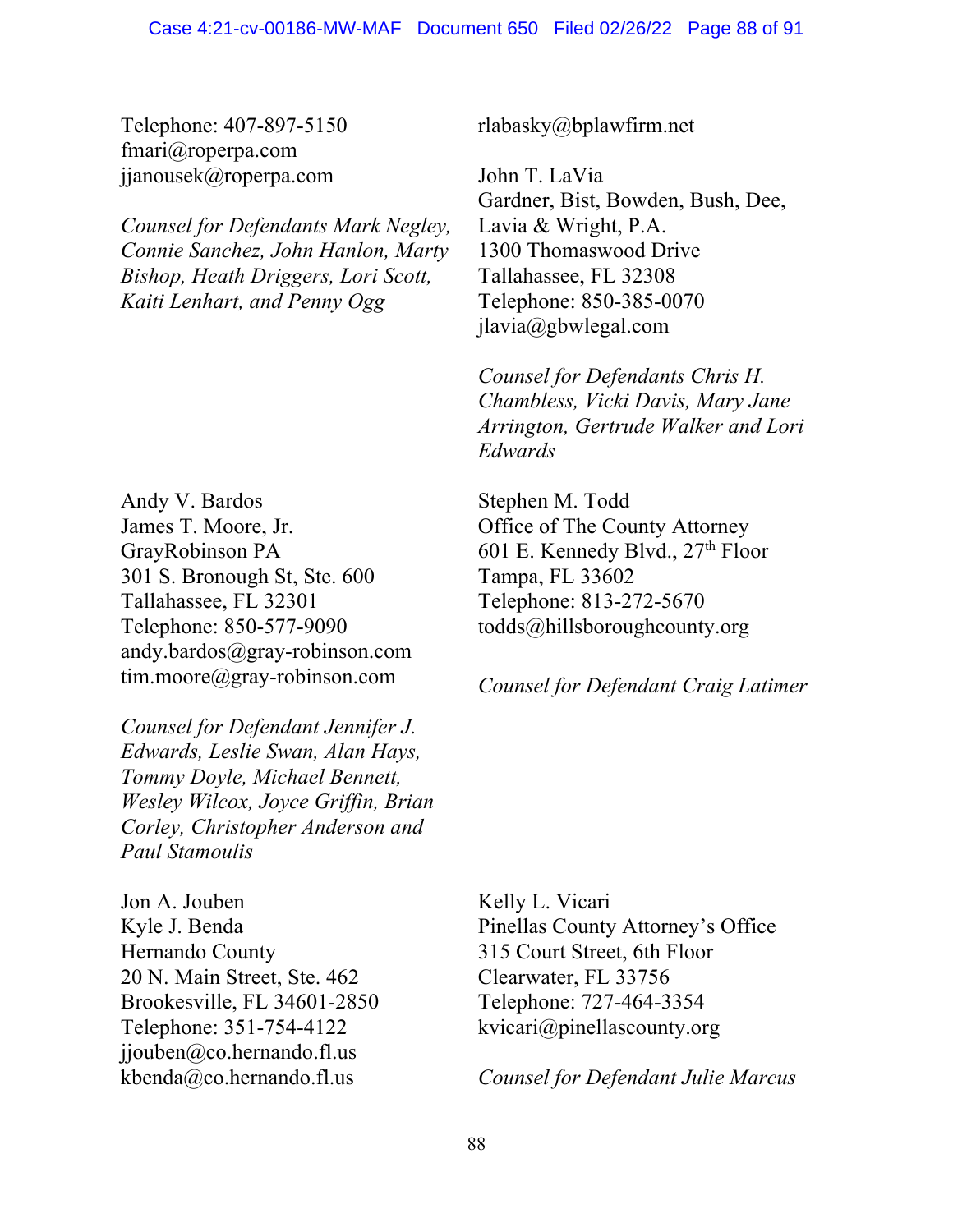*Counsel for Defendant Shirley Anderson*

Kia M. Johnson Escambia County Attorneys **Office** 221 Palafox Place, Ste. 430 Pensacola, FL 32502 Telephone: 850-595-4970 kmjohnson@myescambia.com

*Counsel for Defendant David H. Stafford*

Dale Scott Bell & Roper, P.A. 2707 E. Jefferson St. Orlando, Florida 32803 Telephone: 407-897-5150 dscott@bellroperlaw.com

*Counsel for Defendant Maureen Baird*

Robert Shearman Geraldo F. Olivo Henderson, Franklin, Starnes & Holt, P.A. 1715 Monroe Street Ft. Myers, Florida 33901 Telephone: 239-334-1346 robert.shearman@henlaw.com jerry.olivo@henlaw.com

*Counsel for Defendants Aletris Farnam, Diane Smith, Brenda Hoots,*  Benjamin Salzillo Nathaniel A. Klitsberg Joseph K. Jarone Brendalyn V.A. Edwards 115 South Andrews Ave., Ste. 423 Ft. Lauderdale, FL 33301 Telephone: 954-357-7600 bsalizzo@broward.org nklitsberg@broward.org jkjarone@broward.org breedwards@broward.org

## *Counsel for Defendant Joe Scott*

Craig D. Feiser Jason Teal Mary Margaret Giannini 117 W. Duval Street, Suite 480 Jacksonville, Florida 32202 Telephone: 904-255-5052 cfeiser@coj.net mgiannini@coj.net

# *Counsel for Defendant Mike Hogan*

Mark Herron S. Denay Brown Patrick O'Bryant Messer Caparello & Self, P.A. 2618 Centennial Place Tallahassee, Florida 32308 Telephone: 850-222-0720 mherron@lawfla.com dbrown@lawfla.com pobryant@lawfla.com

*Counsel for Defendant Mark Earley*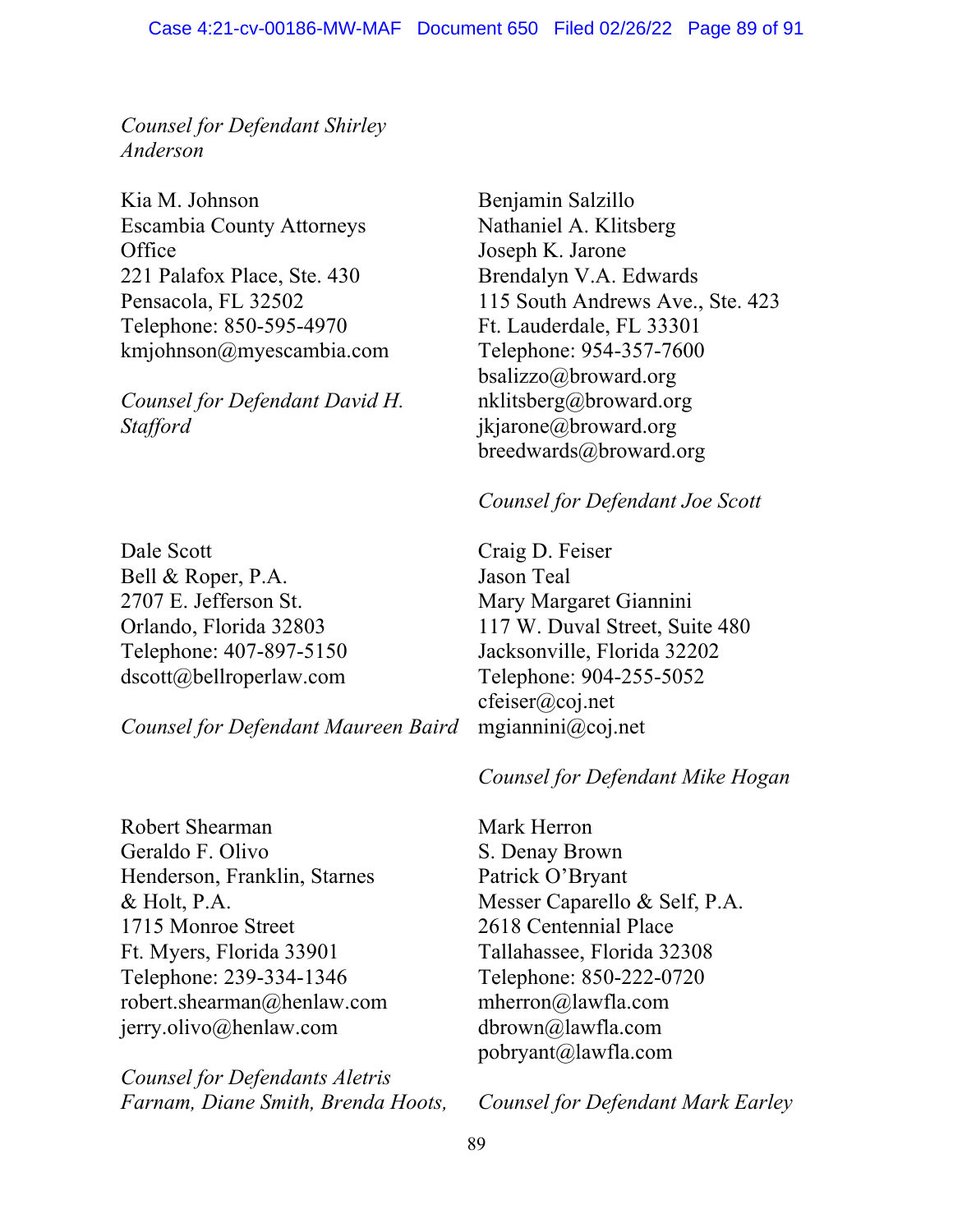*Therisa Meadows, Tammy Jones and Melissa Arnold*

Gregory T. Stewart Elizabeth D. Ellis Kirsten H. Mood Nabors, Giblin & Nickerson, P.A. 1500 Mahan Drive, Suite 200 Tallahassee, FL 32308 Telephone: 850-224-4070 gstewart@ngnlaw.com eellis@ngnlaw.com kmood@ngnlaw.com

Nicholas Shannin Shannin Law Firm 214 S. Lucerne Circle East Orlando, Florida 32801 Telephone: 407-985-2222 nshannin@shanninlaw.com

*Counsel for Defendant Bill Cowles*

### *Counsel for Defendant Paul Lux*

W. Kevin Bledsoe London L. Ott 123 W. Indiana Avenue, Room 301 Deland, Florida 32720 Telephone: 386-736-5950 kbledsoe@volusia.org lott@volusia.org

### *Counsel for Defendant Lisa Lewis*

Michael B. Valdes Oren Rosenthal Miami-Dade Attorney's Office Stephen P. Clark Center 111 N.W. 1st Street, Suite 2810 Miami, Florida 33128 Telephone: 305-375-5620 michael.valdes@miamidade.gov oren.rosenthal@miamidade.gov

*Counsel for Defendant Christine White*

Morgan Bentley Bentley Law Firm, P.A. 783 South Orange Ave., Third Floor Sarasota, Florida 34236 Telephone: 941-556-9030 mbentley@thebentleylawfirm.com

### *Counsel for Defendant Ron Turner*

Ashley D. Houlihan Palm Beach County Supervisor of Elections 240 S Military Trail West Palm Beach, FL 33416 Telephone: 561-656-6200 ashleyhoulihan@votepalmbeach.gov

Ronald A. Labasky Brewton Plante PA 215 S. Monroe Street, Ste. 825 Tallahassee, FL 32301 Telephone: 850-222-7718 rlabasky@bplawfirm.net